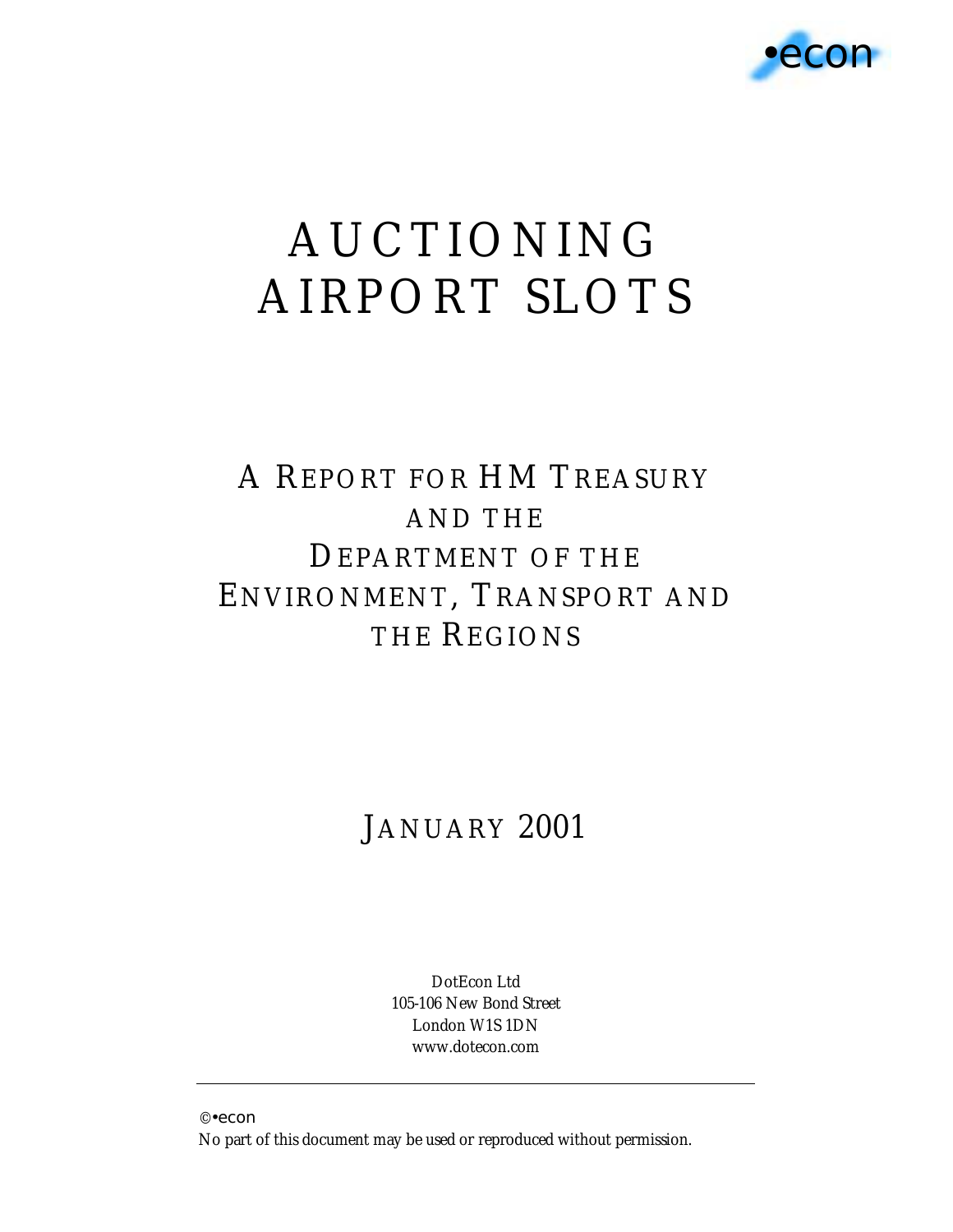

<sup>©</sup> •econ

No part of this document may be used or reproduced without permission.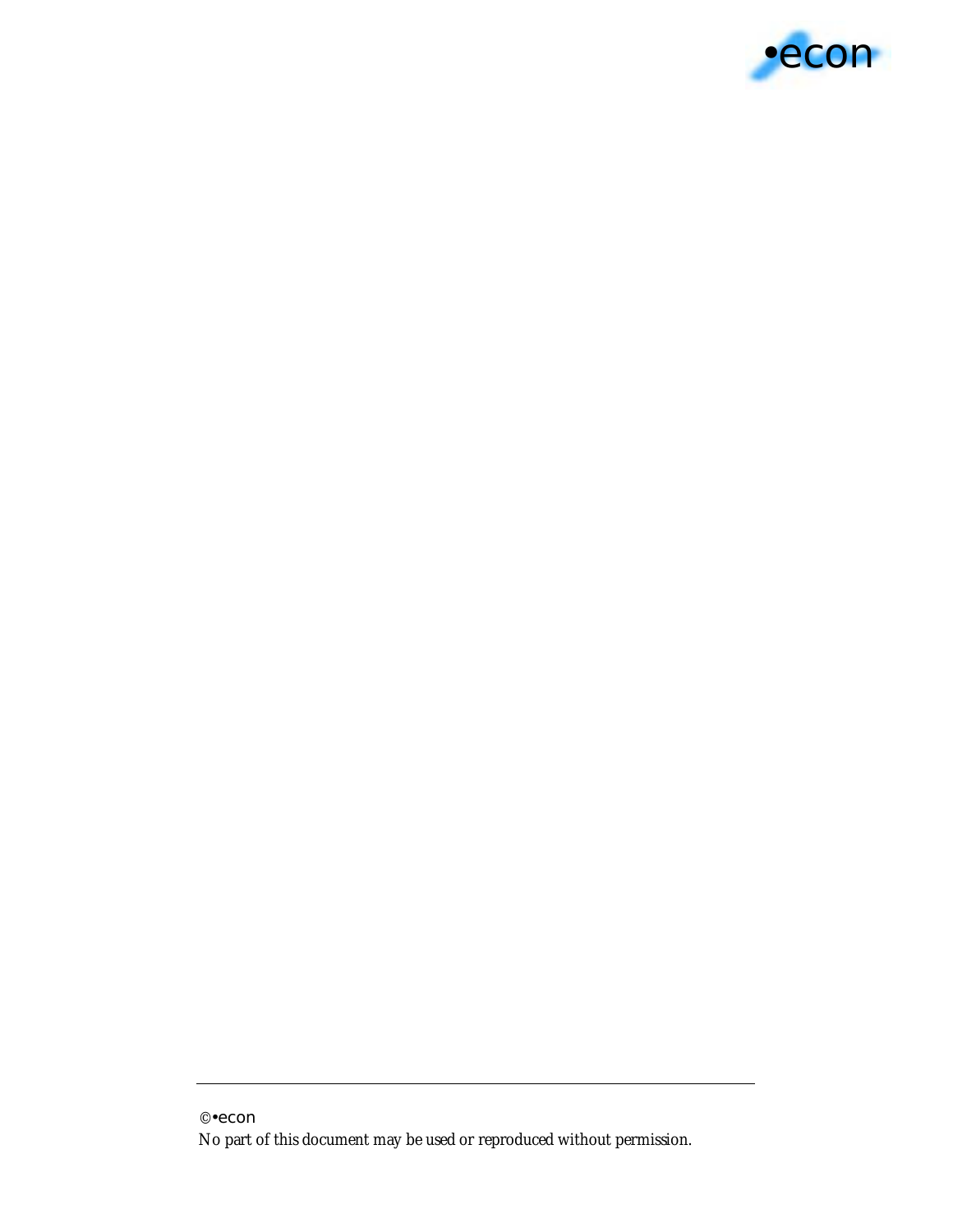## TABLE OF CONTENTS



| <b>Executive summary</b>                                 | iv |
|----------------------------------------------------------|----|
| 1. Introduction                                          | 1  |
| 2. The slot allocation problem                           | 3  |
| 2.1. Objectives for allocating slots                     | 3  |
| 2.2. Demand for slots                                    | 5  |
| 2.3. Constraints on supply: the problem of excess demand | 7  |
| 2.4. The peak/off-peak problem                           | 11 |
| 2.5. Substitution between airports                       | 13 |
| 2.6. The problem of market power                         | 16 |
| 3. The current regime                                    | 20 |
| 3.1. Slot allocation procedures                          | 20 |
| 3.2. Regulatory framework                                | 23 |
| 3.3. Airport charge controls                             | 27 |
| 3.4. Secondary trading                                   | 29 |
| 4. The current regime versus market-based alternatives   | 32 |
| 4.1. Advantages of the current system                    | 32 |
| 4.2. Disadvantages of the current system                 | 33 |
| 4.3. Why auctions are more efficient                     | 40 |
| 5. Design issues for airport slot auctions               | 46 |
| 5.1. Multiple dimensions and endogenous capacity         | 47 |
| 5.2. Interdependent valuations and synergies             | 48 |
| 5.3. Inter-airport coordination                          | 49 |
| 5.4. Market power                                        | 55 |
| 5.5. Safeguarding regional routes                        | 60 |
| 6. Proposals for an airport slot auction                 | 62 |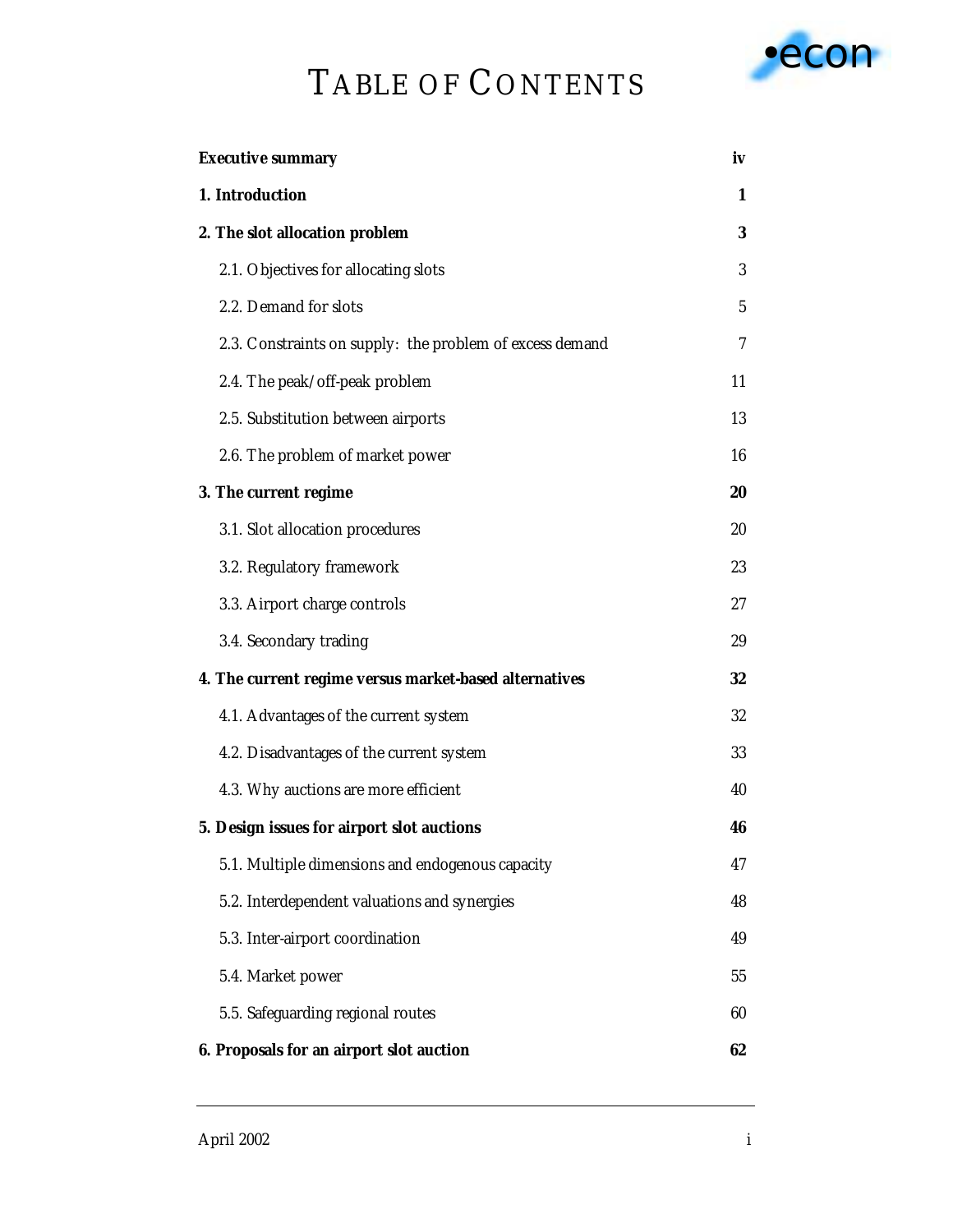## TABLE OF CONTENTS



| <b>Annex 2: Current market positions</b>                              | 111 |
|-----------------------------------------------------------------------|-----|
| Annex 1: Optimal auction design – an introduction                     | 99  |
| 7.6. Pan European coordination                                        | 98  |
| 7.5. Abuse of market power                                            | 97  |
| 7.4. Use it or lose it                                                | 97  |
| 7.3. Curtailing grandfather rights                                    | 96  |
| 7.2. The potential benefits of different combinations of intervention | 95  |
| 7.1. Implementing auctions                                            | 94  |
| 7. Policy conclusions                                                 | 94  |
| 6.4. Methods of constraining market power                             | 91  |
| 6.3. Effective secondary markets complement an auction                | 90  |
| 6.2. The auction mechanism                                            | 75  |
| 6.1. Design of lots                                                   | 62  |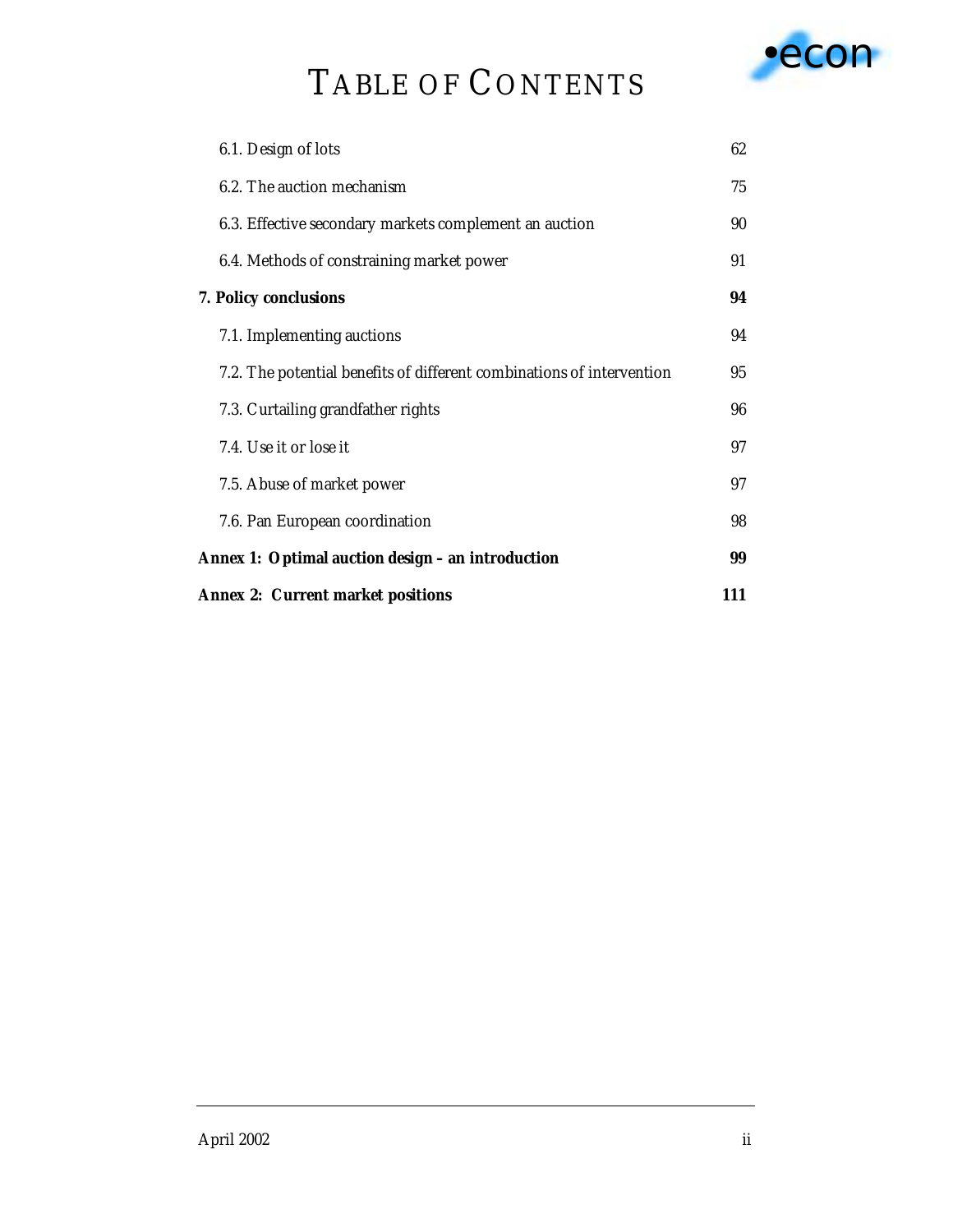# •econ

### TABLES AND FIGURES

| Table 2: Terminal capacity throughput (mppa) at Heathrow and Gatwick10            |
|-----------------------------------------------------------------------------------|
|                                                                                   |
| Table 4: Heathrow and Gatwick scheduled passengers, 1997 15                       |
| Table 5: Airline surpluses for different times and routes (stylised example) 36   |
| Table 6: Bids for multi-dimensional lots - a stylised example47                   |
| Table 7: Proportion of flights between London and EU Congested Airports,          |
|                                                                                   |
| Table 9: Auction and average round length for selected spectrum auctions          |
| Table 10: Percentage of domestic air carrier slots held by selected groups at two |
| Table 11: Number of slots available and number of lots, for various lengths of    |
| Table 12: Potential schedule for slot allocation with sealed bid auction86        |
|                                                                                   |
|                                                                                   |
|                                                                                   |

| Figure 3: Typical frequency - market share relationship on a route 17 |
|-----------------------------------------------------------------------|
|                                                                       |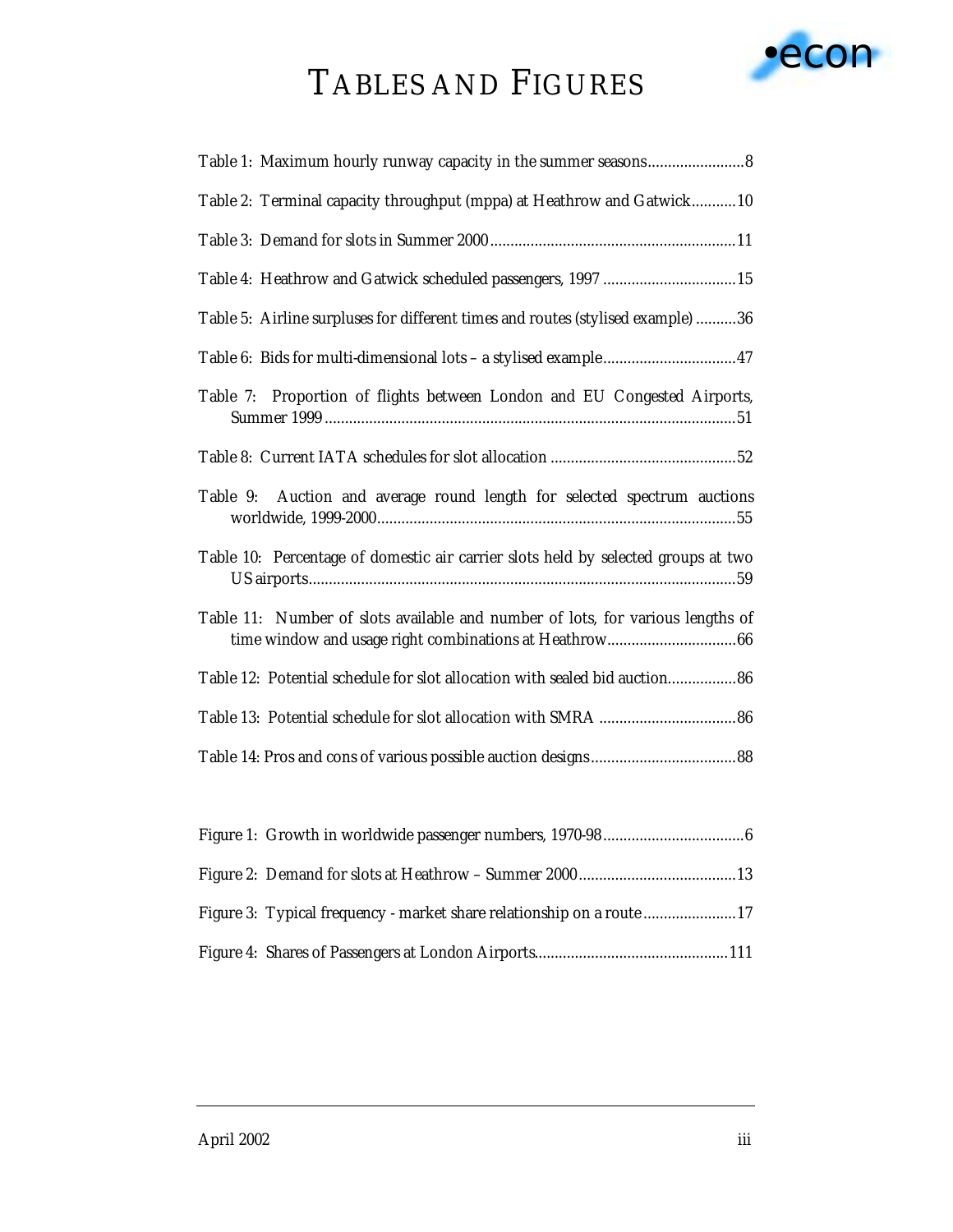

#### **EXECUTIVE SUMMARY**

#### **Key findings**

*Market-based allocation systems for slots could result in substantial gains in social welfare.* 

There is considerable concern that existing allocation procedures for airport slots produce inefficient outcomes and competitive distortions. Transition to a market-based allocation system with appropriate safeguards against concentration of slots would improve efficiency, encourage competition and yield significant benefits for consumers. Adaptations of auction formats used for radio spectrum allocation provide a feasible means of allocating airport slots. This would need to be complemented by a formal secondary market.

*These gains would arise even if only a small pool of slots were available for auctioning, but would be greatest if grandfather slots were reclaimed.* 

Current arrangements give priority to historic users of slots (grandfathering) and, as a result, the pool of slots available for allocation to new users is very small. Nevertheless, a move towards a market-based mechanism for allocating this pool would improve efficiency. These benefits would grow if a greater proportion of slots were regularly allocated through such a mechanism. The greatest social benefits from more efficient use of slots and enhanced competition in air services would be generated by reclaiming grandfathered slots and issuing time-limited usage rights through a market-based system. This might have potentially detrimental effects on investment incentives, which appear to be small, but would need to be assessed in detail.

movements at their most preferred times. A number of UK

#### **Slot scarcity**

*Scarcity creates the potential for inefficient allocation of slots.* Slots are efficiently allocated when used by those carriers that can generate greatest overall social benefit from them. Whenever slots are scarce it is necessary to resolve the competing demands of airlines. Rationing of slots based on administrative procedures, in particular in combination with grandfathering, cannot be expected to produce an efficient slot allocation. *There is currently significant excess demand for slots at major UK airports …*  The supply of airport slots is limited by available runway capacity, terminal and stand infrastructure. Of these three constraints, lack of runway capacity is by far the most frequent cause of carriers not being able to schedule air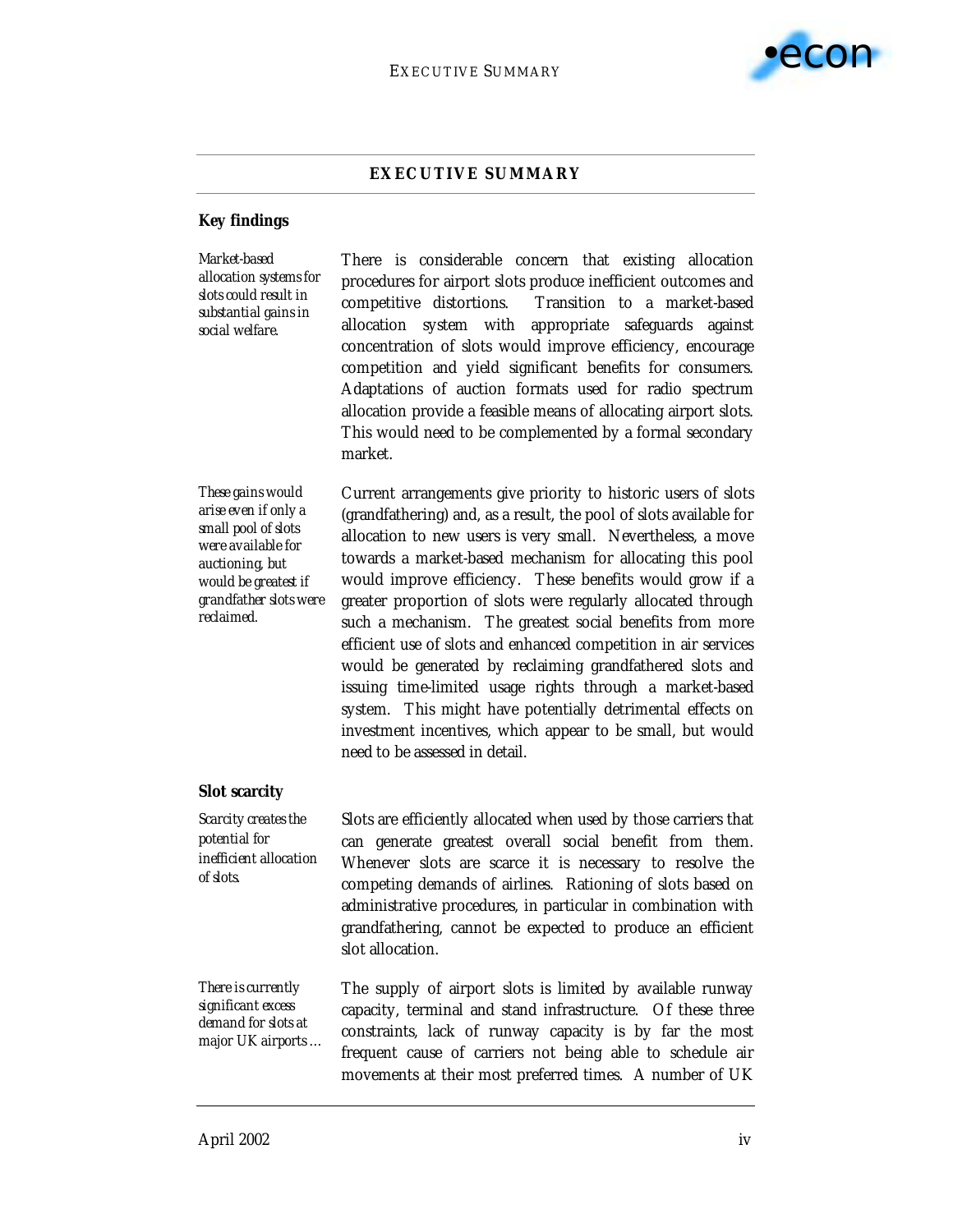

airports currently experience excess demand for slots at peak times, while Heathrow and Gatwick experience excess demand throughout most of the day.

*…which is expected to persist indefinitely.*  Demand for slots will exceed supply in many instances for the foreseeable future. Demand for air travel is growing rapidly. Investment in new airport capacity is limited by environmental concerns and is subject to long lead times. Even if capacity could be extended to meet overall demand, setting capacity at the optimal level would entail excess demand at peak times. Optimal allocation would require that those carriers most able to switch to off-peak slots do so, leaving peak capacity to those for whom switching would be difficult and costly.

#### **Deficiencies of current slot allocation arrangements**

| <i>Existing slot</i>  | Current slot allocation procedures perform poorly. They do   |  |  |  |  |
|-----------------------|--------------------------------------------------------------|--|--|--|--|
| allocation procedures | not allocate slots with the objective of generating greatest |  |  |  |  |
| perform poorly.       | benefit for consumers and the economy at large.              |  |  |  |  |

- *Inefficiencies are caused by grandfathering…*  Allocating slots on the basis of historic precedence is inconsistent with obtaining the greatest possible benefit from available airport capacity. It is possible that a potential user could generate much greater social benefit from a slot than its existing user, but the slot would nevertheless be allocated to the existing user.
- *…and by the use of administrative allocation procedures.*  Those slots that are not grandfathered (i.e. new, returned or unused slots) are placed in a pool and allocated according to administrative criteria that do not reflect the social benefits that could be generated by the potential users. As it is extremely difficult for the co-ordination body (ACL) to judge who has the most valuable and beneficial use for a slot, inefficient allocation is very likely.
- *Current measures to promote competition are ineffective.*  Up to 50% of the pool is reserved for new entrants as defined in the EU regulations. However, this only assists very small carriers offering low frequency services. Such services are unlikely to pose significant competitive challenges to high frequency services operated by established carriers.

*Grandfathering and the reservation of slots for new entrants create barriers to expansion and restrict*  Effective competition in air service markets depends on the ability of mid-size carriers (and alliances) to expand (both in terms of routes and frequency) to challenge large, established carriers, rather than entry by very small carriers. Where the

b f l db latin an de latin an de latin an de latin an de latin an de latin an de latin an de latin an de latin<br>De la traduction de la traduction de la traduction de la traduction de la traduction de la traduction de la tr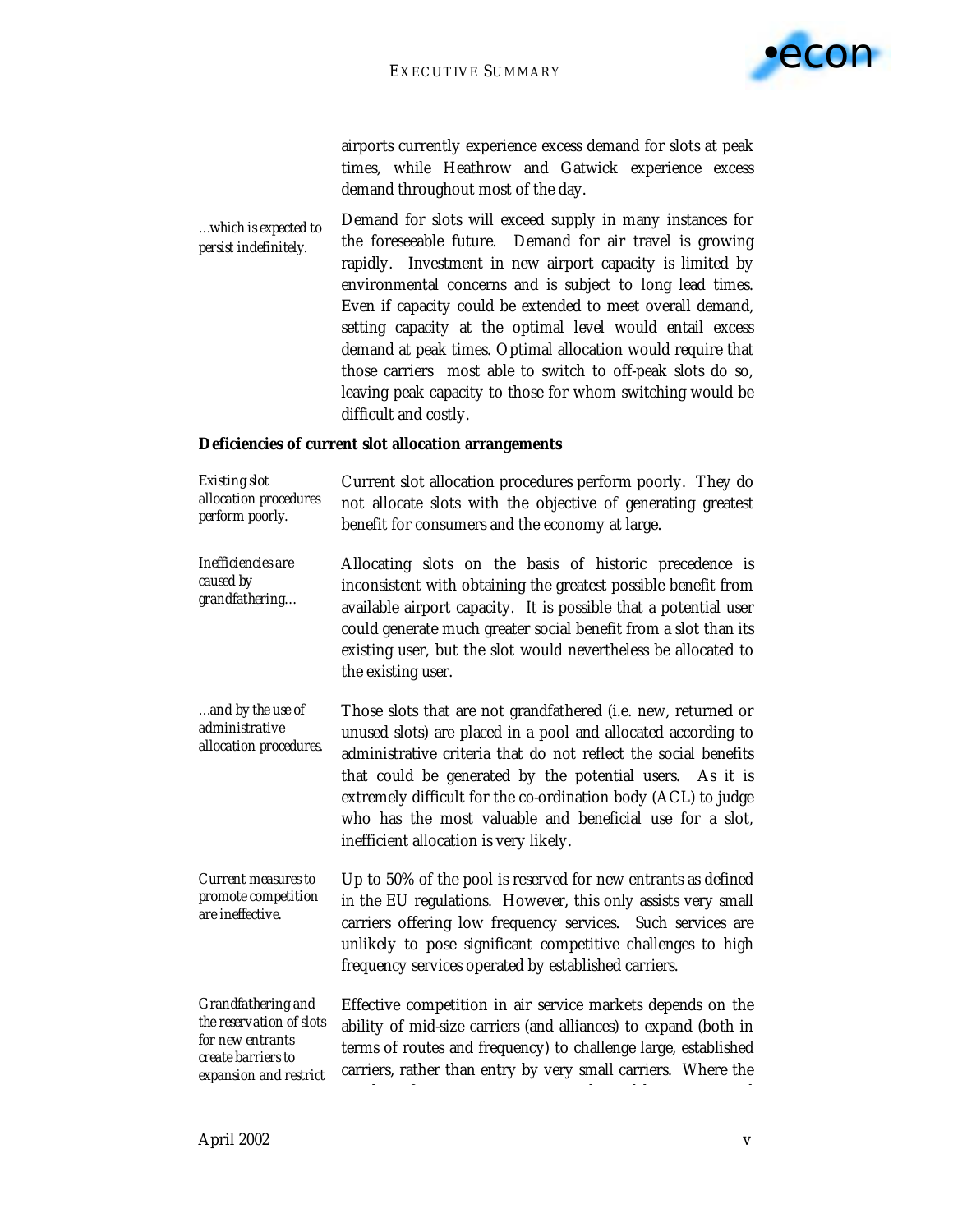

*competition.* number of operators on a route is limited by international agreements (e.g. the Bermuda II treaty), in the short run, competition can *only* occur by expansion of existing operators rather than entry of new ones. The small number of slots in the pool available to established operators constitutes a substantial barrier to their expansion and, therefore, a constraint on competition.

*'Use it or lose it' inefficiently constrains the flexibility of smaller operators.*  The current user of a slot enjoys a perpetual usage right, subject to a 'use it or lose it' obligation. Whilst this may be helpful in making anti-competitive hoarding of unused slots by large, established carriers more difficult and expensive (as they might have to run loss-making services in order to retain slots), it also inefficiently constrains the flexibility of smaller operators who do not exercise any market power. It is not possible for smaller operators without market power to hold unused slots where these may provide a (socially) valuable option to expand services quickly. Again, this acts as a barrier to expansion and constrains competition.

- *Grandfathering creates perverse incentives.*  Under the current system carriers are reluctant to forgo slots they currently hold, as it is likely to be difficult to get them back again later. In extreme cases, carriers may 'baby-sit' slots by running small aircraft offering uneconomic services, which is wasteful of resources.
- *The allocation process is prone to legal challenge.*  It is difficult to make the implementation of administrative allocation criteria objective and verifiable by third parties. As airlines do not pay the economic cost of using a slot, obtaining slots may result in substantial benefits, which in turn provide an incentive to challenge unfavourable slot allocations.

*The apparent reliability of the current system stems from inertia.*  Although the current allocation mechanism is 'reliable', in the sense that all available slots are rapidly allocated each season in combinations that are general usable by the carriers, this apparent strength is derived from the systematic inflexibility and inertia caused by grandfathering. If this inertia were removed by introducing time-limited usage rights, it is unlikely that the current system could easily cope with (re-)allocating such a large number of slots.

#### **The advantages of auctions**

| An auction of airport Market-based mechanisms such as auctions have substantial |  |                                                       |  |  |
|---------------------------------------------------------------------------------|--|-------------------------------------------------------|--|--|
| slots could improve                                                             |  | advantages over administrative procedures. An auction |  |  |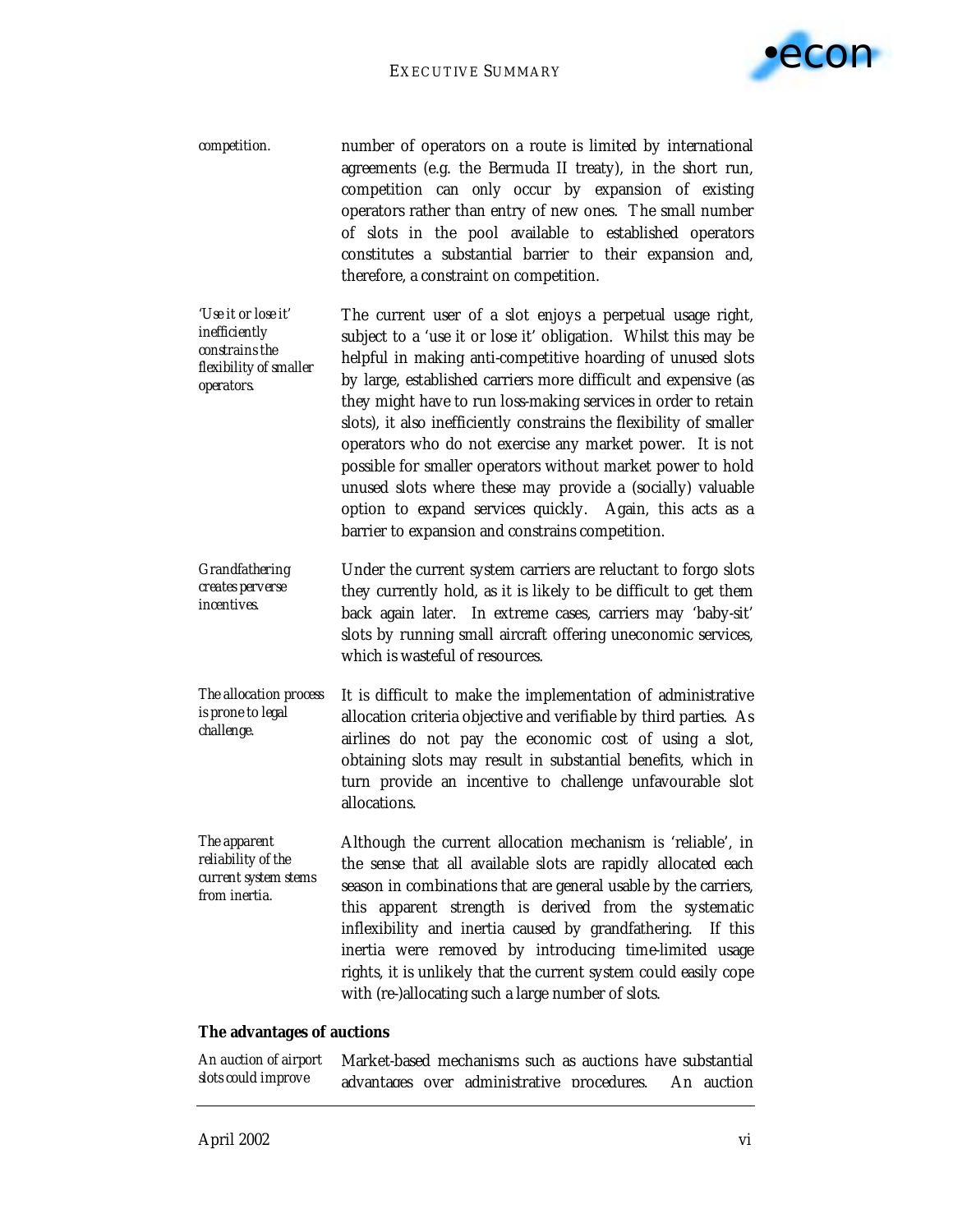

| efficiency, promote<br>competition and<br>increase transparency.                         | advantages over administrative procedures. An auction<br>would allocate slots to those carriers willing to pay most for<br>the use of scarce capacity. Provided that adequate measures<br>are taken to limit market power and support those that<br>discharge public service obligations, this will normally<br>maximise the social benefit created from limited slot capacity.                       |
|------------------------------------------------------------------------------------------|-------------------------------------------------------------------------------------------------------------------------------------------------------------------------------------------------------------------------------------------------------------------------------------------------------------------------------------------------------------------------------------------------------|
| <b>Auctioning short-</b><br>term usage rights<br>would encourage<br>competition.         | A move to time-limited usage rights would greatly enhance<br>the benefits from auctions. Usage rights need to be<br>sufficiently short that a significant proportion of slots are<br>regularly reallocated. Ensuring a sufficiently large pool of<br>slots is essential for the promotion of competition, as it<br>would greatly facilitate potential expansion by smaller and<br>mid-sized carriers. |
| Raising revenue is a<br>consequence of<br>efficiency allocation,<br>not an end in itself | Any market-based system of allocating slots will raise<br>revenue, as efficient allocation requires that each user of a slot<br>should pay at least the value that the slot could generate in<br>any alternative use. Therefore, raising revenue is a<br>consequence of efficient allocation, rather than an objective in<br>itself.                                                                  |

*…and is only possible to the extent that scarcity of slots limits competition.*  Any revenues raised from a slot auction reflect excess profits that operators would otherwise earn if allocated a slot for free. To the extent that competition in air services markets will be expected to be vigorous, there will be low willingness to pay for slots and low prices.

*Auctions are transparent and robust to legal challenge.*  Once auction rules are fixed, running an auction and awarding slots is an entirely objective process. Well-designed and well-organised auctions are transparent and generally immune to legal challenge.

*Establishing market prices can aid capacity planning.*  Auctions would establish market prices for capacity of different types at different airports. This could be used as a benchmark for assessing whether the costs (including environmental costs) of expansion can be justified.

#### **Designing airport slot auctions**

*Despite the complexity of the allocation problem and the time constraints it is feasible to design an*  Although slot allocation is complex, there are auction designs that could achieve a reasonably efficient allocation within an acceptable time. Auctions have been successfully used for radio spectrum allocation with large numbers of interrelated regional licences. Although modifications would be required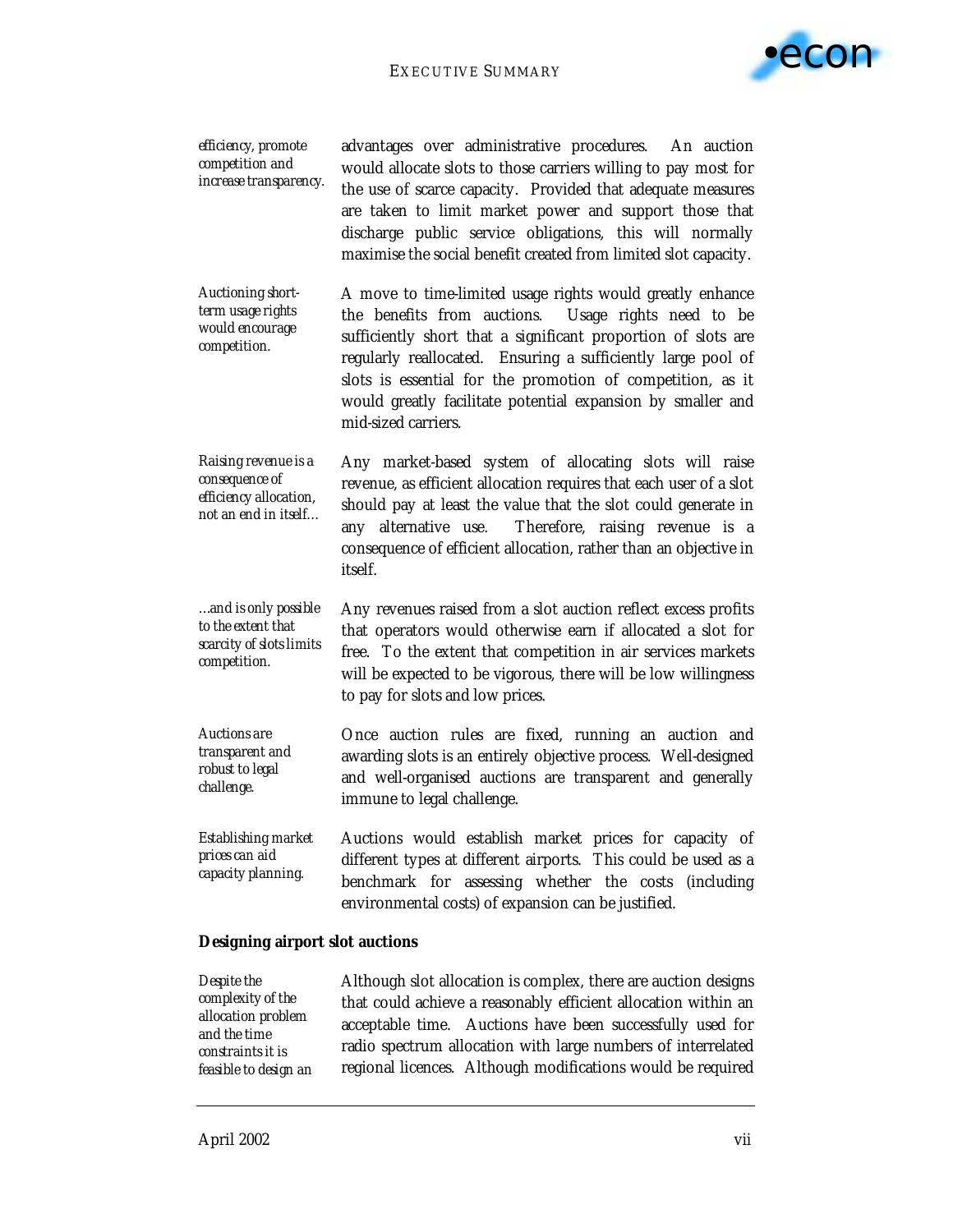

*auction for airport slots.* 

for slot allocation, this demonstrates the feasibility of using auctions even for complex allocation problems.

*The auction design must minimise the risk for bidders of obtaining unusable combinations of lots.*  Airlines participating in a slot auction are likely to aim for particular portfolios of slots (and, for each slot, will require a particular combination of runway, stand and terminal capacity). Bidders trying to obtain a particular combination of slots or capacity may face the risk of winning only a subset that may be of relatively little use and value. The auction design must minimise such risks; otherwise, inefficiencies may result.

*The auction process must be compatible with international timetables for slot coordination.*  UK airport slots need to be matched with corresponding slots at other airports. Hence, any UK auction would need to be compatible with the IATA procedures and timetable for international slot coordination. Realistically, this means an auction must be completed within a period of a few weeks. There are various design features that can be used to ensure a rapid auction, so that it should be possible even to auction the entire stock of slots at once if required. However, auctioning off a proportion of slots each season may be more practical.

*There must be rules to limit concentration and gaining of market power.*  It may be possible for a carrier to restrict competition and attain market power by purchasing a large number of slots, for example by establishing a strong position at a hub or frustrating expansion by existing competitors on a specific point-to-point route. Increased concentration of slots holding has been observed at US airports that have introduced market mechanisms. An auction system should not be introduced without safeguards against market power, particularly if timelimited usage rights replaced grandfathering.

*Simple measures can safeguard routes subject to public service obligations.*  Market mechanisms are based on carriers' willingness to pay for slots. Typically, they would not take account of any special social needs for services to UK regions. To protect such routes, the Government would need to reserve slots and/or use subsidies. Allowing local/regional bodies to buy slots themselves or bid with partner airlines is a simple and efficient means of meeting such social objectives whilst minimising economic distortions.

#### **What lots should be auctioned?**

*The starting point for an auction is to define time windows for*  The key requirement for an air movement is access to a runway at a particular time. In order to construct lots for an auction a typical operating week would need to be divided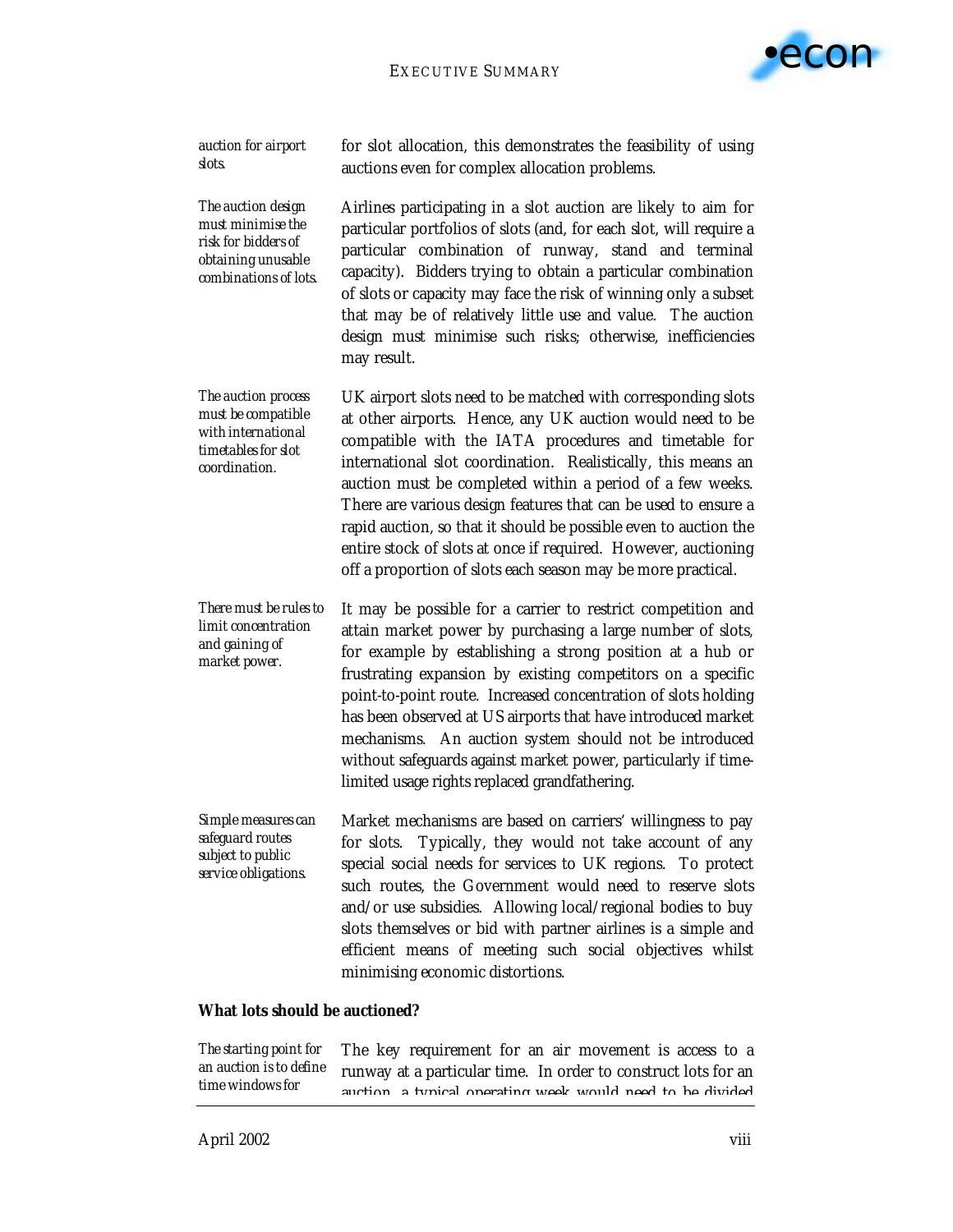

*access to runways.* auction, a typical operating week would need to be divided into time windows. As shorter time windows would imply more lots and a more complex auction, these might typically be between 15 and 30 minutes long. A lot would convey the right to schedule a movement within a particular time window for each week in a number of consecutive Summer or Winter operating seasons, where the precise timing of an air movement within the window would be a matter for air traffic control.

*However, the design of lots needs to address a number of complications.*  Starting from the definition of a time window of access to runway capacity, the definition of lots needs to take account of complications arising from (a) the number of air movements a runway can accommodate depending on the specific traffic mix, and (b) limitations in terminal and stand capacity.

*The auction needs to be adapted to take account of runway capacity not being fixed…*  The number of possible runway movements within a given time window depends (amongst other factors) on the type of aircraft and, for take-offs, the direction of the flight destination. Thus, the number of lots available for a given time window cannot be predetermined, but should be set in line with the aircraft size and flight direction that operators intend to deploy.

*…and the possibility of terminal and stand scarcity.*  Although lack of runway capacity is by far the most frequent constraint on scheduling air movements, lack of terminal capacity can be a constraint at peak times. Stands are rarely scarce at present, but this may change with the introduction of super-jumbo sized aircraft. Therefore, any auction system needs to be sufficiently flexible to handle all three possible constraints.

*All capacity requirements for an air movement should be bundled in a flexible single lot…*  The rights to use runway, stand and terminal capacity required for a particular air movement should be bundled together in a single lot. Establishing separate markets would lead to aggregation risks and unnecessary complexity. The amount of stand and terminal capacity used during a particular air movement depends on the type of aircraft and its typical passenger loading. Therefore, it is not possible to bundle together runway, stand and terminal capacity in fixed amounts.

*…reducing risk and complexity for bidders* We propose that a lot should correspond to a particular time window within the week. To deal with the complications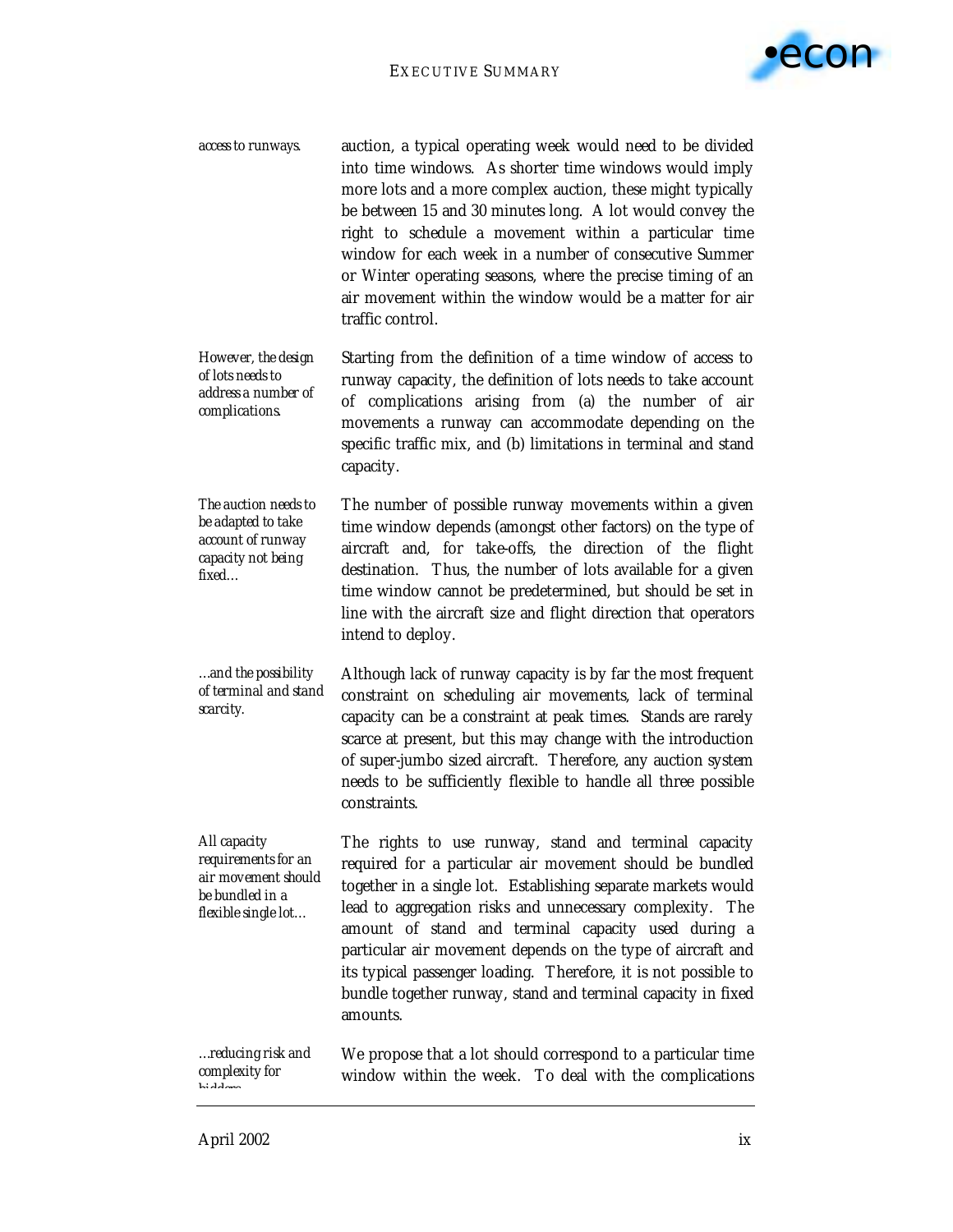

*bidders.* listed above, a 'bid' on a particular lot would, in addition to making a financial offer, nominate intended aircraft size and destination direction, terminal choice and maximum passenger load. These 'usage factors' would be chosen from a small number of categories. The auctioneer would then use an algorithm to determine which bids to select to make highest possible value use of available capacity. The number of bids selected would itself depend on how the mix of aircraft sizes and flight directions affected runway capacity. Although complex for the auctioneer, such a scheme would be relatively simple for bidders.

*Usage rights need to be sufficiently short with slots coming up for re-auction on a rolling basis to guarantee sufficient liquidity*  Single-season usage rights would provide maximum flexibility, and permit large-scale new entry and rapid expansion by carriers. However, the potential high turnover resulting from re-auctioning all slots each season could make international coordination difficult and cause investment planning uncertainty for airlines. The precise length of usage rights needs to be determined by balancing these two effects, but usage rights running for about 3 to 6 years, meaning that between one third and one sixth of slots would be reauctioned each season, would appear to be a reasonable starting point.

*Short usage rights reduce financing requirements for smaller carriers without significantly affecting investment incentives.*  Relatively short tenures on slots have the additional advantage of lowering the likely price of slots and reducing financing requirements. This may provide encouragement to smaller carriers and entrants. Moreover, given that aircraft are often leased and, in any case, are fungible across routes, little investment is predicated on being able to secure particular slots. Therefore, there is little need to give lengthy tenures for slots in order to encourage investment in new or expanded services.

#### **How should an auction be structured?**

| Our leading option is<br>an adaptation of a<br>simultaneous<br>multiple round<br>auction. | There are a variety of market designs that could be adapted<br>for allocating airport slots. Our leading option is:                                                                                                                                                       |
|-------------------------------------------------------------------------------------------|---------------------------------------------------------------------------------------------------------------------------------------------------------------------------------------------------------------------------------------------------------------------------|
|                                                                                           | as the primary means of allocating slots each<br>$\blacksquare$<br>season, a simultaneous multiple round auction<br>(SMRA), similar to that often used for<br>spectrum auctions, adapted to allow bids on<br>combinations of runway, terminal and stand<br>capacity; with |
|                                                                                           | · an effective on-going secondary market to                                                                                                                                                                                                                               |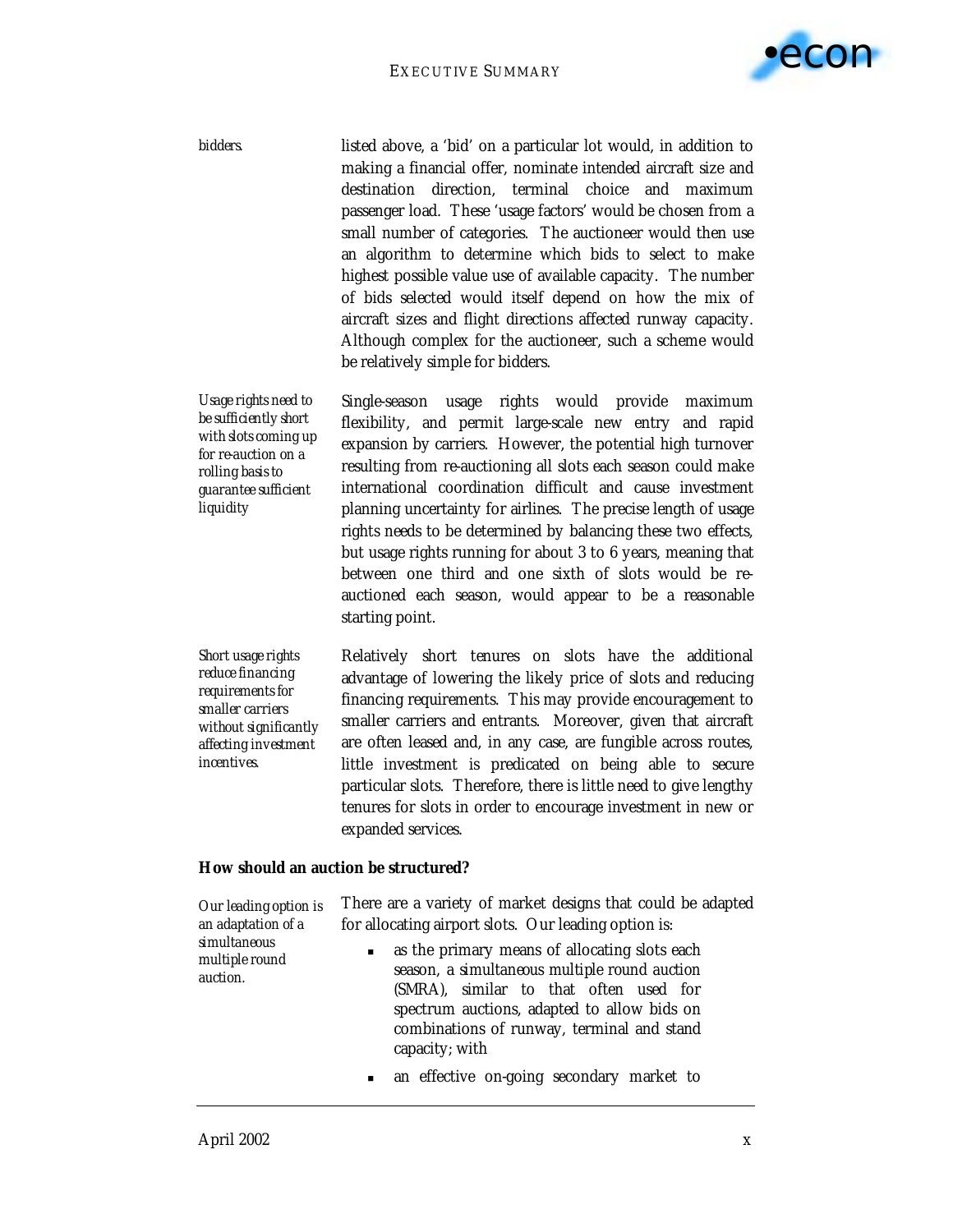

reduce aggregation risks, rectify any inefficiencies from the auction and permit trading for slots subdivided into part-seasons.

*Slots at different times would be auctioned simultaneously…* 

*…but runway, terminal and stand capacity would be combined flexibly into lots.* 

*There may be a case for allowing combinational bids within this format, but this is not essential.* 

In an SMRA, all lots are auctioned simultaneously. Bidding proceeds through multiple rounds, with prices rising and bidders building up combinations of lots or switching between lots on the basis of relative prices. An 'activity rule' ensures that bidders do not wait until the end of the auction to make their bids, thus holding up the auction or bringing it to a premature end.

For the purposes of slot allocation, this format would need to be modified to deal with terminal and stand capacity constraints, and the problem of variable runway capacity. Therefore, bids would be for a *combination* of runway, terminal and stand capacity as described above. At the end of each round, the auctioneer would process these bids, identifying the set of bids that are consistent with available capacity and whose total value is highest, and declare these highest bids. There would be a number of 'highest bidders' declared for each type of lot, consistent with the maximum number of runway movements possible with the traffic mix of the highest bidders. Minimum bids would then be set for the following round. The auction would continue until there were no further bids.

In principle, the SMRA format may expose bidders to aggregation risks, winning some slots, but failing to acquire synergistic slots at other times. Concerns about such issues have led the US FCC to adopt a modified SMRA for spectrum auctions as of 2001, in which bidders may place bids on combinations of lots, which are either accepted or rejected in their entirety, removing aggregation risks. Our proposed format includes combinational bids in the sense of bundling runways, stands and terminals. The case for allowing bidding for combinations of slots at different times is weaker, as synergies between slots are likely to be much less than those between regional radio spectrum licences. An effective, liquid secondary market for slots would further reduce aggregation risks. Given that combinational bidding can be complex, there would be a strong case for first introducing an SMRA without combination bids and considering bidding for combinations of slots only if, based on the auction results produced by the simpler format, there were reasons to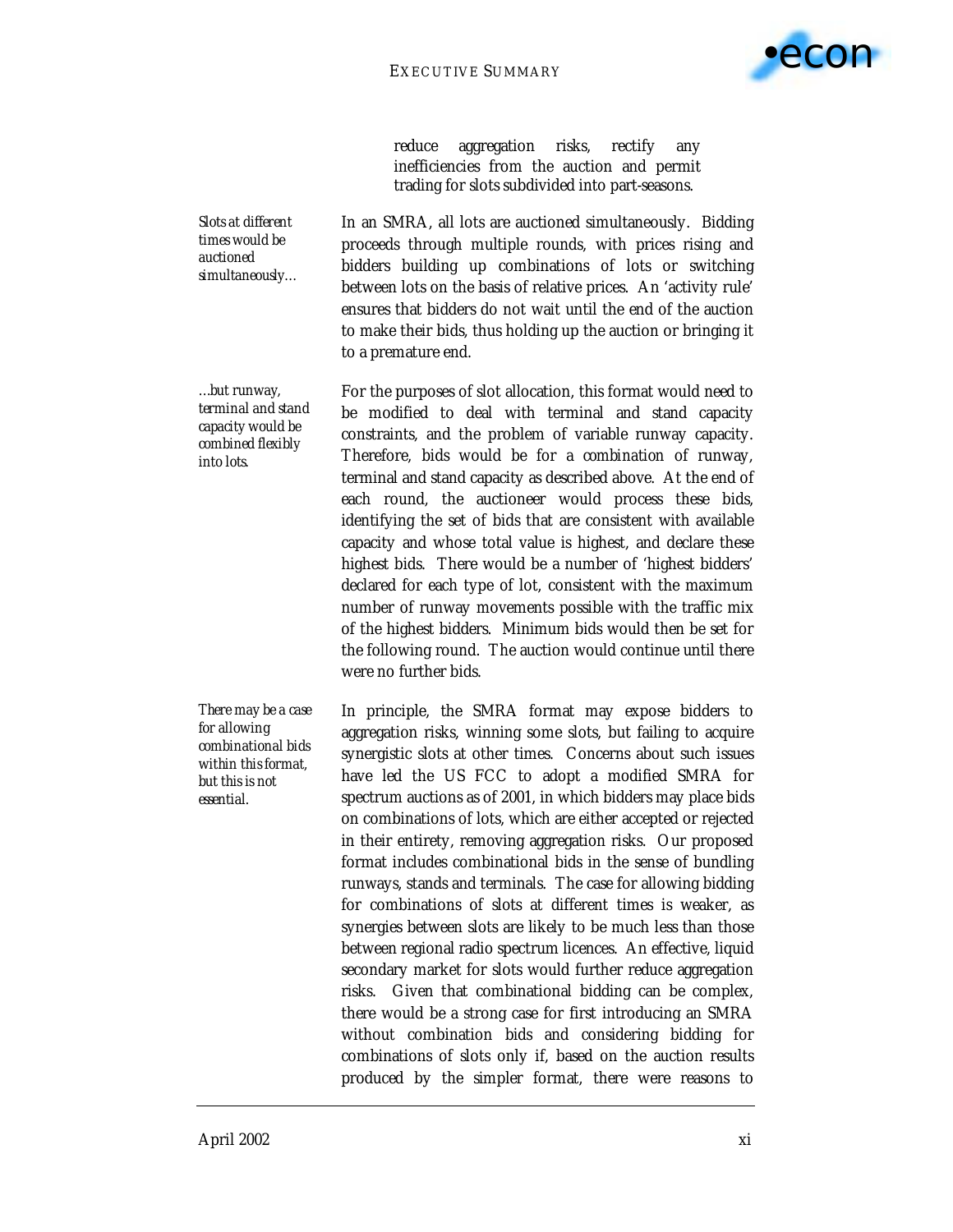

suspect that combinational bids could improve the efficiency of auction outcomes.

- *An alternative sealed bid format…*  Given the tight schedule required to meet international scheduling requirements, there may a case for a one-shot sealed bid auction. Bids would be made in the format as above (a financial bid and a nomination of usage factors. The auctioneer would process these bids, identifying the set of bids that are consistent with meeting capacity constraints and whose total aggregate value is highest, and then declare the winners. As bidders would not have an option to reconsider their bids and respond to what they observe others doing, such a format is likely to expose bidders to significant aggregation risks.
- *…would require combinational bids…*  Therefore, in order to produce reasonably efficient outcomes, bids for combinations of slots should be allowed. This would ensure that carriers did not end up with some slots, but an insufficient number to operate their planned services.
- *…with prices related to opportunity costs rather than the amount winners bid.*  An auction format in which bidders were not required to pay the amount they bid, but a price based on the highest value alternative use of the capacity (analogous to a second-price auction), would improve efficiency. In such a format, bidders would do reasonably well by simply bidding their true value for a combination of slots, reducing the complexity of their decision-making. By contrast, if bidders were required to pay what they bid, considerable complexity would be created as it would be important for bidders to second-guess what others might do.

*The adapted SMRA design is probably preferable…*  The advantages of the adapted SMRA are greater efficiency, and greater certainty and transparency for bidders. However, because this format allows for a potentially unlimited number of rounds, it can be difficult to guarantee its completion by a fixed date, which would be necessary to integrate with IATA's international scheduling conference. By contrast, the sealed bid format has a guaranteed completion time. It may also be slightly better in constraining the behaviour of strong established carriers with current market power, exclusionary bidding strategies are more difficult to implement in a sealed bid; it is not possible simply to overbid competitors round after round as in an SMRA. To some extent it is possible to get the best of both by running an adapted SMRA while time allows, but providing for the right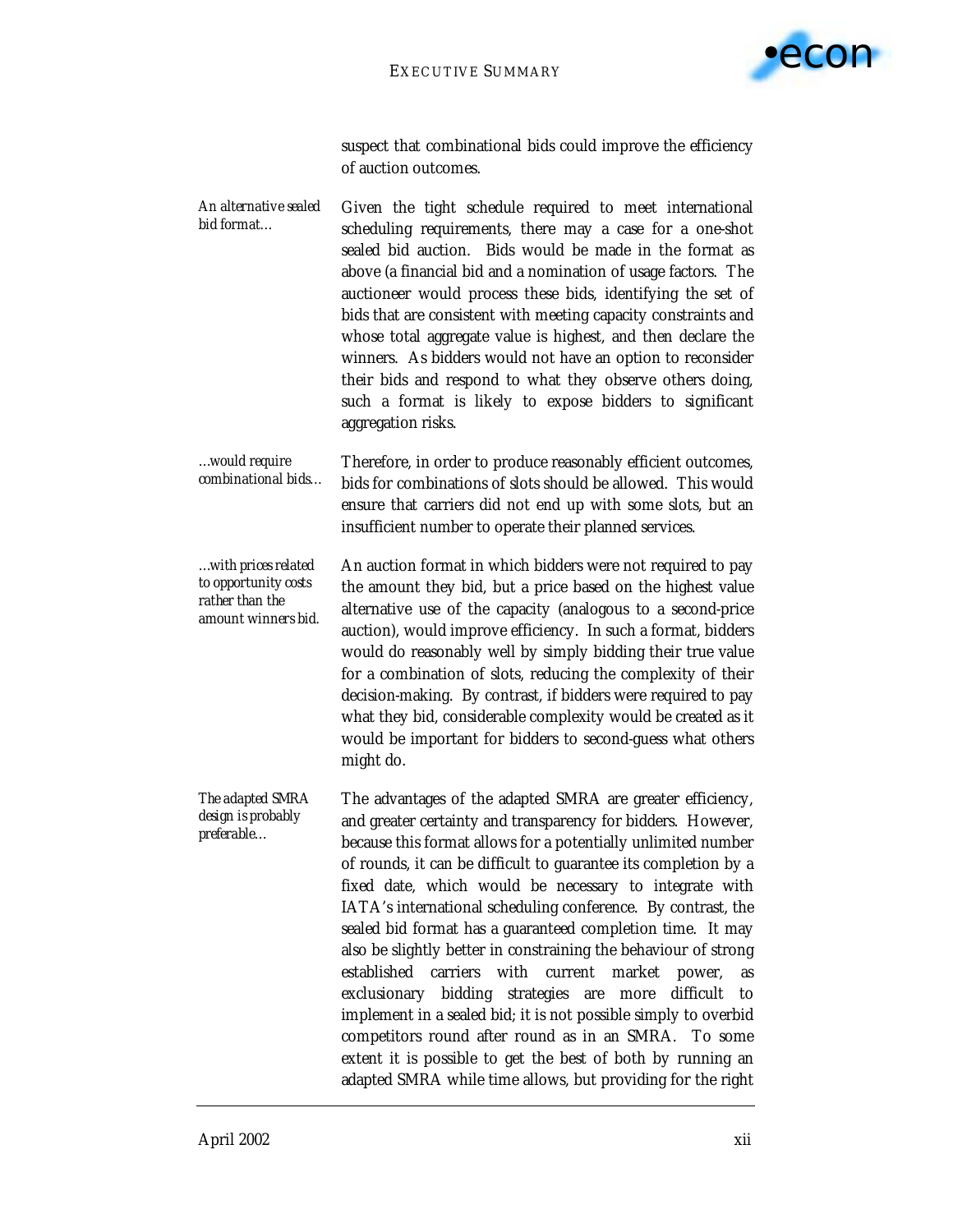

to call a last and final round when this would be required to meet the overall time constraint. For this last round, minimum bids would be set at the level of the current highest bids from the curtailed SMRA.

*…though empirical testing would be advisable to confirm this.*  Given the complexity of these auction designs and the slot allocation problems, empirical testing of any auction format would be necessary to develop detailed rules and test these conclusions.

#### **The role of secondary markets**

*Even with an auction as the primary means of allocation, there is benefit in establishing a secondary market.*  A secondary market is necessary to allow efficient reallocation of slots in the event that circumstances change midtenure or even mid-season. It complements a primary auction by reducing aggregation risks and providing a forum for sale of part-season slot usage rights. We recommend the development of a single exchange with specific rules for slot trading, rather than a series of bilateral deals, in order to maximise transparency and liquidity, and prevent any market power abuse.

*A secondary market is beneficial even without an auction.*  If it were not possible to implement an auction as the primary means of allocating slots, there would still be substantial benefits to establishing a formal secondary market with rules to constrain market power.

#### **Constraints on market power**

| Hard quantitative<br>limits on slot holdings<br>are too blunt an<br>instrument to control<br>market power. | The difficulty of using simple quantitative limits on slot<br>holdings to control market power is that the competitive<br>impact of acquiring slots may depend on the identity of the<br>purchaser, the routes for which the slots will be used, and the<br>nature of competition on those routes. Setting a hard<br>quantitative limit may, therefore, be too blunt an instrument<br>and deny potentially beneficial slot acquisitions where simple<br>undertakings to ensure that they were not used anti-<br>competitively would be sufficient to protect consumers. |
|------------------------------------------------------------------------------------------------------------|-------------------------------------------------------------------------------------------------------------------------------------------------------------------------------------------------------------------------------------------------------------------------------------------------------------------------------------------------------------------------------------------------------------------------------------------------------------------------------------------------------------------------------------------------------------------------|
|                                                                                                            | Concentration of slots Market nower issues may be addressed using a similar                                                                                                                                                                                                                                                                                                                                                                                                                                                                                             |

*Concentration of slots beyond a certain point should trigger a presumption of market power and require competition clearance.*  Market power issues may be addressed using a similar approach to existing merger control legislation, i.e. by defining a certain proportion of total slots available above which an airline must submit any proposed acquisitions for assessment by an independent authority. Undertakings that alleviate competition concerns could be obtained in exchange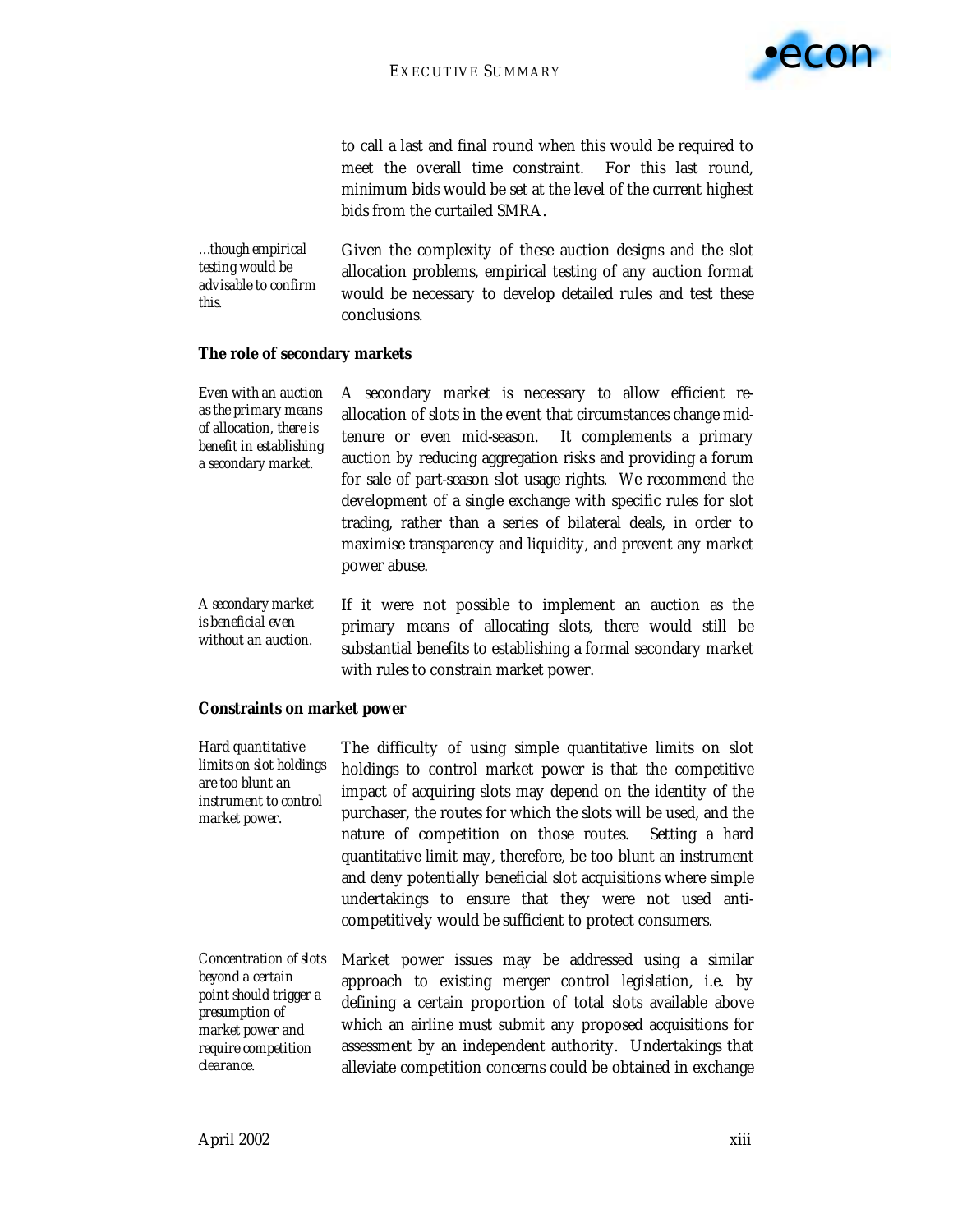

for the clearance of further slot acquisitions, thus targeting competition problems where they arise rather than resulting in a blanket prohibition. These provisions should apply to both auction outcomes and secondary market transactions.

*'Use it or lose it' should only apply to carriers with sufficiently large shares of slots.* 

With market-based pricing, there is no reason why a carrier without market power should be prevented from holding unused slots. Holding seldom-used or unused slots to provide operating flexibility is efficient where the value of such flexibility exceeds the market price of the slots. Allowing greater flexibility would reduce barriers to expansion and promote competition. Where slots were unused and provided no flexibility benefits, there would be a strong incentive to sell them on the secondary market. Even where carriers would not want to sell a slot outright in order to retain flexibility, they would have a strong incentive to lease slots to other carriers, retaining the right to recall them on short notice. Therefore, a more discriminating application of the 'use it or lose it' rule in a market-based regime would lead to at most limited (if any) holding of unused slots. Only where carriers have possible anti-competitive reasons for hoarding unused slots should the 'use it or lose it' rule be triggered. This could be conditional on the proportion of slots that a carrier held.

#### **Differential regulation across the EU**

*There is benefit in moving to a marketbased system even without a parallel move in other EU states* 

There would be benefits for the UK economy in moving to a market-based system of slot allocation even if other EU Member States did not immediately match this move. However, without EU coordination it may not be possible to set fully optimal rules to limit the build up of market power.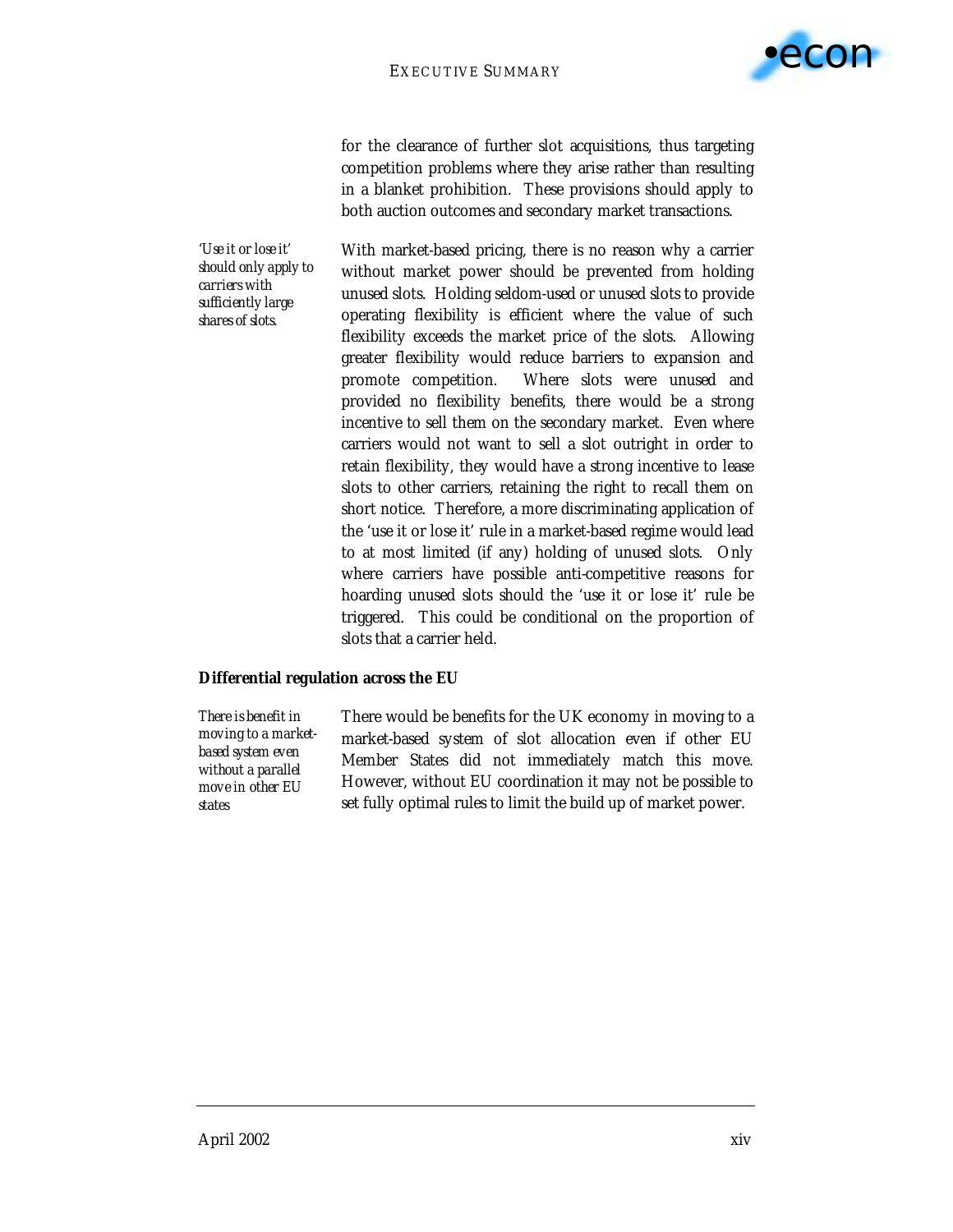

#### **1. INTRODUCTION**

Airport slots are essential for the provision of airline services to and from congested airports. A slot is defined in UK and EU law as "*… the scheduled time of arrival or departure available or allocated to an aircraft movement on a specific date at*  an airport coordinated under the terms of the Regulation...".<sup>1</sup> The number of potential slots at an airport is limited by the availability of runway, terminal and stand capacity.

The two largest UK airports – Heathrow and Gatwick – currently experience significant excess demand for slots from airlines throughout much of the day. A number of other UK airports have excess demand at peak times. The scale of excess demand is expected to grow for the foreseeable future, as demand for air travel is rising and the supply of new slots at UK airports is constrained by long lead times on new infrastructure and environmental concerns.

In this context, the UK Government has indicated concern that current procedures, based on rights of historic precedence ('grandfathering') with the remaining pool of slots allocated by administrative procedure, do not allocate slots efficiently. In its recent White Paper on the Future of Aviation<sup>2</sup>, the Government noted that "*… it may be time to consider the benefits that the right of historic precedence offers.*"

The Government has also proposed the introduction of a market in slots:

*"In order to make the most efficient use of capacity, a market in slots might be created. One element of this could be the auctioning of pool slots. In the absence of time limits on grandfather rights, this would essentially mean newly created slots. But if there was a recycling process, the pool would be larger and would hold more peak-period slots."* 

 $\overline{a}$ 

<sup>1</sup> Article 2(a) of European Regulation 95/93. This meaning was adopted into UK law by the provisions of the UK Statutory Instrument 1993 No. 1067 (The Airport Slot Allocation Regulation 1993).

<sup>&</sup>lt;sup>2</sup> 'The Future of Aviation', The Government's Consultation Document on Air Transport Policy, Department of the Environment, Transport and the Regions, 12 December 2000.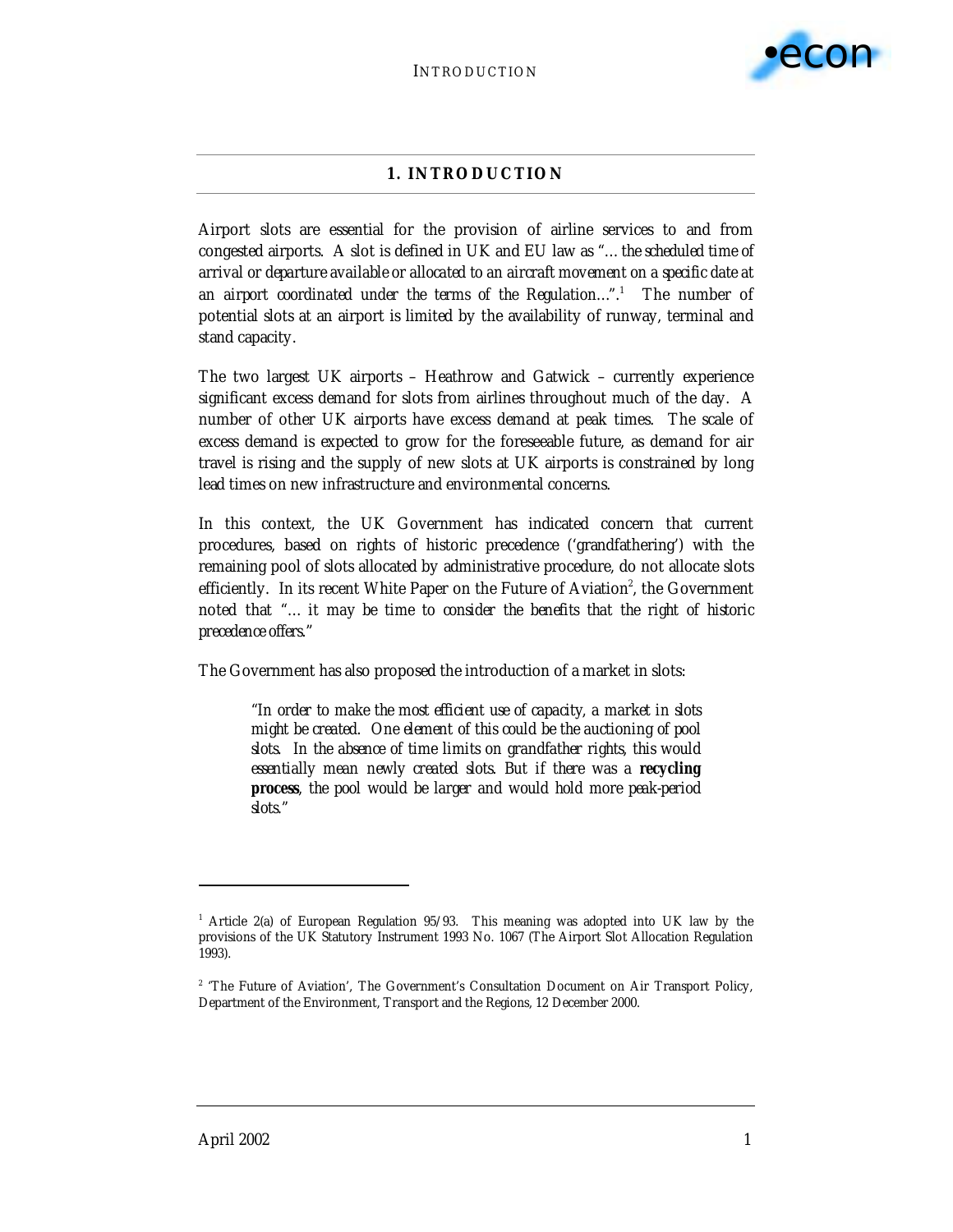

Current airport slot allocation procedures are governed by EU Regulation 95/93, which is due for revision. The Commission has formally requested the views of Member States on how this regulation should be revised.

Therefore, HM Treasury, together with the Department of the Environment, Transport and the Regions (DETR), have asked DotEcon to review the allocation methods of airport slots and consider the potential for a radical revision of this regime, including the possibility of reclamation and auctioning of airport slots. The primary objective in any reform of current arrangements would be to ensure that slots are allocated to services that provide the greatest benefits for UK consumers and the UK economy.

The main body of this report is divided into seven sections. In Section 2, we discuss the slot allocation problem, and identify the issues that need to be addressed by an appropriate allocation mechanism. Section 3 provides a brief overview of current allocation procedures and the general conditions under which slot allocation takes place. In Section 4, we analyse the strengths and weaknesses of the current system and identify the potential advantages of adopting an auction mechanism for the primary allocation of slots. In Section 5, we highlight design issues specific to the auctioning of airport slots. In Section 6, we describe a number of candidate designs for slot auctions offering significant advantages over current procedures, whether they are used to allocate all slots or only those from the existing pool. Finally, in Section 7, we discuss the public policy implications of our analysis. An informal introduction to the economic literature on auctions is provided in the annex.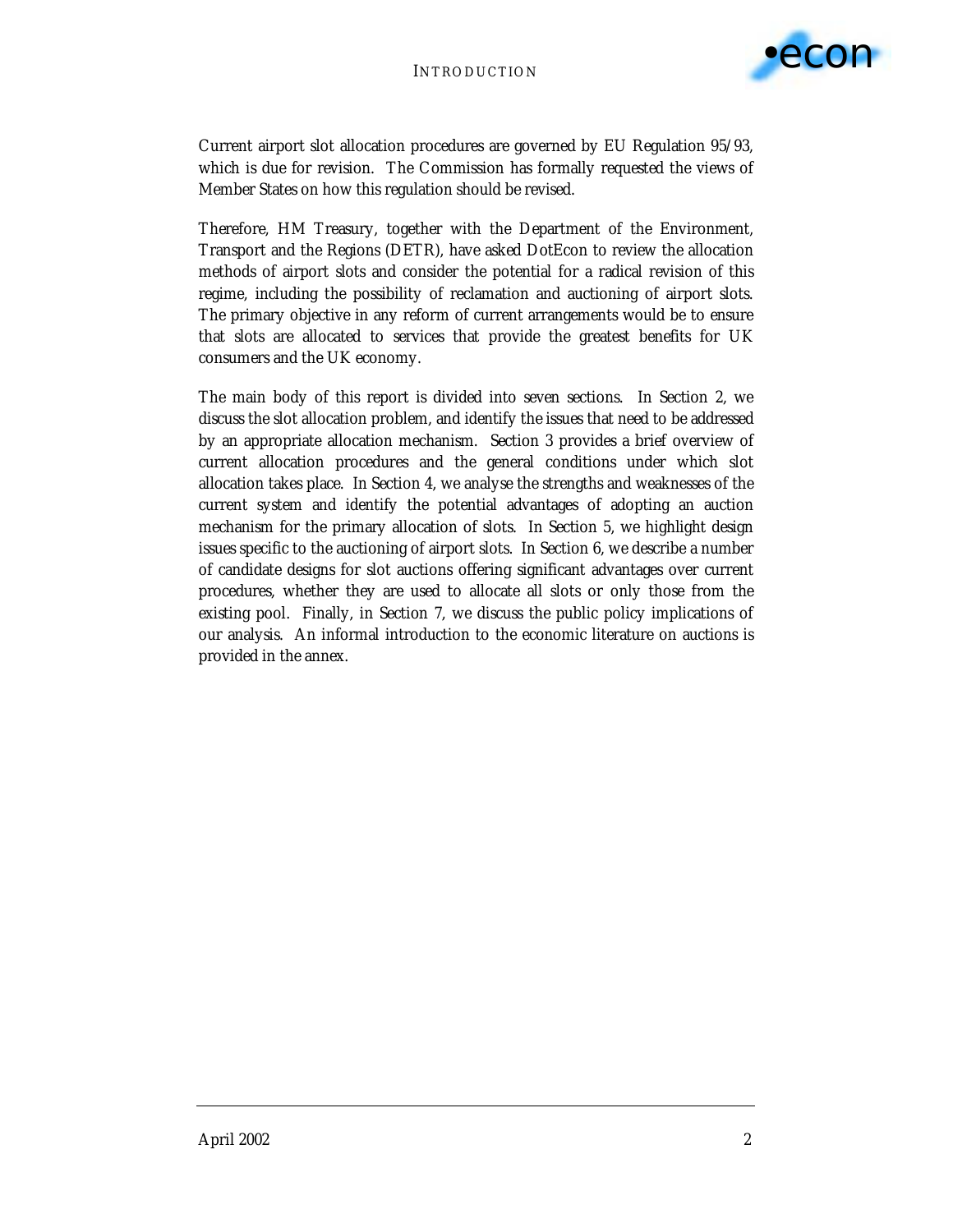

#### **2. THE SLOT ALLOCATION PROBLEM**

#### **2.1. OBJECTIVES FOR ALLOCATING SLOTS**

No airline can operate at any particular airport without the right to land and takeoff. Thus, the allocation of airport slots at congested airports affects the nature of airline services provided to the public in terms of the number of routes served and the frequency of services offered by individual carriers. The distribution of slots amongst carriers affects competition and thereby the pricing of services.

The success of any system for allocating slots should be judged by the benefits that the resulting supply of airline services generate for customers and the economy. An efficient and socially optimal allocation mechanism is one that leads to a supply of airline services that maximises the benefits generated for customers and the economy whilst allowing airlines to make a competitive return on their investments, and providing them with appropriate incentives to compete and to innovate.

Broadly speaking, in order for the supply of airline services to maximise social welfare<sup>3</sup>, the allocation of slots must meet the following requirements:

- ! Available slots are used for services that generate the largest benefits for customers and the economy. This implies that it is impossible to increase social welfare (without creating additional slot capacity) by simply re-allocating available capacity.
- The incremental benefit that could be generated by extending airport capacity and making more slots available is equal to the additional cost of that capacity. This implies that it is impossible to increase social welfare by varying the amount of airport capacity available.
- Where new services could be developed (by the same or another carrier) that generate more benefits than existing ones, it should be possible to re-allocate existing slots or expand slot capacity in order

 $\overline{a}$ 

<sup>3</sup> Unsurprisingly, there is considerable debate about how social welfare should be measured. However, for the purpose of this paper we adopt the standard measure of social welfare used in economics, which is based on the unweighted sum of consumer and producer surplus.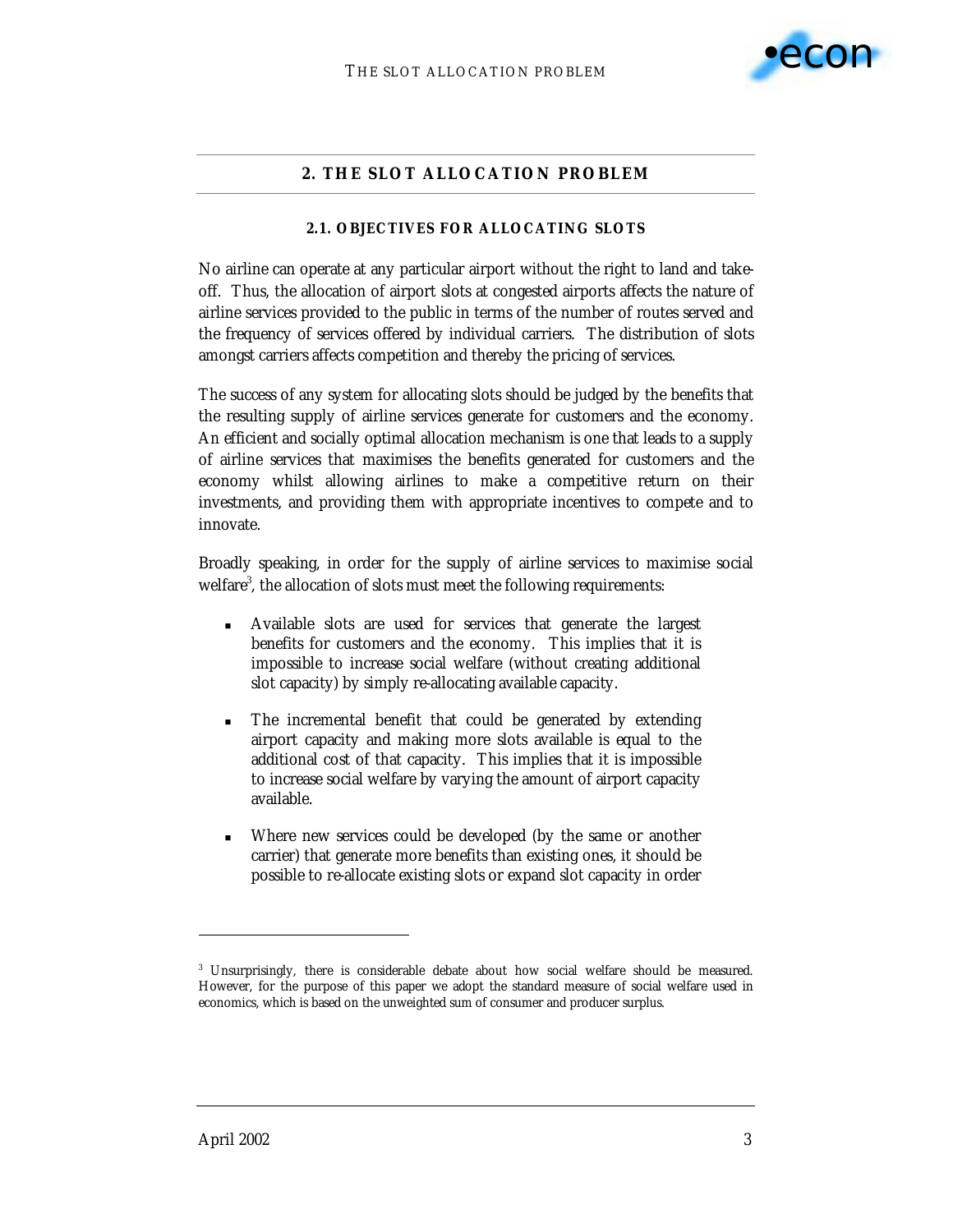

to accommodate such services sufficiently quickly. Otherwise, innovation might be discouraged.

These three conditions define 'economic efficiency', and we will use this term to describe the overall objective of slot allocation procedures in the remainder of this document. As these requirements demonstrate, the key factor in determining efficient slot allocation is the additional *social* benefit that could be generated if (a) a slot were to be re-allocated or (b) an additional slot were to be generated.

To the extent that (at least at the margin) the social benefits of a slot being used in a particular way are equal to the private benefits that accrue to the user (essentially the additional profits that can be made by an airline), this overall objective could be met by a market-based mechanism in which the allocation of slots is determined by the relative willingness of airlines to pay for individual slots. Willingness to pay reflects the private benefits to an airline from being able to use a particular slot and, in a competitive environment, these private benefits should be broadly aligned to the social benefits that would be generated from the particular use of that slot. Therefore, market mechanisms should lead to slots being used for those services where their value is highest, thus satisfying the first of the above requirements. Furthermore, the market price of slots would provide a signal of the value of extending slot capacity. Wherever it is possible to extend capacity at a cost that is lower than the market price, there is an incentive to invest in such capacity extension, and so the second of the above conditions should hold. Finally, if an airline were to develop a new service that makes more valuable use of slots than do their existing users, it should find no difficulty in obtaining the necessary slot capacity for deploying such services, and thus the third condition holds.

However, in practice there are a number of reasons why the additional social benefits of using a particular slot in a particular way might not correspond to the additional private benefits. In particular:

- ! Private benefits might include excessive profits resulting from restrictions or distortions of competition, which would tend to reduce rather than enhance social welfare. For example, the private benefits to a particular airline from increasing its share of slots held at a particular airport may include the potential for price increases as a result of weaker competition, which would be a social cost rather than a social benefit.
- ! Private benefits may not fully capture the social benefits of serving particular routes to the extent that these are not reflected in the potential customers' ability or willingness to pay. For example, it may be socially beneficial to serve particular routes to remote parts of the country even if the revenue generated from these routes is considerably lower than the revenue that could be generated if a slot were to be deployed for a more profitable route. The ultimate source of such divergences is that the social value of serving that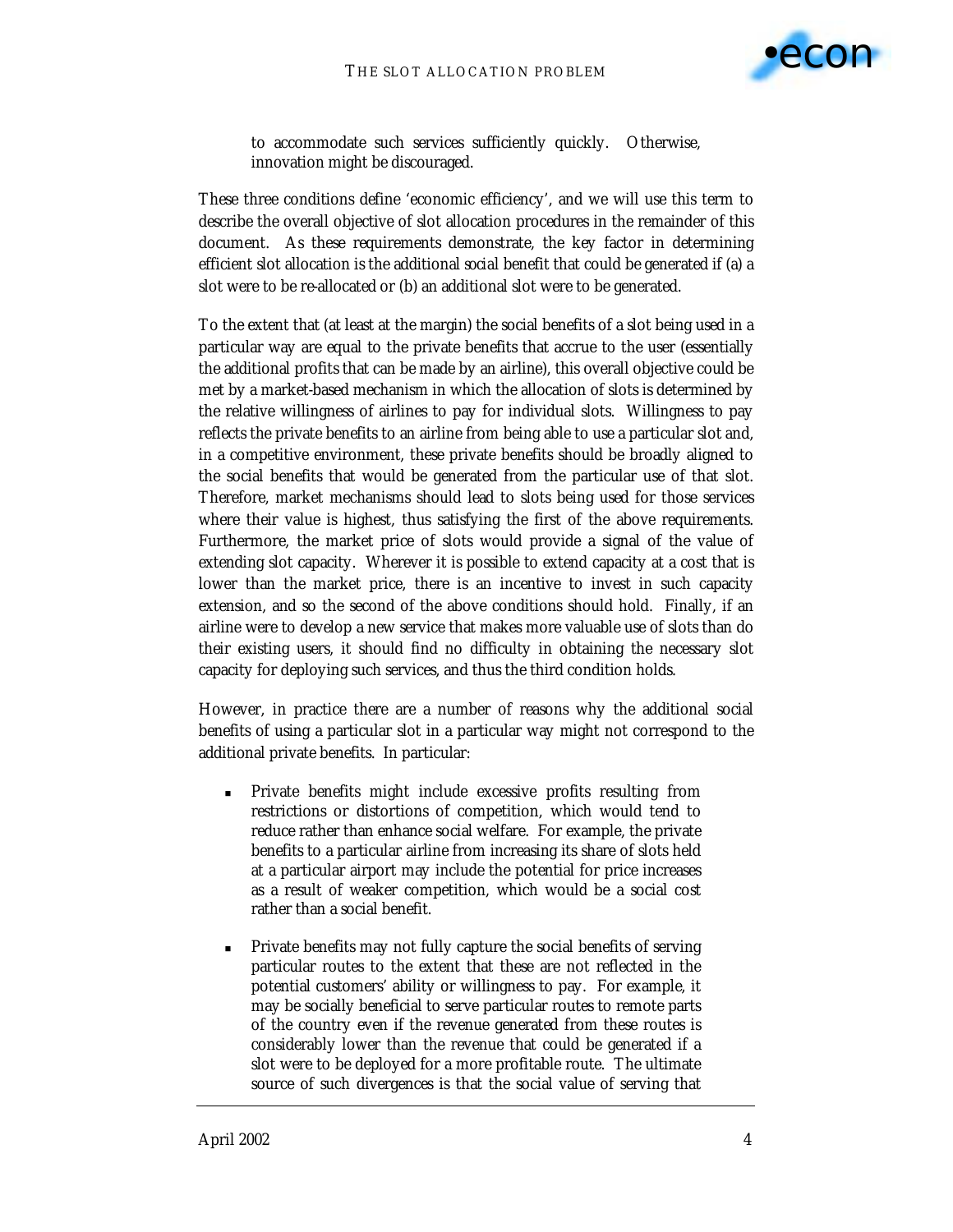

area is not fully reflected in the willingness or ability of passengers to pay for services on this route – in economic terms, there are external benefits that may need to be taken into account.

Thus, a slot allocation mechanism has to address:

- market power (both existing market power and the potential of creating market power through the acquisition of slots), ensuring that the acquisition of slots cannot be used to create or extend market power; and
- any external benefits of serving particular routes, ensuring that there are sufficient safeguards to ensure that slots will be used for routes that should be served for social reasons even if they are not as commercially attractive as other routes.

Finally, it is worth pointing out that the allocation mechanism should provide a sufficiently stable environment to enable airlines to plan ahead and invest in the development of services. Too much volatility and uncertainty about an airline's ability to sustain a portfolio of slots over the time required to recoup an investment in the development of a particular service schedule might undermine the incentive to develop such a schedule in the first place.

#### **2.2. DEMAND FOR SLOTS**

Demand for air travel is rising rapidly and driving growth in demand for slots by airlines. In the last 20 years, worldwide airline passenger numbers have more than doubled (see Figure 1).<sup>4</sup> Cargo volumes have also increased substantially. However, at many airports, the expansion of runway, stand and/or terminal capacity has not kept pace with the growth in demand for slots, leading to capacity shortages. A recent report by PriceWaterhouseCoopers found 30 out of 35 Category 1 European Union airports to have some form of capacity constraint.<sup>5</sup>

Depending on the severity of the mismatch between demand and supply, airports are affected in different ways:

Some airports experience excess demand for slots for significant periods of time during the day. These are typically large hub

 $\overline{a}$ 

<sup>4</sup> *ICAO Statistical Yearbook*, 1999

<sup>5</sup> PriceWaterhouseCoopers: *Study of certain aspects of Council Regulation 95/93 on common rules for the allocation of slots at Community airports*, prepared for the European Commission, May 2000.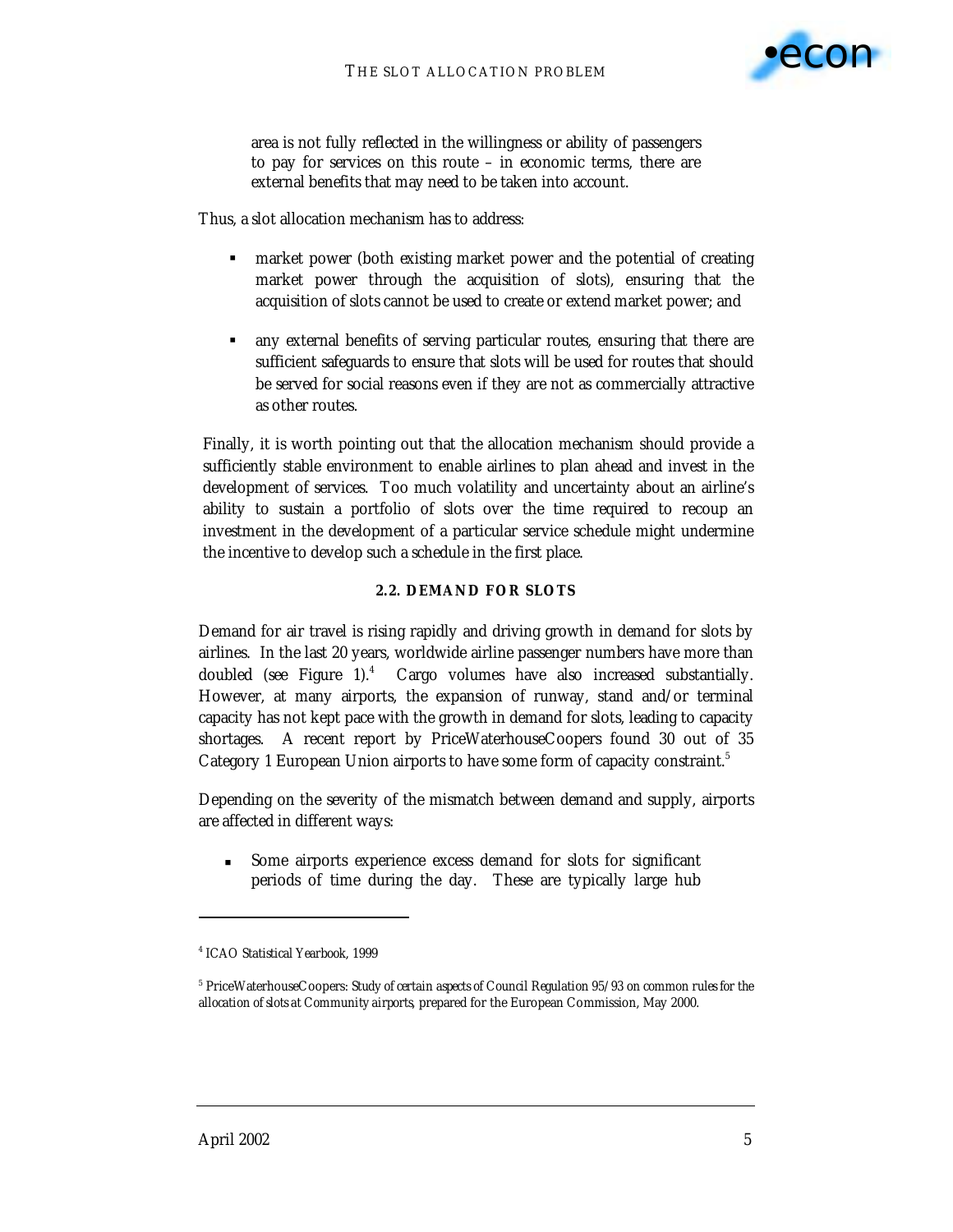

airports, such as Heathrow and Gatwick. It is apparent that there are many airlines that would like to provide services from these airports, but cannot do so because of lack of available slots.

! Many airports experience capacity shortages at peak hours and in peak months, despite having significant excess supply for most of the time. At these airports, it may be possible for the coordinator to accommodate all requests for slots, but not necessarily at the times requested.



**Figure 1: Growth in worldwide passenger numbers, 1970-98** 

Source: *ICAO Statistical Yearbook*, 1999

Wherever there is slot scarcity it is necessary to resolve the competing demands of airlines and, therefore, there is the potential for inefficient allocation. The traditionally advocated response to this problem, as espoused by IATA, is to expand supply through infrastructure development. However, this solution may only be appropriate where current or projected capacity constraints are substantial. Otherwise, the marginal costs of expansion, which may be very lumpy (e.g. the addition of a new runway), are likely to exceed the marginal benefits. This may be particularly true when taking account of the growing opposition to airport expansion on environmental grounds, which indicates that capacity expansion may have considerable social costs. Thus, some level of scarcity may often be socially optimal. Extending capacity to a level at which inefficient demands made at suboptimal prices can be met is not an economically efficient response to the problem of scarcity.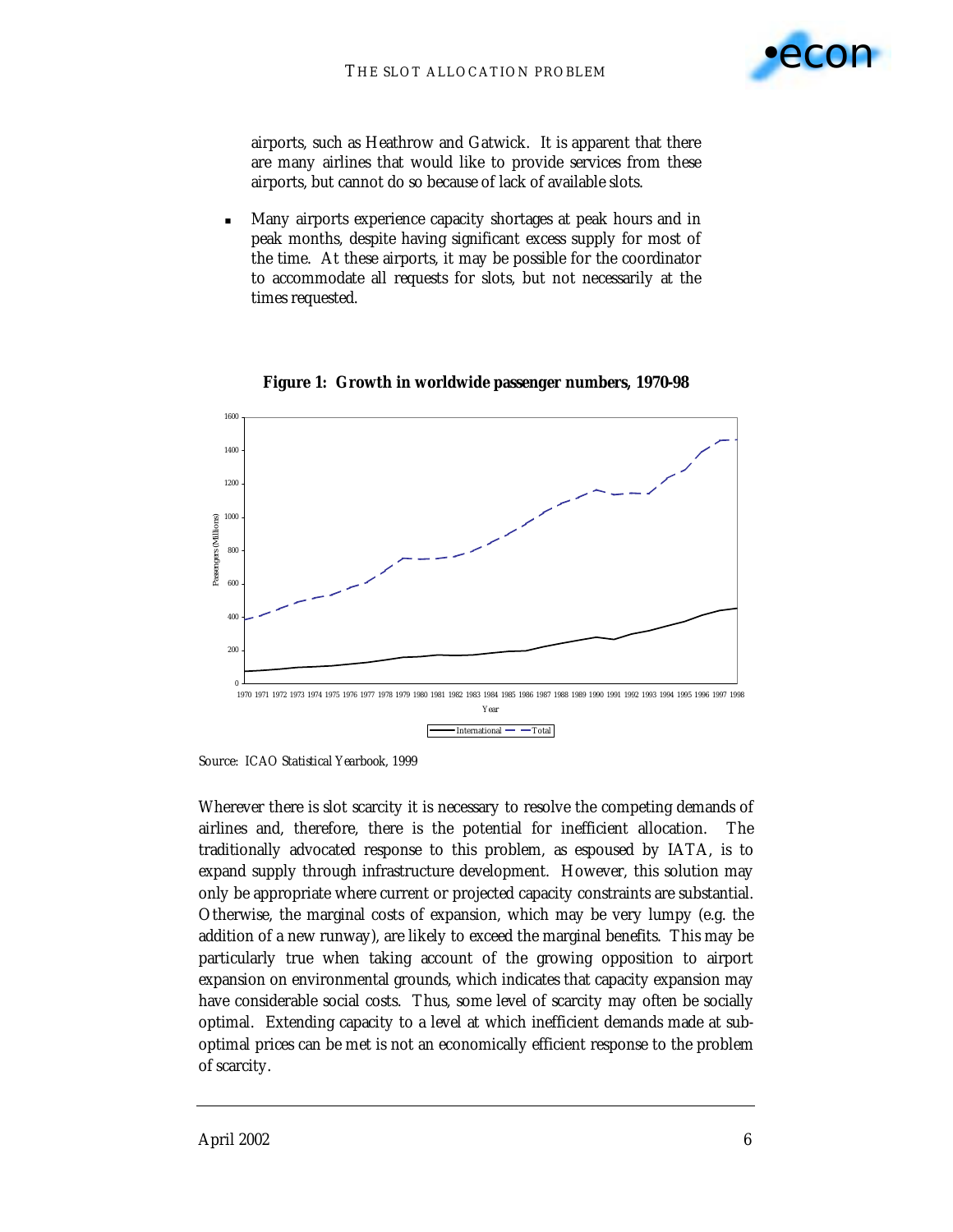

Even where there is scope to meet demand through new infrastructure, conditions of significant excess demand may still persist for many years while development takes place. In practical terms, this means that simply extending supply and eliminating scarcity cannot address the problem of inefficient allocation of slots. Slot scarcity will (and perhaps should) persist at many airports for the foreseeable future.

Moreover, even where moves are made to increase available capacity at airports, there is still an important role for the use of market-based allocation mechanisms in ensuring efficient utilisation of the assets. Typically, there will be strong peaks in demand at certain times that will justify differential pricing between peak and offpeak times.

#### **2.3. CONSTRAINTS ON SUPPLY: THE PROBLEM OF EXCESS DEMAND**

Three resources affect the overall supply of slots: runway, stand and terminal capacity. All of these resources are required, albeit to different degrees, by airlines wishing to take off from or land at a particular airport. The extent to which a particular air movement requires stand and terminal capacity depends on the type of aircraft used and the anticipated load factor, which in turn depends on the route and the type of flight, e.g. scheduled or charter.

**Runway capacity.** This is primarily determined by the number of runways. However, it also depends on the traffic mix, the hours of operation and the mode (take-off/landing only or mixed mode) in which the runways are used.

Traffic mix is important owing to wake vortices. $6$  A large aircraft may closely follow a large or small aircraft, but for safety reasons, a small aircraft requires a greater separation distance. Owing to these distance limitations, the sequence in which various sizes of aircraft follow one another, and the degree of variation in aircraft sizes, causes variations in the total number of movements that are possible within a fixed time period on any one runway.

Environmental restrictions on flight movements, for example on night flights, limit the hours of the day during which airports may be operational. The DETR imposes limits on the number of movements and aggregate noise levels permissible.

 $\ddot{ }$ 

<sup>&</sup>lt;sup>6</sup> A vortex is the turbulence remaining in the air behind the aircraft. The larger and heavier is the aircraft, the larger is its wake vortex.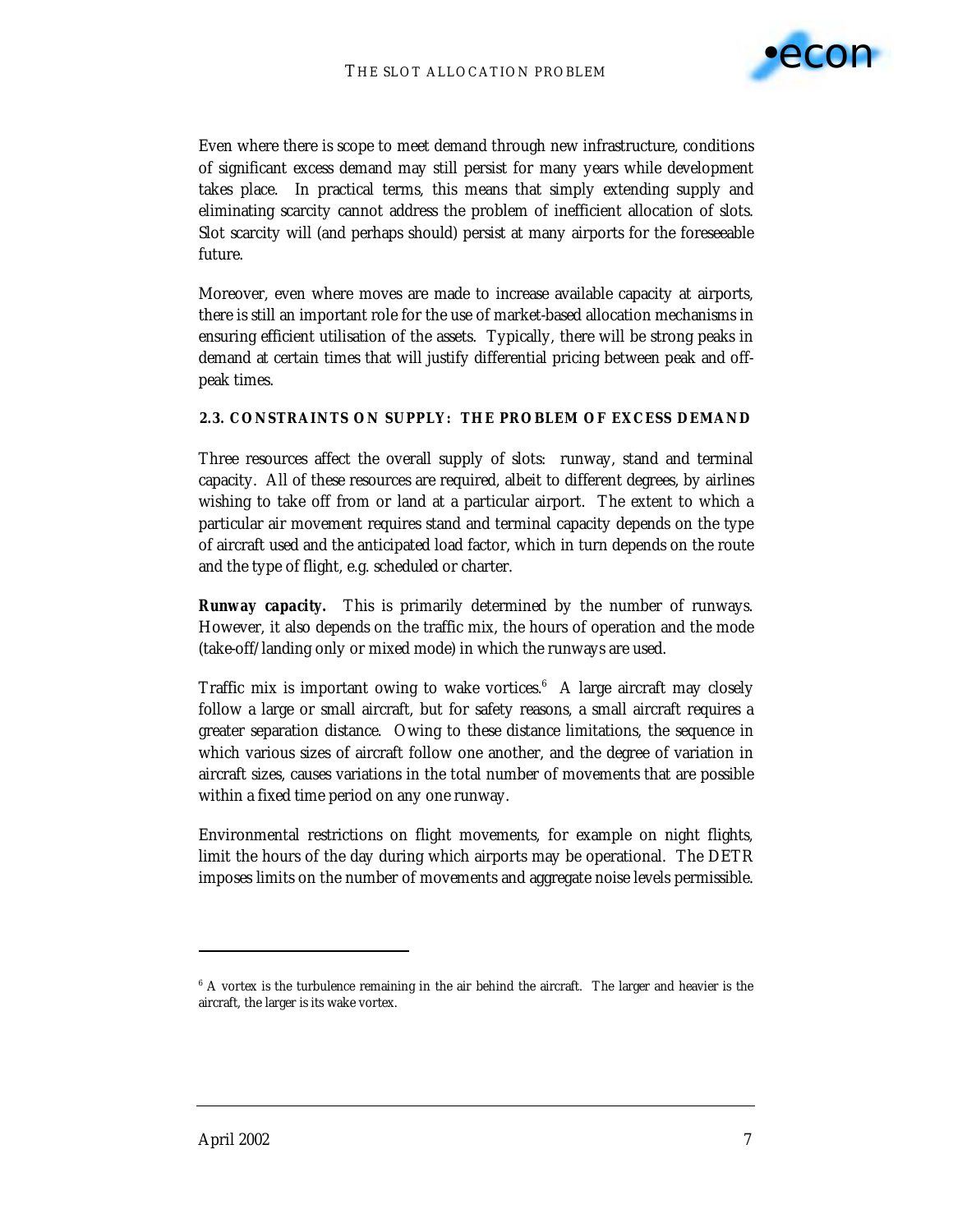

For example, at Heathrow, Gatwick and Stansted, restrictions exist on flights between 11:30pm and 6am. $^7$ 

Environmental considerations also govern runway usage modes where this can be chosen. At Heathrow, the two runways are used in single-mode (aircraft take-off from one runway and land on the other, with a switch in runway use at 3pm), as this reduces the noise impact of low-flying aircraft on residents under the flight paths.<sup>8</sup>

Although the primary driver of increased supply of runway capacity is investment in new runways, new slots can also be generated through more efficient runway utilisation. Since 1991, the airport authorities at Heathrow and Gatwick have managed to achieve successive incremental increases in the number of slots available per hour (see Table 1). At Heathrow, further expansion could be achieved by switching the two runways to mixed-mode usage. A study by BAA, the International Air Transport Association (IATA) and National Air Traffic Services (NATS) in 1994 concluded that the implementation of mixed-mode, with both runways used for landing and take-off at the same time, could increase the number of hourly movements from 82 to  $92.^9$  This would add approximately 180 slots per day.

|                 | 1991 | 1993 | 1995 | 1997 | 1999 |
|-----------------|------|------|------|------|------|
| <b>Heathrow</b> | 74   | 79   | 81   | 82   | 84   |
| <b>Gatwick</b>  | 41   | 45   | 47   | 48   | 48   |

**Table 1: Maximum hourly runway capacity in the summer seasons** 

Source: CAA, taken from Competition Commission: *British Airways Plc and CityFlyer Express Limited*, July 1999.

-

 $^7$  DETR, Night Restrictions at Heathrow, Gatwick and Stansted (revised restrictions with effect from 31<sup>st</sup> October 1999). Press Notice 539, 10 June 1999. ACL is responsible for the administration of these quotas (see paragraph 2.26, Competition Commission, *British Airways Plc and CityFlyer Express Limited*, A report on the proposed merger, July 1999).

<sup>8</sup> Clearly, at airports with a single runway this is not an issue, as aircraft take-off and land in sequence on the same runway (mixed mode).

<sup>&</sup>lt;sup>9</sup> Select Committee on Environment, Transport and Regional Affairs Eight Report. Regional Air Services. 28 July 1998.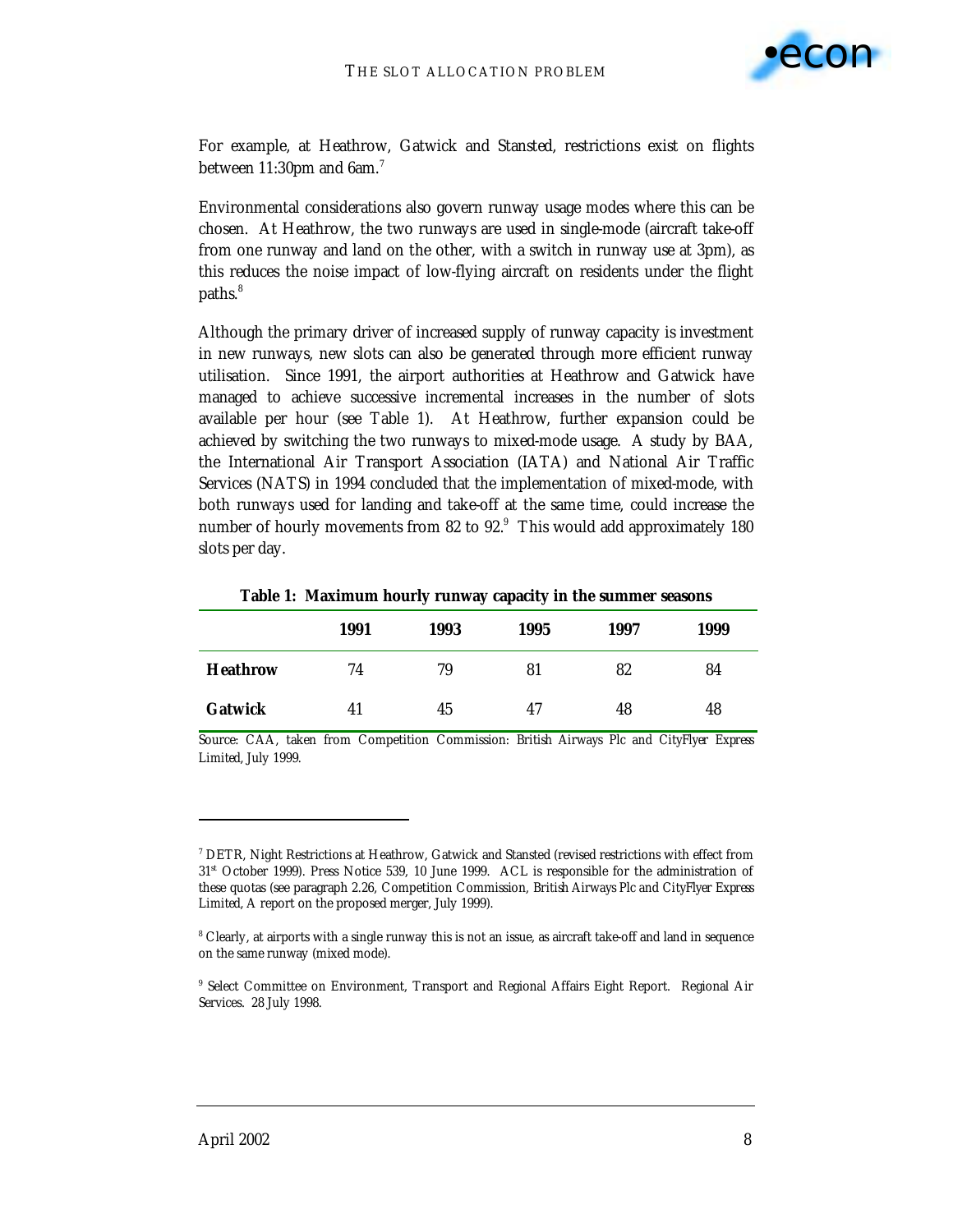

However, apart from the switch to mixed mode (which is only an issue at Heathrow) the scope for further expansion of runway capacity at Heathrow and Gatwick airports must be considered uncertain. In any case, incremental gains have not been sufficient to accommodate demand for runway space, which exceeds supply at both airports for much of the day.

**Stand capacity.** This depends on available ground space and the organisation of the terminals. Amongst the London airports, stand capacity is currently a serious constraint only at City Airport, which has limited ground space.

**Terminal capacity.** This includes all aspects of airport infrastructure relating to loading aircraft and accommodating passengers and cargo, for example, jetties, conveyor belts, waiting rooms and lavatories. Terminal capacity is based on hourly flows of passengers, which BAA measures as the flow each facility may handle whilst meeting BAA's service standards. Constraints on the expansion of passenger terminal and cargo handling facilities are generally less severe than constraints on the number of runway movements. This is because investments in new runways are extremely 'lumpy', whereas it is often possible to expand terminal capacity by enlarging existing infrastructure.

Over the last decade, infrastructure investment has significantly increased the passenger capacities at Heathrow Terminals 1 and 3, and Gatwick North and South Terminals (see Table 2). Nevertheless, terminal capacity is still scarce at Heathrow's Terminals 3 and 4 during the peak early morning arrival period.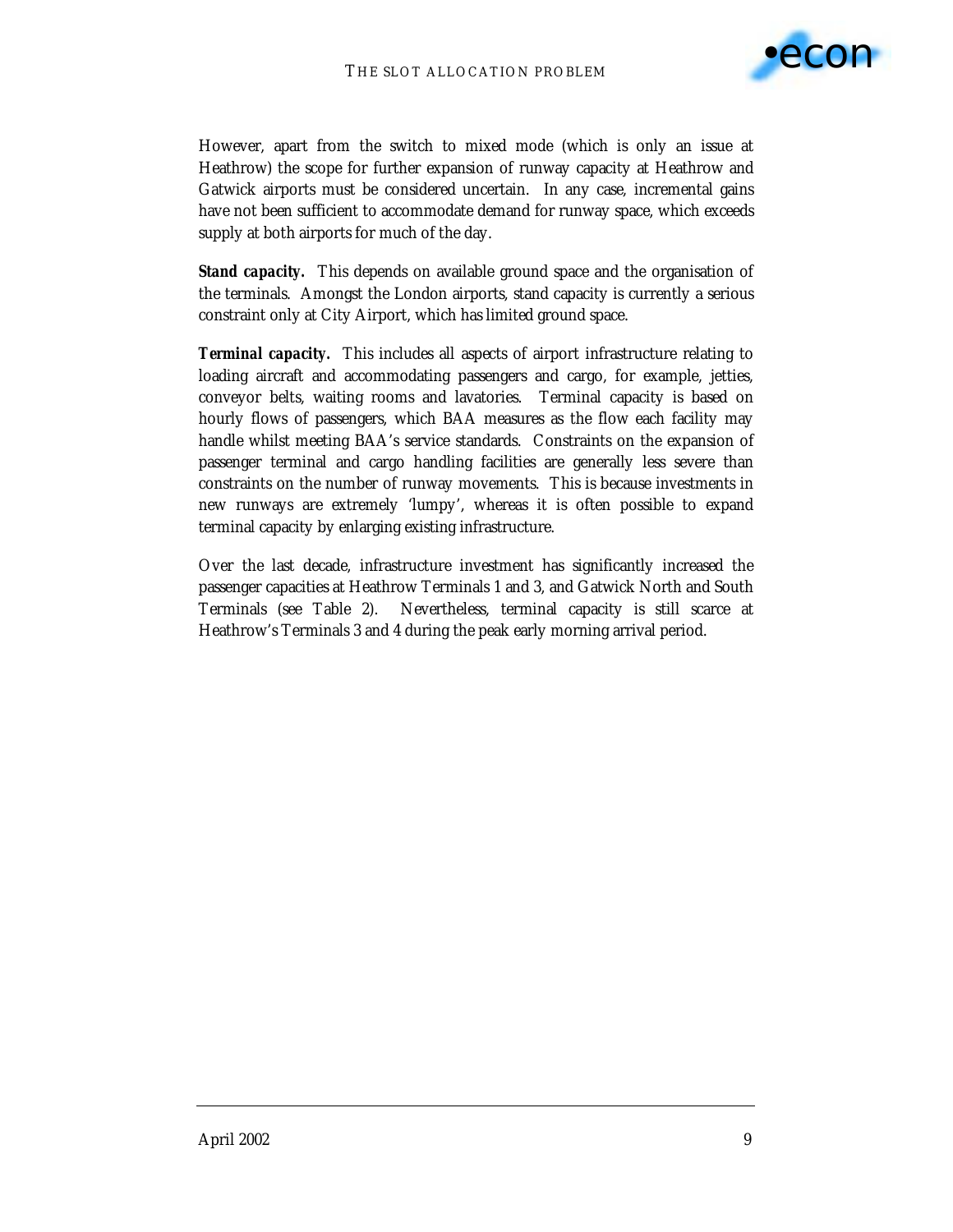

|                 |                       | Gatwick |      |                 |
|-----------------|-----------------------|---------|------|-----------------|
| <b>Terminal</b> |                       | 1994    | 2000 | <b>Increase</b> |
| <b>Heathrow</b> | <b>Terminal 1</b>     |         |      |                 |
|                 | - Domestic            | 8.9     | 11   | 24%             |
|                 | - International       | 12.5    | 14   | 12%             |
|                 | <b>Terminal 2</b>     | 8.2     | 8    | $-2\%$          |
|                 | <b>Terminal 3</b>     | 10.8    | 13   | 20%             |
|                 | <b>Terminal 4</b>     | 11.0    | 11   | $0\%$           |
|                 | <b>Total</b>          | 51.4    | 57   | 11%             |
| <b>Gatwick</b>  | <b>South Terminal</b> | 12.8    | 17   | 33%             |
|                 | <b>North Terminal</b> | 8.3     | 13   | 57%             |
|                 | <b>Total</b>          | 21.1    | 30   | 42%             |

#### **Table 2: Terminal capacity throughput (mppa) at Heathrow and Gatwick**

Source: BAA, taken from Monopolies and Mergers Commission*, BAA plc*, 1996.

In principle the availability of each of these three resources could constrain the total number of slots. In practice however, it is currently mainly runway capacity that is the major constraint. Table 3 illustrates the capacity constraints on airline slot allocation for the Summer 2000 season at Heathrow and Gatwick. In both cases, total demand for slots exceeded supply by over 15%. At both airports, a large number of requests for slots had to be adjusted or refused in order to address runway limit issues, with a smaller number changed in order to address terminal capacity limits. By comparison, currently there appear to be no major problems regarding a shortage of stands at Heathrow or Gatwick, although this may not continue indefinitely, especially as proposed super-jumbo size aircraft would require dedicated stands. Moreover, stand constraints do apply at City airport, where there is excess runway capacity. In any case, any system for slot allocation should be able to address all three types of constraints in order to be flexible enough to cope with all possible changes in future supply and demand conditions.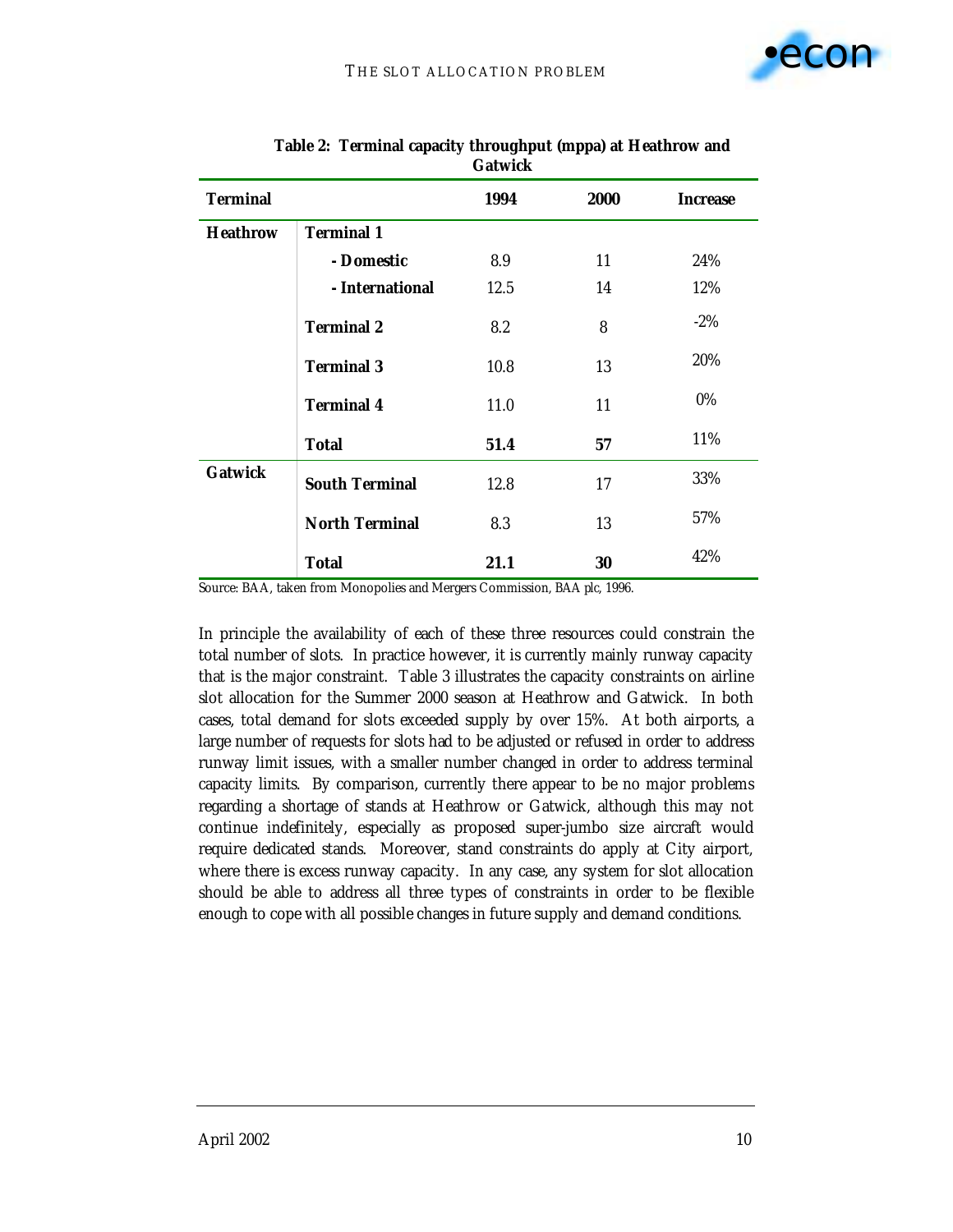

|                                                                                            | <b>Heathrow</b> | <b>Gatwick</b> |
|--------------------------------------------------------------------------------------------|-----------------|----------------|
| <b>Total demand for slots</b>                                                              | 335,578         | 207,910        |
| <b>Total slots allocated</b>                                                               | 283,681         | 173.908        |
| Allocated slots where changes had to be made<br>relative to the initial demand because of: |                 |                |
| - runway limits                                                                            | 30.203          | 26.793         |
| - terminal limits                                                                          | 1,138           | 51             |
| - stand limits                                                                             | 0               | na             |

#### **Table 3: Demand for slots in Summer 2000**

Source: ACL.

#### **2.4. THE PEAK/OFF-PEAK PROBLEM**

Within the overall demand for slots, there are substantial variations in demand over the day, such that an airport may operate at capacity during 'peak hours' but with many slots unused at 'off-peak' periods. The willingness of airlines to switch between slots at different times depends on a number of factors, including:

- ! the time sensitivity of their target customers (business travellers are typically very time sensitive and can be charged premium prices, whereas leisure travellers are typically more price sensitive);
- ! their ability to coordinate landing and departure times with the other airports on the routes they serve, which may also be constrained;
- ! the need to make efficient use of their assets by optimising aircraft usage;
- ! the need to coordinate a particular flight with others run on the same route, thus create a frequent service that is attractive to customers; and
- ! any variation in airport charges for flights at peak and off-peak times.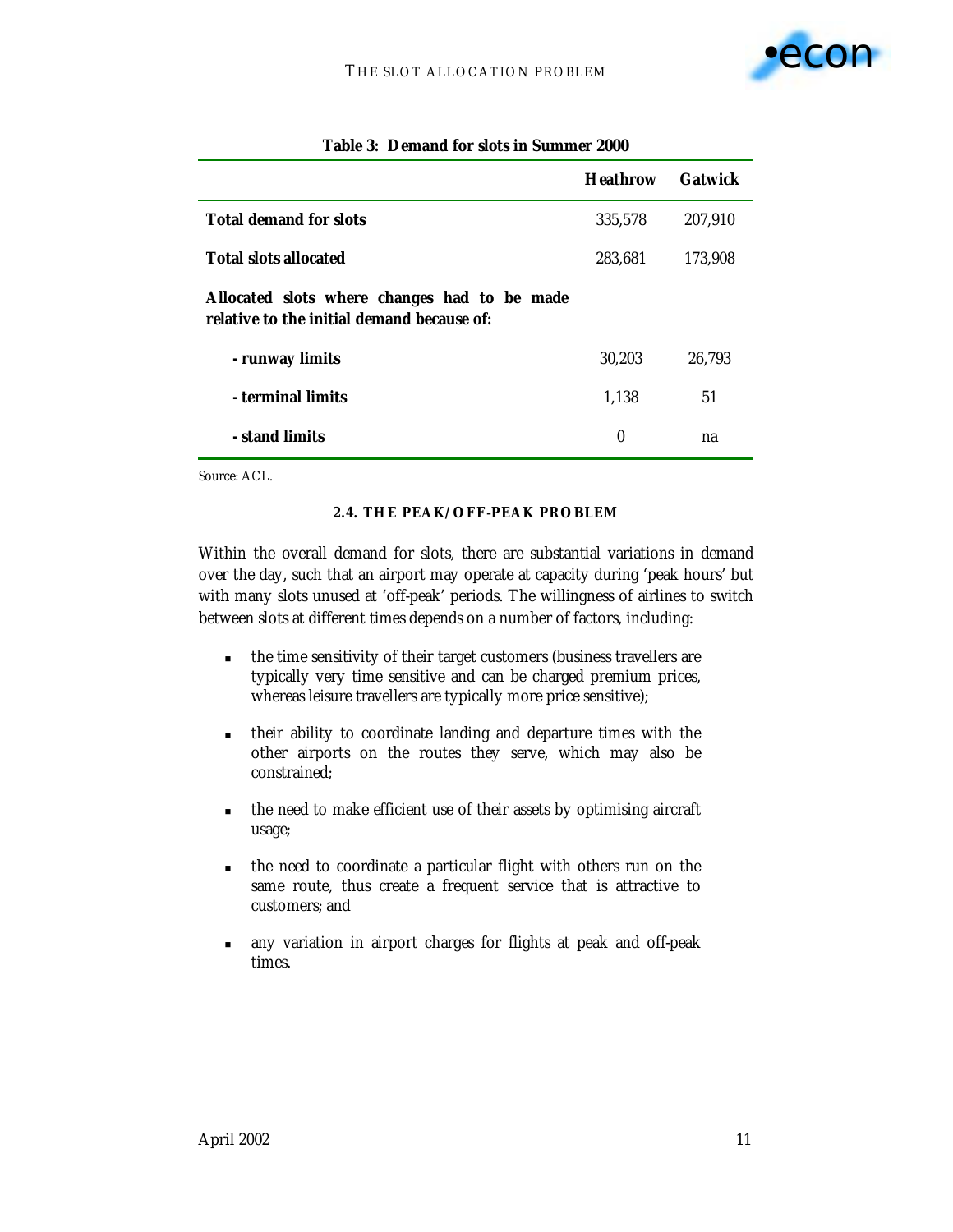

Figure 2 illustrates the spread of capacity and airline requests over the day, divided into hourly periods, for the Summer 2000 season at Heathrow.<sup>10</sup> Unsurprisingly, excess demand is highest at the peak commuter times in the morning and early evening, such as 8-9am and 6-7pm.<sup>11</sup> Demand outstrips supply for most hourly periods, except very early and very late in the day, i.e. at those times that are least attractive to passengers.

Thus, even though there is overall excess demand for slots at Heathrow, capacity is not fully utilised in some periods, showing that there is a limited substitutability of peak and off-peak slots.

-

 $10$  The variations in the available hourly capacity shown in Figure 2 can be attributed to the mix of aircraft historically allocated slots during that hour. As described above, vortex considerations require varying distances between aircraft of differing sizes; hence hourly runway capacities are not constant. In addition, the number of movements is restricted during early and late hours owing to noise considerations. There is also a small reduction in movements in the middle of the day in order to create a breathing space to clear backlogs from the morning's operations.

<sup>&</sup>lt;sup>11</sup> It is likely that these figures significantly under-estimate the true level of demand for slots, especially at peak times. Under current procedures, knowing that their request will be rejected, it may not even be worth an airline's time and effort of applying for slots at certain times.(interview with Peter Morisroe, ACL)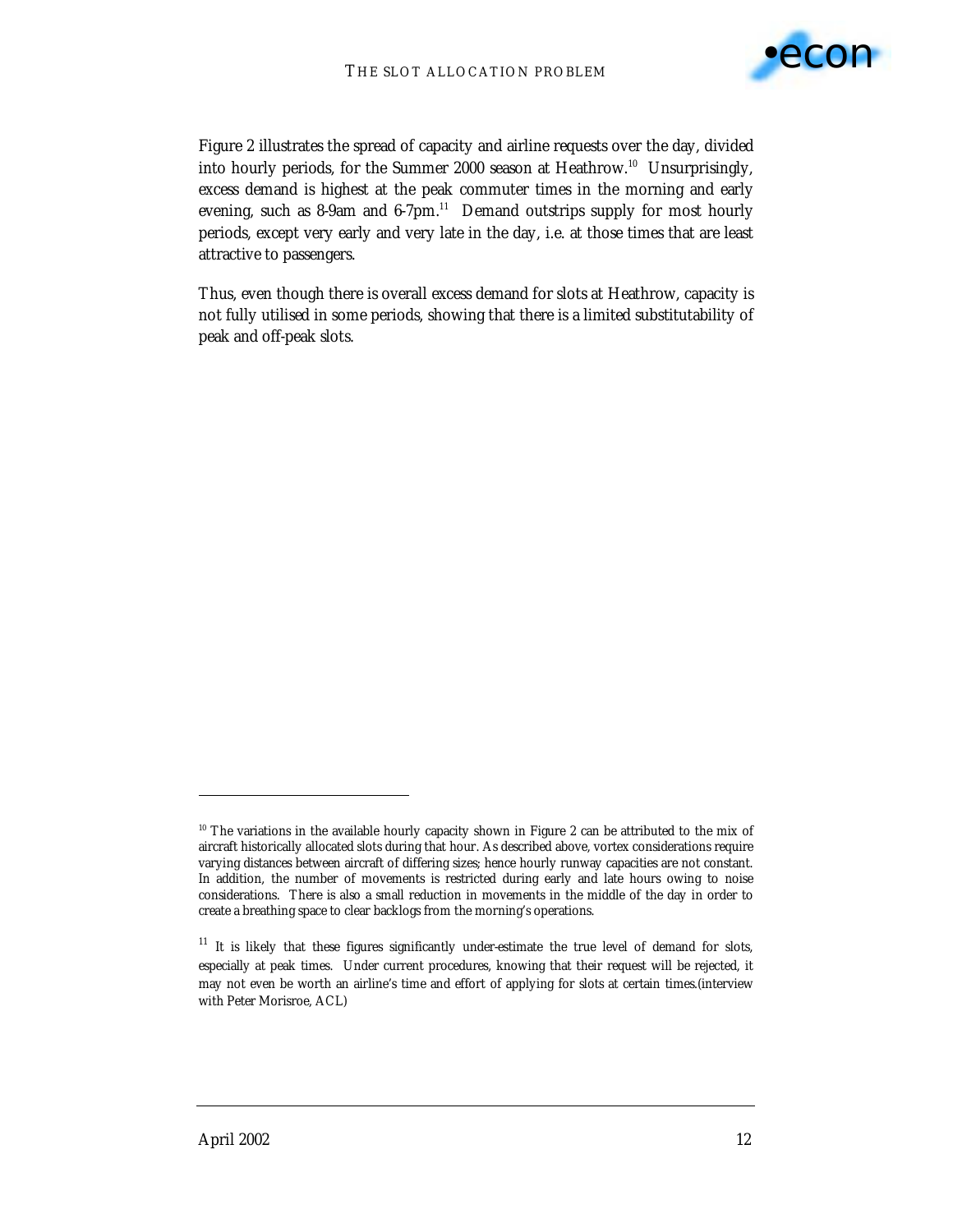



#### **Figure 2: Demand for slots at Heathrow – Summer 2000**

Source: ACL. Note: demand is shown daily, with each of the seven hourly bars representing Monday through Sunday.

#### **2.5. SUBSTITUTION BETWEEN AIRPORTS**

In the same way that one particular time slot may at most be a limited substitute for a slot at another time, it appears that for most carriers a slot at one airport is unlikely to be an effective substitute for a slot at another airport, even when these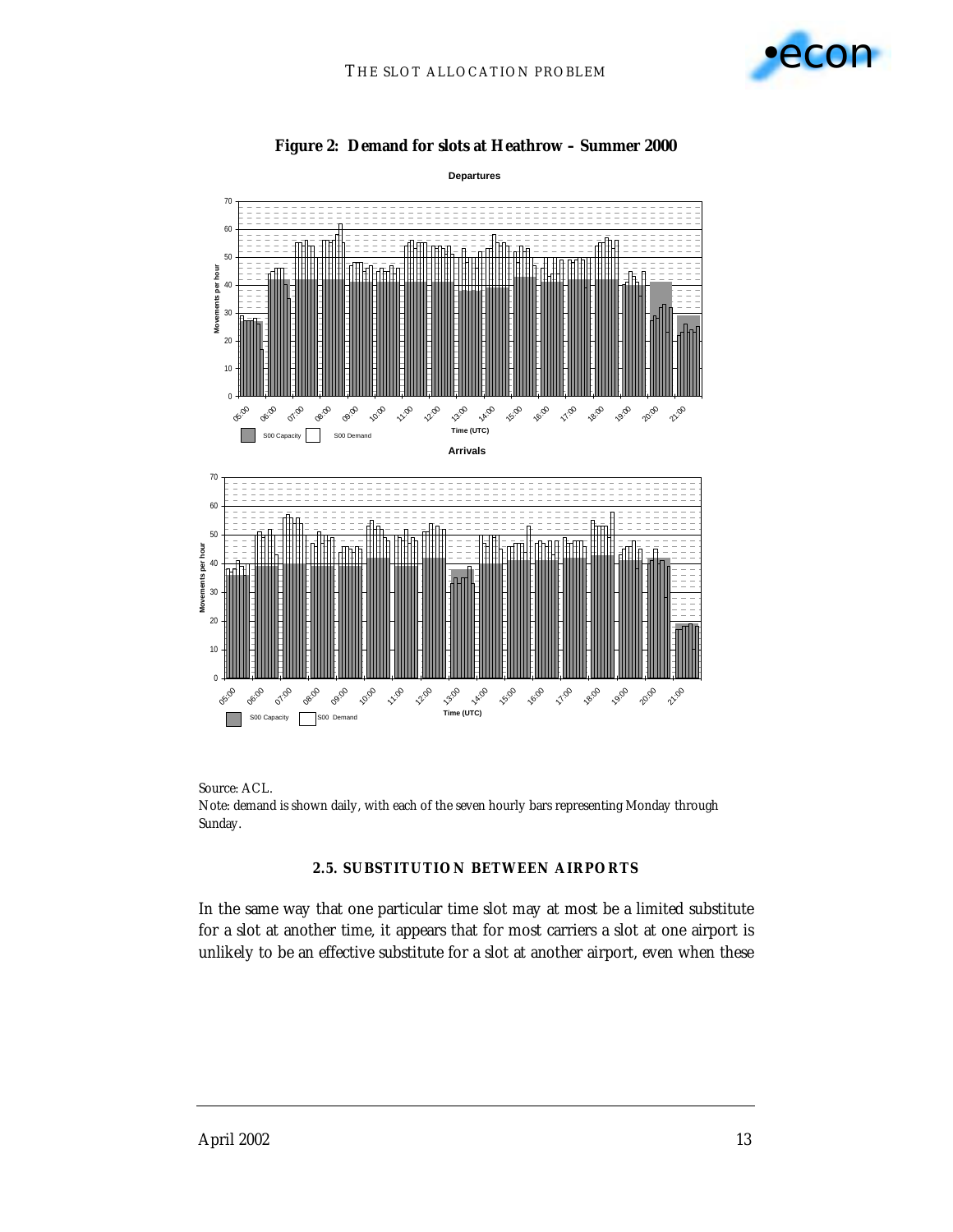

airports serve overlapping catchment areas. Therefore, excess demand may persist at one airport even if additional capacity is available at another, neighbouring airport.

The extent to which the services provided from separate airports within the London airport system $12$  - defined as including Heathrow, Gatwick and Stansted and indeed Luton and City airports too, are substitutable from the perspective of travellers clearly varies according to the type of passenger and particular air services market in question. Therefore, in turn the degree to which carriers will find airports within the London system substitutable will vary according to the type of service they offer. Reaching an overall conclusion about substitutability is a difficult empirical question; a variety of opinions have been expressed. In 1996, the UK Monopolies and Mergers Commission in its analysis of the regulation of  $BAA<sup>13</sup>$  found that competition between airports for originating traffic exists only between nearby airports, such as Luton and Stansted. However, a number of other reports provide evidence of a common market for leisure travel between the London airports:

- ! The 1999 Competition Commission Report into British Airways and CityFlyer's proposed merger $14$  stated that, for leisure travel, services from different airports could no longer be considered as different markets.
- ! A 1993 CAA Report noted that low fares at other airports were not matched by airlines at Heathrow, whereas fare reductions made by airlines at Heathrow affected those offered elsewhere.

 $\overline{a}$ 

 $12$  European regulations define an 'airport system' as "two or more airports grouped together serving the same city or conurbation" (Council Regulation (EEC) No 2408/92 on access for Community air carriers to intra-Community air routes, Article 2, Section m, 23 July 1992) and lay down a general principle of freedom of access for EU carriers at EU airports. A decision regarding the Paris airport system underlines the EU Commission's belief that this principle includes the right to choose between airports within an airport system, which would suggest that individual airports within a system are not perfectly substitutable (Decision 95/259/EC: Commission Decision on a procedure relating to the application of Council Regulation (EEC) No 2408/92 (…French traffic distribution rules for the airport system of Paris), 14 March 1995).

<sup>&</sup>lt;sup>13</sup> Monopolies and Mergers Commission, *BAA plc.*, A report on the economic regulation of the London airports companies (Heathrow Airport Ltd, Gatwick Airport Ltd and Stansted Airport Ltd), 1996.

<sup>14</sup> Competition Commission, *British Airways Plc and CityFlyer Express Limited*, A report on the proposed merger, July 1999.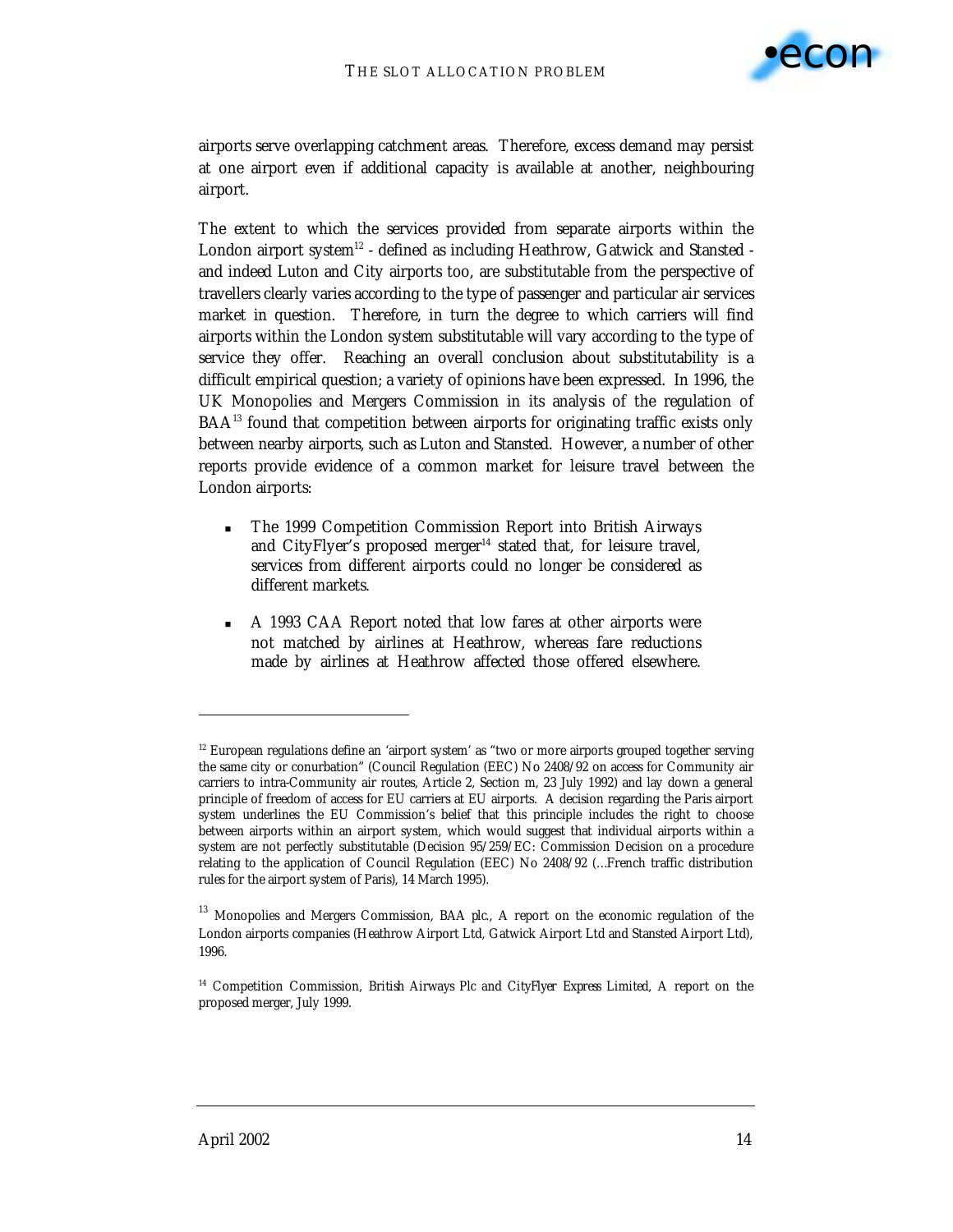

This implied that airlines operating out of Heathrow face at most limited competition from services at other London airports.

! The CAA position was modified in its evidence presented to the inquiry into the acquisition by British Airways of CityFlyer, which found that low-fare carriers operating out of Heathrow had reduced prices in response to the growth of 'no-frills' services operating out of Stansted and Luton.15

There is also evidence of emerging competition between the London airports for business travellers. Although Heathrow continues to take the large majority of business passengers (Table 4 highlights its dominance over Gatwick in this market), low-cost airlines operating out of the smaller London airports are capturing a modest share of the business market. A 1997 international passenger survey carried out by the Office of National Statistics<sup>16</sup> noted that 17% of passengers on easyJet's no-frills service from Luton to Nice and 28% from Luton to Amsterdam were on business travel.

|                 |                 | <b>Passenger numbers</b><br>(000's) | % of business/leisure/<br>total passengers<br>through Heathrow and<br><b>Gatwick</b> |
|-----------------|-----------------|-------------------------------------|--------------------------------------------------------------------------------------|
| <b>Heathrow</b> | <b>Business</b> | 22,245                              | 83%                                                                                  |
|                 | Leisure         | 35,283                              | 75%                                                                                  |
|                 | Total           | 57,528                              | 78%                                                                                  |
| <b>Gatwick</b>  | <b>Business</b> | 4,637                               | 17%                                                                                  |
|                 | Leisure         | 11,607                              | 25%                                                                                  |
|                 | Total           | 16,244                              | 22%                                                                                  |

**Table 4: Heathrow and Gatwick scheduled passengers, 1997** 

Source: CAA Survey figures, taken from Competition Commission, *British Airways Plc and CityFlyer Express Limited*, Table 5.16.

<sup>15</sup> Ibid., paragraph 2.161.

-

16 Ibid., paragraph 2.64.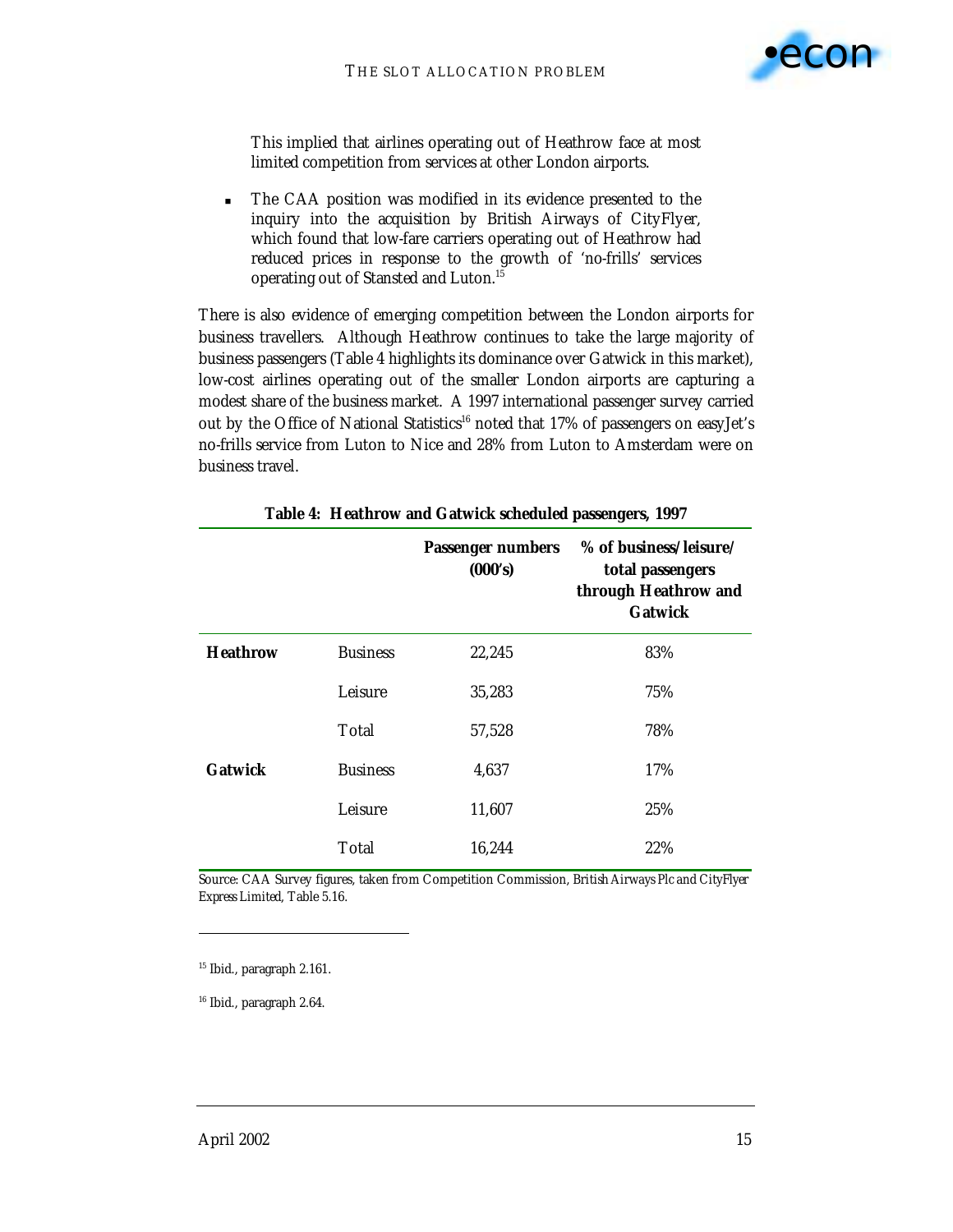

In its report on British Airways and CityFlyer Express, the Competition Commission referred to the possibility of operators switching services between different London airports.<sup>17</sup> It noted that British Airways and Virgin have operations at both airports, and could in theory switch services between them. British Airways has recently announced plans for just such a reorganisation of its slots. It is relocating certain long-haul services from Gatwick to Heathrow, with the aim of concentrating its hub services at Heathrow, in order to capture a greater share of passenger transfers.<sup>18</sup> However, this decision only highlights the importance of Heathrow as a hub for long-haul flights. It is likely that there are many long-haul flights that could only operate profitably out of Heathrow amongst the London airports. Although there may be substitutability across London airports for particular customer segments and particular types of services, this is at present insufficient for capacity added at one London airport to have an appreciable impact on excess demand at another.

#### **2.6. THE PROBLEM OF MARKET POWER**

As the allocation of slots determines the ability of airlines to offer services between particular airports, it is the main determinant of the nature of competition in the provision of air services. Access to and control over slots can therefore be used to build or protect a position of market power, and slot allocation needs to take account of the impact it has on the competitiveness of the air transport sector.

Concerns about competition may arise in two dimensions:

- lack of competition on a particular *point-to-point route*; and
- establishment of a strong position with regard to many routes at one particular *airport* (so-called hub dominance19).

Competition for a scheduled service on a particular route may be ineffective unless a sufficient number of carriers offer similar flight frequencies on that route. In particular, it is generally difficult for a low-frequency operator on a particular route to compete effectively with a high-frequency operator as:

-

 $17$  Ibid.

<sup>18</sup> British Airways press release, 6 December 2000, http://press.britishairways.com.

<sup>19</sup>A Kahn, "The Competitive Consequences of Hub Dominance: A Case Study", *Review of Industrial Organization,* Vol. 8, 1993.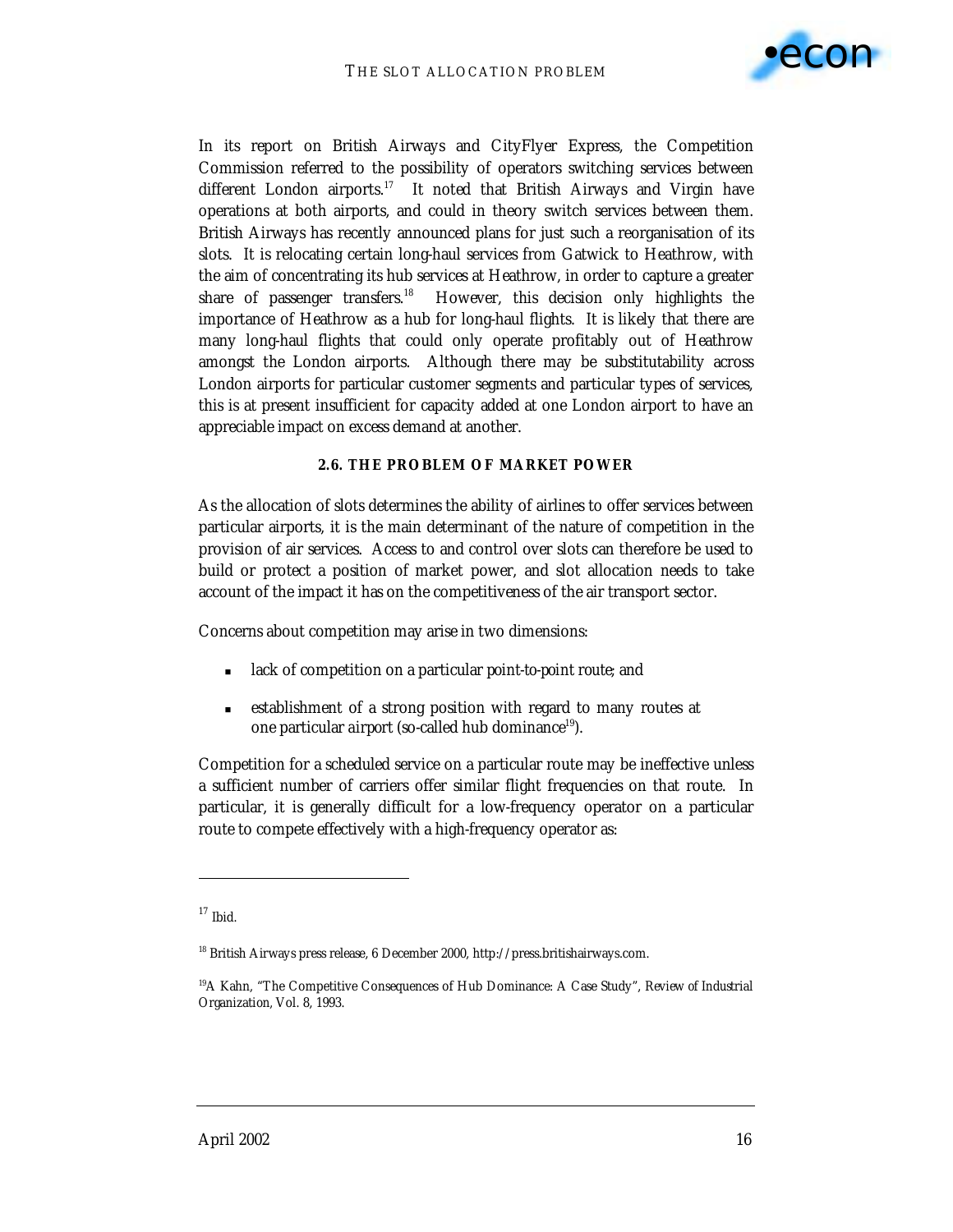

- **•** high frequency operators are more likely to operate a service closer to a passenger's preferred time of travel $^{20}$ ; and
- **•** high frequency operators are more attractive to passengers who want flexibility in their time of travel.

These effects give rise to a so-called 'S-curve' effect<sup>21</sup>, shown in Figure 3, where (other factors equal) relatively small operators tend to receive a smaller share of passengers than their share of flights and relatively large operators tend to receive a larger share of passengers than their share of flights. In effect, high and low frequency services can become sufficiently different services that the group of *common* potential customers they compete for is small. In this case, the pricing of the low frequency service may not significantly constrain the pricing of the high frequency service.

**Figure 3: Typical frequency - market share relationship on a route** 



Therefore, for an operator to exercise market power on a particular route, it is necessary that other operators cannot enter that route with a sufficiently high

 $\overline{a}$ 

<sup>&</sup>lt;sup>20</sup> Simple scheduling models demonstrate a disproportionate effect on market shares. For example, suppose that operator *A* has 2 flights per day and operator *B* has 6 flights per day, each spread evenly though the day. Suppose that passengers run up randomly through the day and take the first flight available; they have no other preference for which operator they use. Operator *A* will receive less than 25% of passengers and operator *B* will receive more than 75%.

<sup>21</sup> See A Kahn, *Change, Challenge, and Competition: A Review of the Airline Commission Report*, CATO Regulation (http://www.cato.org/pubs/regulation/reg16n3d.html).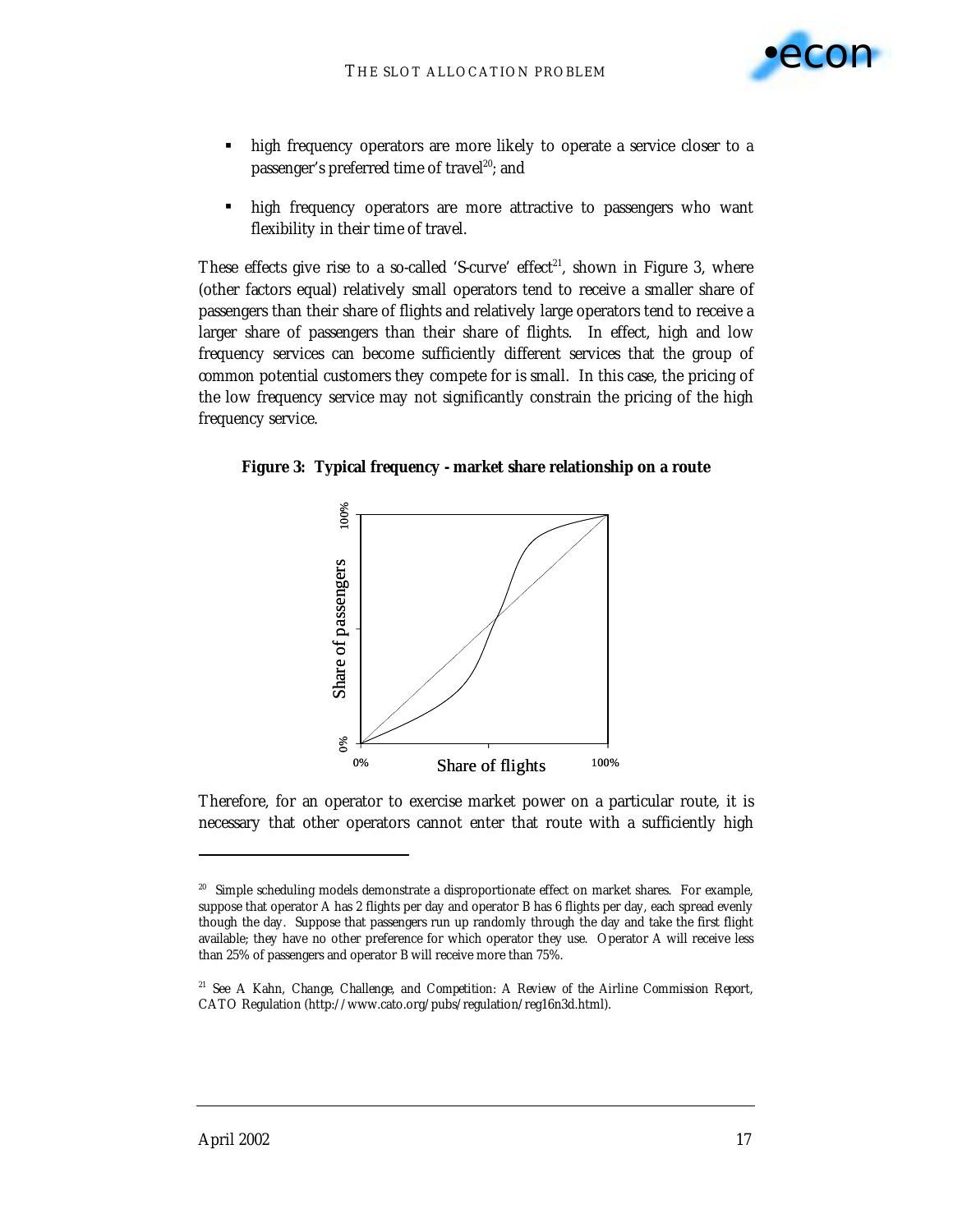

frequency service in order to be an effective competitive constraint. At present, the grandfathering arrangements mean that it is difficult to gain sufficient slots to be able to start new services quickly at reasonable frequency, unless existing operators reuse slots currently used on other routes. This is clearly only an option for operators who control a sufficient number of slots at a particular airport. Thus an operator can affect competitive conditions by buying a large share of available slots. Even if such a strategy does not blockade individual routes against entry by point-to-point competitors, it necessarily affects the scale and density of competitors' networks.

Airlines that operate on a large proportion of the routes to and from a particular airport enjoy a number of benefits that allow them to differentiate their services from those of other operators with a smaller presence at that hub. From the perspective of consumers, these benefits are that:

- travellers not served by a direct flight can be offered connecting flights provided by the same operator (interlining benefits); and
- **•** loyalty schemes may lead to benefits for frequent travellers from using a single airline (or alliance with a common loyalty scheme) serving a large variety of destinations over using a variety of different operators each serving fewer destinations.

In addition, carriers can gain efficiencies by maintaining all their aircraft, organising all their passengers and performing all their subsidiary activities at a single airport. Airlines with a large portfolio of slots at a particular airport have greater operational flexibility, as these slots can be juggled across many routes.

Although the factors listed above are all potentially efficiency gains of hub-based networks, they also allow carriers with a strong presence at a particular hub to differentiate themselves from smaller operators at that same hub. Therefore, *intrahub* competition is diminished in order to reap these efficiency gains. Whether these efficiency gains will be passed to consumers or else 'hub dominance' established is a question about the extent to which different hubs compete with each other, that is *inter-hub* competition.<sup>22</sup> If long-haul passengers served by the

 $\overline{a}$ 

<sup>&</sup>lt;sup>22</sup> For example, British Airways has, "argued that the hub competition which it faced from the networks *of European airlines such as KLM and Lufthansa was a sufficient constraint on its behaviour, as was the competition from hubs at more distant airports, such as hubs operated by Continental Airlines and Delta in the USA*" (Competition Commission, *Air Canada and Canadian Airlines Corporation*, A report on the merger situations, August 2000).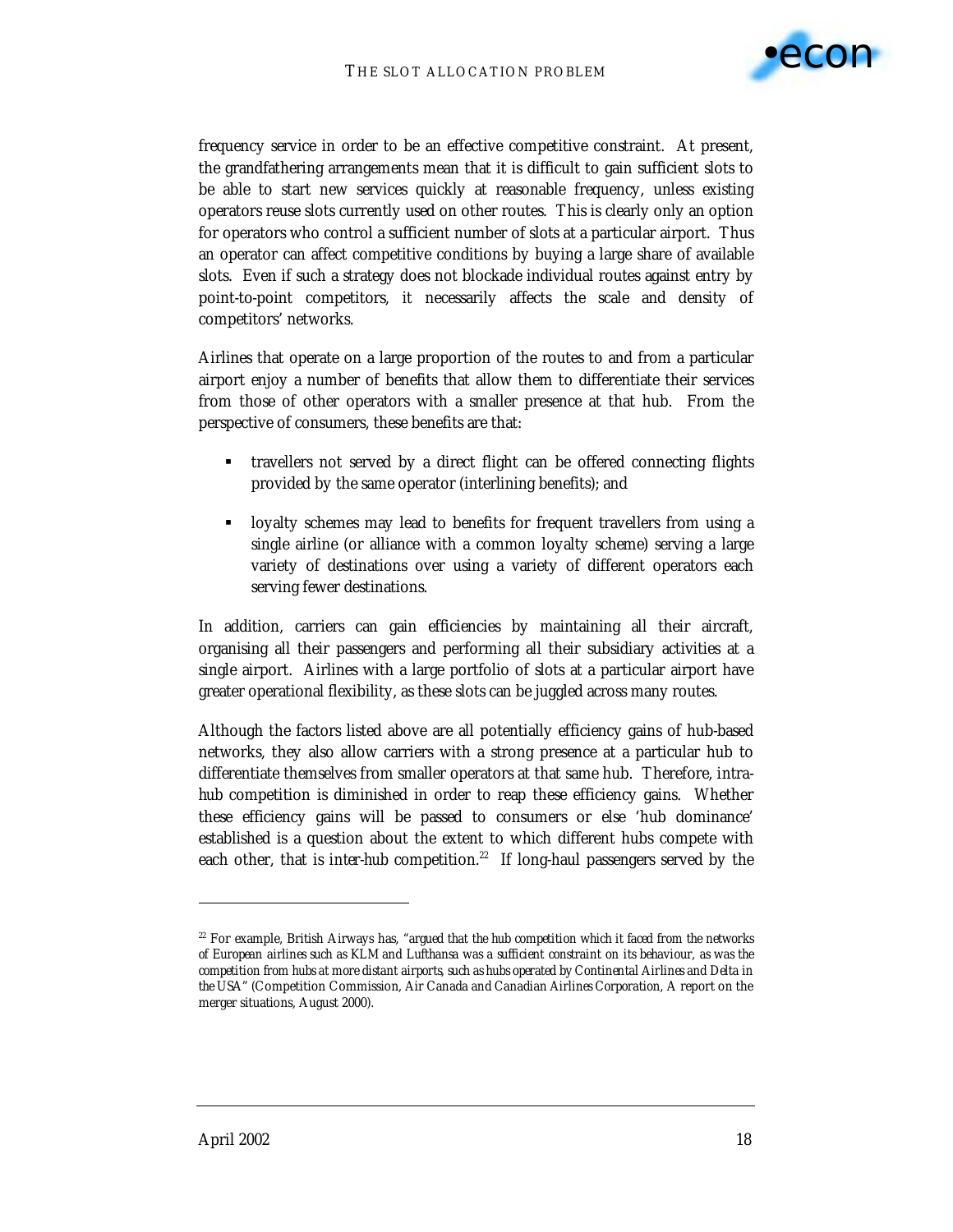

Heathrow hub are not competed for by carriers using the Frankfurt, Paris or Amsterdam hubs, then it is possible for market power to be established at Heathrow by acquiring a sufficient number of slots to prevent other operators from building up their overall Heathrow presence. Clearly, the extent of inter-hub competition requires that long haul passengers are sufficiently indifferent between the hubs at which they interconnect.

However, it is in general the interaction of hub and route dominance that is of concern. Operators with a large presence at a particular hub can gain from this even if they face inter-hub competition because they are much better able to vary frequencies on particular routes than are carriers with a smaller share of slots. This creates an asymmetry between carriers, which may in itself be sufficient to distort competition.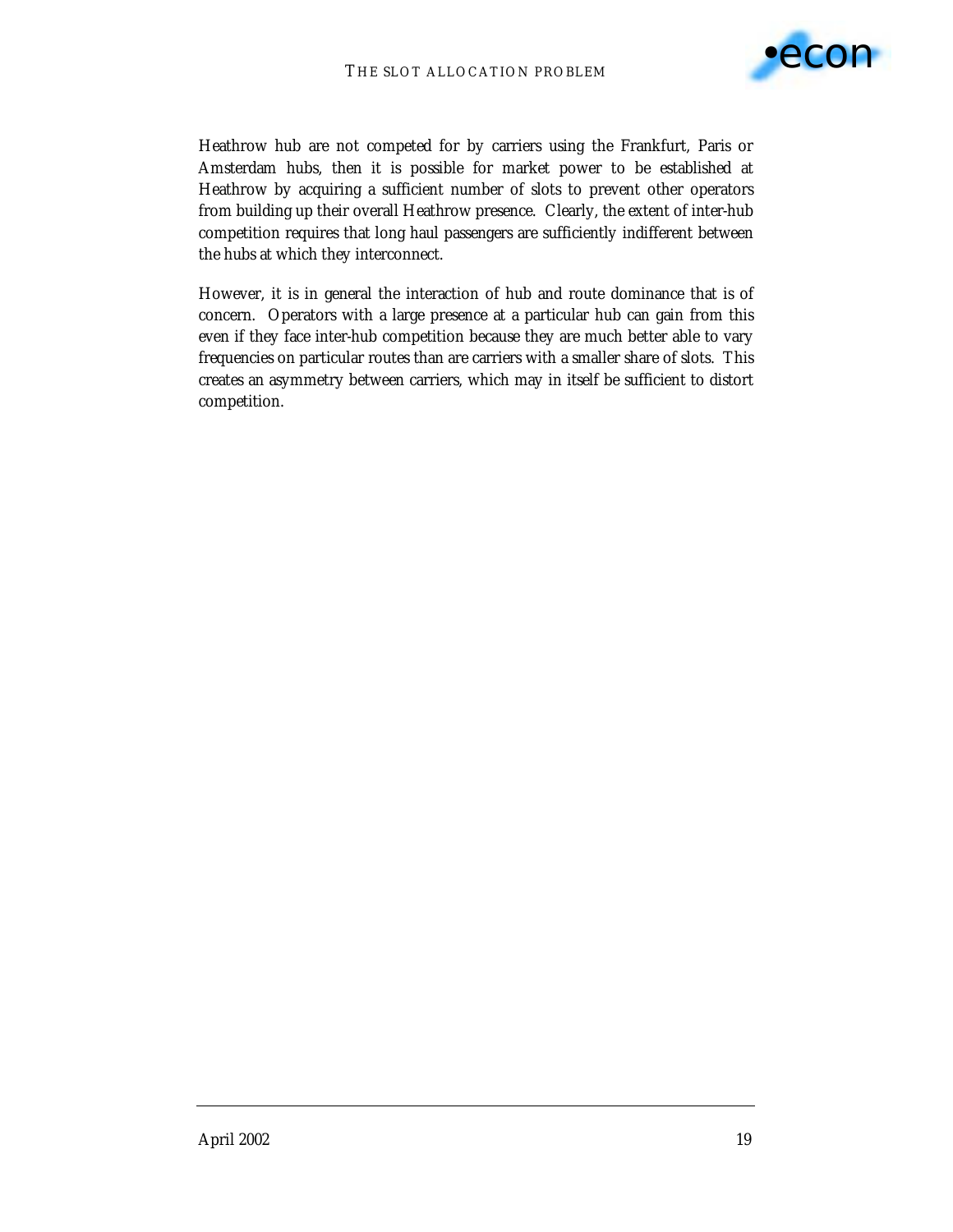

#### **3. THE CURRENT REGIME**

#### **3.1. SLOT ALLOCATION PROCEDURES**

Slot allocation in the United Kingdom is primarily determined through a system of 'grandfather rights', under which incumbent airlines can normally expect their landing and departure slots to be renewed annually subject to certain conditions. Allocation exercises are conducted twice a year – for the summer and winter seasons – during which grandfather rights are confirmed and remaining slots distributed amongst new airlines and incumbents. The turnover of slots is typically very small; for example, in Summer 2000, 97% of slots at Heathrow and 89% of the slots at Gatwick were grandfathered.<sup>23</sup> The remaining slots are either new slots (created by extending capacity), slots given up by incumbents (returned voluntarily or defaulted under 'use it or lose it' rules) or previously unused slots (e.g. because they were not considered commercially viable).

Airport Coordination Limited (ACL) manages the slot allocation process at twelve leading UK airports<sup>24</sup>, including all five London airports. It is a limited company, jointly owned by eleven airlines, but operating independently of its owners on a basis of strict neutrality between airlines. It has no role in policy-making, but provides data collection, schedule coordination and slot allocating services under contract from the airport operators. ACL is 75% funded through its contracts with airport operators, with remaining funds provided by its owners or from small-scale consultancy contracts.

ACL's allocation process operates within a framework of prevailing rules and regulations at the national, EU and international levels covering procedural, competition and environmental issues. The coordination process at all UK airports is consistent with the IATA Scheduling Procedures Guide, which sets the framework for slot allocation for Coordinators worldwide. Although the processes adopted by ACL to resolve scheduling problems at its airports must conform to a common framework, procedures can vary considerably between airports reflecting differences in levels of capacity/demand and local rules. In general, procedures tend to be more rigorous at larger airports with significant

-

<sup>&</sup>lt;sup>23</sup> Data provided by ACL.

<sup>&</sup>lt;sup>24</sup> Heathrow, Gatwick, Stansted, London Luton, London City, Manchester, Birmingham, Newcastle, Glasgow, Edinburgh, Aberdeen and Jersey airports.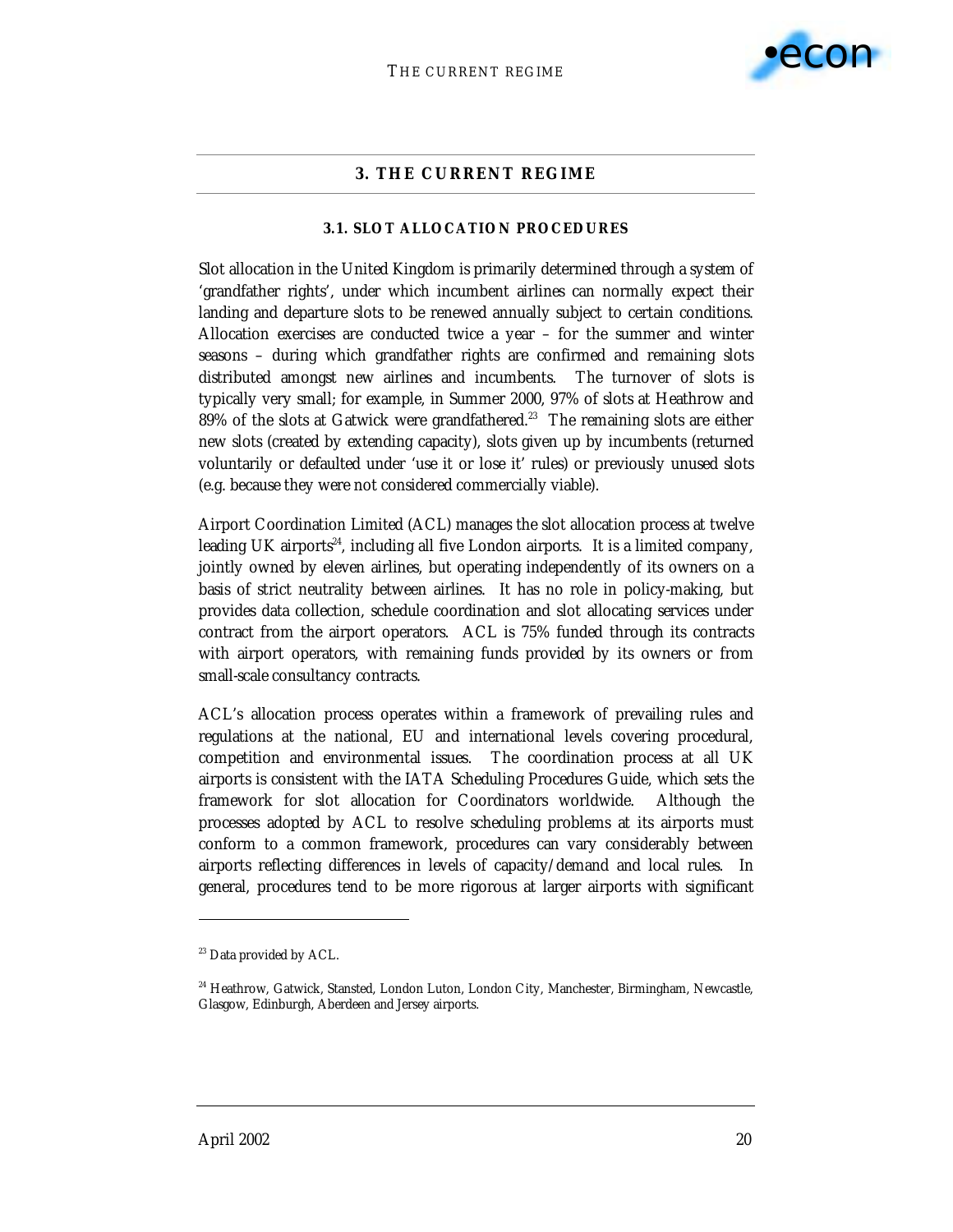

capacity constraints than at smaller airports operating with substantial spare capacity.

Although slot allocation is a continuous process throughout the year, much of the activity currently takes place in two intensive periods of about four weeks based around the November and June IATA conferences that coordinate international schedules for the summer and winter seasons respectively. ACL describes the process in six steps. $25$ 

*1 - Data preparation and analysis.* Throughout the year, ACL monitors airline activity at the coordinated airports in order to establish historic schedules for the summer and winter seasons. These are released to the airlines for checking in September and April respectively. At about the same time, ACL negotiates scheduling limits (runways, terminals, stands etc.) with the airport operators and airlines.

*2 - Preliminary coordination.* Airlines submit their schedule requests to ACL by a submission deadline set by IATA. In compiling their requests, the airlines are influenced both by their historic schedules and by negotiations with other airlines through the 'airline scheduling committees' established at each UK airport. The schedule data received from the airlines is then sorted by ACL into four categories:

- *Historic Slots.* Slots used by airlines in the previous session where no changes have been requested that materially effect co-ordination parameters.
- ! *Changed Historics.* Historic slots for which airlines have requested material changes, such as a change in timing or aircraft size.
- ! *New Entrants.* Slots requested by airlines new to the airport or new slots requested by incumbents qualifying under the "no more than four slots on a day" or "intra-community route" criteria in the IATA guidelines and EU regulations.
- **New Incumbents.** All new slot requests by existing operators not qualifying as new entrants.

Initially, all Historic Slots and Changed Historics are put into the ACL seasonal database. Changed Historics that breach the scheduling limits are rescheduled as

<sup>&</sup>lt;sup>25</sup> Memorandum by ACL (RAS 83), Minutes of Evidence taken before the Transport Sub-Committee, 8 April 1998.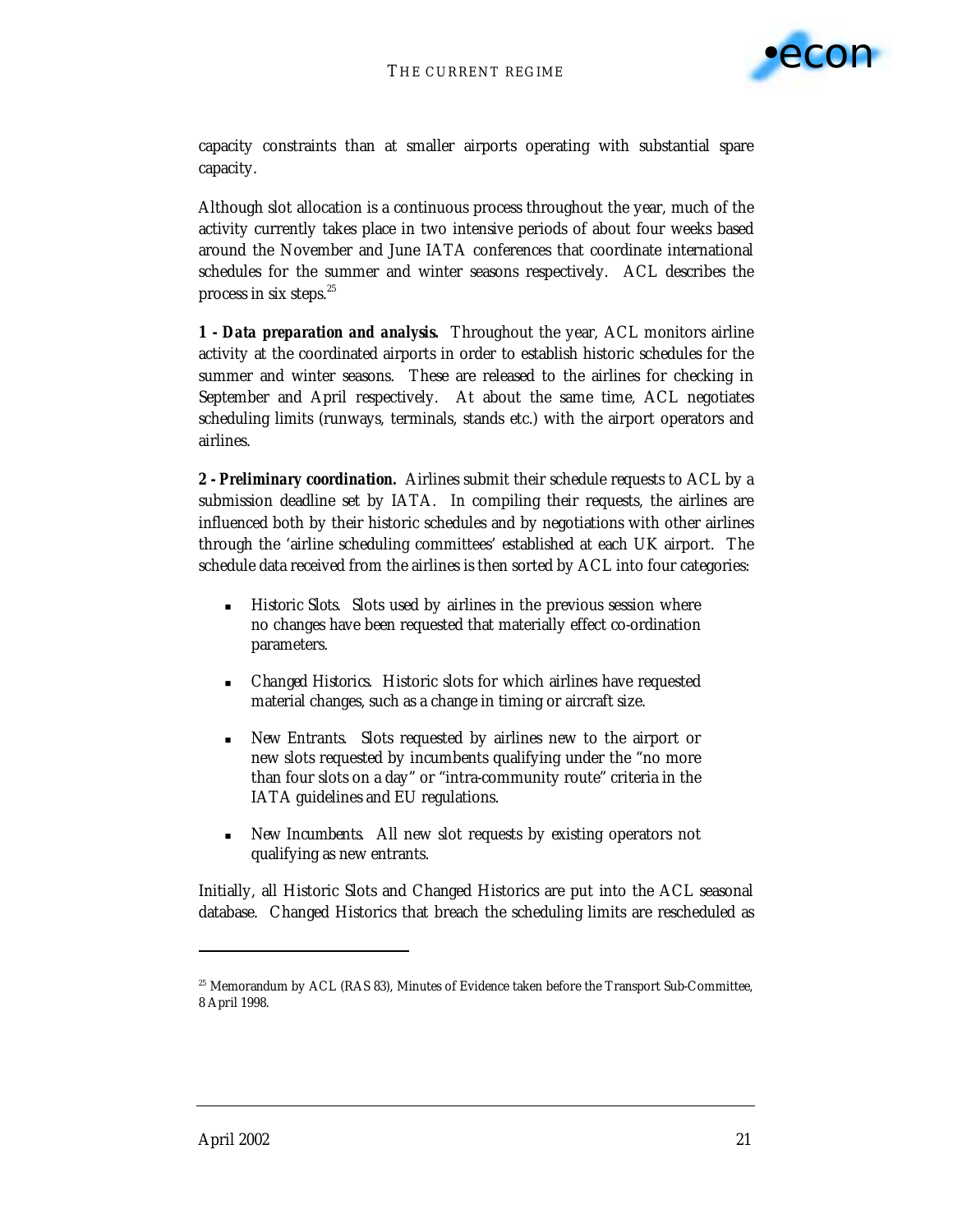

close as possible to the requested time but within the scheduling limits. Roughly 10% of airlines' historic schedules are changed each season.

*3 - Allocation of the slot pool.* Once Historic Slots and Changed Historics have been accommodated, any remaining capacity is allocated to new requests. Up to 50% of the available slots are allocated to 'New Entrants'. The remainder (plus any of the slots not fully subscribed by New Entrants) are distributed amongst the incumbents.

Slots are allocated on a day-by-day and hour-by-hour basis. Airline requests that match hours where there are slots available are progressively entered into ACL's database based upon a number of criteria. These criteria, in order of importance, are:

- ! *Primary criteria* historical precedence; schedule change; new entrants; introduction of year-round services; effective period of operation; joint operations.
- ! *Secondary criteria* size and type of market served; competitive requirements; worldwide scheduling constraints (e.g. curfews); needs of the travelling public; frequency of operation.
- ! *Other local criteria specific to UK airports* night flying restrictions; effect of traffic distribution rules; bilateral issues (e.g. frequencies allowed on specific routes); licensing issues; minimum stand usage; seasonal waiting list (i.e. airlines that have applies for a particular slot in previous seasons); 'sharing out' the limited available capacity between the carriers; ad-hoc requests.

No flights are added that break scheduling limits. The exercise is continued until all requests have been tested and as many as possible fulfilled.

*4 - Response to airlines.* On the first day of the IATA conference, completed listings are distributed to the airlines. These list all slots offered and requested for the season and explain reasons for any discrepancies between them.

*5 - The IATA Conference.* The Conference provides an opportunity for airlines and coordinators from airports around the world to meet and agree slot allocations for the coming season. In addition to confirming (and potentially renegotiating some of their slots), the airlines have additional objectives, such as optimising connections and ground handling arrangements. Airlines may engage in slot exchanges with one another in pursuit of such objectives.

*6 - Post-IATA activity.* The Dialogue between airlines and coordinators continues after the Conference and into the operating season. Airlines may exchange their slots with each other, or add, change or delete their flights as ones released by other airlines become available, subject to ACL approval. This approval is denied or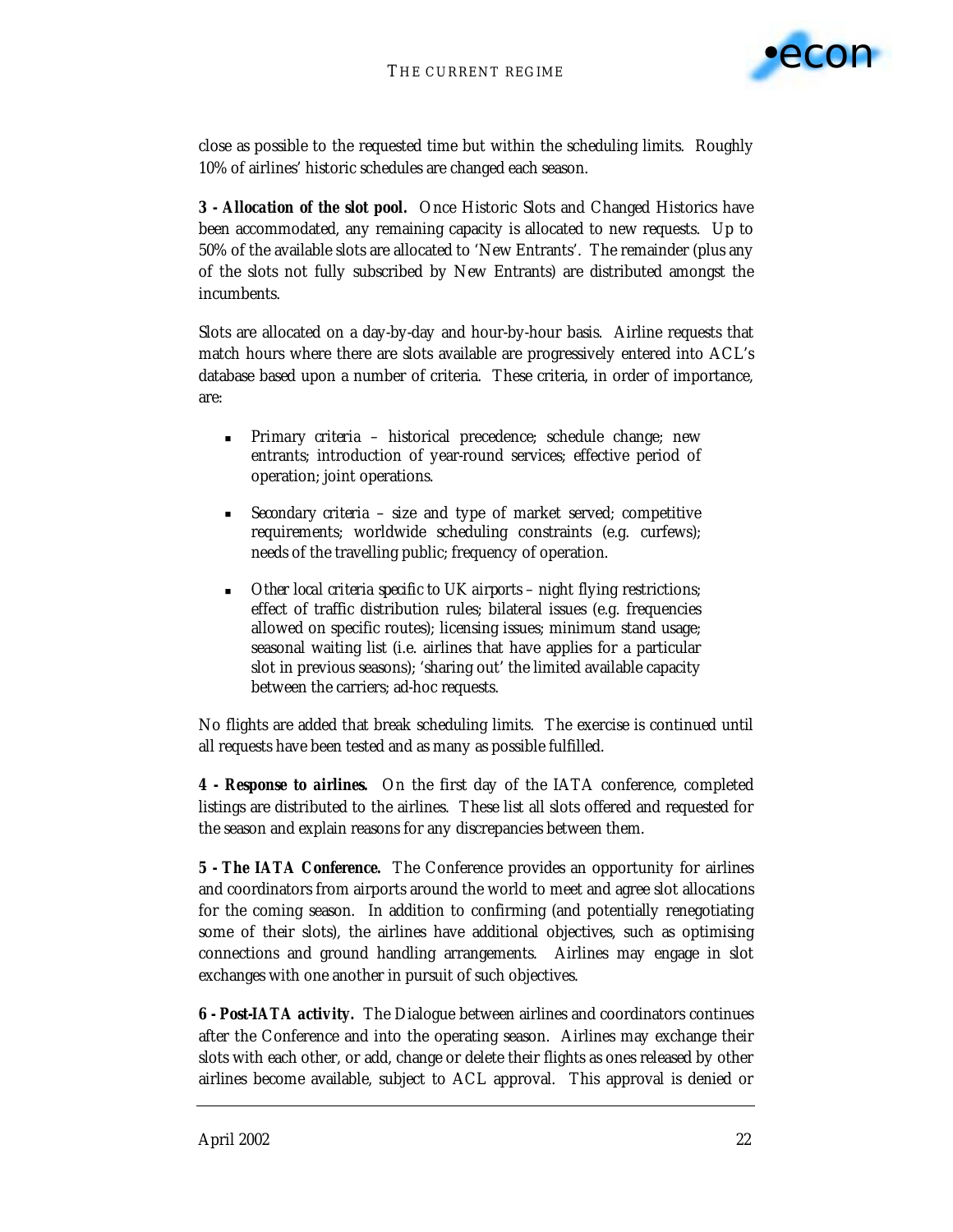

granted only on the basis of whether the resulting air movements compromise capacity constraints.

### **3.2. REGULATORY FRAMEWORK**

#### 3.2.1. EU REGULATION

Slot allocation at EU airports falls within the scope of the EU Single Market, and is subject to a common regulatory framework under European Council Regulation No. 95/93 of 18 January 1993. The relevant legislation is based on the existing IATA scheduling system and embraces the principle of grandfather rights. In theory, the objective of the Regulation is to encourage efficient use of airport capacity through the optimal allocation of slots. Its principles are based on EU policy to "*facilitate competition and to encourage entrance into the market … these objectives require strong support for carriers who intend to start operations on intracommunity routes.*" 26

In addition to enshrining the principle of grandfather rights, the existing regulation addresses the following issues:

- 1. *Allocation pool.* The regulation states that all new and unused slots must be placed in a pool, to be allocated (free of charge) by a slot coordination body. Although slot allocation bodies at applicable airports are typically owned by one or more of the airlines, decisions must be made using "neutral, transparent and non-discriminatory" procedures.
- 2. *'New Entrants'***.** Priority access to 50% of pool slots is granted to 'New Entrants', which are defined as airlines:
	- holding fewer than four slots on that day at that airport; or
	- seeking slots for an intra-EU route served by no more than one or two other airlines on that day, and holding fewer than four slots on that day on that route; and
	- holding no more than 3% of total slots available on that day at that airport, or 2% of available slots in that airport system.

<sup>&</sup>lt;sup>26</sup> European Council Regulation (EEC) No 2408/92 of 23 July 1992 on access for Community air carriers to intra-community air-routes.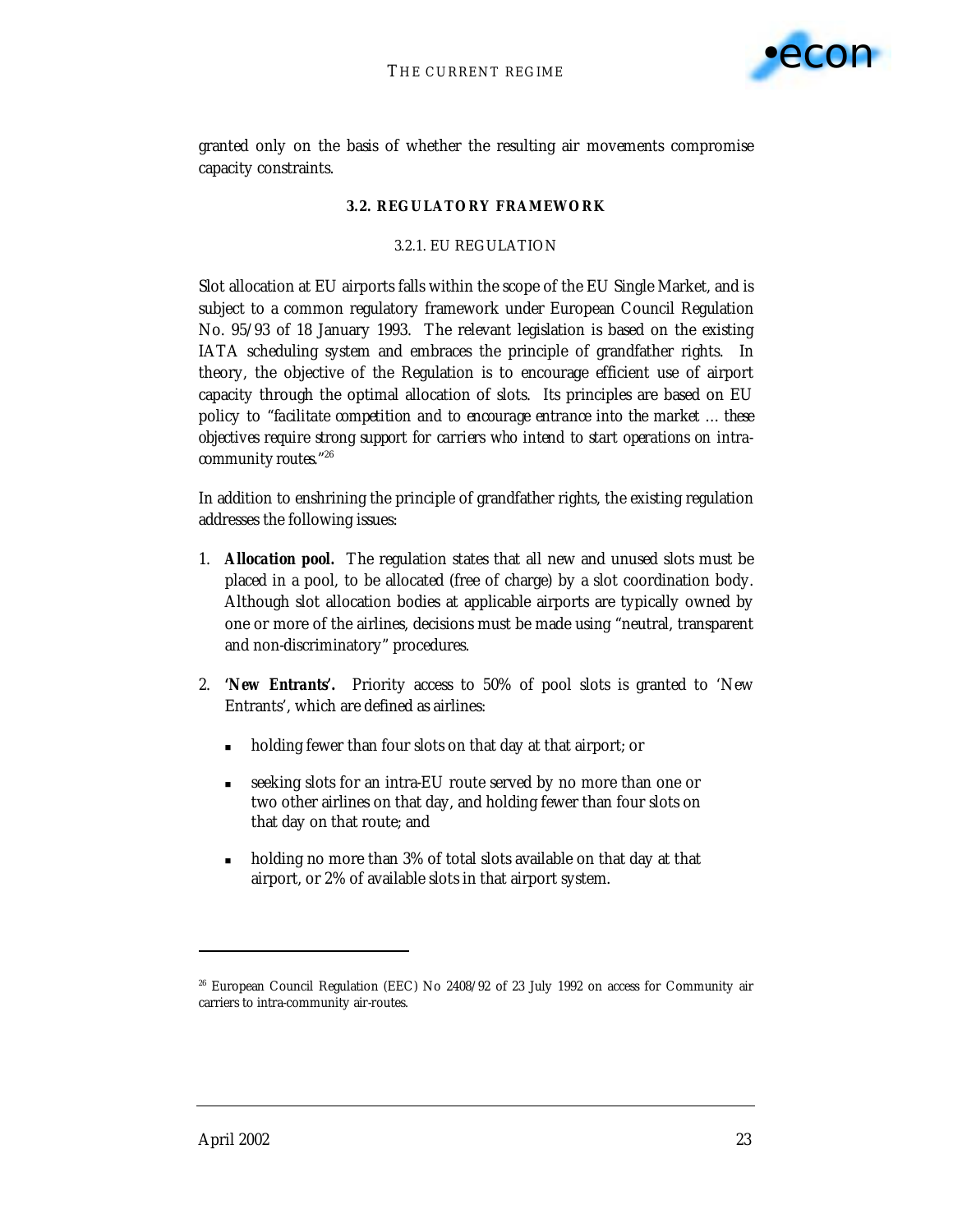

- 3. *Slot transfers.* Slot transfers are permitted under the Regulation. Article 8.4 states that "Slots may be freely exchanged between air carriers or transferred by an air carrier from one route, or type of service, to another, by mutual agreement or as a result of a total or partial takeover or unilaterally. Any such exchanges or transfers shall be transparent and subject to confirmation of feasibility by the coordinator…".
- 4. *Regional services.* Article 9 of the Regulation allows for special provisions for regional services under strict conditions.<sup>27</sup> Fully coordinated airports may have slots reserved for domestic scheduled services, conditional on certain criteria:
	- the route must be considered vital to the economic development of a particular region;
	- the slots must have been being used for that route at the time of implementation of Regulation 95/93; and
	- ! no more than one carrier is currently operating that route with no other transport offering an adequate service.

The reservation of such slots must end when a second carrier operates an equally frequent service. Slots may also be reserved on routes where public service obligations (PSOs) have been imposed under EU legislation.

No slots are reserved under European regulation for services to London airports, although some services to the islands off the UK coast have PSOs. In 1998, the DETR commented that it is "*impossible for the UK to rely with any degree of confidence on the power to reserve slots where no PSO had been imposed*"<sup>28</sup> It pointed out that only flights from Teeside to London would potentially meet the criteria, and even this was uncertain given the availability of the East-coast rail services as a land alternative.

Within the industry, considerable opposition could be expected to any attempt to set aside a significant number of certain slots for regional routes. BAA has stated that ring-fencing slots in this way can only be done at the expense of

<sup>27</sup> European Council Regulation (EEC) No 95/93 of 18 January 1993.

<sup>28</sup> Select Committee on Environment, Transport and Regional Affairs, *Eighth Report*, 28 July 1998, page 10.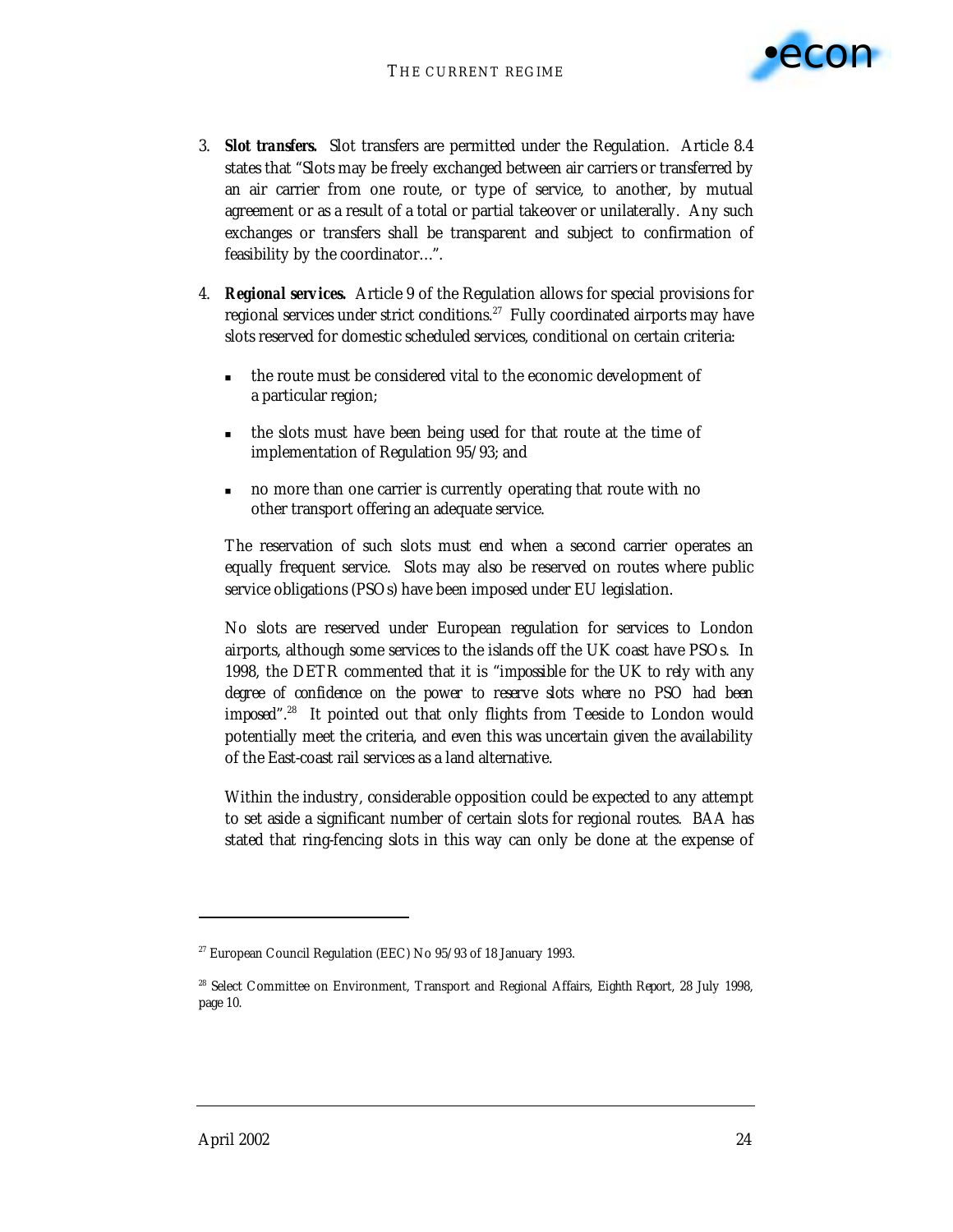

other services that provide greater benefit to the UK economy.<sup>29</sup> This reflects the fact that regional services are typically less profitable than services to more far-flung destinations, as they typically use much smaller aircraft and carry smaller numbers of passengers.

5. *Airport Coordination.* Airports may be designated as either fully coordinated or coordinated. Articles 3.3 and 3.4 stipulate that Member States may designate an airport as fully co-ordinated either when capacity is "insufficient for actual or planned operations at certain periods"; when new entrants "encounter serious problems in securing slots"; or when, after a thorough capacity analysis, it becomes evident that capacity problems may not be resolved in the short term.

The designation of UK airports is the responsibility of the Secretary of State at the DETR. Heathrow, Gatwick, Stansted and Manchester are all designated as fully co-ordinated airports, and Birmingham and Glasgow are classified as coordinated.

Regulation No 95/93 was due for revision in 1998 but formal proposals are still to be released. Within the Commission, there has been dissatisfaction with the present system of exemptions, which are viewed as inconsistent with the goals of the EU Single Market. In its Single Market Scoreboard, published in June 1999, the Commission highlighted both 'New rules on allocation of airport slots' and 'Rules on Airport Charges' as areas where progress had been "*disappointing*".30 At the EU Transport Council on 2 October 2000, the Commission formally requested the views of Member States on the potential for a radical revision of this regime, including the possibility that "*more market-based approaches*" could be used to match supply and demand.<sup>31</sup>

It is also worth pointing out that slot allocation procedures are currently exempt from the restrictions on agreements and practices that restrict or distort competition under Article 81 of the Amsterdam Treaty (previously Article 85 of the Treaty of Rome):

-

 $29$  Ibid, page 15.

<sup>30</sup> Single Market Scoreboard, June 1999, European Commission.

<sup>&</sup>lt;sup>31</sup> HM Government response to European Commission paper and questionnaire on slot allocation reform, as tabled at the Council of Transport Ministers on 2 October 2000. (obtained from DETR).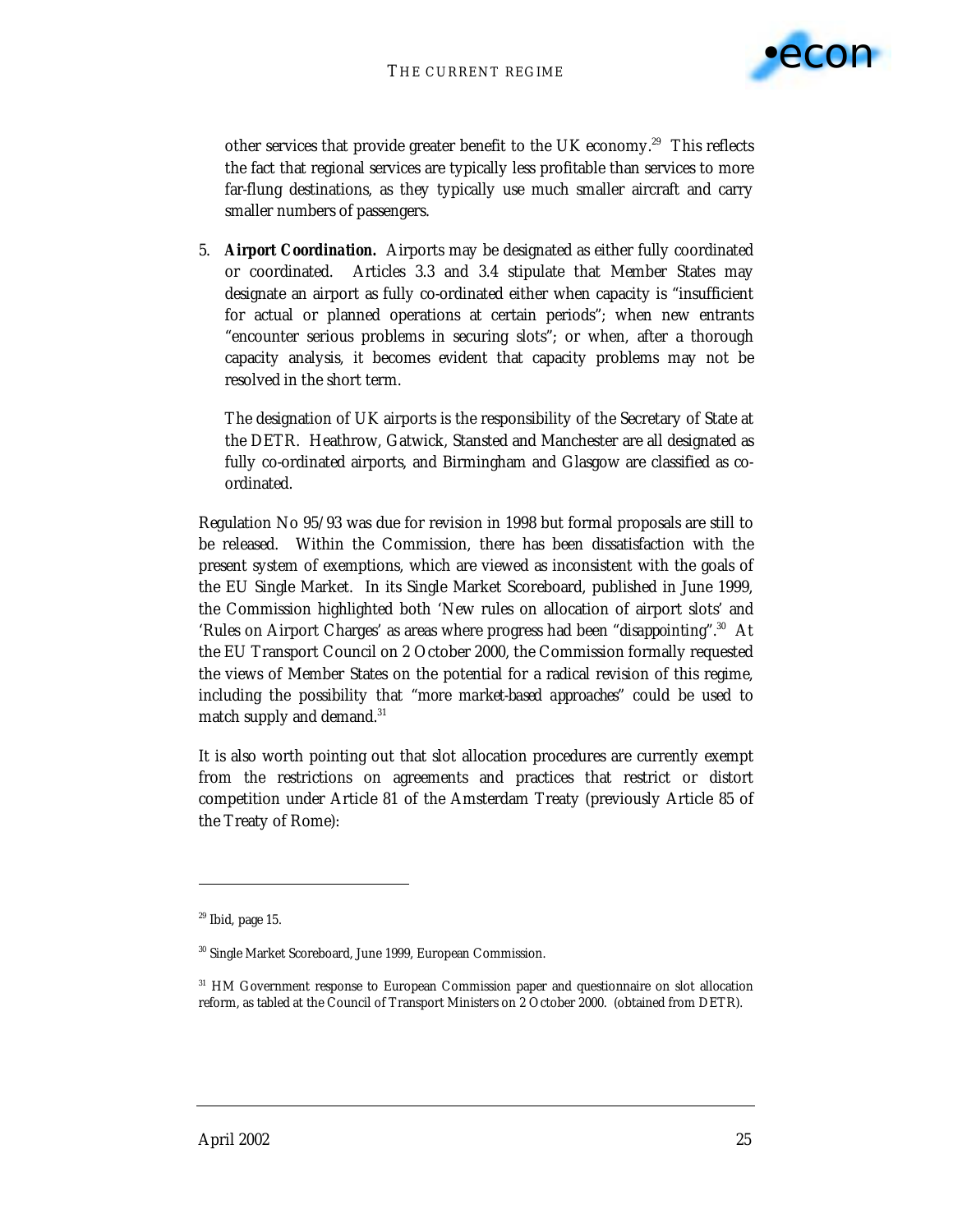

*"…Pursuant to Article 85(3) of the Treaty…Article 85(1) of the Treaty shall not apply to agreements…[including]…slot-allocation and airport scheduling in so far as they concern air services between airports in the Community." 32*

This very clearly shows that slot allocation procedures and the outcome they generate are acknowledged as having a considerable impact on competition in the airline sector.

#### 3.2.2. UK REGULATION

In the United Kingdom, responsibility for the regulation of civil aviation is with the DETR and the Civil Aviation Authority (CAA). The DETR is responsible for overall civil aviation policy, in consultation with the CAA. The CAA Economic Regulation Group (ERG) regulates UK airlines and airports. The ERG is responsible for the regulation of charges paid by airlines at Heathrow, Gatwick, Stansted and Manchester. It also has powers to investigate allegations of abuse of position by other commercial airports and has responsibilities regarding ground handling at airports. The Economic Policy Unit of the ERG undertakes studies of airline competition, and advises and supports the government on competition matters and aviation negotiations.

The UK government also has bilateral agreements with states outside the EU concerning the level of flight traffic between that country and the United Kingdom. Although such agreements do not directly impact on slot allocation, carriers wishing to offer services must take them into account. The most important bilateral agreement is the *Bermuda II Air Services Agreement* with the United States, which was introduced in 1977, with many subsequent revisions. The agreement places restrictions on the number of airlines operating UK-US flights from particular airports and the frequency of services on those routes. For example, it states that no more than two US and two UK airlines (currently British Airways, Virgin Atlantic, United Airlines and American Airlines) may operate a given UK-US route out of Heathrow.

<sup>&</sup>lt;sup>32</sup> Commission Regulation (EEC) No 1617/93 of 25 June 1993 on the application of the Treaty to certain categories of agreements and concerted practices concerning joint planning and coordination of schedules, joint operations, consultations on passenger and cargo tariffs on scheduled air services and slot allocation at airports. Note: the Regulation applied until June 1998, but has been extended until June 2001 under Regulation (EC) No 1083/99. This exemption is subject to certain conditions such as neutrality and transparency of the slot allocation process (Article (5) of Commission Regulation (EEC) No 1617/93 of 25 June 1993).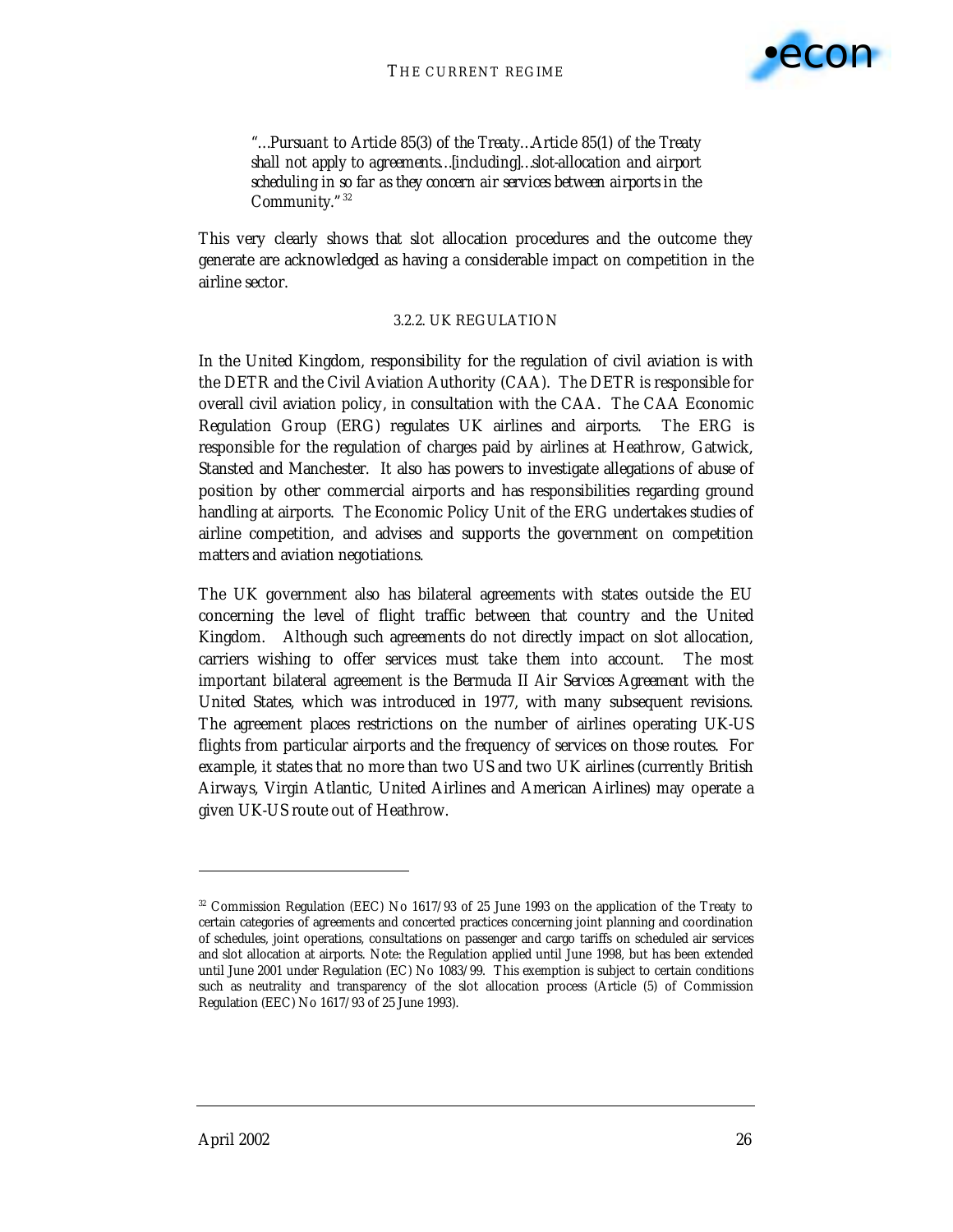

## **3.3. AIRPORT CHARGE CONTROLS**

Under the 1986 UK Airports Act, airport operators are responsible for the provision and maintenance of airport infrastructure, including runways, terminals and equipment, essential passenger search and perimeter security, fire-fighting, cleaning and maintenance. For example, in the case of Heathrow, ACL conducts the allocation exercise under contract from HAL, the subsidiary of BAA that is responsible for operations at Heathrow.<sup>33</sup>

Although airports recoup the costs of allocation indirectly through charges on airlines for runway, stand and terminal facilities, such charges are related to general measures of passenger numbers and infrastructure use and do not reflect the scarcity value of these resources. Moreover, whilst these charges are currently differentiated by time of day, this variation is small and does not reflect the relative economic value of peak and off-peak slots. As a result, these charges do not reflect the relative cost of using capacity, and there is insufficient incentive for operators to move services to off-peak times where it would be economically efficient to do so.

Any move to allow airports to charge airlines for the use of runway, stand and terminal capacity at rates that reflect the scarcity value of the slots that they use could run into problems with the current regulatory system for airports. At present, charges for airport facilities at Heathrow, Gatwick, Stansted and Manchester are price capped in order to prevent airport operators from generating excessive profits.<sup>34</sup>

<sup>33</sup> BAA plc owns London Airports Ltd (LAL), which controls the operating companies Heathrow Airports Ltd (HAL), Gatwick Airport Ltd (GAL) and Stansted Airport Ltd (STAL). It also owns Airports UK Ltd, which owns Southampton International Airport Ltd, and Scottish Airports Ltd, which owns Glasgow Airport Ltd, Edinburgh Airport Ltd and Aberdeen Airport Ltd.

<sup>34</sup> Under existing regulations set up by the 1986 UK Airports Act, the only tool available to the CAA to control BAA's profits is a cap on the amount per passenger that the airports can charge the airlines. The regulator sets a maximum increase using an RPI-X formula. For example, for Heathrow, the increase in charges was limited to RPI-8% for 1996-98, RPI-4% for 1999 and RPI-1% for 1999-2001. In determining the level of 'X', BAA's return on capital is assessed by the regulator on the basis of a 'single till' approach, which makes no distinction between profits derived from commercial and operational activities. Therefore, in the event that BAA is very successful in generating profits from retail activities, this may perversely be reflected in lower charges on airlines for use of airport facilities. The single till approach has the perverse consequence that airport usage charges are likely to be lower at more congested airports than at less congested ones where returns from retail space will be lower. This is exactly what has happened at Heathrow, where charges to airlines have actually fallen in recent years, as the regulator set 'X' above RPI. This has had the result that charges at Heathrow are less than those charges at Gatwick and Stansted, despite the greater scarcity of slots.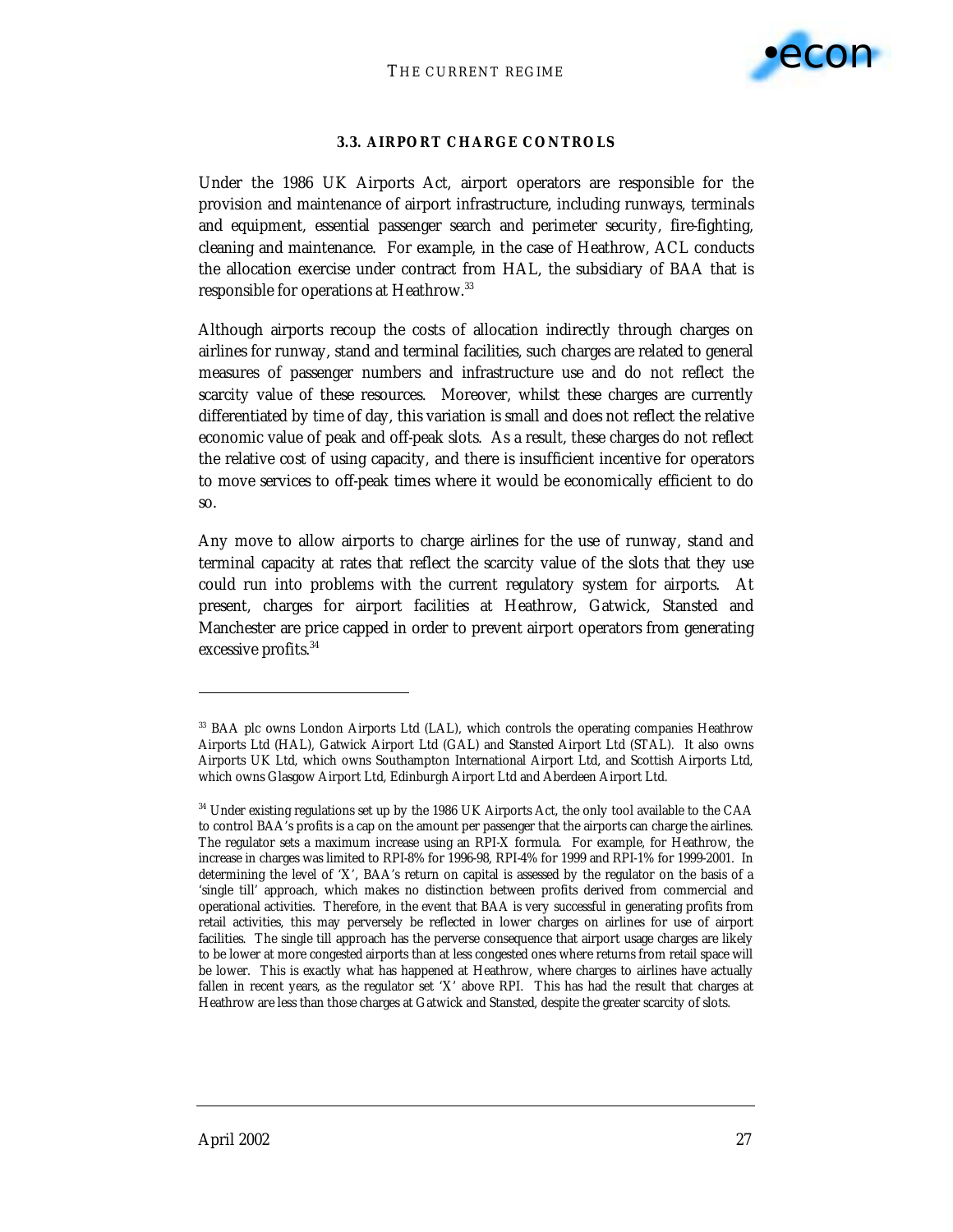

The UK government is bound by international agreements, notably Bermuda II, that require charges levied by airport authorities to be based on the costs of service provision, even if there is excess demand for these services and effective price signals would be required to reflect the degree of scarcity.<sup>35</sup>

Therefore, implementing any system of market-based pricing for slots would raise the question of how to treat any revenue raised within the current regulatory framework. In particular, allowing UK airports to alter their charging structure to reflect the scarcity value of slots would simply result in the transfer of scarcity rents from airlines to airports and increase their current rate of return. This would be inconsistent with the current price cap regime on BAA, as there is currently no regulatory instrument to reduce BAA's return on capital save by reducing charges for the use of slot capacity below those levels that would be required to signal scarcity.

In any case, it would not be desirable to let the entirety of revenue raised from allocating slots to remain with airport operators, even as an incentive to build additional capacity, for the following reasons:

- ! To the extent that an airport operator enjoys market power in the provision of services, it would have an incentive to restrict capacity to boost revenue.
- ! To the extent that runway capacity is limited by planning and environmental constraints, it would be inappropriate for the airport operator to enjoy scarcity rents resulting from these limitations.

Rather, scarcity rents associated with limited runway capacity should flow to the government, at least in the first instance, subject to providing airport operators with a reasonable return on the investments it makes in capacity. It is appropriate

<sup>35</sup> For example, a 1994 revision to Article 10 of the UK-US Bermuda II Agreement stated an intention on the part of UK government to maintain regulation of landing, passenger and parking charges at Heathrow: (see Monopolies and Mergers Commission, *BAA plc.*, A report on the economic regulation of the London airports companies (Heathrow Airport Ltd, Gatwick Airport Ltd and Stansted Airport Ltd), 1996, Appendix 3.6). The cost basis for airport charges is laid down in the International Civil Aviation Organization's (ICAO) guidelines, which stipulate that "*the cost to be share is the full cost of providing the airport and its essential ancillary services, including appropriate amounts for interest on capital investment and depreciation of assets, as well as the cost of maintenance and operation and management and administration expenses,…"* (paragraph 14-(i) of the ICAO Statement by the Council on Airport Charges, reproduced in the Monopolies and Mergers Commission report on BAA, *op. cit.*, as Annex 3.3)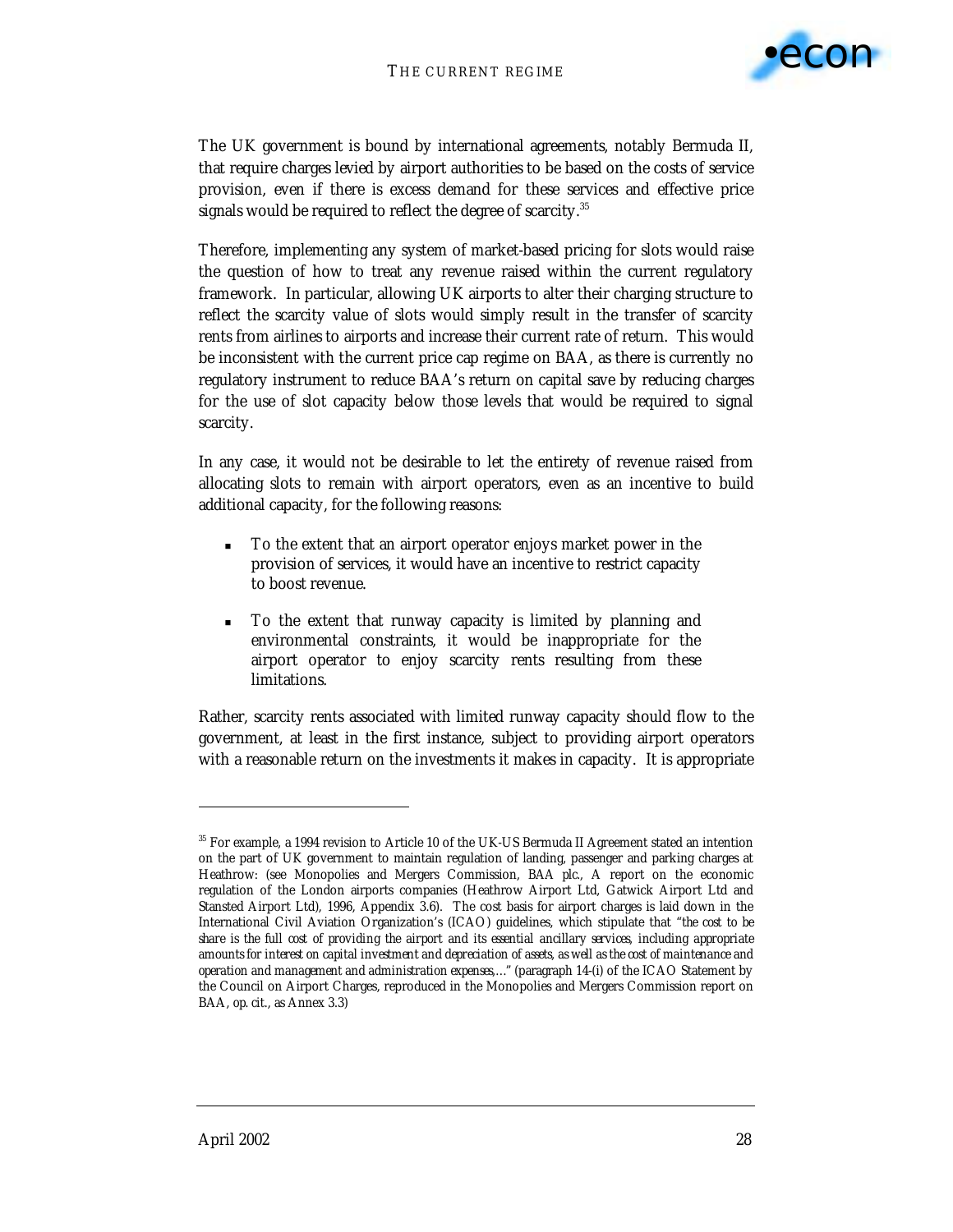

to consider an airport operator as a concessionaire who is granted a right to exploit a scarce 'natural' resource - namely runway capacity.

### **3.4. SECONDARY TRADING**

The concept of airport slot 'ownership' is subject to considerable legal uncertainty, which would need to be resolved as part of any decision to move to a new allocation system in which slots were freely tradable.

Under current EU regulations, the sale of slots by any party, whether a government, airline or other, is prohibited. However, airlines are permitted to exchange slots at the same airport between themselves, on a strict one-to-one basis, provided that this does not upset overall coordination. The UK Government has indicated that if favours a shift to a fully tradable system, subject to certain safeguards, in the foreseeable future, and the Commission is certainly interested in the potential extension of the scope of trading.

Although airlines currently enjoy a 'perpetual right of usage' for slots at UK airports, it is the opinion of the UK Government that this does not confer any property rights.36 This implies that governments have the right to cancel grandfather rights at their discretion, subject to the requirements of European law. This position is consistent with that of the US Department of Transport, which asserted its right to retain ownership of the slots and withdraw slots at any time in the 1986 legislation introducing secondary trading.<sup>37</sup> Airlines, however, have contended that occupancy is more important than ownership.

In the absence of any relevant case law, it is not possible to give a definitive statement on how this dispute will be resolved. However, the need for clarification has arguably been hastened by the emergence of a legal loophole in the current rules relating to exchanges of slots between airlines. In 1999, the UK Court of Appeal rejected a complaint from the States of Guernsey against British Airways following an exchange of slots which had previously been used to provide scheduled services to Guernsey and which British Airways, having acquired the grandfather rights, intended to re-deploy. There was "*no doubt that the slots transferred by Air UK were a more coherent, useful and valuable batch than the ones it* 

<sup>36</sup> UK government response to Questions from the EU Commission, provided by the DETR.

<sup>37</sup> R Poole and V Butler, *Airline Deregulation: The Unfinished Revolution*, Competitive Enterprise Institute, Monograph, December 1998. (http://www.cei.org/MonoReader.asp?ID=473)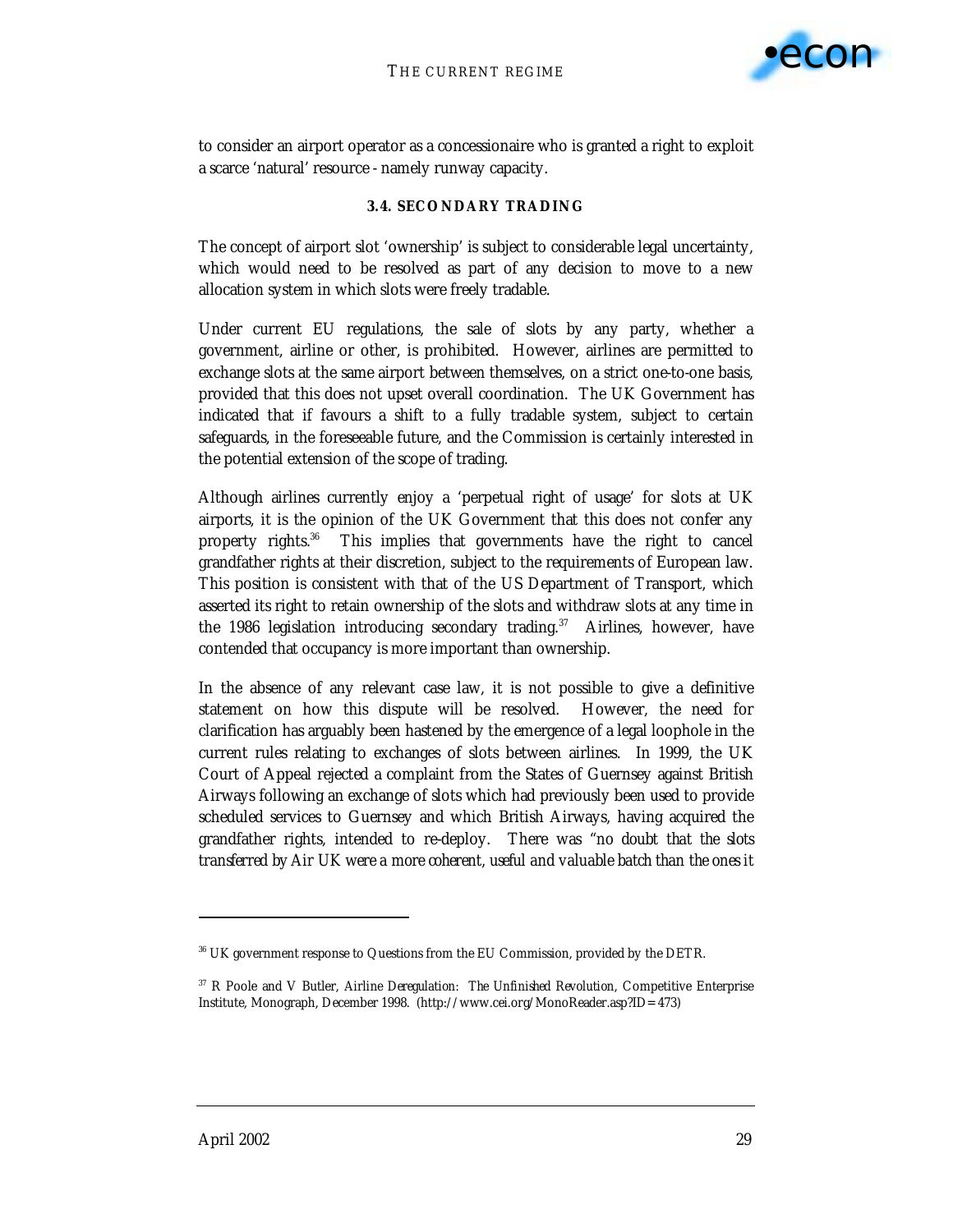

*received in return,*"38 and the exchange was "*believed to have involved an accompanying payment* [by BA] *of £16 million for four daily pairs of slots."*39

This decision has legitimised a 'backdoor' route for airlines to acquire slots without going through the seasonal ACL allocation procedure. This can be done by requesting unallocated slots (i.e. slots previously unwanted owing to their low commercial value) from ACL and then swapping them for more attractive slots, at the same time making a payment to the slots' current user. Although ACL must approve any proposed swap, it looks only at the feasibility of fitting the revised arrangements into the schedule and does not consider any financial component that might be involved. Therefore, the current situation is one where slot trading is, *de facto*, possible even if formally discouraged by the regulator. If this situation continues for the foreseeable future, it is possible that a system of secondarymarket trading in airport slots could emerge by default. This may bring advantages in terms of efficiency, as the availability of monetary payments would create gains from trade if an airline currently holding a slot is not the most efficient user.

Evidence from the United States suggests that secondary markets can lead to greater efficiency in the use of slots. In a comparison of two US hubs that utilise a slot market (O'Hare and Washington-National) with two that do not (Atlanta and Los Angeles), Riker and Sened observed greater efficiency (in terms of load factors) and smaller fare increases at the airports using a slot market.<sup>40</sup>

However, the emergence of a secondary market via a back-door route rather than formal regulation could also have a number of undesirable consequences:

! *Market power concerns*. An unregulated secondary market would run the risk that slots could become concentrated amongst relatively few carriers. In contrast, requiring slots to be traded on a formal market means that rules to prevent carriers building strong market positions can be incorporated.

<sup>38</sup> Court of Appeal of England and Wales Decisions, Queen v. Airport Co-ordination Limited Ex parte States of Guernsey Transport Board, Interested Parties: Air UK Ltd British Airways Plc IATA, EWCA 1318, 25 March 1999, Page 2.

<sup>39</sup> Competition Commission, *Air Canada and Canadian Airlines Corporation*, A report on the merger situations, August 2000, paragraph 4.35

<sup>40</sup> I Sened and W H Riker, "Common Property and Private Property: The Case of Air Slots". *The Journal of Theoretical Politics*, Vol 8(4), 1996.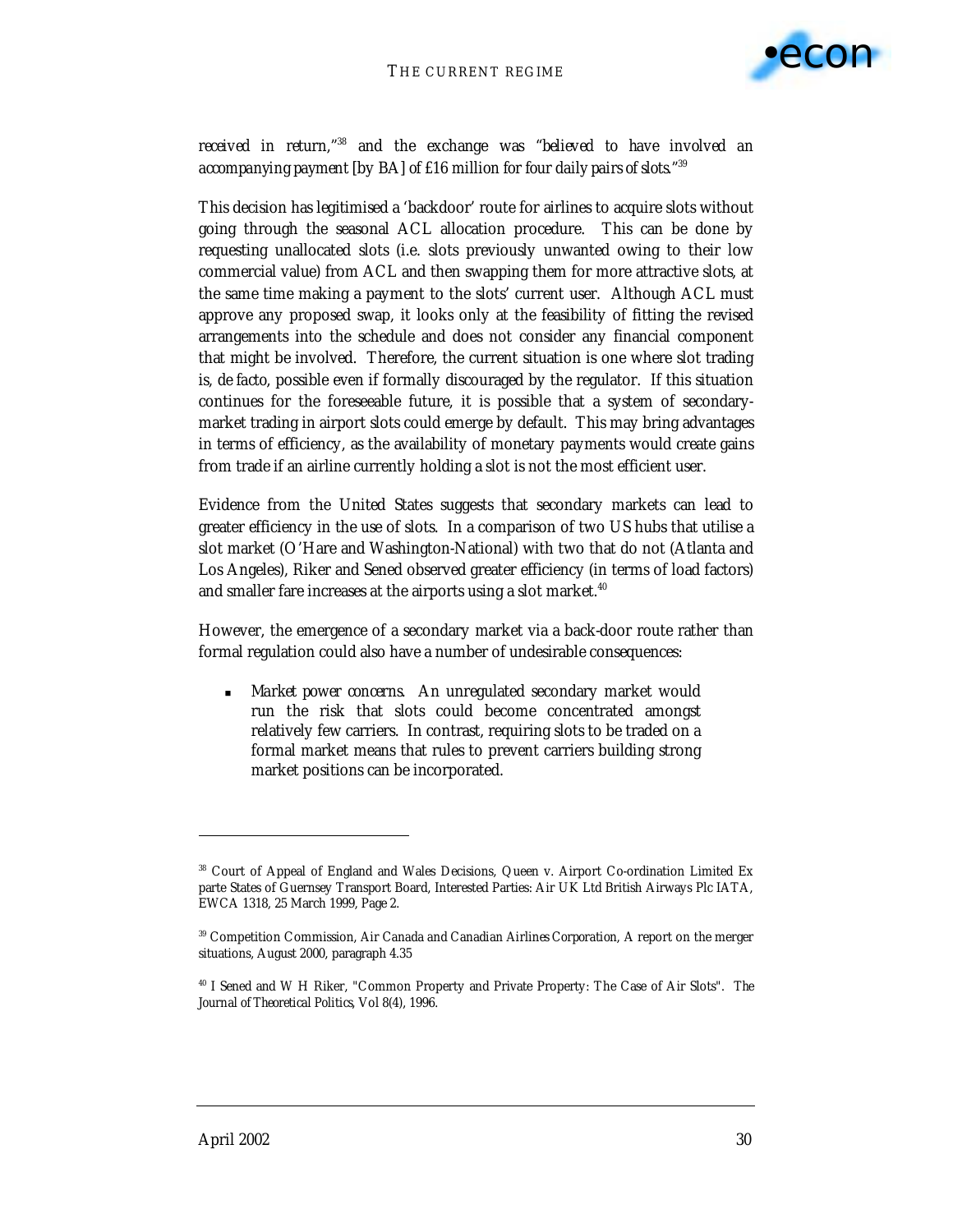

- ! *Lack of transparency*. Any airline planning to relinquish a desirable slot would need to find a buyer. In the absence of a formal market, it may be difficult to identify potential buyers, especially potential new entrants. In this case, established operators would have the advantage of being natural parties for a seller to approach.
- ! *Reduced relevance of criteria related to safeguarding particular routes.* ACL's criteria are designed to prioritise slots for particular types of airlines and services over others. Although these criteria may not produce the most efficient outcome, they are designed with public interest goals in mind. Slot trading may enable airlines to bypass these criteria without any alternative mechanisms to ensure that the public interest is considered. Furthermore, because the slots being traded have grandfather rights, undesirable outcomes may persist indefinitely.
- ! *Uneven burden on incumbents and entrants*. The effective emergence of a secondary market would introduce new costs on expansion, without any corresponding charges on incumbents enjoying grandfather rights.

In summary, while there is a strong case on efficiency grounds for the development of a secondary market in slots, if this is not regulated properly, it could allow carriers to gain market power.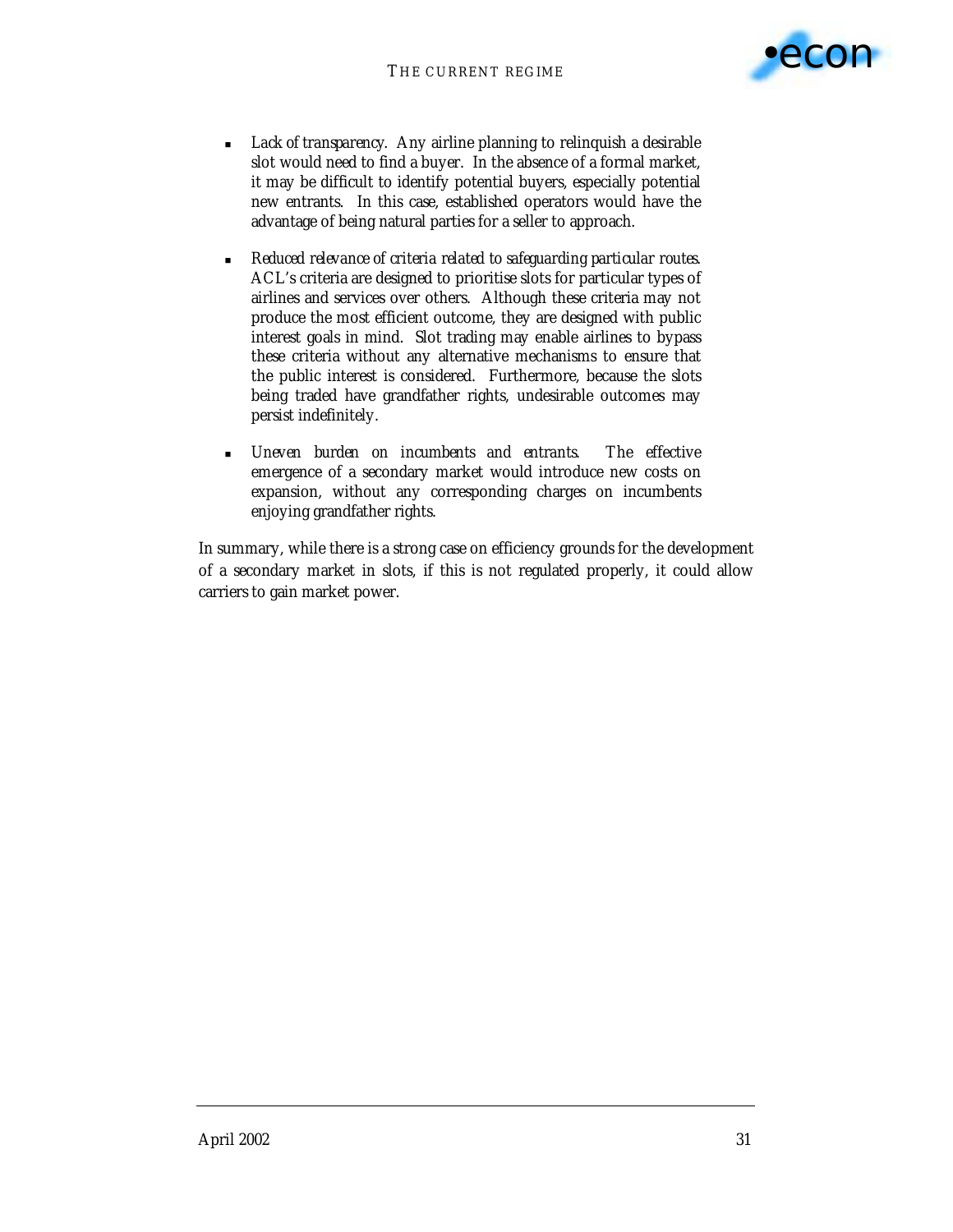

# **4. THE CURRENT REGIME VERSUS MARKET-BASED ALTERNATIVES**

Slot allocation is a complex process that must be completed in a relatively short time to permit international co-ordination. The current system of grandfather rights was designed in an era when there were few if any capacity constraints on airports. It has survived to the present day because it is 'reliable', in the sense that all desired slots are allocated each season in combinations that are generally usable. However, this 'reliability' is derived from systematic inflexibility and inertia, which in a situation of excess demand leads to inefficiencies, distorted incentives and restrictions on competition.

There are also significant problems with the administrative procedures for allocating the small number of pool slots. These necessarily rely on arbitrary and subjective criteria, which make consistently efficient outcomes unlikely and leave the process vulnerable to legal challenge. The current process, although computerised, is also highly dependent on manual intervention. In the event that there was a large increase in the size of the pool, for example because some or all grandfather rights were replaced by time-limited usage rights, it is unlikely that the current system could cope with allocating the resulting number of slots.

Thus, there is considerable scope for the development of an alternative, marketbased allocation system for airport slots, such as an auction, that is better suited to addressing efficiency and market power concerns. In order to maximise gains in social welfare through more efficient allocation of resources, this new system would need to replace both grandfather rights and existing administrative procedures for allocating the pool.

# **4.1. ADVANTAGES OF THE CURRENT SYSTEM**

The primary strength of the current system lies in its ability to cap the complexity of the coordination process by limiting the scope for slot changes between seasons. The system of grandfathering, by definition, tends to minimise the number of flight changes from season to season. This, in turn, reduces the scope for clashes between airlines in their scheduling requests, both within and across airports. Put differently, in any one season, the vast majority of flights are simply rolled over from one year to the next, with complications created only by a minority of new or changed services. This built-in inertia reduces the complexity of each season's allocation exercise and may limit the downside from any misallocation of slots, as established operators can continue using slots in established patterns, with schedules evolving gradually over time. It also provides airlines with a maximum degree of certainty over future slot holdings, which may be beneficial for investment decisions.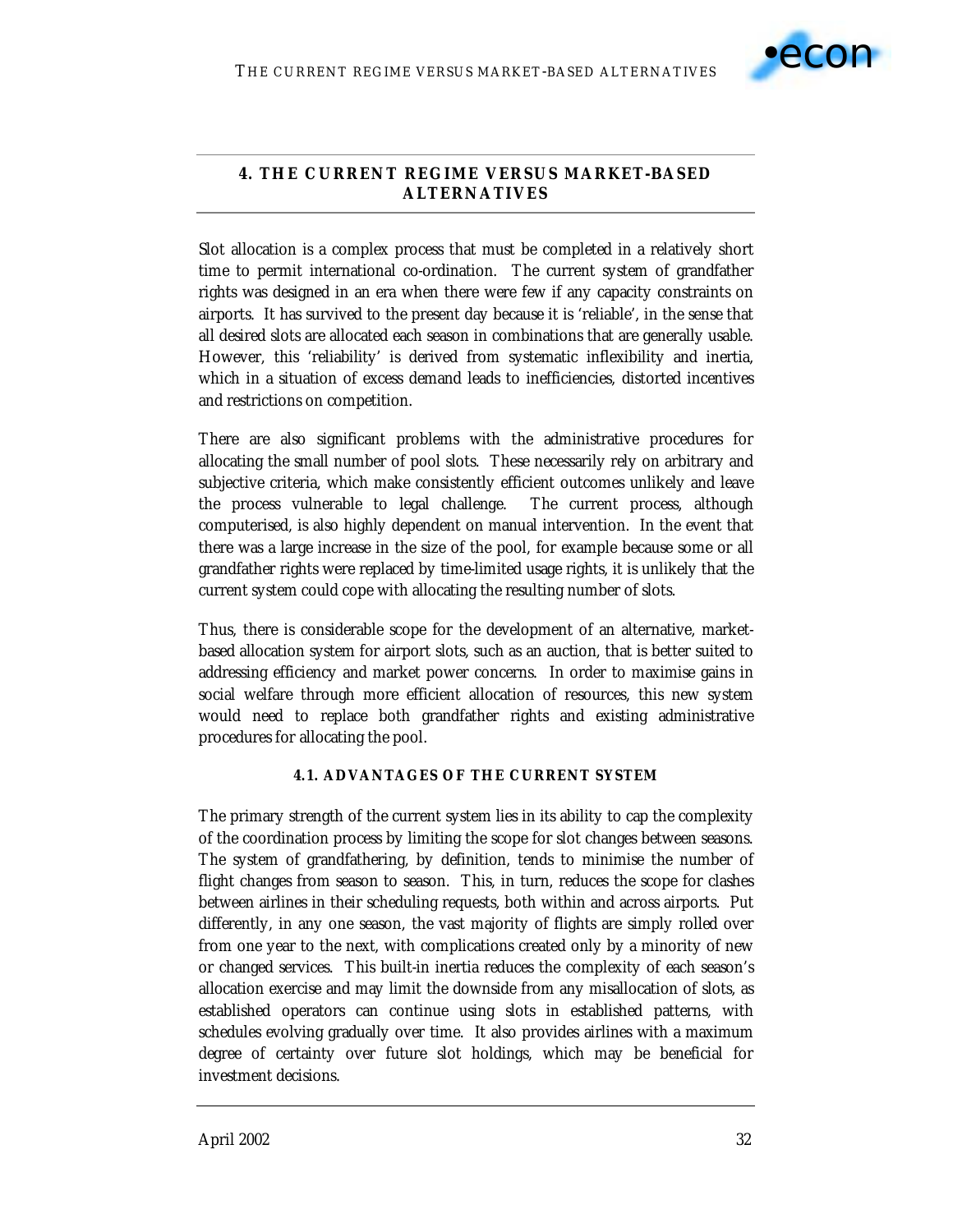

In the absence of a recognised alternative system that would offer improved economic efficiency without sacrificing functionality, both the industry and regulators have favoured the preservation of the existing system. From the perspective of established carriers, this system has strong attractions:

- ! The cost of acquiring and keeping slots does not reflect their scarcity value. To the extent that airlines are able to exploit this scarcity value, there is capacity to make supernormal profits.
- Established airlines may impose a competitive constraint by continuing to use their allocated slots and thus prevent new entrants from acquiring a sufficiently large portfolio.
- ! Acquiring a perpetual right of usage to a slot provides great certainty in business planning.
- ! Coordination of next season's slots takes place only as the current equivalent season is coming to an end. This is attractive to airlines, as it enables them to maintain (without exercising) their option to renew existing slots for the forthcoming season until as little as six months before the start of the season. Airlines can thus plan their forthcoming seasonal schedules with maximum knowledge about their performance in the previous comparable season.

However, from the perspective of new entrants or less established airlines wishing to expand their services, these benefits for established carriers with a significant portfolio of grandfathered slots are a clear disadvantage and an obvious source of frustration with the current arrangements.

### **4.2. DISADVANTAGES OF THE CURRENT SYSTEM**

### 4.2.1. INEFFICIENT ALLOCATION

Judged against the benchmark of economic efficiency in the broadest sense – producing an allocation of slots so that the resulting supply of air services maximises benefits for both UK consumers and the UK economy – the present system is clearly sub-optimal. Put simply, there is no guarantee under the current system that slots will end up being used by those who can generate the greatest benefits from them.

There are three main causes of inefficiency on the current system:

*1.**Systemic inertia.* At a hypothetical airport with no capacity constraints at any time, carriers can take off and land as they wish without interfering with other carriers' scheduling. In this case, grandfather rights are as efficient a form of allocation as any other mechanism. However, once demand exceeds supply at some times of day, one carrier cannot schedule its air movements without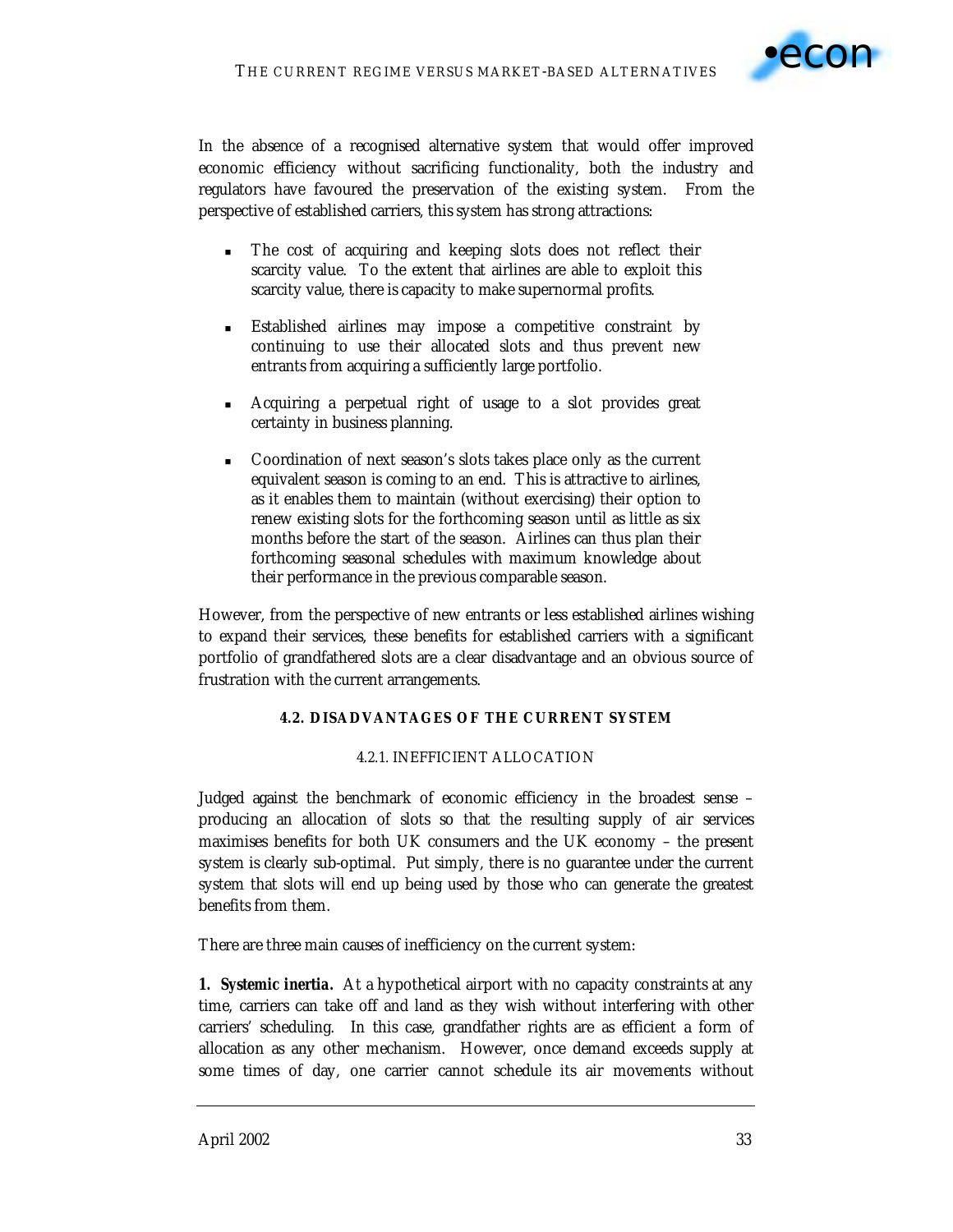

conflicting with a rival's plans. With grandfather rights, the historic user of a slot will have precedence regardless of the relative value of the service it offers using this slot compared to the service that cannot be offered. This situation is now common at Heathrow, Gatwick and, to a lesser extent, Stansted. With insufficient capacity, new and expanding airlines may be unable to gain the slots that they want, even if they could use those slots more efficiently than established carriers. Systemic inertia prevents efficient change.

Where capacity shortages are only temporary or limited to short periods, the resulting potential for inefficient allocation may be deemed an 'acceptable' cost. This is the apparent position of IATA, which looks to governments to resolve capacity constraints swiftly through infrastructure development. However, as discussed above, the scope for expanding infrastructure is very limited at many airports, and it is doubtful whether it will ever be possible to provide sufficient capacity for flights to satisfy demand at key airport systems, such as London. If, as is widely projected, demand for slots continues to outgrow supply across London airports for the foreseeable future, the problem of inefficient allocation will only grow worse.

Even if further runway and terminal capacity were to be built, it is inconceivable that we could *ever* reach a position in which there would be sufficient capacity that any airline could schedule air movements whenever it desired without conflicting with other airlines' schedules. Even with sufficient total capacity, there will be excess demand at peak times<sup>41</sup> and at the very least mechanisms are needed to ensure that traffic with flexible timing is scheduled off-peak. Even this limited objective is not achievable by the current system based on historic precedence.

*2. Distorted incentives.* Investment and scheduling incentives for airlines are distorted because slots are awarded 'free of charge' and with perpetual usage rights. In the absence of a pricing mechanism for slots in which prices reflect the opportunity cost of usage, airline's slot requests and slot usage take no account of the benefit that might be generated if a slot were made available to another airline.

In particular, airlines are able to extract 'scarcity rents', additional revenues that accrue because competition is limited by capacity constraints. The scope for generating rents from slots is a powerful incentive for airlines to hang on to slots,

<sup>&</sup>lt;sup>41</sup> In general, it is likely to be economically inefficient to extend capacity to a level at which all peaktime demand could be satisfied. Therefore, even if it were technically possible to provide sufficient capacity, this would not necessarily be the optimal course of action.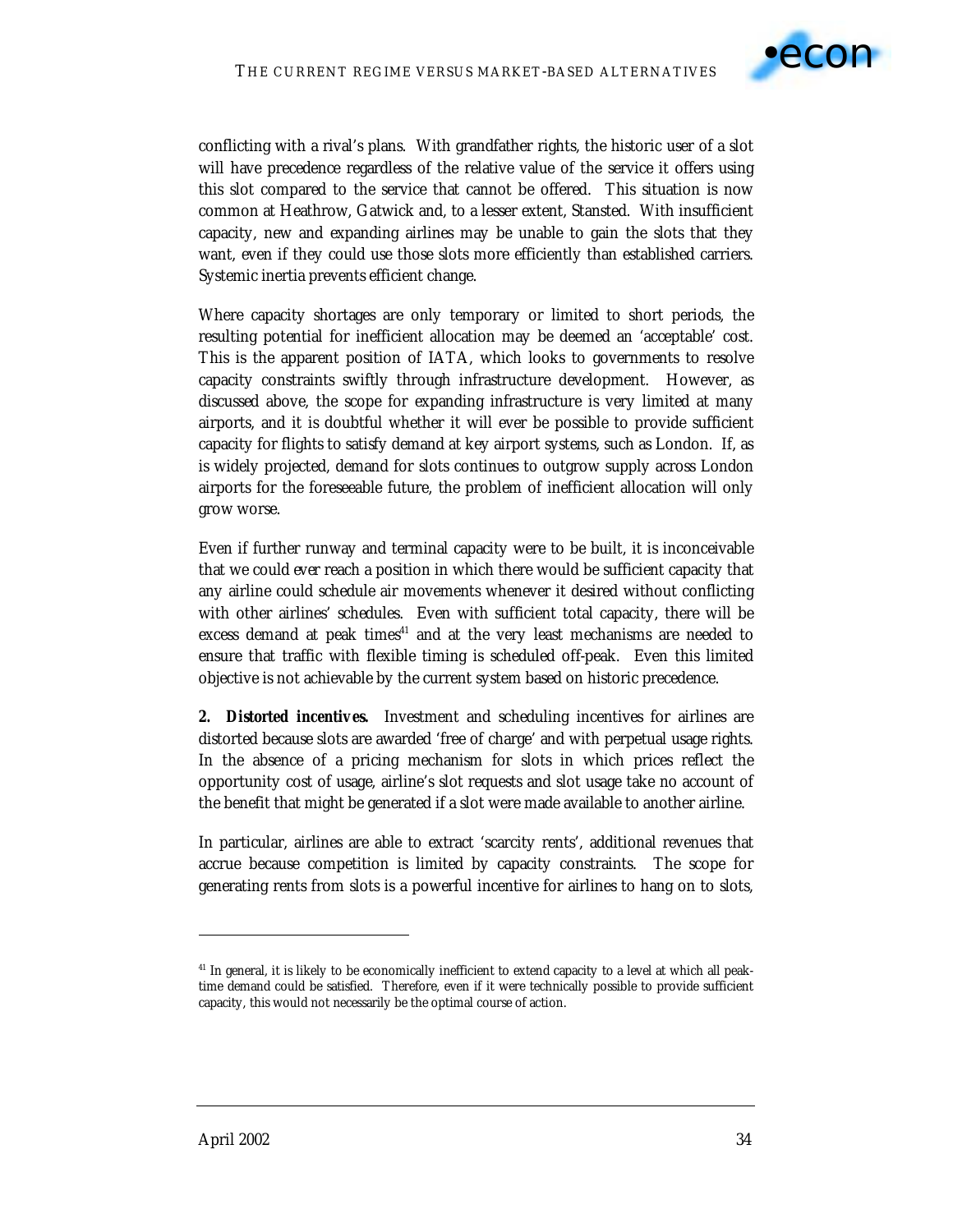

even if they are not making optimal use out of them. As ownership rights are perpetual, airlines that surrender slots risk losing them forever, thereby relinquishing any potential to develop profitable uses from the slot in the future. Airlines have adopted a number of tactics to hang on to slots, including running very small aircraft on short-haul trips, or 'baby-sitting' slots with code-share airlines or domestic subsidiaries.

These rents also generate substantial incentives for airlines to try to influence the allocation procedure in their favour. This means that allocation procedures might become mired in legal action if there were an increase in the amount of capacity to be allocated on the basis of criteria other than historic precedence.

The lack of a pricing mechanism also means that the economic value of airport capacity needs to be estimated by the individual airport operators, which may often be difficult. Prices established through an appropriate market-based mechanism would enable better and more direct quantification of the benefits that would be created by extending capacity.

*3. Arbitrary allocation criteria.* In the absence of a pricing mechanism that reveals the true values that airlines place on slots, the current criteria for allocating slots from the pool are necessarily arbitrary. A detailed cost-benefit analysis of each request is neither practical, given the short-time period for decision-making, nor desirable, given the likelihood of legal challenge. As we have already discussed, ACL uses an 'onion layer' approach, prioritising requests on the basis of a hierarchy of criteria. There are many problems with this method:

- **Not all trade-offs are considered.** New requests for slots are only considered once all other requests arising from historic rights have been dealt with. Therefore, the system does not consider all feasible trade-offs between requests for slots and so is far from fully optimised. By way of simple example, it is quite possible that the acceptance of one retiming request may preclude a request for a new slot that could be of greater benefit.
- ! *There are no objective criteria.* The criteria used by ACL in choosing between competing requests in the same layer of the 'onion skin' are often subjective and difficult to implement. Objectives, such as the promotion of 'new entry' and 'needs of the travelling public' are difficult to make operational. There is no guarantee that decisions based on these loose criteria will promote an efficient allocation.
- ! *The process is vulnerable to legal challenge.* There are strong incentives for carriers to challenge the process and the lack of objective criteria encourages legal dispute.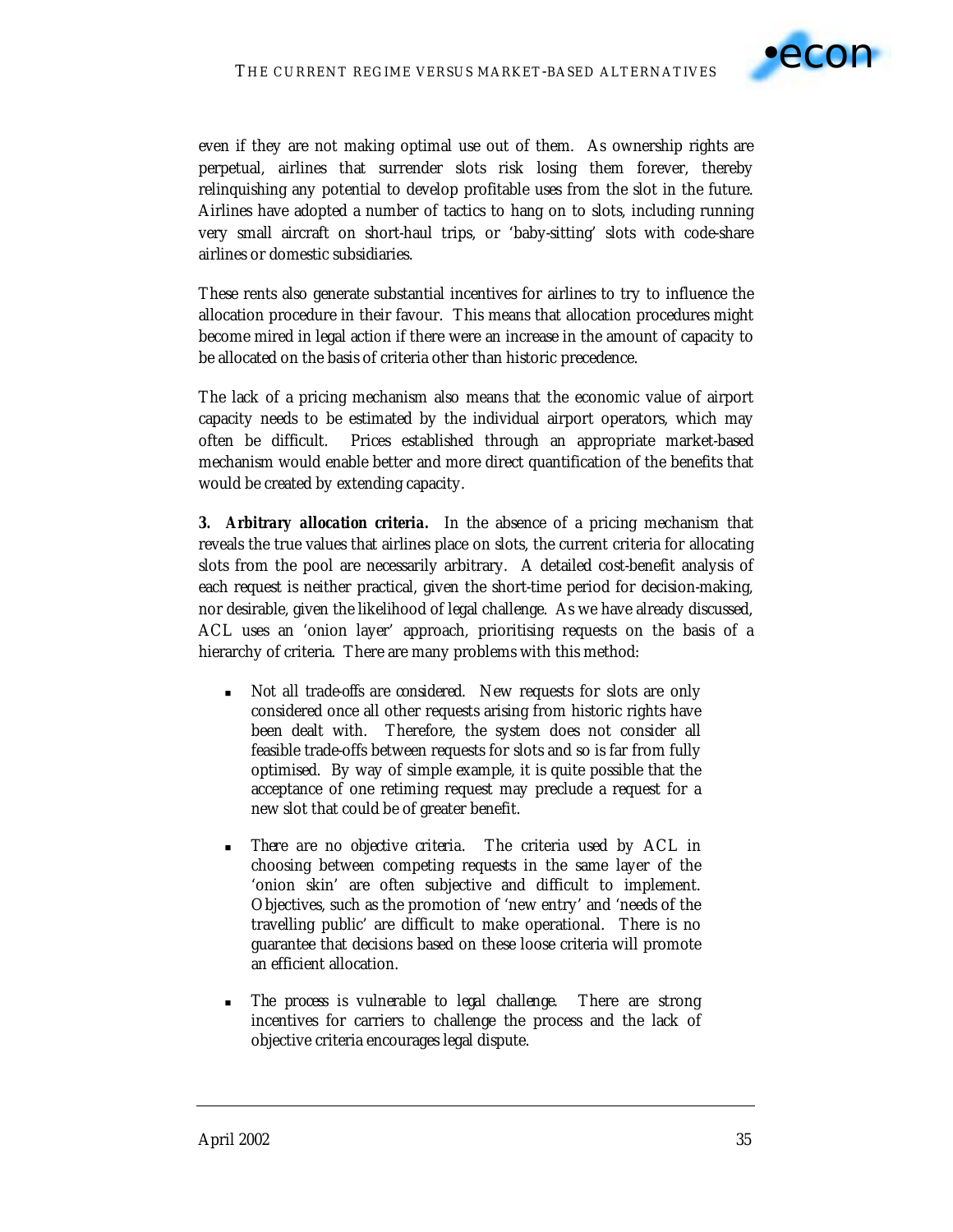

A simple example helps to illustrate the inefficiencies in the current allocation system and the potential advantages of an auction. Suppose that there are two airlines, airline A and airline B, who want to offer a service from Heathrow. Airline A wants to fly to Airport X, while airline B wants to fly to Airport Y. Suppose also that there are only two flight slots available at profitable times, one at 8-9am and one at 9-10am. The costs and revenues from running a service at this time are illustrated in Table 5.

Both airlines have a preference for the 8-9am slot, as they would generate higher returns from a flight at this time. However, airline A generates a much larger return than airline B from the earlier slot. There are two potential outcomes:

- **Dutcome I:** Airline A gets the 8-9am slot, with airline B taking the later one: Combined surplus =  $£9,000 + £3,000 = £12,000; 210$ passengers fly.
- *Outcome II:* Airline B gets the 8-9am slot, with airline A taking the later one: Combined surplus =  $£5,000 + £3,000 = £8,000; 190$ passengers fly.

|           | Average no.<br>οf<br>passengers | Revenue<br>per<br>passengers | Total<br>revenues | Cost per<br>flight | Surplus to<br>airline |
|-----------|---------------------------------|------------------------------|-------------------|--------------------|-----------------------|
| $8-9am$   |                                 |                              |                   |                    |                       |
| Airline A | 120                             | £200                         | £24,000           | £15,000            | £9,000                |
| Airline B | 100                             | £200                         | £20,000           | £15,000            | £5,000                |
| 9-10am    |                                 |                              |                   |                    |                       |
| Airline A | 90                              | £200                         | £18,000           | £15,000            | £3,000                |
| Airline B | 90                              | £200                         | £18,000           | £15,000            | £3,000                |

# **Table 5: Airline surpluses for different times and routes (stylised example)**

Clearly, in terms of maximising social welfare, Outcome I is preferable: more passenger demand is satisfied and the combined revenue surplus of the airlines is greater. However, under the existing allocation procedures, there are many circumstances under which Outcome II would occur, because airline A would fall behind airline B: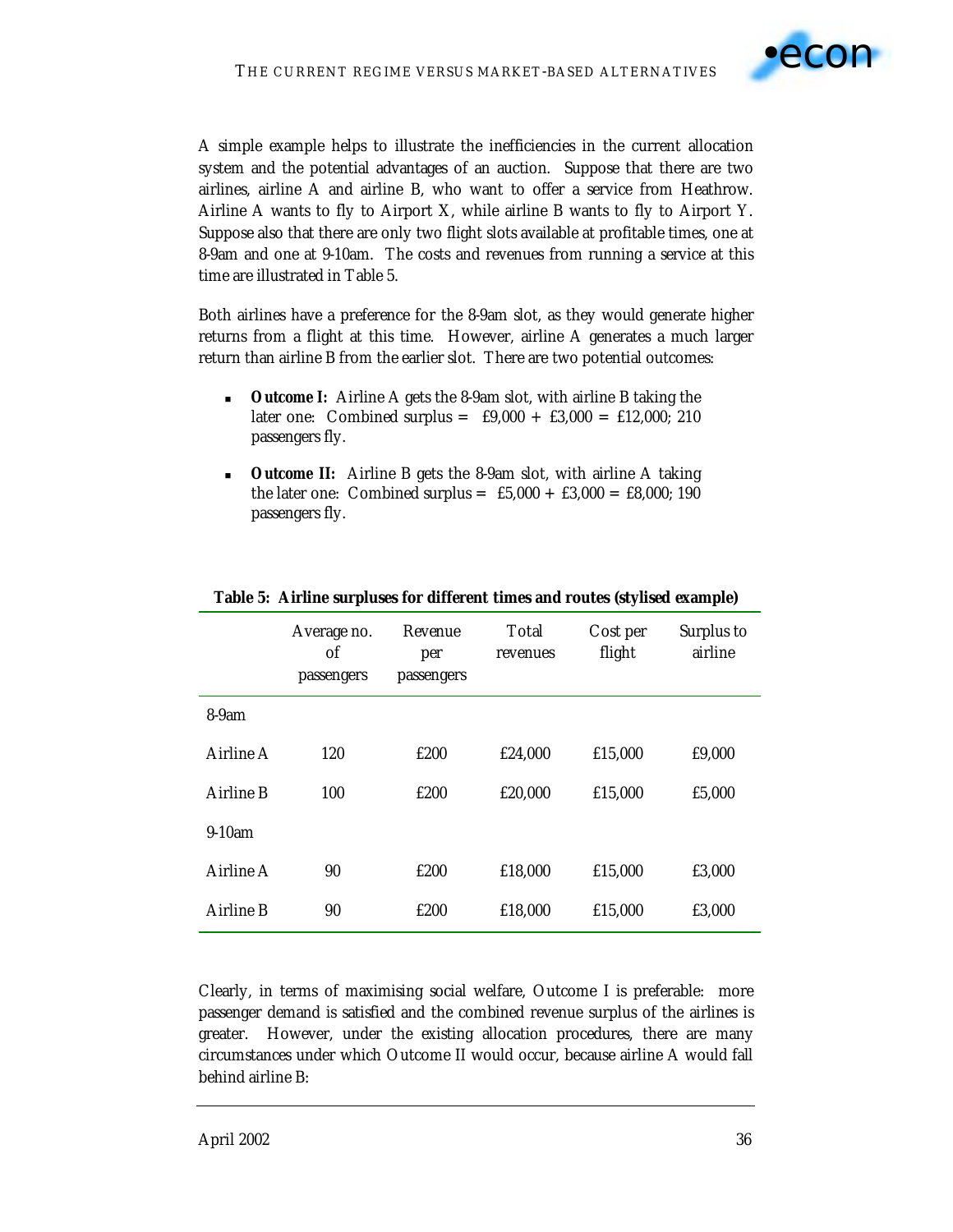

- ! Airline B already has grandfather rights to the 8-9am slot.
- ! Airline A is a new entrant whilst Airline B is an incumbent with grandfather rights to a completely different time slot. The application for a switch to the 8-9am slot would have precedence through the 'changed historics' provision. The same result would hold if airline A were an incumbent and the request were for an additional slot.
- ! Airline B is a new entrant, while airline A is a medium-sized incumbent hoping to increase the frequency of an existing service so as to better compete with another established carrier.
- ! Both airlines apply for the slot on an equal basis, so the allocation is decided by the coordinator on the basis of 'secondary criteria', such as the size and type of market served, competitive requirements and the needs of the travelling public. With perfect information, the coordinator would select Outcome I. However, in practice, it may be difficult to select the most efficient outcome without access to the detailed valuations of the airlines. Both airlines have incentives to play up the advantages of their proposed service. It is quite possible that the coordinator may erroneously select Outcome II, perhaps because airline B makes ambitious claims that it expects to carry 125 passengers per flight for the 8- 9am slot.

Once an inefficient allocation is made, it will be difficult to correct because under the system of grandfather rights the coordinator cannot change it. Under the existing system, the only way in which the allocation could be adjusted is through exchanges of slots between the airlines. However, there are a number of problems with such an exchange:

- ! Airline B could expect to extract an 'under-the-table' monetary payment from Airline A in return for swapping slots. As Airline A could generate an increase in surplus of £6,000 per flight, it would be willing to pay up to this amount in return for swapping slots. In effect, Airline B would be able to appropriate much of the increased surplus of Airline A from running the earlier service.
- ! Airline B may not be willing to swap flights for anti-competitive reasons. For example, imagine that it was already running a service to Airport X and did not want increased competition from airline A.

The likelihood of an inefficient outcome under the existing system increases with the number of airlines that wish to acquire a slot. For example, imagine that there is an airline C, which would also like one of the two slots, and has valuations that are different to those of airlines A and B. With 3 airlines, there are six different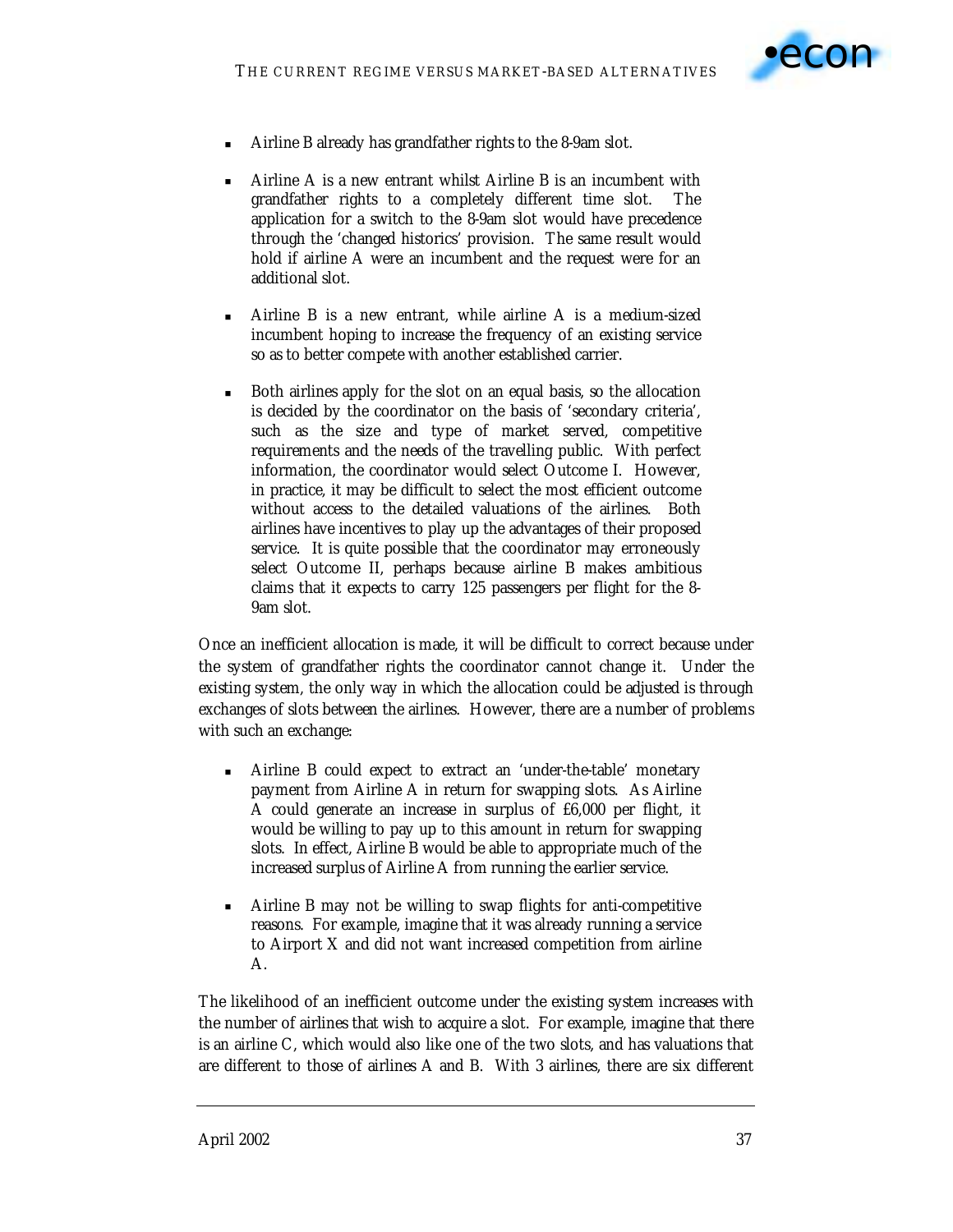

combinations of successful bidders, only one of which is optimal. Under the existing system, any of the combinations is possible for the reasons outlined above.

## 4.2.2. COMPETITIVE DISTORTIONS

In addition to generating an inefficient allocation of slots, the provisions in the Slot Regulation that are intended to stimulate competition are misguided. Although there is provision for the reservation of pool slots for new entrants, the definition of a new entrant does not reflect the commercial reality of competition between airlines. As a consequence, these provisions are only of benefit to very small carriers offering low frequency services. Established mid-sized carriers or entrants wishing to offer high frequency services (i.e. more than 4 movements per day) do not benefit. Such airlines have three ways of obtaining slots, all of which are uncertain:

- *The pool.* New entrants have first choice for up to 50% of pool slots. Other airlines may apply for slots through the remaining pool. However, it is unlikely that there will be a significant number of slots available at attractive peak times as these are oversubscribed and existing holders have grandfather rights.
- ! *The secondary market.* Obtaining slots on the secondary market is difficult as the market is informal and illiquid, such that it is hard to identify potential sellers. In any case, established carriers may be unwilling to concede slots to new entrants. This is not a situation in which competition law is likely to be of any benefit to entrants and small operators. Provided that a large, established operator keeps using its existing slots, it can maintain its historic usage rights. Slot divestment by operators with actual or potential market power has generally been required only as an undertaking in the contexts of mergers, not as a response to a complaint by competitor.
- ! *Changed historics*. An airline unable to obtain a slot at the time it wants could apply for a slot at a different time where there is little or no excess demand. If successful, it could later apply to switch its service to the desired time. As its slot would be subject to grandfather rights, it would have precedence over new entrants. However, this approach has considerable risks. Owing to 'use it or lose it' rules, the airline must utilise the undesirable slot until such time as a better slot becomes available. This may mean accepting a low or even negative return on capital for a period of uncertain duration, making this a very unattractive method of obtaining a slot at an over-subscribed time.

New entrants trying to set up frequent services may be in a position to use alternative, less congested airports (for example, easyJet's operation out of Luton).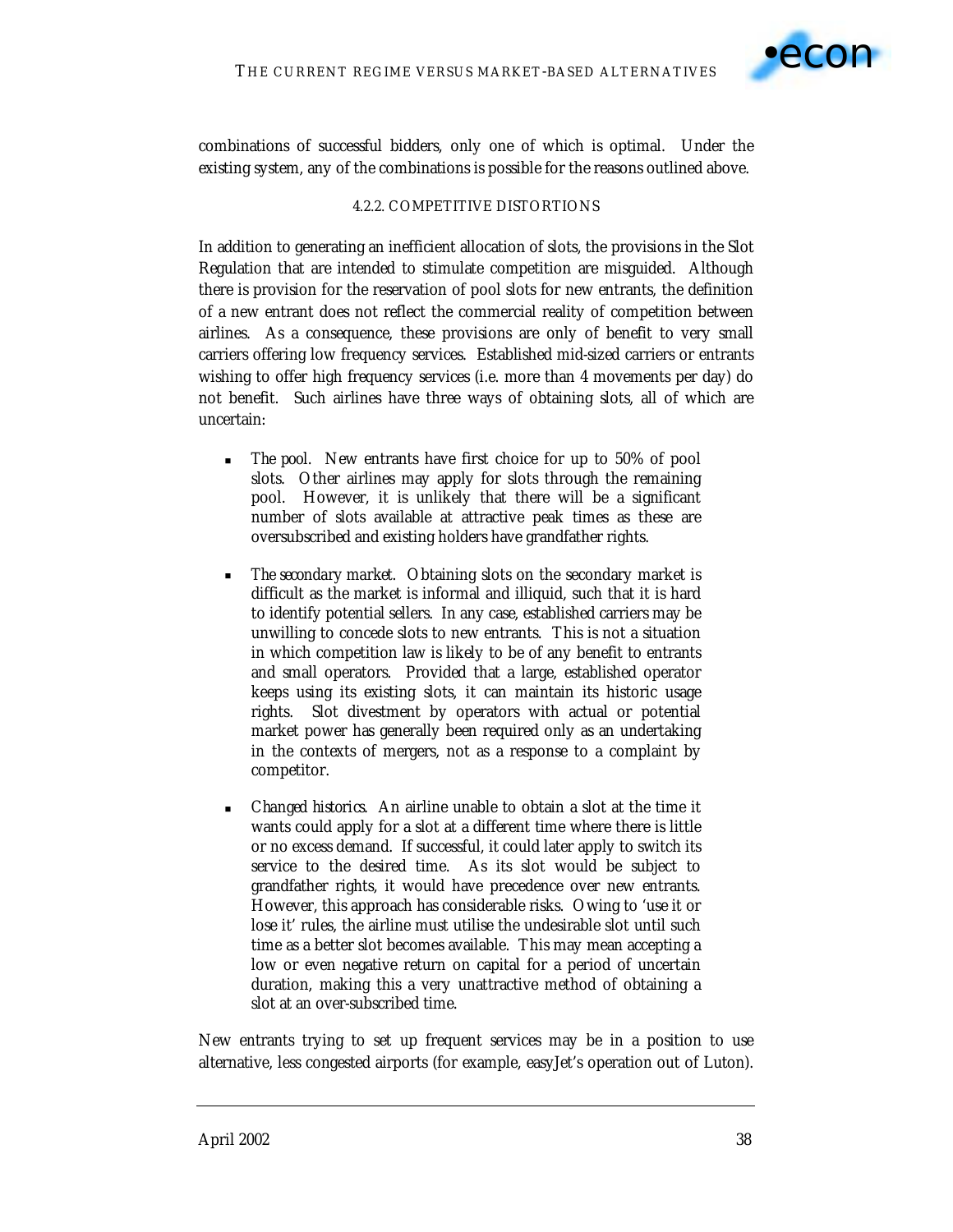

However, if new entrants cannot obtain a sufficiently large number of slots at substitutable airports, there are little or no competitive constraints on the abuse of market power on a particular point-to-point route under the current system.

As a result, although there are currently measures to encourage *small-scale entry*, there are very substantial *barriers to expansion* by existing operators. This is a matter for very considerable concern, as the nature of competition in the airline market suggests that expansion by existing operators (especially mid-sized operators) is often of much greater importance in ensuring effective competition than small-scale entry. As we have discussed above in Section 2.6, the following factors need to be taken into account:

- ! Frequency of operation on routes is of considerable importance in attracting customers. The principal competitive constraint on the pricing decisions of high frequency operators is other high frequency operators. Low frequency operators on the same route offer a differentiated service that may not compete directly with high frequency services. Therefore, small-scale entry on a particular route may not enable a service of sufficient frequency to act as a competitive discipline on established operators.
- ! Established operators such as British Airways operate hub systems. They enjoy both demand- and supply-side advantages from operating a large number of routes from their hub. Small carriers operating few routes may form only a weak competitive constraint on established operators with dense networks.
- ! On routes outside the EU, bilateral agreements may restrict the number of operators on that route (e.g. between the United States and United Kingdom). In this case, there is an absolute barrier to the entry of new operators and competition relies on expansion by those operators already active on that route.

For these reasons, expansion by existing mid-size operators may often be much more important for competition than small-scale entry. However, expansion is hindered by:

- ! the small proportion of the stock of slots that becomes available in the pool each season;
- ! the lack of a formal, liquid secondary market; and
- ! the ability of established operators to discriminate against entrants or expanding rivals in any swaps of slots.

Furthermore, the combination of the current 'use it or lose it' obligations and the lack of an effective secondary market compounds these barriers to expansion. Although the 'use it or lose it' rule is intended to prevent the hoarding of slots by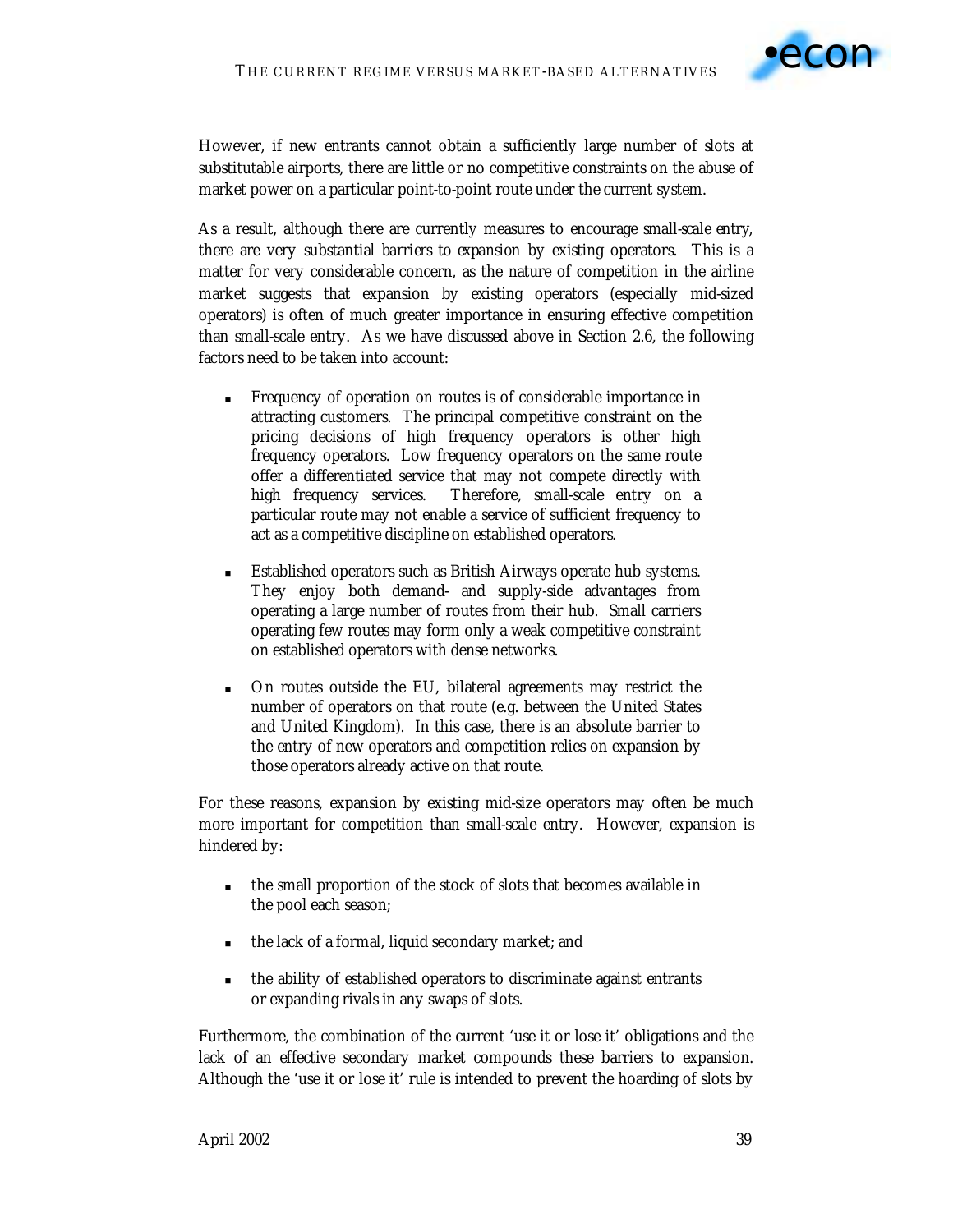

operators with market power to blockade entry, it is applied uniformly to all operators. Entrants and small operators do not enjoy market power and so do not have any anti-competitive incentive to hoard unused slots to block entry by others. Despite this, entrants and smaller operators cannot acquire slots with the potential of leaving them unused to maintain an option for subsequent expansion even in those cases (which may be very rare in practice) where there might be considerable benefits from doing so. Rather, if the need for expansion arises it would be necessary to apply for slots from the pool or seek them on the secondary market, both uncertain and lengthy processes. In contrast, large established carriers have considerable commercial flexibility as a result of maintaining large portfolios of slots, which they can reallocate across routes.<sup>42</sup>

Relaxing 'use it or lose it' rules for carriers without market power would not lead to a situation in which significant numbers of slots would remain unused. Where a carrier acquires a slot in order to gain the option of expanding its services at a future date, it would have any incentive to make this slot available to other carriers on a short-term basis where feasible, e.g. through a revocable lease which might be attractive to an operator wishing to run a charger service. The extent to which such a usage right is interruptible would obviously be reflected in the payment received by the carrier using the slot (in a similar way as prices are lower, for example, for interruptible gas supply contracts), and the terms and conditions of such a lease would reflect the optimal balance between the option value of the slot to the lessor and the usage value to the lessee.

# **4.3. WHY AUCTIONS ARE MORE EFFICIENT**

We have seen that the current system for allocating slots leads to inefficient outcomes and competitive distortions. Furthermore, carriers may enjoy scarcity rents resulting from competition being hindered by lack of slots, which in turn may create incentives for challenges to the allocation process.

Simply changing the criteria used in the allocation process is not a remedy. Many of the shortcomings of the existing allocation procedures identified above are generic and would arise in any administrative allocation procedure. Indeed, the growing popularity of auctions stems from the fact that they generally avoid many of the problems associated with administrative procedures.

 $42$  Although the 'use it or lose it' rule is a source of potential inflexibility and a barrier to expansion, it is important to remember that the need for a 'use it or lose it' rule derives from the current system of perpetual usage rights. Removal of the 'use it or lose it' obligation even for small carriers would be a dangerous step as long as perpetual usage rights remain.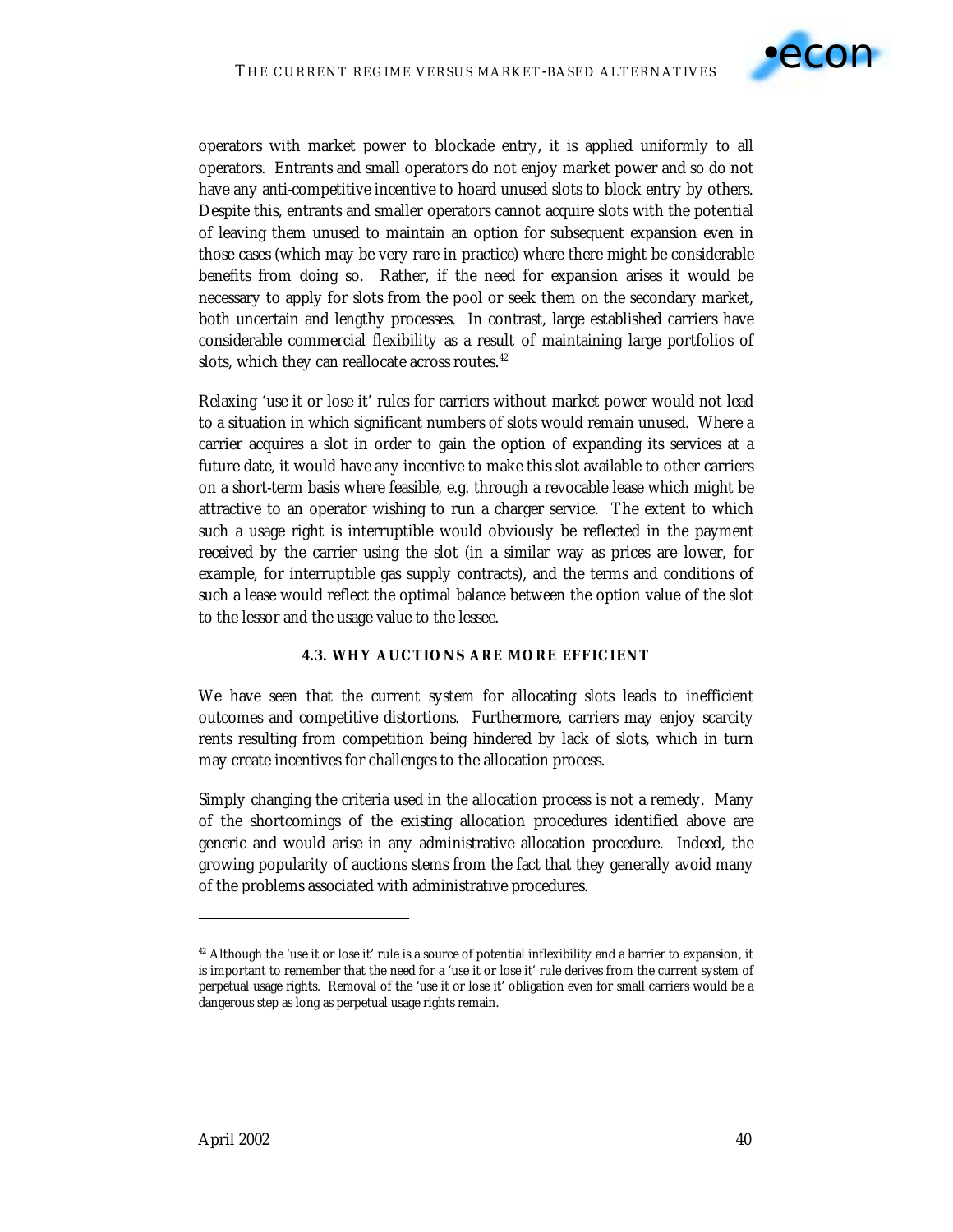

### 4.3.1. EFFICIENCY PROPERTIES OF AUCTION OUTCOMES

Efficient allocation requires that a resource should be assigned to whoever values it most. There would be little difficulty in achieving this even with an administrative procedure if the administrator had reliable information about the value placed on the resource by its potential alternative users. However, such information is not usually available. The criteria used by ACL in assessing how to allocate pooled slots are intended to act as a proxy for social welfare. However, these criteria are at best a guide to determining an allocation in a situation where the decision-maker has very imperfect information.

Without full knowledge of the value of a resource to different potential users, no administrative allocation procedure can guarantee an efficient allocation. Consider our simple example in Section 4.2 above, where airline A and airline B were each competing for one of two slots at 8-9am and 9-10am. In this example, we showed that there were many circumstances under which the existing allocation system would not produce an efficient outcome. More generally, we can say that it is not possible to guarantee the efficient allocation of these resources under any nonmarket based allocation procedure, as the provider of the resource does not know its value to potential users:

- ! If the government allocated the two slots without charge on the basis of its own estimates of respective value to the two users, there is a risk that these estimates may be incorrect and the slots would be allocated to the wrong user.
- **Efficiency cannot be achieved simply by setting a charge for using** each of the slots, as the government does not have sufficient information to determine either the absolute or relative levels. For example, if the absolute charge for the 8-9am slot were set too high (above £9,000), it would not be allocated at all. Conversely, if the charge were set too low, then the provider would still get applications for the 8-9am slot from both users. The relative level of charges for the two slots is also very important. Unless the charge for the 9-10am slot is set at least £2,000 less than the charge for the 8-9am slot, then both airlines would still prefer the 8-9am slot to the exclusion of the 9-10am slot. If the differential were set at more than £6,000, then both airlines would prefer the later slot.
- If the government asked the two bidders to provide information about their valuations and allocated the resource without charge to whoever had the highest stated value (which is loosely analogous to the current slot allocation process for the pool), there would be an incentive for each bidder to overstate their value. There would still be no guarantee of efficient allocation.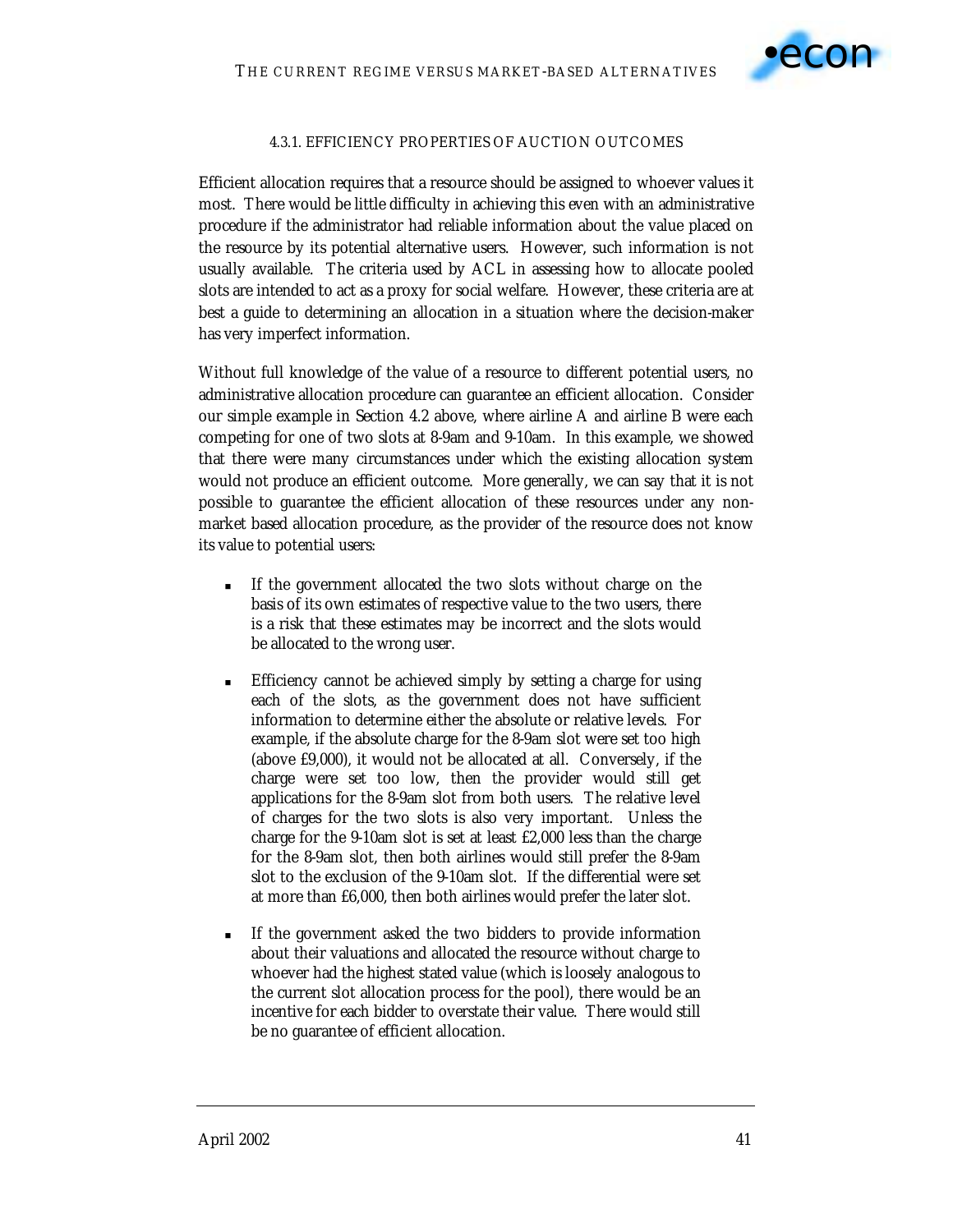

Now, suppose that instead of the existing allocation procedures, the government conducts a simultaneous, multiple-round ascending bid auction for the rights to the two time slots. Each bidder wants just one slot. The most efficient Outcome I is necessarily the final outcome of the auction for the following reasons:

- Whenever the price of the 9-10am slot is no more than £2,000 higher than the price of the 8-9am slot, both bidders will prefer the 8-9am slot. Therefore, both bidders will bid on this slot, increasing its price relative to the 9-10am slot. In this case the auction will continue.
- ! Once the price difference exceeds £2,000, airline B will prefer the 9- 10am slot and airline A will prefer the 8-9am slot. In this case there is just one bid on each lot and the auction will finish.

Thus, the auction process ensures an efficient outcome by revealing the fact that airline B has a lower valuation than airline A for the 8-9am slot.

The benefits of using a market-based mechanism to reveal information about bidders' absolute and relative valuations of resources applies in much more complicated settings than the example above, for example when there are large numbers of related lots. More complex allocation problems often require much more complex auction designs (and may not necessarily produce fully efficient outcomes). Nevertheless, carefully designed auctions can realise outcomes that are close to fully efficient, and certainly much more efficient that any administrative allocation procedure. Using appropriate experimental techniques, it is possible both to optimise auction designs and to demonstrate these high levels of efficiency. We discuss some of the general principles of optimal auction design in Annex 1.

# 4.3.2. TRANSPARENCY AND LEGAL CERTAINTY

By its very nature, administrative procedures require subjective judgments to be made about whom can best use a scarce resource under conditions of partial information. Therefore, such procedures are generally not transparent. Even if it is possible to codify the objectives for an administrative allocation procedure, and this process is open to public scrutiny, it may nevertheless be very difficult for a third party (e.g. a court) to verify whether these objectives have been pursued or not. This lack of objective verifiability creates opportunities for participants who are not satisfied by the outcome of an administrative allocation process to question or challenge it.

In general, auctions are more transparent and less open to challenge than administrative procedures, as it is possible largely to codify clear rules that deal with most eventualities prior to the auction. However, auctions and market mechanisms also dramatically reduce the *incentive* for parties to engage in activities aimed at influencing the outcome of the process, such as disputing the outcome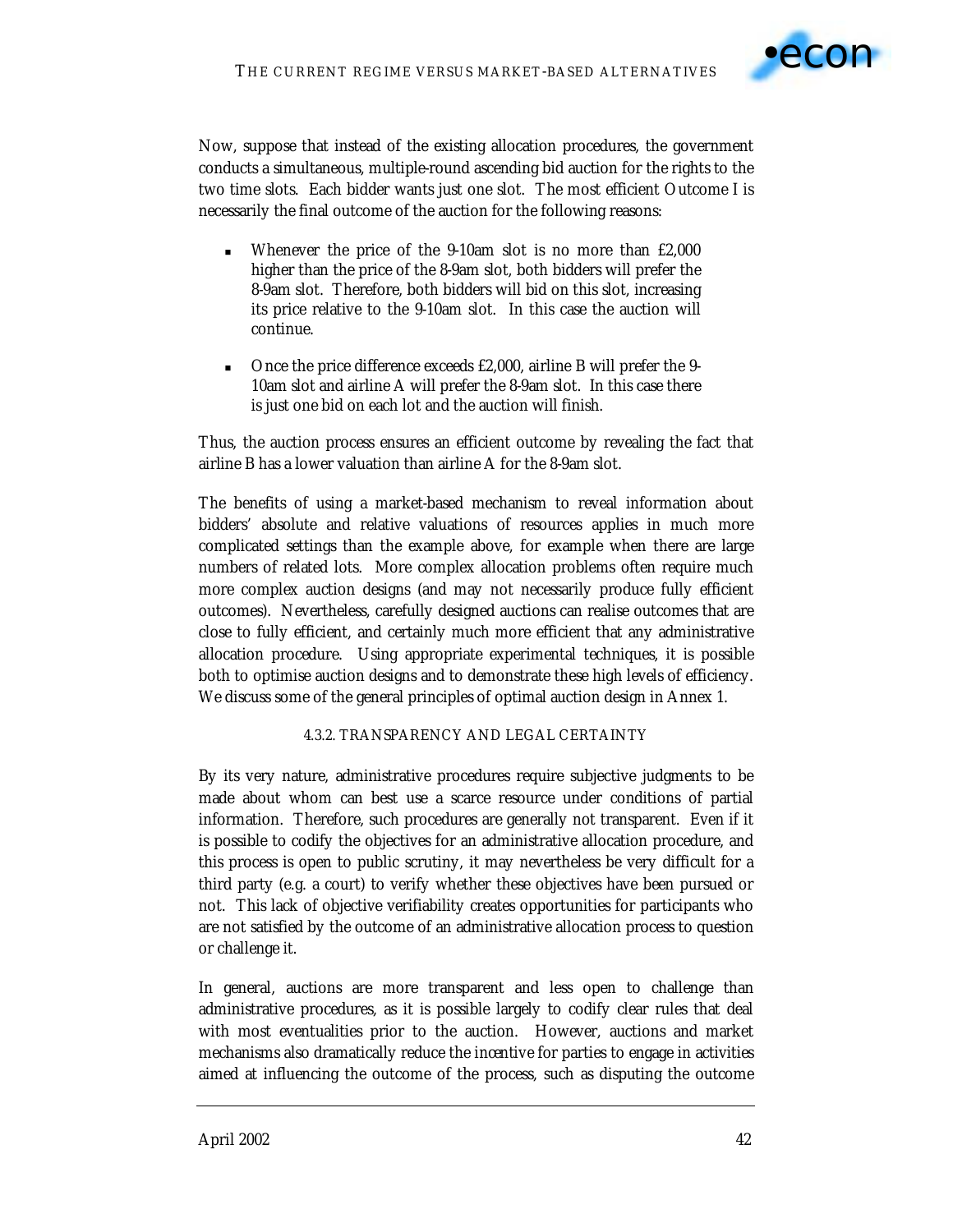

after the event. Market mechanisms establish prices at which demand matches available supply. At these prices, unsuccessful parties would not wish to win.

In contrast, administrative allocation procedures generally set charges below opportunity cost leading to excess demand. The value to a party allocated the resource is likely significantly to exceed the cost, giving rise to a significant surplus if awarded the resource. This surplus can act as a strong incentive to engage in activities aimed at influencing the result of the allocation process, either ex-ante (e.g. lobbying activities) or ex-post (e.g. legal dispute of the result). Not only may such influence activities lead to disruption of the allocation process, but also they may be socially wasteful in themselves. In effect, there may be many parties 'competing' with each other to win a resource by means of influence activities, thereby dissipating any surplus they may enjoy from being granted the resource.<sup>43</sup>

## 4.3.3. EFFICIENCY AND REVENUE RAISING

Whilst the efficiency properties of auctions are generally acknowledged, the use of auction mechanisms is often criticised because it is regarded as an easy way for governments to raise revenues. However, we believe that such criticism is unfounded. More specifically, efficiency cannot be achieved without raising revenues, and the revenues raised are no more than the reflection of the market value associated with a scarce resource.

Efficient allocation requires setting prices such that there is no longer excess demand, thereby resolving conflicting demands on the use of resources. Marketbased allocation systems generally produce efficient outcomes because prices reflect opportunity costs – i.e. the costs caused by using a resource in a particular way that precludes the other uses. In our hypothetical simultaneous, ascending bid auction, the 8-9am slot would sell to airline A for £2,000, while the 9-10am slot would be allocated to airline B without charge, as it is the only bidder. This is the opportunity cost of airline A acquiring the 8-9am slot, as B has to settle for the 9- 10am slot and as a result has to give up £2,000 in profits.

This observation applies equally in the event that there is excess demand for both slots. For example, imagine that airline A and B each wanted both slots but with values unchanged from those in the original example (see Table 6). It this case,

<sup>&</sup>lt;sup>43</sup> There are many examples of disputes over the outcome of administrative allocation procedures. We understand that ACL has faced repeated judicial reviews over its slot allocation decisions. Other notable examples are the award of the third mobile phone licence in Ireland, which was significantly delayed owing to legal action, and the recent award of the UK national lottery franchise.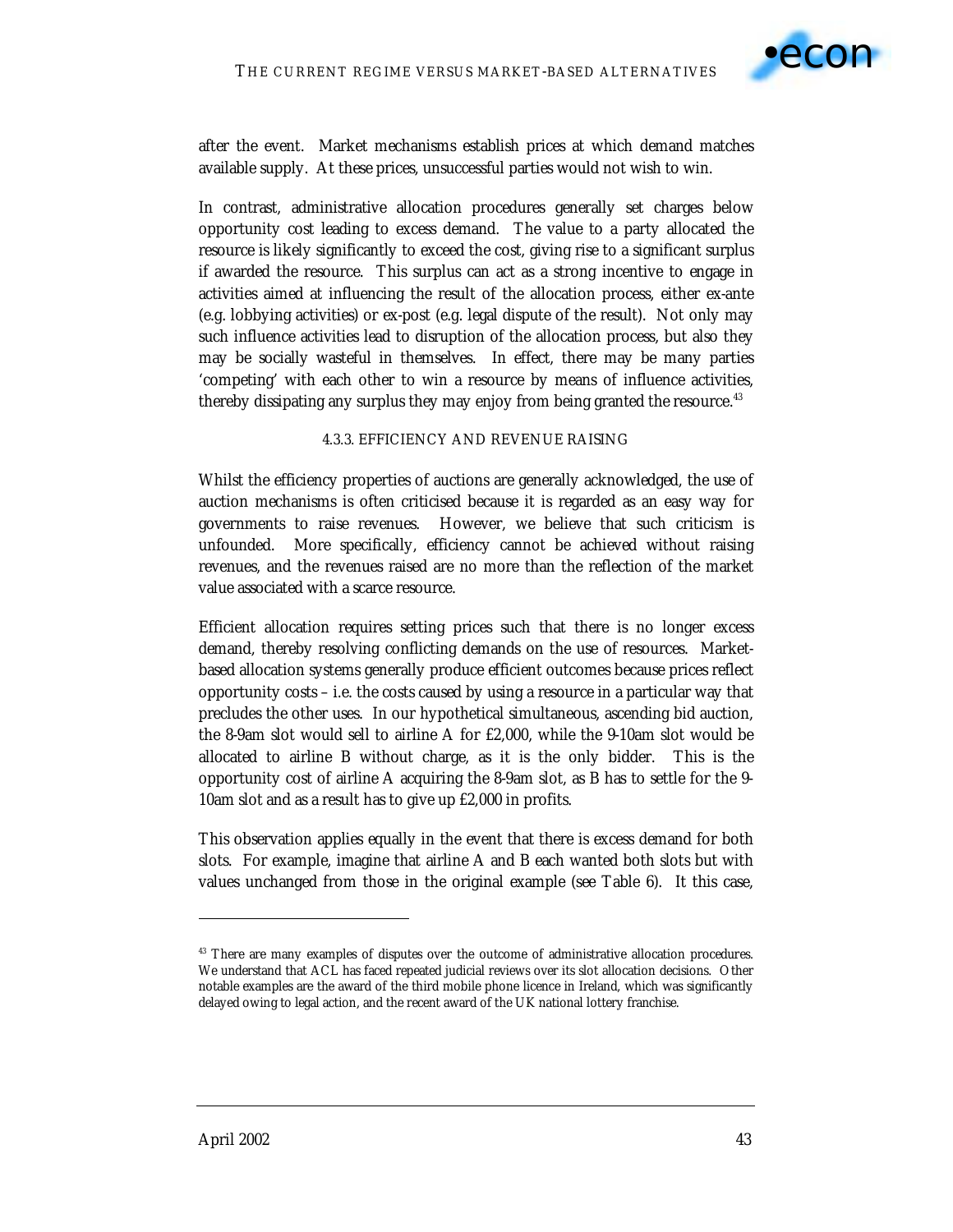

there is no way of achieving a market-based allocation unless the price of the 8-9am slot is at least £5,000, as otherwise *both* users would want to use the slot. Whoever is the original owner of the resource will earn some revenues in a market-based system.

This does not imply that striving for efficiency is the same as maximising revenue. In our revised example, any market price between £5,000 and £9,000 for the 8-9am slot will yield an efficient allocation, but generate vastly different amounts of revenue. Our hypothetical auction would yield revenue of £5,000 – the smallest amount consistent with achieving efficient allocation. Although it is possible design auctions that extract more revenue under certain conditions (see our discussion in Annex 1), by and large achieving economic efficiency and maximising revenue are closely related.<sup>44</sup>

Following the recent series of auctions of third generation mobile telephony spectrum across Europe, some industry commentators have objected that auctions have been used a means of raising revenue for governments. However, this is to miss the point that spectrum auctions have largely been designed to achieve efficient allocations, of which revenue raising is a necessary consequence. EU governments generally did *not* use auction formats designed to extract maximum revenue from high value bidders (such as incumbent mobile phone operators), even though recent theoretical and experimental research has identified such auction designs.

Therefore, it is reasonable to conclude that, at least to date, the motivation behind the use of auctions by governments to allocate resources has been largely to ensure efficient allocation rather than to maximise revenues. Provided that economic efficiency is maintained as the overriding objective in the design of auction mechanisms, it is not reasonable to criticise the use of an auction because of the revenue it raises; this revenue is the minimum necessary to ensure efficient allocation.

Furthermore, where resources are scarce and support only a limited number of competitors in any downstream activity (i.e. any activity in which the use of the

<sup>&</sup>lt;sup>44</sup> This is a highly technical issue. In simple theoretical models of auctions, there is often no distinction at all between economic efficiency and revenue maximisation - all efficient auction designs yield the maximum possible revenue (the so-called revenue equivalence theorem discussed in Annex 1) and so these two objectives are one and the same. However, in many practical examples the assumptions behind these theoretical conclusions are unreasonable, and there is distinction (or even a conflict) between economic efficiency and revenue maximisation.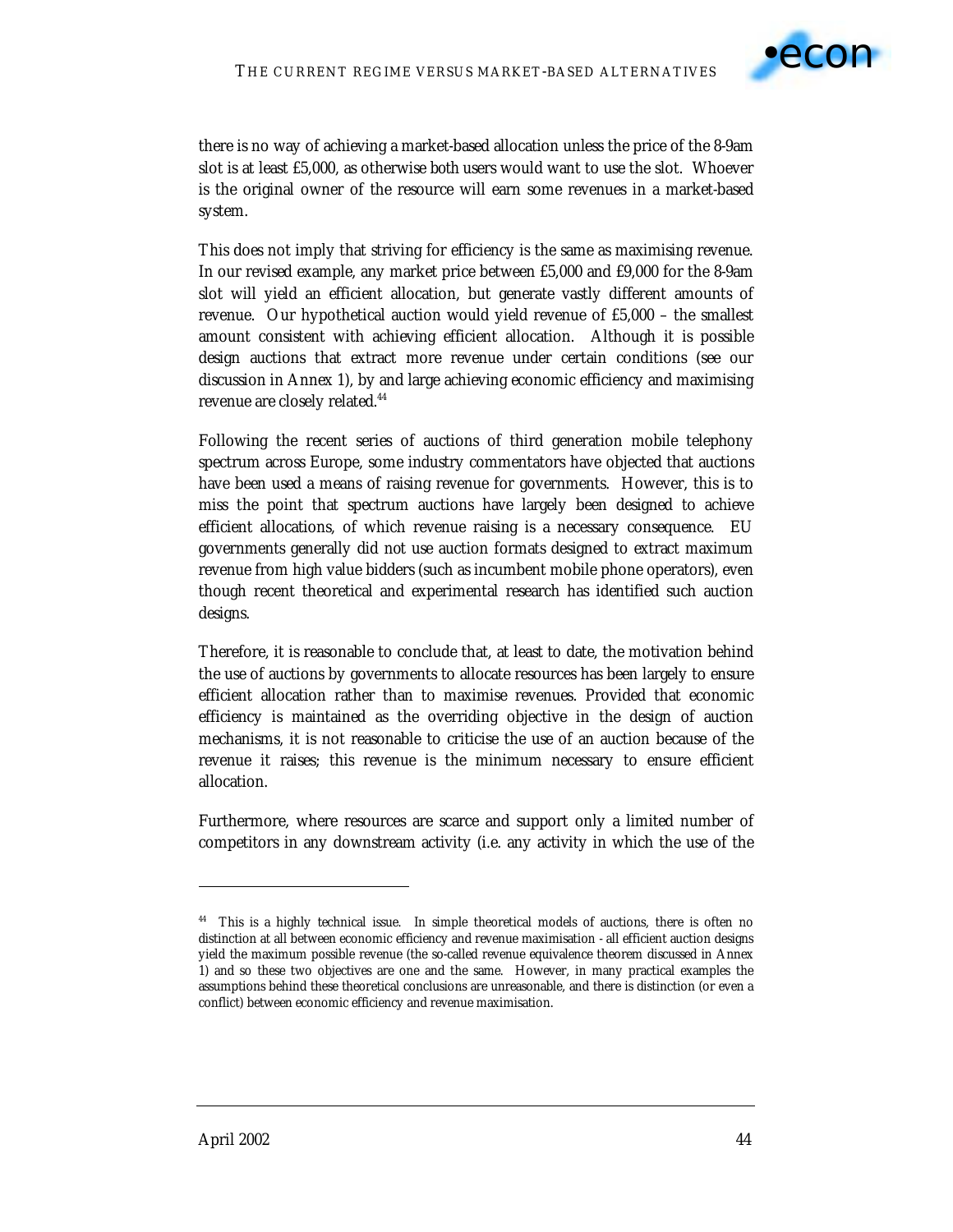

resource is an input), the value placed by bidders on access to the resource is based on the supernormal profits they expect to earn. Even though the extent of retail competition will depend on the precise circumstances of the market, $45$  it is possible that unavoidable scarcity of key inputs may result in muted competition. In this case, the revenue raised in an auction merely extracts supernormal profits that would otherwise accrue to the firms operating in the market. Competition *for* the market limits excess profits where competition *in* the market may be ineffective. If bidders anticipate that retail competition will be vigorous, they may expect not to earn any significant excess returns even without having to pay for the underlying resource. In this case, bidders' valuations of the resource in the auction (and thus prices) will be low.

Provided that economic efficiency remains the paramount goal when designing allocation mechanisms, there is little sense in which revenue raised can be seen as a 'tax'.

<sup>45</sup> For example, in some markets, competition may be vigorous even with a small number of players provided that each can expand their operations easily and gain customers at their competitors' expense (i.e. there are few barriers to expansion). In other situations, a small number of players could lead to oligopolistic outcomes, where market power is exercised and prices significantly exceed average cost. This is entirely dependent on the nature of competition and will vary from market to market.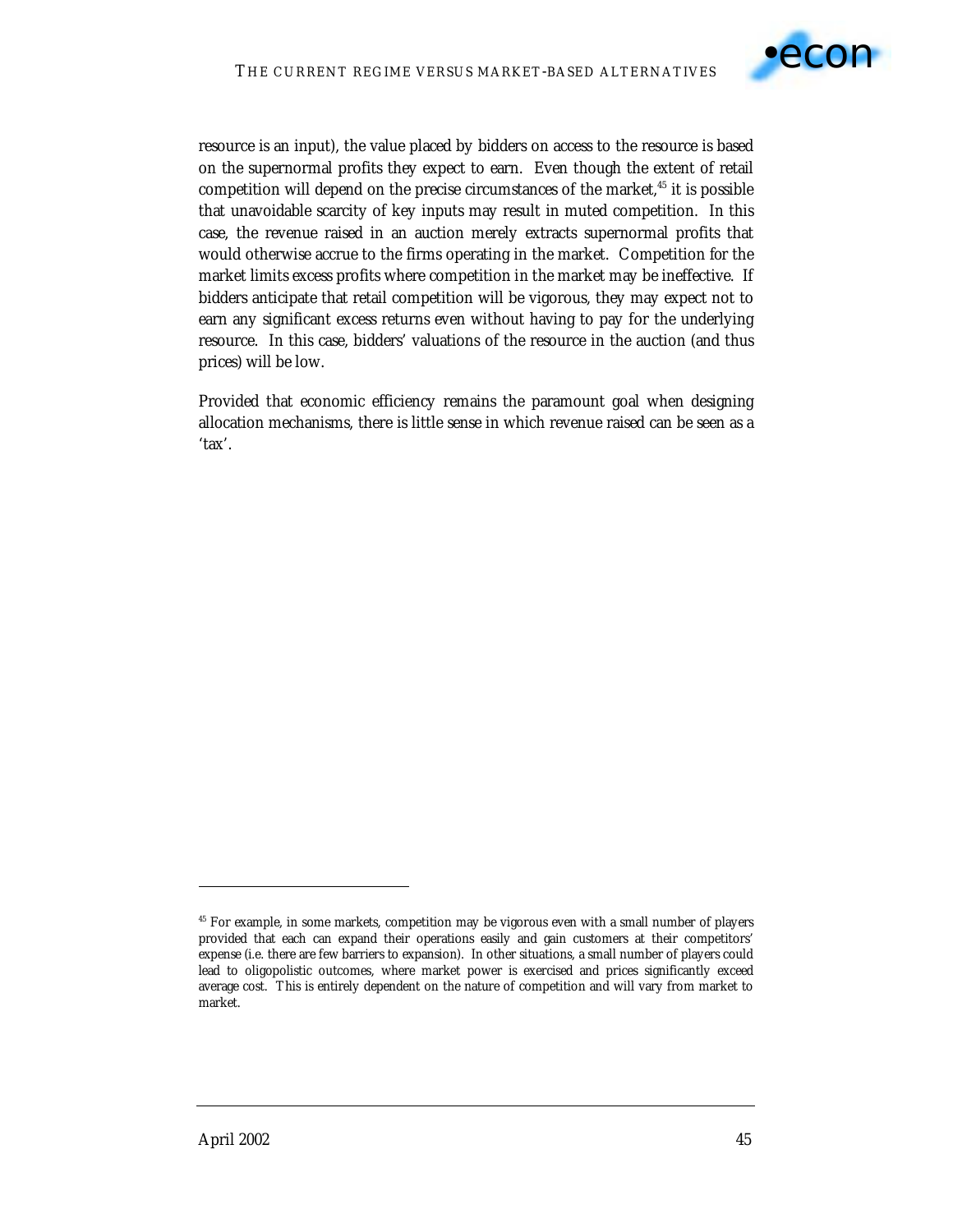

## **5. DESIGN ISSUES FOR AIRPORT SLOT AUCTIONS**

As we have discussed above, the allocation of airport slots is a complex problem that raises a number of specific challenges for auction design:

- ! *Multiple characteristics and endogenous capacity.* Airport slots comprise the right to use different resources (runway, terminal and stand capacity) in varying combinations. As each of the capacity constraints can bite, it is difficult to establish the number of available slots without knowing how particular slots will be used. For example, if all slots during a particular time period were to be used for large aircraft on busy routes, it may well be that terminal or stand capacity limits the number of slots available, but if some users were to deploy smaller aircraft, then runway capacity may be the binding constraint. This poses problems for the design of lots and the determination of highest bidders.
- ! *Interdependent valuations and synergies*. As the value of slots will ultimately depend on the revenues an airline can generate, and these in turn may depend on the airline's overall schedule, the value of any particular portfolio of slots may significantly exceed the sum of the individual valuations. Indeed, airlines may require a potentially large number of slots in order to be able to offer a commercially viable service.<sup>46</sup> This gives rise to aggregation risks: an airline may bid for a slot expecting to be able to acquire complementary slots, but may ultimately fail to do so. In this case, it may have bid too much for the slots it manages to acquire. Therefore, a key challenge in slot auction design is to ensure that airlines are able to win efficient combinations of slots and that the willingness of all airlines to participate in the auction is not compromised by aggregation risks.
- ! *International coordination requirements*. Airport slot allocation procedures need to take account of international coordination requirements. Airlines bidding for UK airport slots must be able to match these with corresponding slots at foreign airports, and for this reason, the design of any UK auction must be compatible with the IATA timetable for slot allocation.

<sup>46</sup> At a very basic level, an airline would require corresponding take-off and landing slots at a particular airport as there would otherwise be a problem with aircraft scheduling.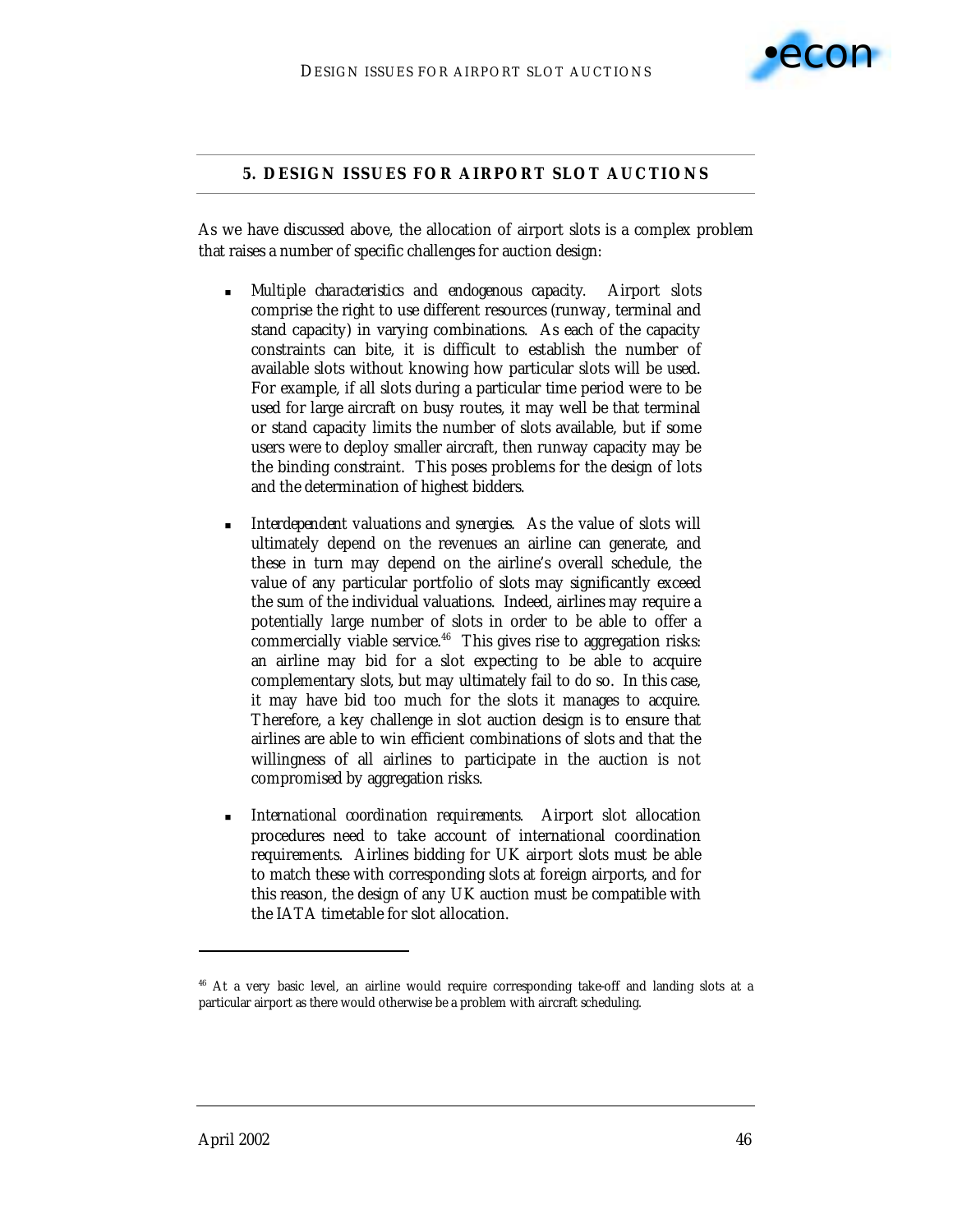

! *Promoting efficiency and social welfare*. As with spectrum auctions, the primary objective of an airport slot auction would be to promote social welfare by facilitating the most efficient use of a scarce resource. In both cases, there may be requirements for special rules to prevent companies from acquiring market power and to protect regional services.

In this section, we highlight issues that are specific to the allocation of airport slots and which would need to be addressed in the development of a bespoke auction process. The issues raised influence our suggestions for candidate auction designs for slots, which are developed in the next section.

# **5.1. MULTIPLE DIMENSIONS AND ENDOGENOUS CAPACITY**

The multi-dimensionality of slots poses problems for the design of lots and the determination of highest bidders. This is perhaps best illustrated with a simple example. Assume that there are three bidders for slots in a particular time window. Assume further that these bidders want to operate different aircraft, which is reflected in the amount of terminal capacity that would be required by each bidder. Bids and capacity requirements for runway and terminal capacity are summarised in Table 6.

|                 | <b>Bid amount</b> | Runway capacity<br>requirement | <b>Terminal capacity</b><br>requirement |
|-----------------|-------------------|--------------------------------|-----------------------------------------|
| Bidder A        | 200               | 1 unit                         | 3 units                                 |
| <b>Bidder B</b> | 150               | 1 unit                         | 2 units                                 |
| Bidder C        | 100               | 1 unit                         | 2 units                                 |

**Table 6: Bids for multi-dimensional lots – a stylised example** 

Assume that runway and terminal capacity available for this period is 2 units and 4 units respectively. This implies that, if bidder A were to win the auction, no further slot would be available for this period as terminal capacity would bind. On the other hand, both bidder B and C could be accommodated within the limits given by the available runway and terminal capacity. Moreover, the sum of bids offered by bidder B and C exceeds the sum offered by bidder A, and therefore B and C should be declared highest bidders even though neither of them has offered the highest amount. If, by contrast, bidder A were to bid 300, then it should be deemed to be highest bidder as the value it can generate exceeds the value that can be generated by B and C together, even if this implies that existing capacity is not fully utilised.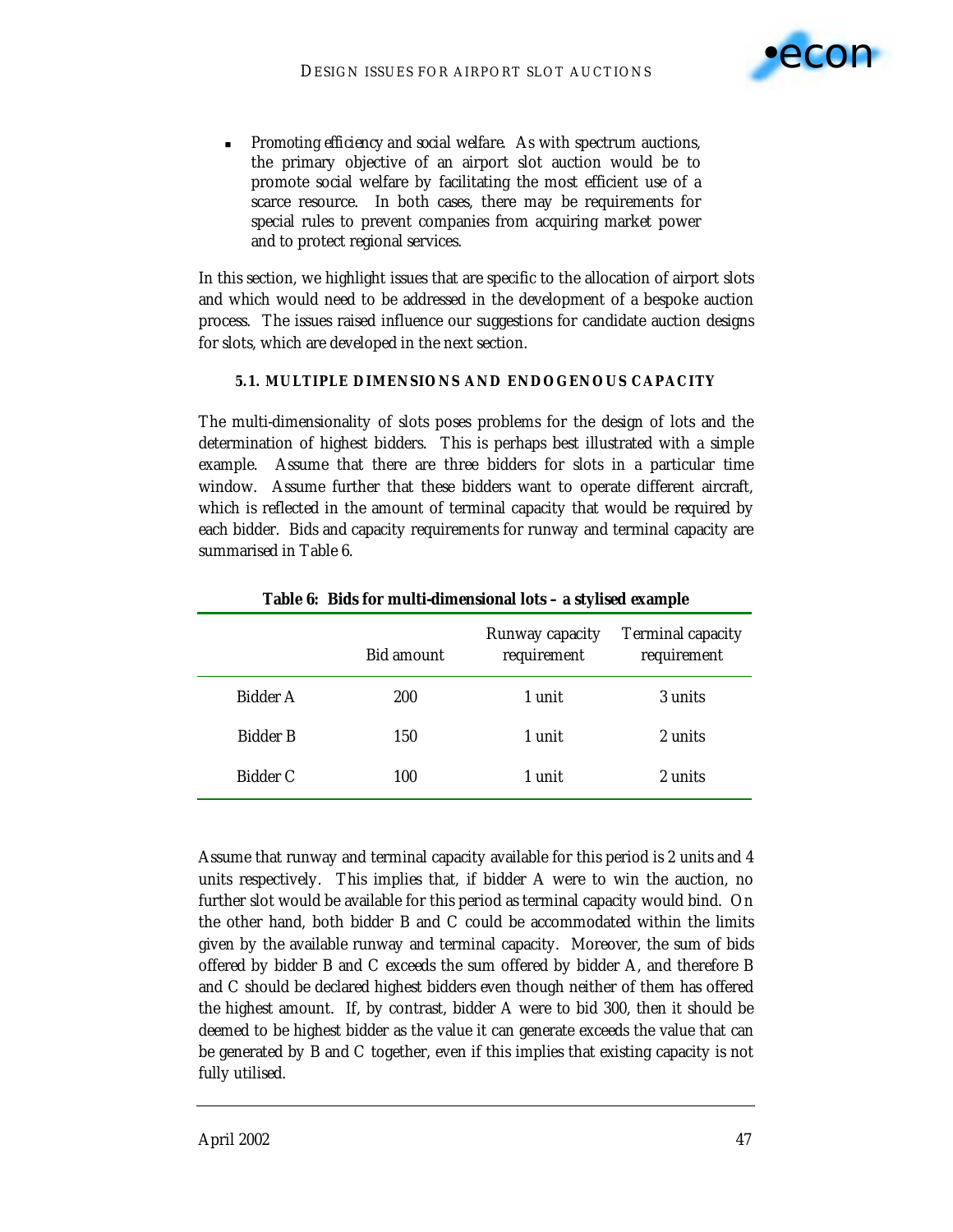

This example shows that:

- ! the available slot capacity is determined by the eventual use. If bidder A were to win the auction, only one slot could be offered. By contrast, if bidders B and C were to win, then two slots would be available.
- ! the notion of 'highest bids' has to be modified. Highest bids are those mutually consistent bids (i.e. those bids that could be satisfied within the given capacity limits) whose aggregate value is highest.

In practice, the issues resulting from the multi-dimensionality of the characteristics of slots and the endogeneity of available capacity will be much more complex than in this simple example. Nevertheless, it is possible to define an algorithm that selects the set of mutually consistent bids whose aggregate value is highest at any particular point in the auction, provided that each bid contains information about the specific capacity requirements associated with the intended use of the slot the bidder wishes to acquire. Moreover, in the current situation at UK airports, the algorithm would in most cases only need to address the issue of runway capacity, making the problem relatively simple. In any case, the burden of complexity would lie with the auctioneer rather than the bidders.

### **5.2. INTERDEPENDENT VALUATIONS AND SYNERGIES**

Clearly runway, terminal and stand capacity are highly synergistic: if a carrier has rights to use only two of these three types of capacity at a particular time, it will be unable to make a traffic movement. If these three types of capacity were sold separately, this could create some risks for carriers. In particular, an offer for terminal capacity could be made on the basis of the expectation of obtaining a runway slot at a certain price. If that runway slot becomes more expensive than expected, the carrier could either find itself paying more than intended to get the combination of runway, stand and terminal, or else getting one or two but not all three usage rights. Synergies generate potentially significant risks for bidders and can sometimes lead to inefficient outcomes.

Synergies can also occur across slots. In order to provide frequent services on busy routes, airlines require multiple slots on the same day and/or in the same week. This creates possible aggregation risks across slots, as the price they are willing to pay for one particular slot may depend on whether or not they will succeed in acquiring other, complementary slots. For example, an airline may be able to target the lucrative business travellers only if it can offer services with a sufficient frequency to appeal to such time-sensitive passengers. Thus, the value that can be extracted from a portfolio of slots distributed across the day (and covering peak times) may be higher than the sum of the values that could be generated if this portfolio were split across a number of airlines, each of which could attract only more price-sensitive leisure travellers because of the reduced frequency.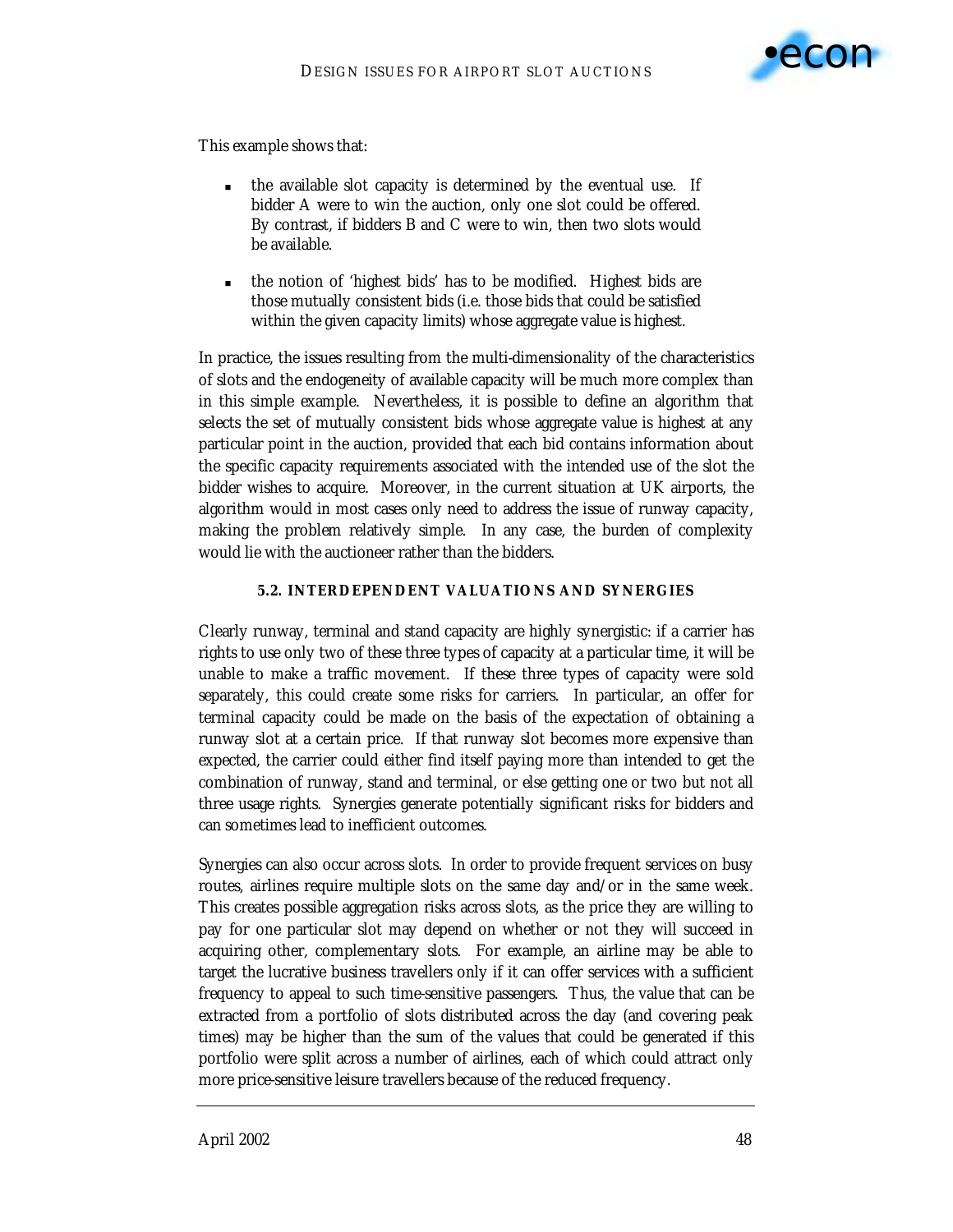

However, if an airline fails to get one particular slot there are often many other slots that would be reasonable substitutes (e.g. in immediately adjacent time windows). Therefore, winning or losing one *particular* slot is unlikely to affect the value of other slots greatly providing there is an opportunity to purchase substitutes. Therefore, even though airlines may face economies of scale in terms of the number of slots they acquire and prefer a certain distribution through the week, there are unlikely to be strong synergies between *particular* slots.

For larger airlines, such as British Airways at Heathrow, any such aggregation risks across slots may be largely managed by swapping slots between routes. However, airlines with smaller operations at an airport may lack this degree of flexibility and may therefore be more exposed to aggregation risks across slots. Given that such airlines are important to the promotion of competition, it is important to ensure that their opportunity to expand onto new routes and innovate is not curtailed by such risks.

Auctions can be designed to reduce aggregation risks:

- ! *Simultaneous, multi-round auctions rather than separate auctions.* By auctioning related blocks simultaneously over multiple rounds in a unified process, it is possible for airlines to monitor aggregation risks and adjust their bidding strategy accordingly. By being able to pursue back-up strategies, aggregation risks across slots may be dramatically reduced. In contrast, running a sequence of auctions over time can lead to very substantial aggregation risks as bids must be made in one auction on the basis of expectations about what might happen in future auctions.
- *Combinational bidding.* Under this system, bidders submit bids for multiple combinations of lots rather than just individual lots. An algorithm is used by the auctioneer to determine which particular bids are accepted. Combinational bids are either accepted or rejected in their entirety, thus eliminating aggregation risk. This system will shortly be put into use by the US Federal Communications Commission for spectrum auctions. We consider the relative merits of such auctions in detail in section 6.2.3.

In addition, establishing an efficient and liquid secondary market will mitigate aggregation risks, as airlines may be able to rectify any situation in which they failed to acquire all of a set of synergistic slots, by appropriate selling or buying.

#### **5.3. INTER-AIRPORT COORDINATION**

#### 5.3.1. FURTHER RISKS

An additional source of risks for airlines is the need to coordinate landing and departure slots between the airports at each end of the route. Risks of inefficient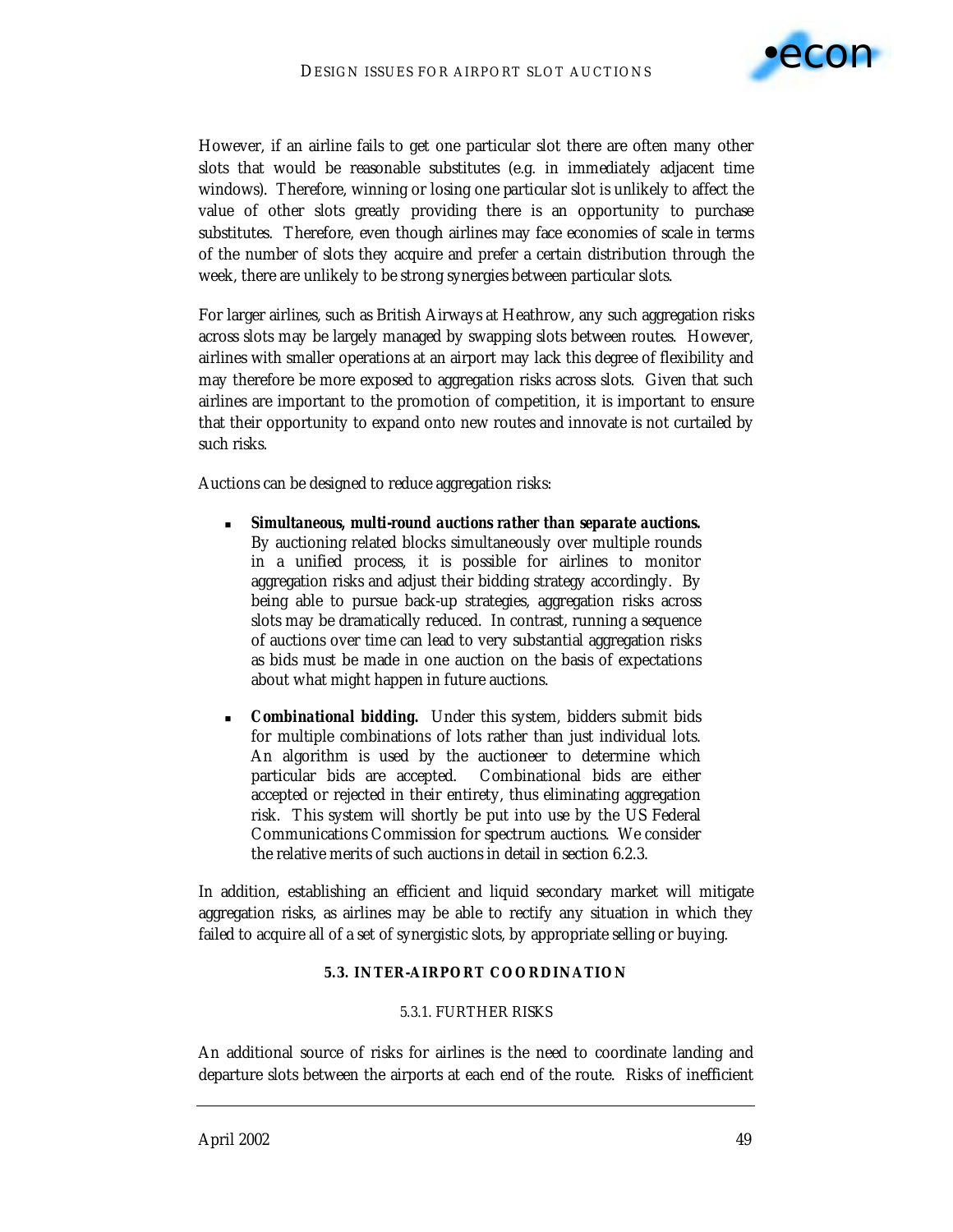

outcomes are particularly acute if both airports have substantial capacity constraints. For example:

- a carrier may obtain one slot without a matching slot at the other airport;
- ! slots may remain unsold if carriers are unsure of obtaining matching slots after the auction; or
- ! bidders may purchase several slots (if prices allow) to ensure that at least one matches.

It appears that the problem of coordinating slots at both ends of a route is common, as "*[m]ore than 90 per cent of all inter-continental air services originating or ending in Europe are concentrated in the continent's 33 largest airports*".47 Many of Europe's largest airports are considered congested in some form.<sup>48</sup> Table 7 shows the percentage of flights to and from London airports that have a 'severely congested' airport at the other end of the route. For the purposes of this table, we define a severely congested airport as one where individual slot coordinators reported runway capacity to be fully or nearly fully subscribed over most of the operating day. A 1998 CAA report placed Barcelona, Brussels, Dusseldorf, Frankfurt, Madrid (Linate), and Paris (CDG) in this category.<sup>49</sup> On this basis, nearly one-third of flights from Heathrow arrive from or are destined for a severely congested airport.

<sup>47</sup> P Butterworth-Hayes, "The European Airport Maze", *Skyway*, Volume 3, Number 9, Spring 1998.

<sup>48</sup> See PriceWaterhouseCoopers, *Study of certain aspects of Council Regulation 95/93 on common rules for the allocation of slots at Community airports*, prepared for the European Commission, May 2000. Airports considered to have some form of constraint on slot availability are listed in Annex XVII of the report.

<sup>49</sup> Civil Aviation Authority, *The Single European Aviation Market: the first five years*, CAP685, June 1998. Paragraph 177.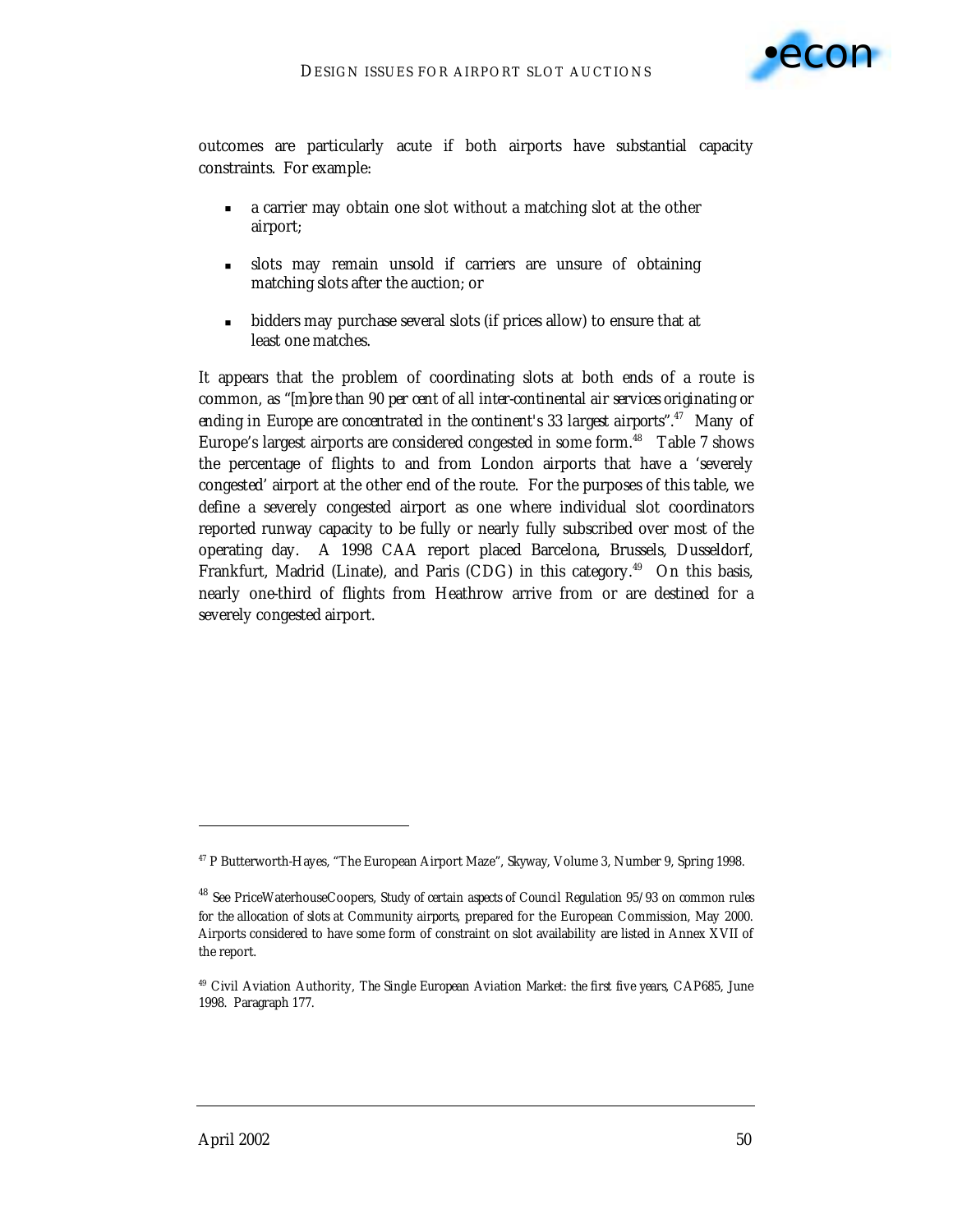

| ---------------- |                 |                |                 |       |
|------------------|-----------------|----------------|-----------------|-------|
|                  | <b>Heathrow</b> | <b>Gatwick</b> | <b>Stansted</b> | All   |
| EU               | 30.6%           | 13.2%          | 16.7%           | 22.2% |

| Table 7: Proportion of flights between London and EU Congested Airports, |
|--------------------------------------------------------------------------|
| Summer 1999                                                              |

Source: CAA Airport Statistics, reported by UK airports.

Airports considered constrained are based on the classification in CAA, *The Single European Aviation Market: the first five years*, CAP685, June 1998.

Using a looser definition of congestion and looking at flights to and from airports identified in a May 2000 PriceWaterhouseCoopers report as having some form of constraint (runway, terminal or stand) $50$ , the figure for such flights in or out of Heathrow rises to around 70 per cent.

At present, the use of grandfather rights in existing allocation systems worldwide tends to limit the amount of change from season to season, thereby simplifying the process of international coordination. Although this process is very inefficient, inertia is effective in facilitating international coordination. One risk created by using auctions, especially if grandfather rights were curtailed and the size of the pool of available slots in each period were substantially increased, is that the increased scope for changed patterns of slot holdings could undermine the ability of airlines to coordinate their schedules across airports within the existing IATA timetable. The complexity of coordination procedures and the scale of aggregation risks would be increased further if capacity-constrained airports outside the United Kingdom also decided to move to an auction system and curtailed grandfather rights.

As with aggregation risks between slots within airports, the potential coordination problems described above may be minimised through careful auction design. The use of simultaneous multi-round auctions, combinational bids, staggering slot allocation over a number of years and the development of efficient secondary markets could all help in this regard. Moreover, it should be noted that current allocation procedures are not themselves particularly sophisticated. The existing international system may well be able to cope with a greater rate of change by making use of computer-based optimisation techniques.

<sup>50</sup> PricewaterhouseCoopers, *Study of certain aspects of Council Regulation 95/93 on common rules for the allocation of slots at Community airports*, prepared for the European Commission, May 2000.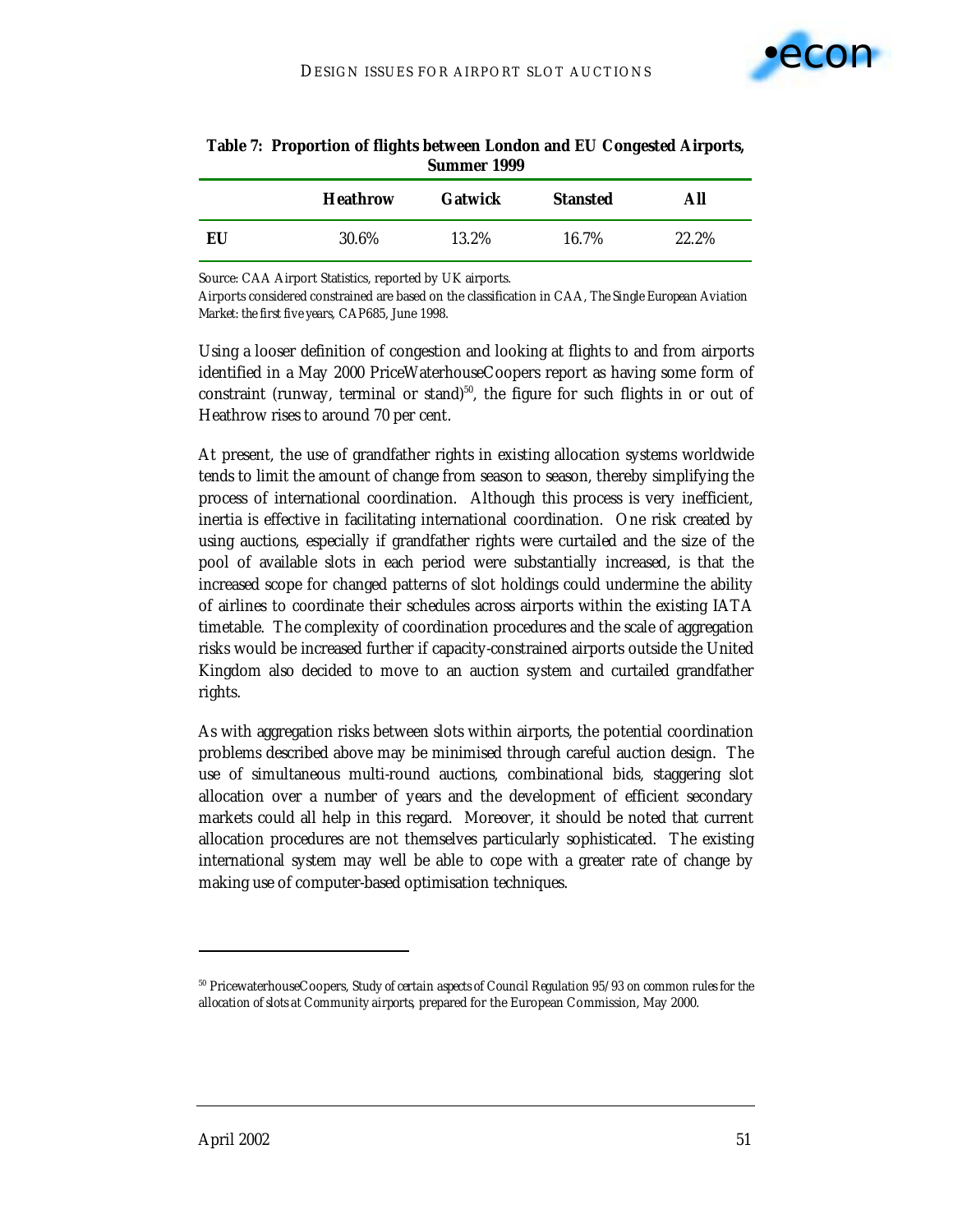

#### 5.3.2. TIME CONSTRAINTS AND AUCTION COMPLEXITY

Under the current procedures, slot allocation is largely undertaken within a short time window between the completion of the previous season and the subsequent IATA conference. The current timetables are shown in Table 8.

| Summer season                              |                       | Winter season                              |                   |  |
|--------------------------------------------|-----------------------|--------------------------------------------|-------------------|--|
| (7 months, April – October)                |                       | (5 months, November - March)               |                   |  |
| Discussions with<br>airlines begin:        | September             | Discussions with<br>airlines begin:        | April             |  |
| Deadline for<br>requests from<br>airlines: | Mid-October           | Deadline for<br>requests from<br>airlines: | Mid-May           |  |
| <b>IATA</b> Conference:                    | <b>Early November</b> | <b>IATA Conference:</b>                    | <b>Early June</b> |  |

### **Table 8: Current IATA schedules for slot allocation**

Changes to the date of the IATA conference would require international agreement, and may be viewed as undesirable by many airlines and airport authorities. Therefore, for the purposes of this study, we treat the conference date as an immovable deadline. Consequently, any revised allocation procedure must be capable of producing a fully coordinated timetable for the following season prior to the relevant IATA conference, without risk of delay.

IATA also sets separate deadlines in mid-October and mid-May for the receipt of requests by airlines for new slots and changed historics to their coordinators. However, in the event that an auction system was introduced, it is not clear that this deadline would necessarily have any continued relevance. Rather, we would propose that any auction be commenced at a date that allows sufficient time for the process to be completed before the relevant IATA conference.

This clearly raises the question how long an auction would take. The most important factor determining length is the type of auction being used. One-shot sealed bid auctions are typically much faster than multiple-round, ascending bid formats. An appeal by the coordinator for sealed bids would be the direct equivalent of the current system for seeking requests from airlines. It should therefore be possible to operate a sealed bid system without altering the existing deadline for requests.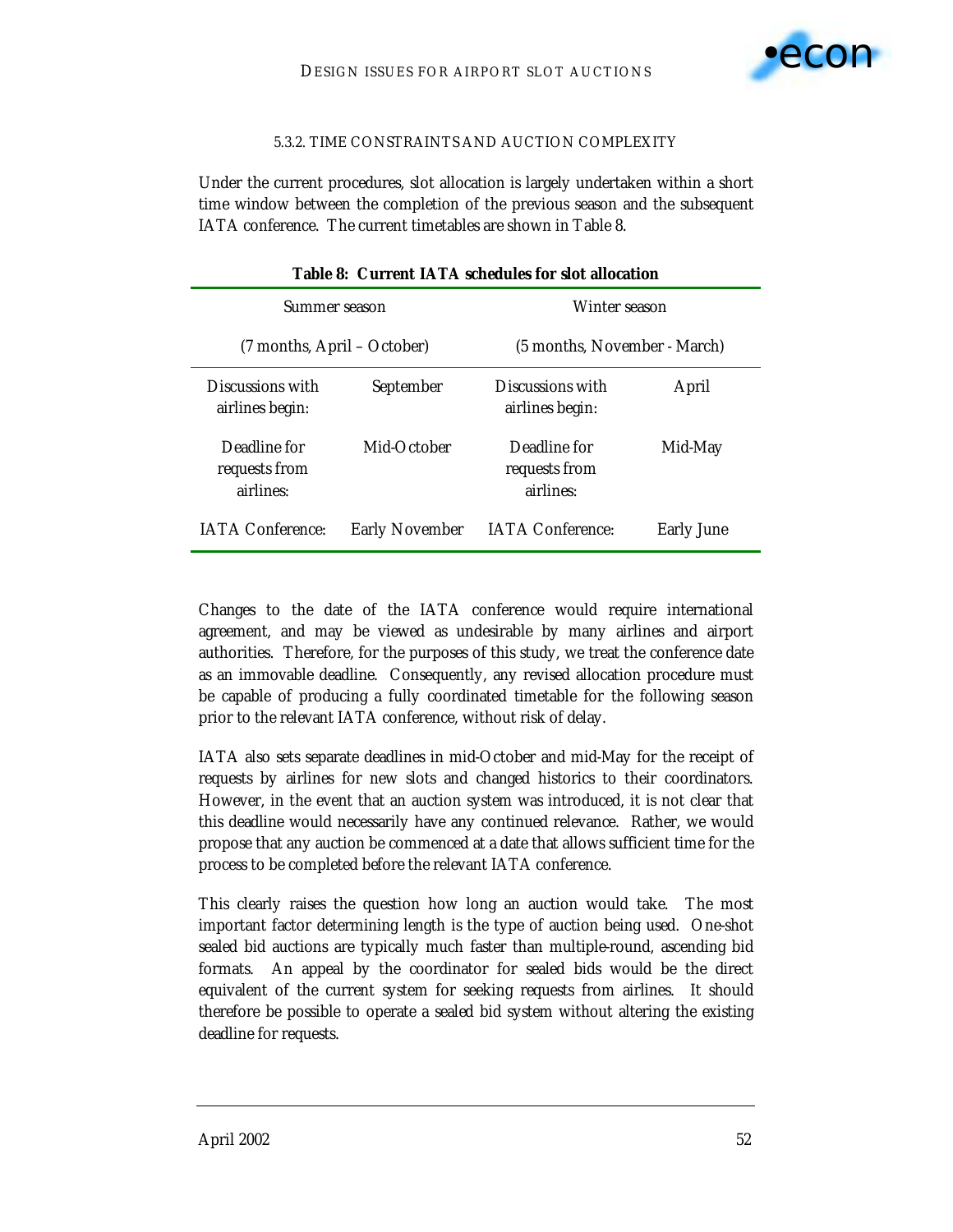

With a multiple-round format, auction length is much less certain. Rather than a single deadline for bids, bidders must submit bids in successive rounds, with the likelihood that their bids will be successful increasing as the auction progresses. The auction would end when there are no new bids made.

It is difficult to predict exactly how many rounds it may take to complete a multiround auction, as this depends largely on the number of lots available and the strategies deployed by bidders. Nevertheless, there is considerable scope for developing the rules of the auction to influence length. The following factors play a critical role in determining auction length:

- *Reserve prices and minimum bid increments.* The higher the initial level of reserve prices and larger the minimum bid increments, the sooner the auction is likely to be completed. For example, one reason why the Italian 3G auction was much shorter than the UK 3G auction (see Table 9) was the fact that reserve prices were set around 13 times higher. However, there is a potential trade off between the use of high reserve prices and/or large bid increments and the efficiency of the auction outcome. Reserve prices and bid increments must not be set so high that they constrain the ability of bidders to express their demands.
- Activity rules. In auctions where there are multiple lots and bidders can buy more than one lot, it is usual to set 'activity rules', in order to ensure a certain level of bid activity in every round. For example, activity rules have been used in US and Canadian spectrum auctions. To maintain eligibility to bid for an initially requested number of lots, bidders are required to make a number of bids equivalent to a proportion of this number. This percentage is increased in stages to 100% by the end of the auction. The higher the level that the percentage activity requirement is set and the earlier in the auction that it is tightened, the shorter the auction is likely to be. The main reason for not setting the activity level at 100% from the start of the auction is to reduce aggregation risks for bidders buying multiple lots.
- **The length and frequency of rounds**. The shorter the length of rounds and the greater the number of rounds per day the faster the auction will be. The main limiting factors on minimising round length and maximising frequency are the need to give bidders sufficient time to make decisions and the auctioneer sufficient time to run the auction smoothly. In general, most auctions start with relatively long rounds but steadily increase the pace as bidders become more familiar with the auction format and declining bid activity reduces the complexity of decision making. Extensive bidder training would obviously reduce the need for a slow start, and the repeated use of the same auction format would eliminate this need over time.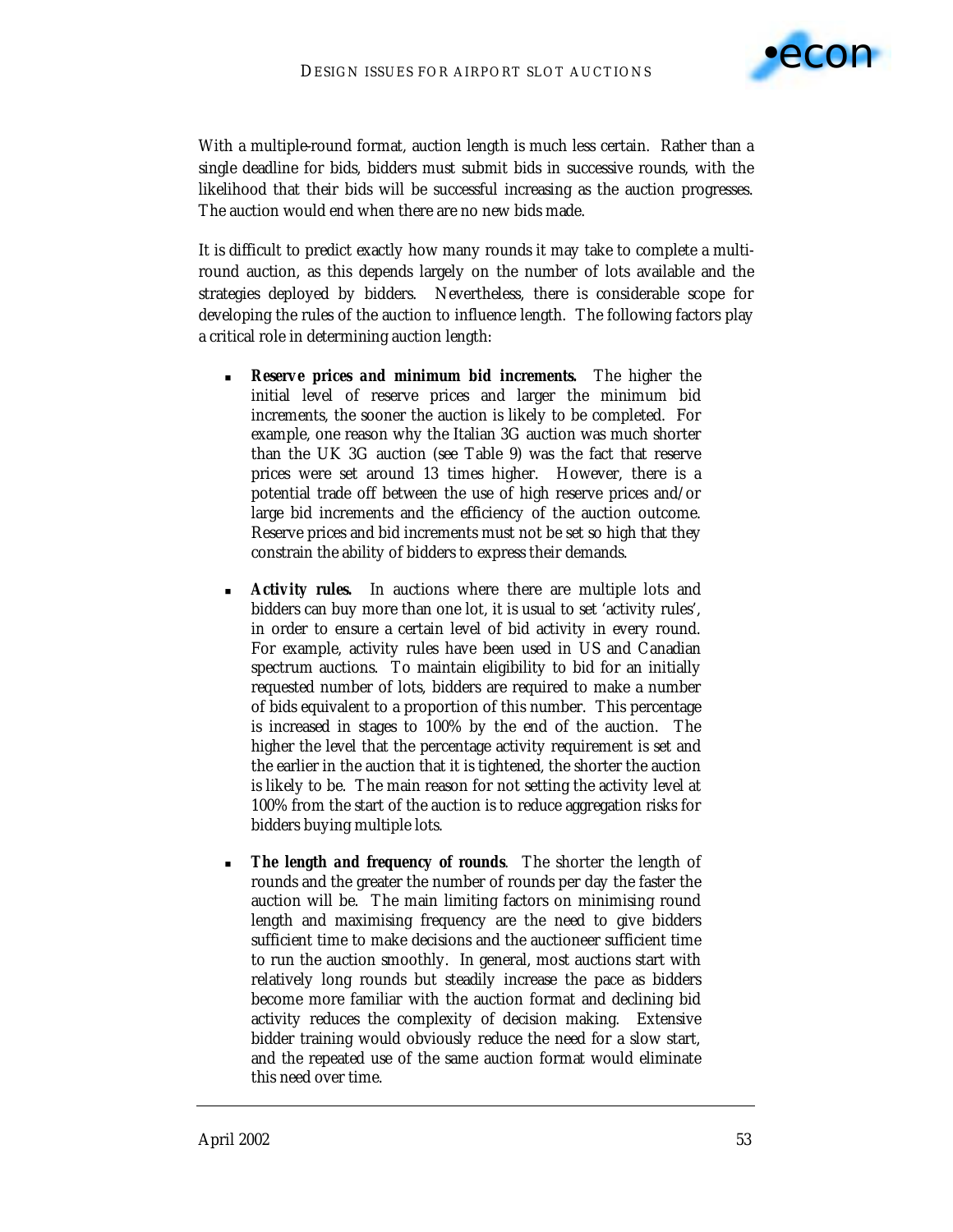

*Provision for a final round.* Some auctions – for example the forthcoming Canadian PCS auction – include provision for the auctioneer to declare a final round, using sealed bids, in exceptional circumstances. There is no expectation that this option would need to be exercised. However, by including a similar provision in the design of an auction for airport slots, the risk that an auction could overrun the IATA deadline could be eliminated.

Table 9 provides examples of average round lengths and frequencies for recent spectrum auctions. Even complex auctions involving many lots, such as those for US PCS spectrum, have worked with round lengths reduced to as little as 15 minutes and eight or more rounds per day.

It should, therefore, be possible to run an effective auction even for *all* slots at a single airport within a timescale of a few weeks. However, for practical purposes, it may be desirable to phase in an auction format gradually, starting initially with only those slots that form part of the existing pool. In the event that it is decided to reclaim grandfather rights, these need not necessarily be added to the auction pool in one go, but could be introduced in proportionate chunks over a number of years. On the assumption that auctions for airline slots would be regular events, perhaps taking place twice a year under a consistent format, it is reasonable to suppose that bidders would quickly become quite sophisticated and capable of handling a fast-paced auction.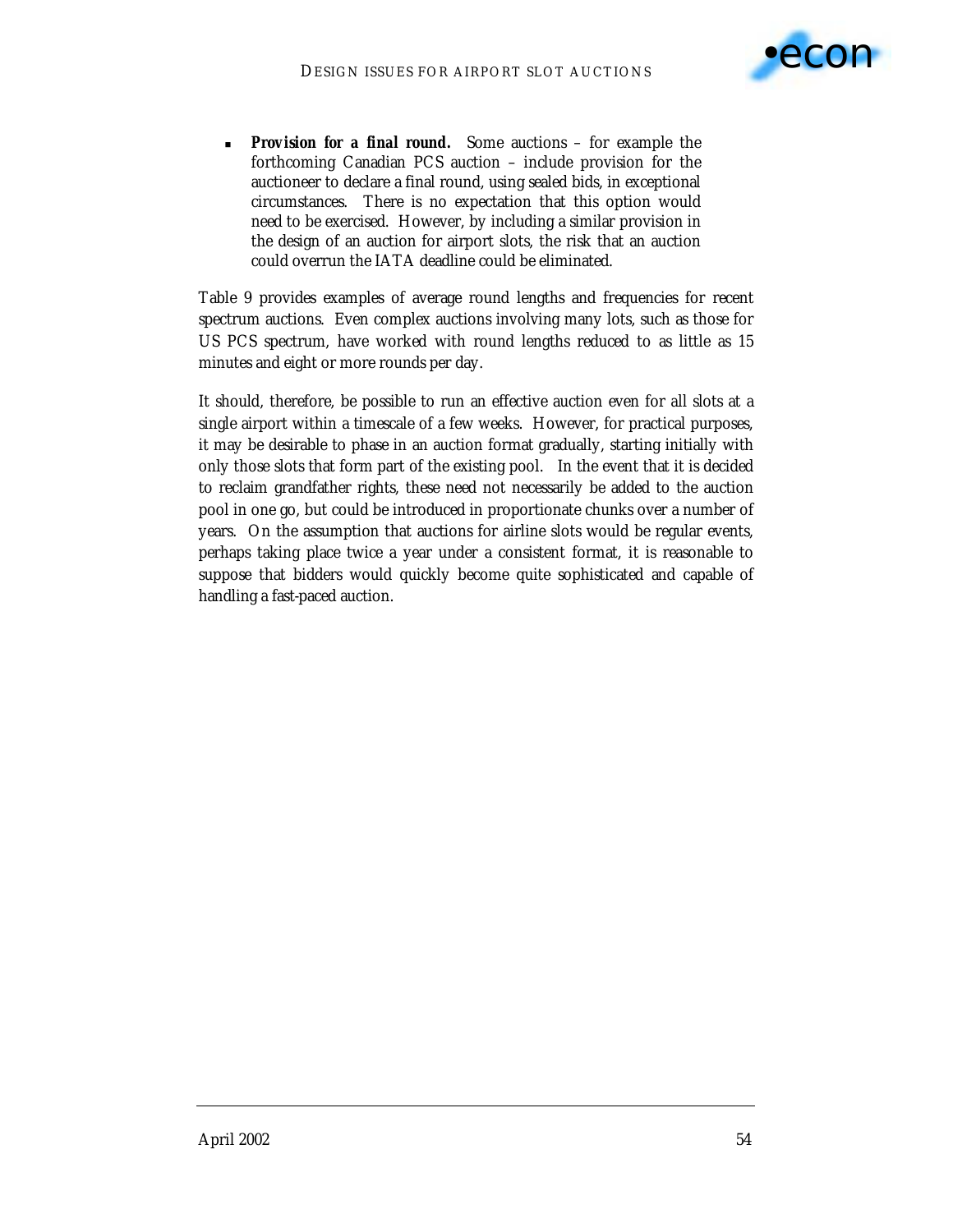

| <b>Auction</b>                                          | Length of<br>auction         | No. of<br>lots | No. of<br>rounds | Average no.<br>of rounds<br>per day           | Length of<br>rounds<br>(decision<br>time only) |
|---------------------------------------------------------|------------------------------|----------------|------------------|-----------------------------------------------|------------------------------------------------|
| Canadian 24 &<br>38GHz Oct 1999                         | 24 days                      | 354            | 117              | 5 (peak 8)                                    | 30-120 mins                                    |
| Dutch 3G<br><b>July 2000</b>                            | 13 days                      | $\sqrt{5}$     | 305              | 23<br>(peak 30)                               | Often 20<br>mins                               |
| German 3G<br>August 2000                                | 14 days                      | 12             | 173              | $\boldsymbol{6}$<br>(peak 15)                 | 20-45 mins                                     |
| Italian 3G<br><b>Oct 2000</b>                           | 3 days                       | $\mathbf 5$    | 11               | $\boldsymbol{4}$<br>(peak 6)                  | 30 mins                                        |
| New Zealand 3G<br><b>July 2000</b>                      | 129 days                     | 1,036          | 415              | $\boldsymbol{4}$<br>$(\text{peak } 4)$        | 30 mins                                        |
| UK <sub>3G</sub><br>March 2000                          | 39 days                      | 42             | 150              | $\overline{\mathbf{4}}$<br>$(\text{peak } 6)$ | 20-60 mins                                     |
| <b>UK WLL</b><br><b>Nov 2000</b>                        | 7 days                       | $\mathbf{5}$   | 21               | 3<br>(peak 7)                                 | 5-70 mins                                      |
| <b>US PCS</b><br>(C, D, E & F)<br>blocks)<br>March 1999 | 18 days                      | 347            | 78               | $\overline{4}$<br>$(\text{peak } 8)$          | 15-60 mins                                     |
| <b>US PCS</b><br>$(C & F$ blocks)<br>Dec 2000           | 20 days<br>(still<br>going)* | 422            | $67*$            | 4<br>$(\text{peak } 6)$                       | 15-60 mins                                     |

# **Table 9: Auction and average round length for selected spectrum auctions worldwide, 1999-2000**

\*as at 18 January 2001.

### **5.4. MARKET POWER**

Where competition in air services markets is effective, a particular airline's willingness to pay for a slot will reflect the net social benefit that can be derived from its use. In this case, market-based mechanisms will lead to efficient allocation of slots. However, where competition is currently not fully effective, an airline's valuation of slots may include the private benefit of protecting current market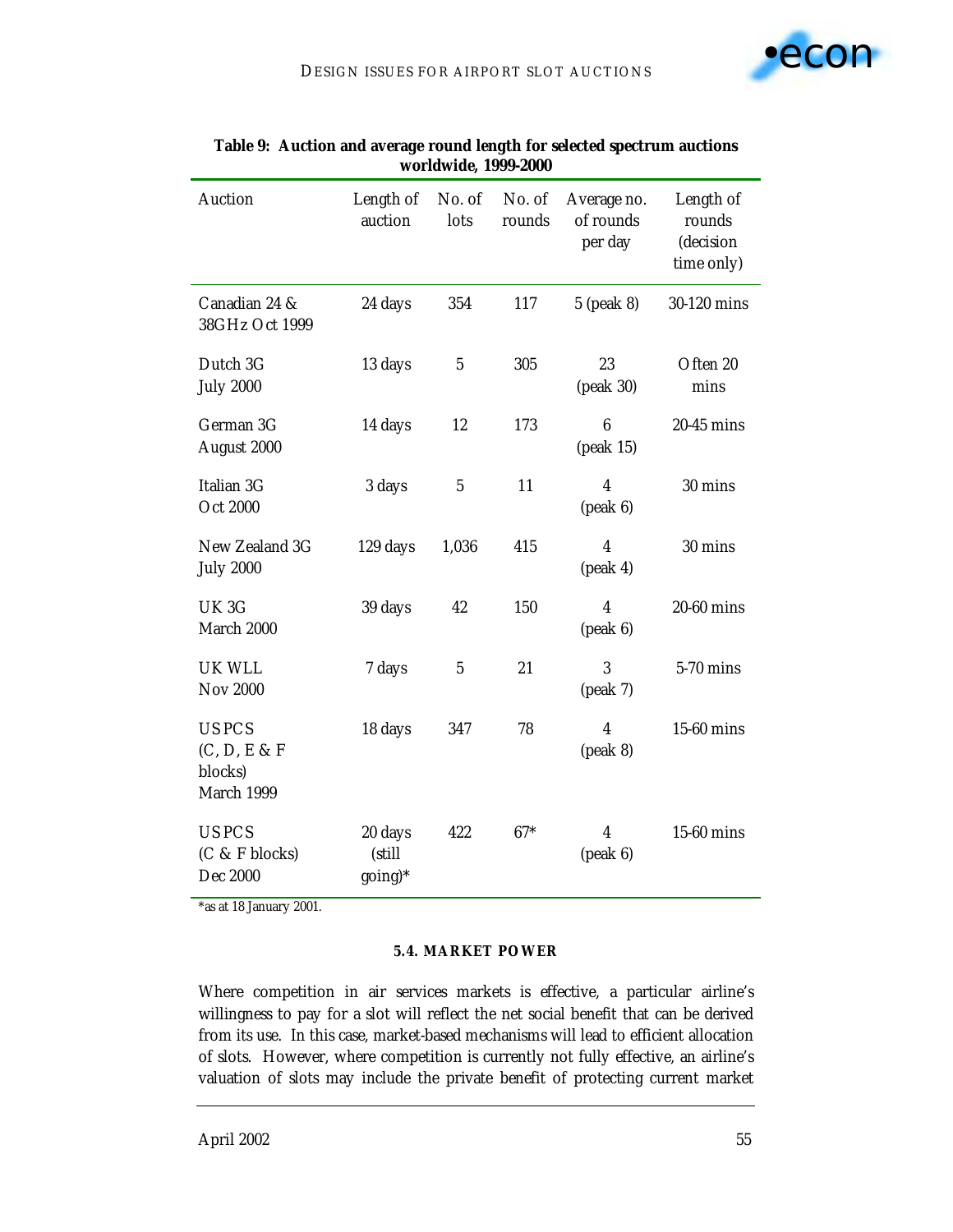

power. Even if competition is *currently* effective, it is possible that by buying a sufficient number of slots at certain times of day an operator might anticipate gaining some market power, and any anticipated excess profits from this would be reflected in the amount that operator an would be prepared to pay for those slots.

In particular, because the supply of slots is limited, there is a risk that any allocation mechanism that is based exclusively on the airlines' willingness to pay for slots will allow operators to create or protect a position of market power. This would be done by using expected excess profits from a restriction of competition to acquire slots so as to keep out or disadvantage competitors. Therefore, an unrestricted market mechanism may lead to increased concentration, ineffective retail competition and inefficient allocation of slots as operators with current or anticipated market power will be prepared to pay more for slots than will similarly efficient operators who do not have or anticipate having market power. This is a problem for both the use of auctions and with secondary markets, irrespective of whether air services markets are *currently* competitive or not.

Regarding route-by-route dominance, under a market-based system, even if one operator buys a large share of the available slots, this does not necessarily eliminate competition on *any particular route*. In particular, as a slot can be used for any route (subject to international agreements on the numbers of operators and flights permitted on certain routes), it may still be possible for competitors to switch resources (including slots) from other routes in response to excessive pricing on one particular route. In this case, buying surplus slots cannot be used as a means of blockading *individual* routes to entry.

However, in other cases, international agreements may provide a limit on the number of operators on a route (e.g. between the United Kingdom and the United States).<sup>51</sup> As a result, it may not be possible for further new operators to enter a route. In this case, competitive conditions are determined *entirely* by the ability of existing operators on the route to expand and win passengers from other operators. However, their expansion prospects may be limited by the availability of slots at appropriate times, for example as with Virgin Atlantic between the United States and United Kingdom. In these circumstances, a large carrier buying slots to prevent expansion by an existing competitor could diminish competition even on a specific point-to-point route.

<sup>&</sup>lt;sup>51</sup> This issue only arises where the origin or destination of the flight lies outside the EU.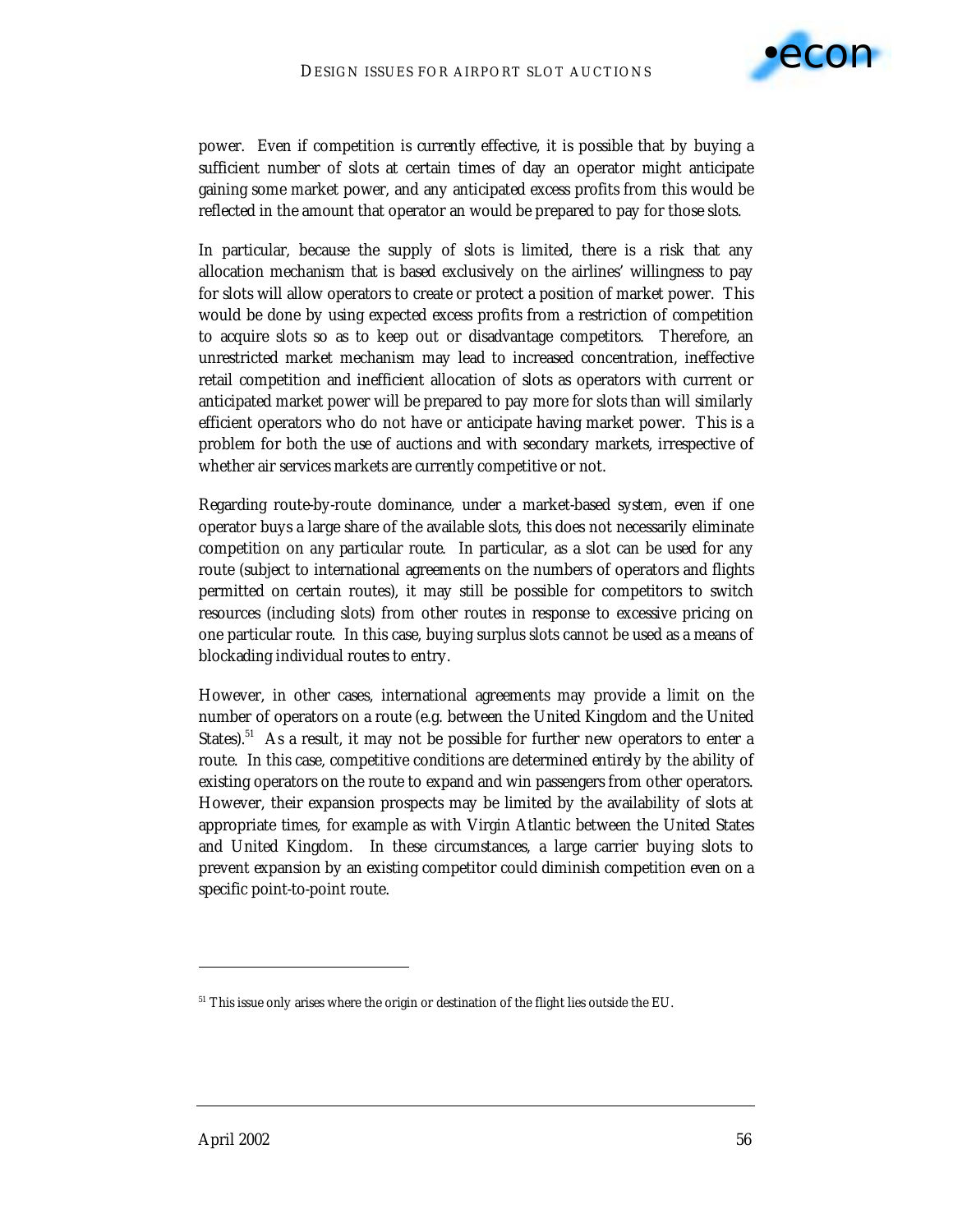

A carrier with hub dominance may be able to attain route dominance for the more valuable business travellers because, "[they] *are likely to be more time and destination sensitive, but not as price sensitive as leisure passengers*".52 Furthermore, for frequent travellers, the existence of loyalty schemes may lead to a preference for the largest carrier at that hub even for non-connecting flights.

In conclusion, there are mechanisms by which a carrier could diminish competition and attain market power by purchasing slots, including:

- establishing a strong position at a hub, leading to reduced intra-hub competition and differentiation from weaker rivals at the same hub; and
- where new entry on a specific point-to-point route is prohibited by international treaty, frustrating expansion by existing competitors on that route.

Furthermore, where a carrier has existing market power at a hub (even if short of dominance in the strict sense of competition law) this may distort the efficient allocation of slots, especially if some slots are to remain grandfathered and it is feasible to frustrate entry by purchasing a relatively small number of slots.

In Annex 2, we show the current shares of passengers at all the London airports for the summer season 1999. It can be seen that a significant proportion of passenger volumes are concentrated amongst just a few airlines at each airport. Although these statistics are not sufficient in themselves to conclude that substantial market power or even dominance is *currently* being exercised, they do indicate that there are a number of airlines whose current positions are sufficiently strong that without appropriate constraints there is a concern that they might be able to concentrate holdings of slots to the potential detriment of competition.<sup>53</sup>

In the case study below, we examine the US experience of allowing trading in slots at four major hub airports. Care must be taken as the US market is more analogous to the European market as a whole rather than just the UK market in

-

<sup>52</sup> Competition Commission, *British Airways Plc and CityFlyer Express Limited*, A report on the proposed merger, July 1999.

<sup>&</sup>lt;sup>53</sup> A number of airline mergers and alliances have been blocked on competition grounds as this would lead to an unacceptable concentration of slots. Therefore, there is little doubt that there are commercial incentives for concentration that would be expressed in any market for slots and, on the basis of these blocked mergers, be detrimental for consumers.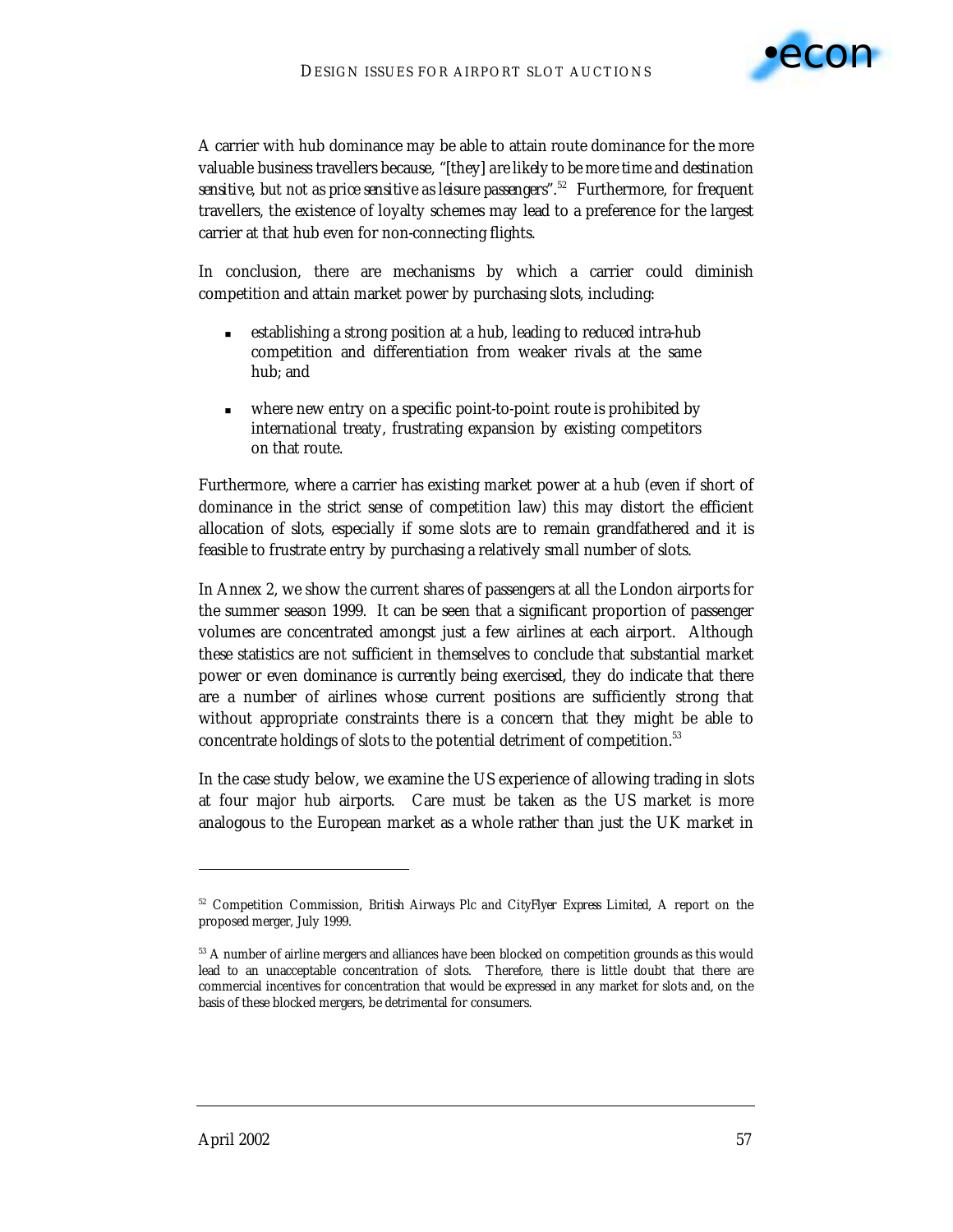

isolation.54 It is observed that trading has been associated with a marked increase in concentration in slot ownership, which in turn has raised concern that new entrants have been disadvantaged. This evidence supports the conclusion that a slot allocation mechanism that is purely based on the willingness to pay may not result in an optimal outcome unless incentives to protect and gain market power are addressed as an integral part of the market design. This applies to both the primary allocation of slots by auction and any mechanism of secondary trading.

#### *Case Study: Using secondary trading to extend market power – the US experience*

The experience of the United States, where a secondary market for airport slots has existed since 1986 for four 'high-density' airports – O'Hare, National, JFK and La Guardia – confirms that introducing market mechanisms for slots can lead to increases in concentration unless appropriate regulatory steps are taken. Market power held by the largest airlines increased to such an extent that legislation to protect new entrants was introduced.

The US Buy-Sell rule allows the sale, purchase and trading of airport slots by both airlines and other parties at designated airports. Upon implementation in 1986, airlines were allocated their existing slot holdings with grandfather rights. Since then, slot trading has resulted in a significant increase in the proportion of slots held by the largest 2-3 airline operators at each airport. For example, by 1994, the number of airlines holding commuter slots had fallen to three, down from eight in 1986.55 There has also been a rapid rise in the prices paid for slots. A 1990 US

 $\ddot{ }$ 

<sup>&</sup>lt;sup>54</sup> The scope for comparisons between the US and UK markets is constrained owing to the very different sizes of the markets, their different orientations towards domestic and international traffic and the fact that neither country permits cabotage (the right of an airline to carry traffic between two points within the territory of a foreign state). In general, comparisons between the US and EU market are more valid, although these too are complicated by the very different degrees of liberalisation and types of regulation. The US domestic market was liberalised in the mid-1970s, with all economic regulation of airlines overseen by the Civil Aeronautics Board. Liberalisation of the EU air transport market began much later and has taken place more gradually [November 1990: Regulation 2343/90 on market access and air fares; January 1993: Regulation 2407/92 on the licensing of air carriers, market access and fares; and January 1998: Regulation 3975/87 on the application competition rules to air transport (see Button, K, Haynes, K and Stough, R, Flying into the Future – Air Transport Policy in the European Union, 1998 for more information)]. In addition, there is no EU equivalent of the US single regulatory body; the development of new EU-wide regulations on airlines tends to take longer than in the United States and the pace of implementation may be uneven.

<sup>55</sup> P S Dempsey, *Airport Monopolization: Barriers to Entry and Impediments to Competition*, Testimony before The US House of Representatives Committee on the Judiciary, Hearings on The State of Competition in the Airline Industry, June 14, 2000.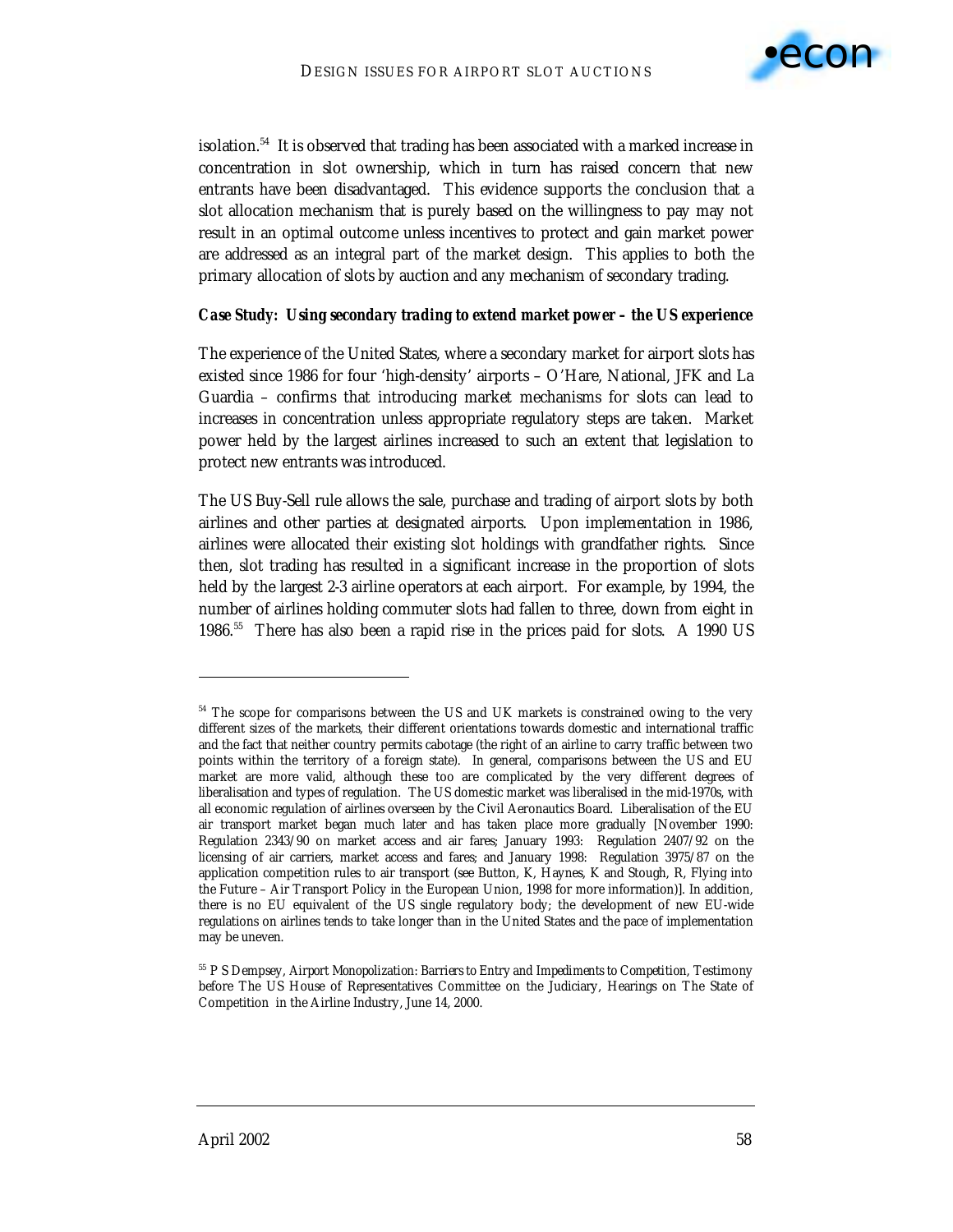

Department of Transport report found that the average value of a slot across the four airports was US\$850,000.<sup>56</sup> By 1996, slots were being traded for up to US\$2 million each.<sup>57</sup>

Table 10 illustrates the substantial increase in concentration of airport slots under the control of various groups for O'Hare and La Guardia airports. Similar trends have been observed at JFK and Washington National.<sup>58</sup>

| Airport/holding entity     | <b>Jan 1986</b> | <b>June 1996</b> |  |
|----------------------------|-----------------|------------------|--|
| O'Hare (Chicago)           |                 |                  |  |
| <b>American and United</b> | 66%             | 87%              |  |
| Other established airlines | 28%             | 9%               |  |
| Other owners               | 6%              | 3%               |  |
| La Guardia                 |                 |                  |  |
| Delta.<br>and<br>American, |                 |                  |  |
| <b>USAir</b>               | 27%             | 64%              |  |
| Other established airlines | 58%             | 14%              |  |
| Other owners               | 15%             | 22%              |  |

## **Table 10: Percentage of domestic air carrier slots held by selected groups at two US airports**

Source: GAO's analysis of data from FAA's Slot Administration Office, GAO Report, Airline Deregulation: Barriers to Entry Continue to Limit Competition in Several Key Domestic Markets, (Letter Report, 18 October 1996, GAO/RCED-97-4).

In 1996, a report to Congress by the General Accounting Office (GAO) found that the system of slot trading deterred entry at key airports to such an extent that they recommended the withdrawal of slots from incumbents to create a pool of slots for new entrants.59 Another unofficial report noted that large carriers were reluctant

 $\overline{a}$ 

59 Ibid.

<sup>56</sup> Secretary's Task Force on Competition in the U.S. Domestic Airline Industry, Airports, Air Traffic Control, and Related Concerns, 1990 (quoted in Dempsay, *op. cit.*, footnote 42).

<sup>57</sup> Ibid.

<sup>58</sup> GAO Report, *Airline Deregulation: Barriers to Entry Continue to Limit Competition in Several Key Domestic Markets*, (Letter Report, 18 October 1996, GAO/RCED-97-4).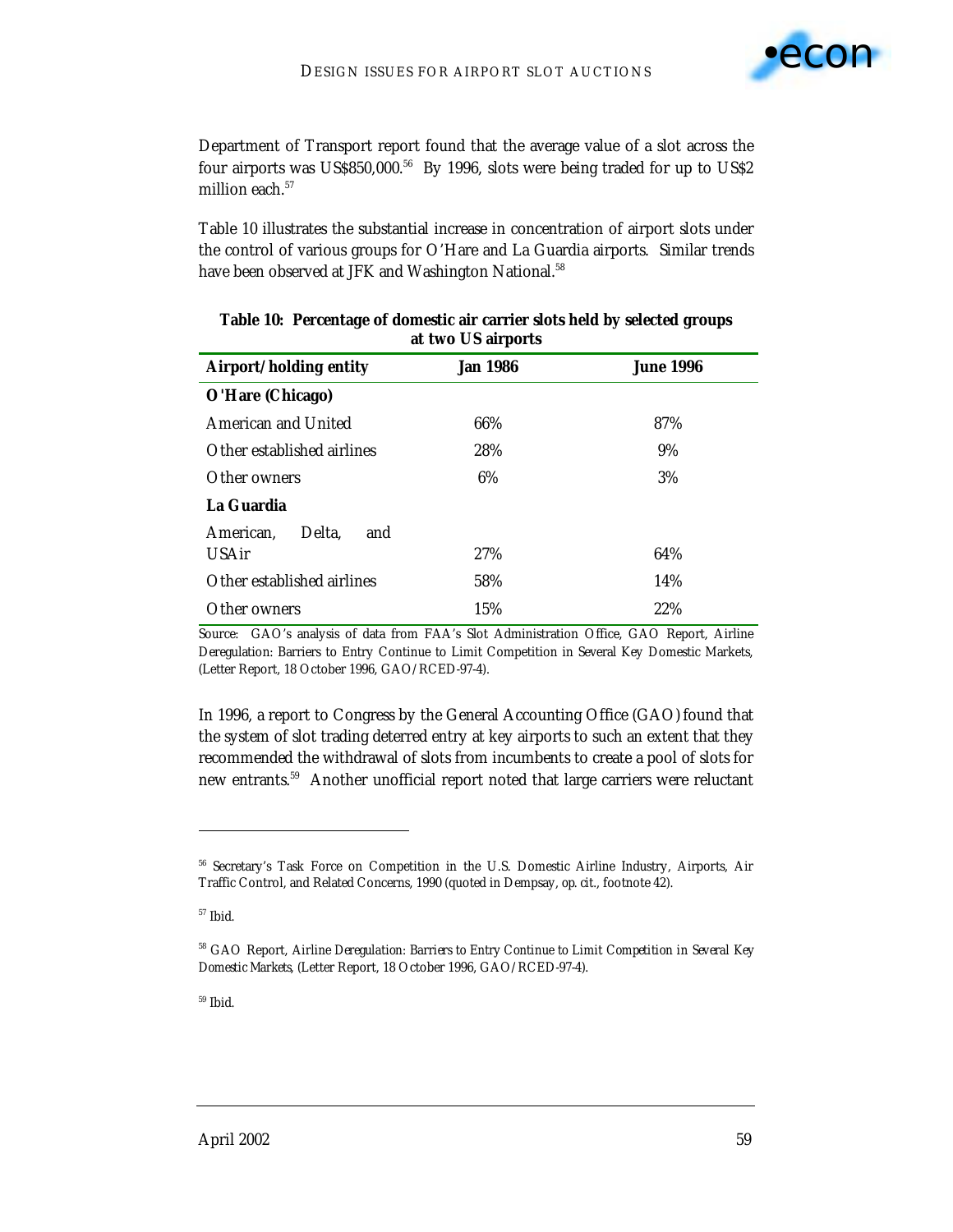

to sell slots to new entrants, and often parked their excess slots with affiliated airlines or code-sharers in order to keep them from being confiscated owing to lack of usage and passed to their competitors.<sup>60</sup>

New legislation – the AIR-21 Act – was introduced in April 2000, with the eventual aim of phasing out slot controls, increasing airline competition and enhancing service provision to smaller communities. However, new rules at La Guardia proved unworkable, as the extra slots needed to accommodate new entry alongside existing grandfather rights led to unacceptable congestion and delays. At the time of writing, a permanent regulatory solution is yet to be agreed.

#### **5.5. SAFEGUARDING REGIONAL ROUTES**

At present there is no formal reservation of capacity for UK flight services with social priority at the London airports. The intrinsic inertia of the current allocation system may to some extent protect marginal services to UK regions from being displaced by higher value commercial services to the extent that carriers who have little opportunity to re-deploy their slots on commercially more attractive routes provide them. Auctioning slots may expose some of these routes to competition that is at present suppressed by the grandfathering system. However, the main threat to regional routes at present may result from the fact that operators serving such routes are unable to acquire additional slots to launch new services and may therefore decide to cease serving those routes. A fully functioning market may make it easier for operators to expand their portfolio by extending their slot holdings, and hence may reduce pressure on domestic feeder routes.

In any case, although from an airport efficiency perspective, it may be optimal to allow some of these services to be discontinued (or relocated to less capacity constrained airports, e.g. from Heathrow to Luton), this may be undesirable for social welfare or political reasons.

The typical methods employed by governments worldwide to support marginal regional routes are a combination of reserved slots and subsidies. The use of reserved slots is the most distorting in terms of economic efficiency. This is especially true in relation to an auction format where the number of slots is not pre-established but determined by the auction. In this case, introducing pre-

 $\ddot{ }$ 

<sup>&</sup>lt;sup>60</sup> See E Gleimer, "Slot Regulation At High Density Airports; How Did We Get Here and Where Are We Going?" *Journal of Air Law and Commerce*, Vol. 61, 1996.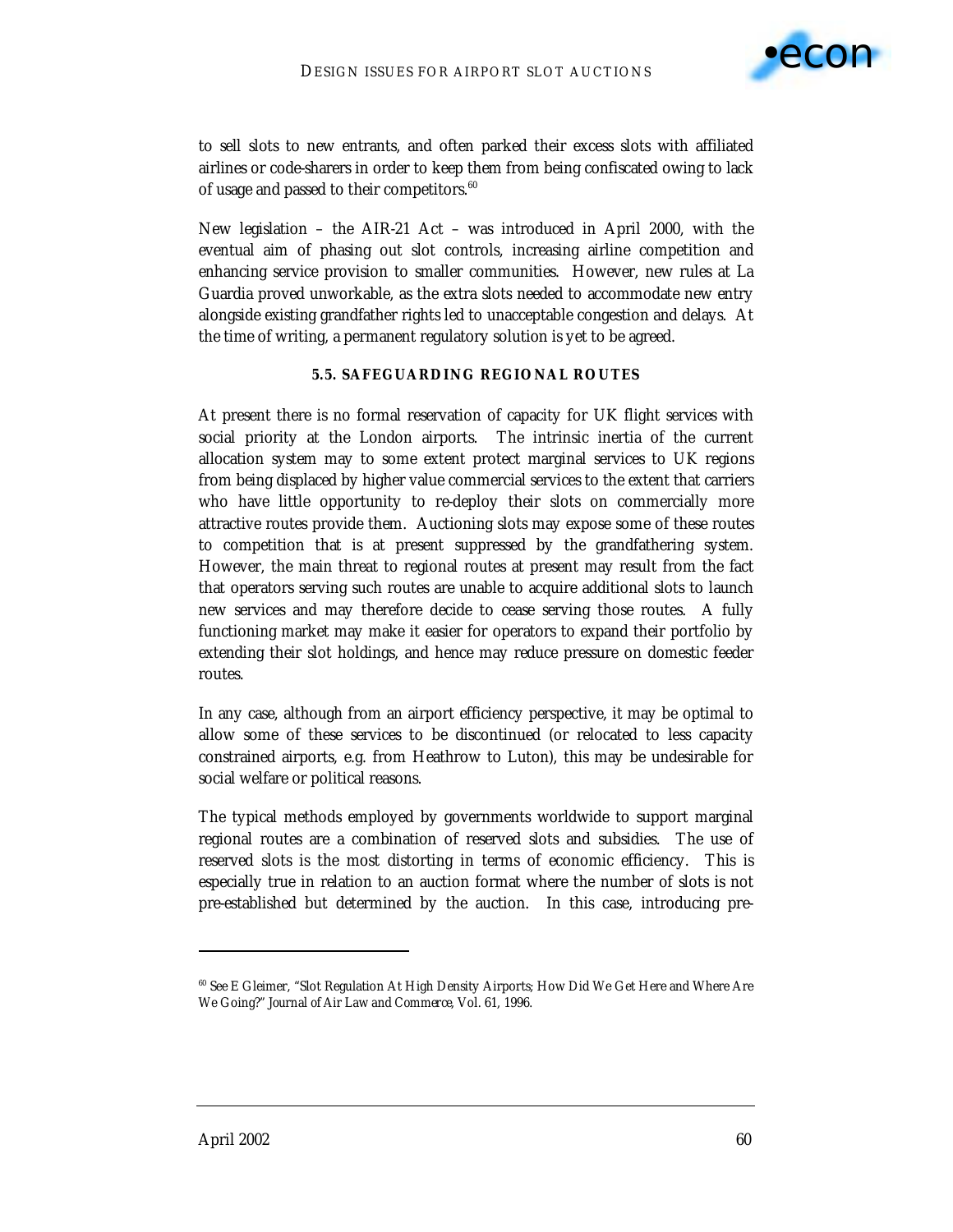

determined reserved slots can introduce rigidities in the auction process that may result in an inefficient combination of flights over the relevant time period.

Subsidies are much less disruptive, as they create greater flexibility to fit regional flights into reasonably efficient slots in relation to capacity constraints. However, it is very difficult for central governments to estimate what level of subsidies may be required to enable a particular service. An alternative way of encouraging regional services may be to allow local/regional bodies to buy slots themselves or to bid in cooperation with partner airlines. This method has the advantage of forcing regions to face the true cost of their access and the differential in cost between access to Heathrow, Gatwick and any other London airport.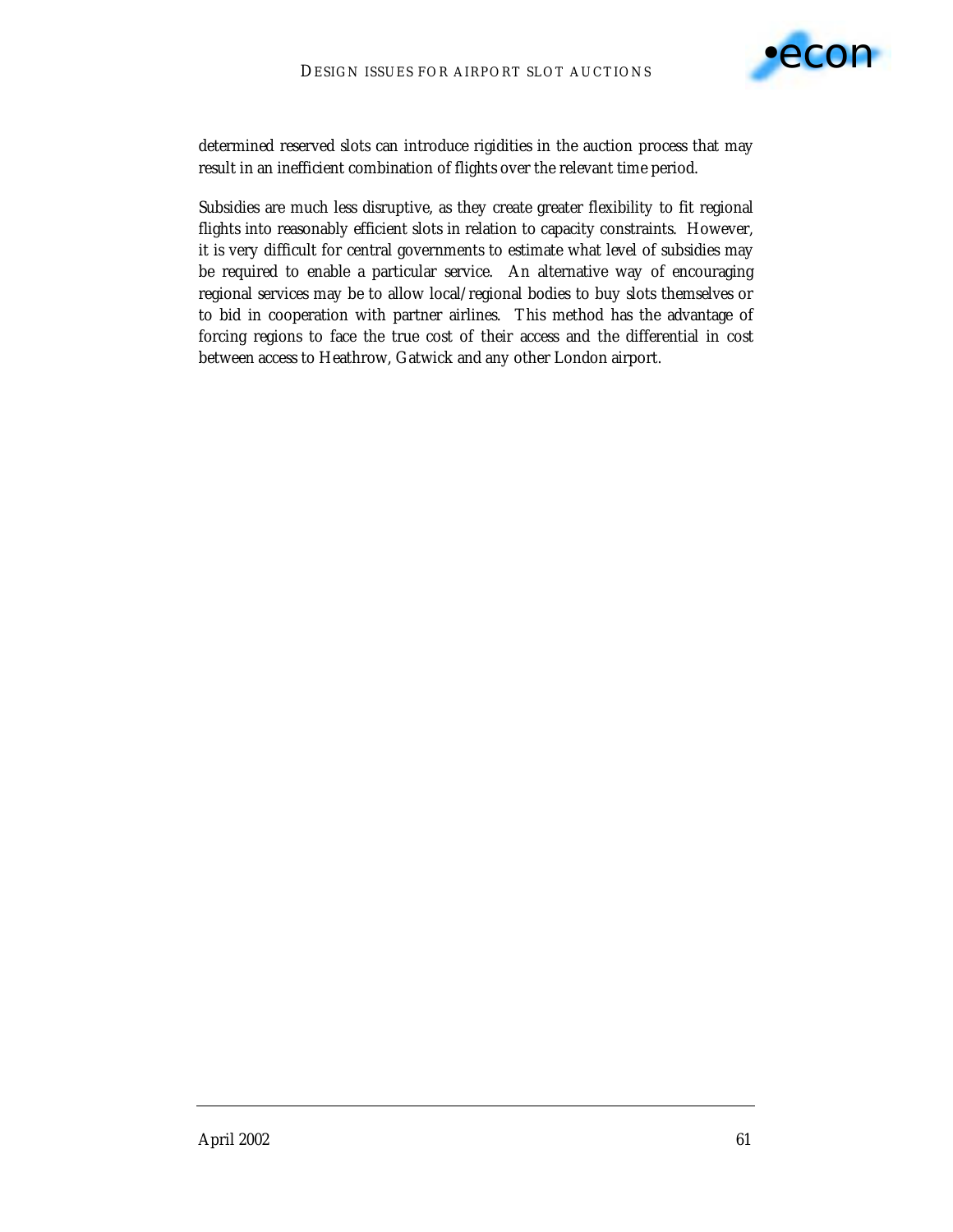

# **6. PROPOSALS FOR AN AIRPORT SLOT AUCTION**

Despite the complexity of allocating runway slots, there are workable auction designs that could yield significant efficiency benefits compared with existing procedures. In this section, we consider a number of candidate auction designs that can address the issues of:

- inter-related types of capacity (runways, stands and terminals);
- **If the need of airlines to manage portfolios of slots that may** substitute or complement one another;
- ! current and potential market power;
- **Exercise 2** complexity; and
- ! the need to integrate with international arrangements for scheduling.

Throughout we assume that the primary objective of an auction would be to produce an efficient allocation rather than raising revenue per se. Slots should be allocated to the carrier prepared to pay most, provided that this is consistent with effective competition in the various air services markets.

Given that a large number of slots may need to be allocated simultaneously, it is important to ensure that the auction design is not overly complex. This would be particularly important if grandfather rights were curtailed, and therefore the number of slots in play at each biannual scheduling round increased considerably. In this case, it is important to try to make the auction as simple as possible for *bidders*, even if this raises complications for the body charged with running the auction.

Even if there is a well-designed auction system running biannually, there is an important role for a formal secondary market. Any such market would also require rules to prevent the establishment or reinforcement of market power.

### **6.1. DESIGN OF LOTS**

The first step in designing any market mechanism is to consider how rights to use airport capacity should be defined. Within an auction, these packages of usage rights would form the lots on which bids would be made.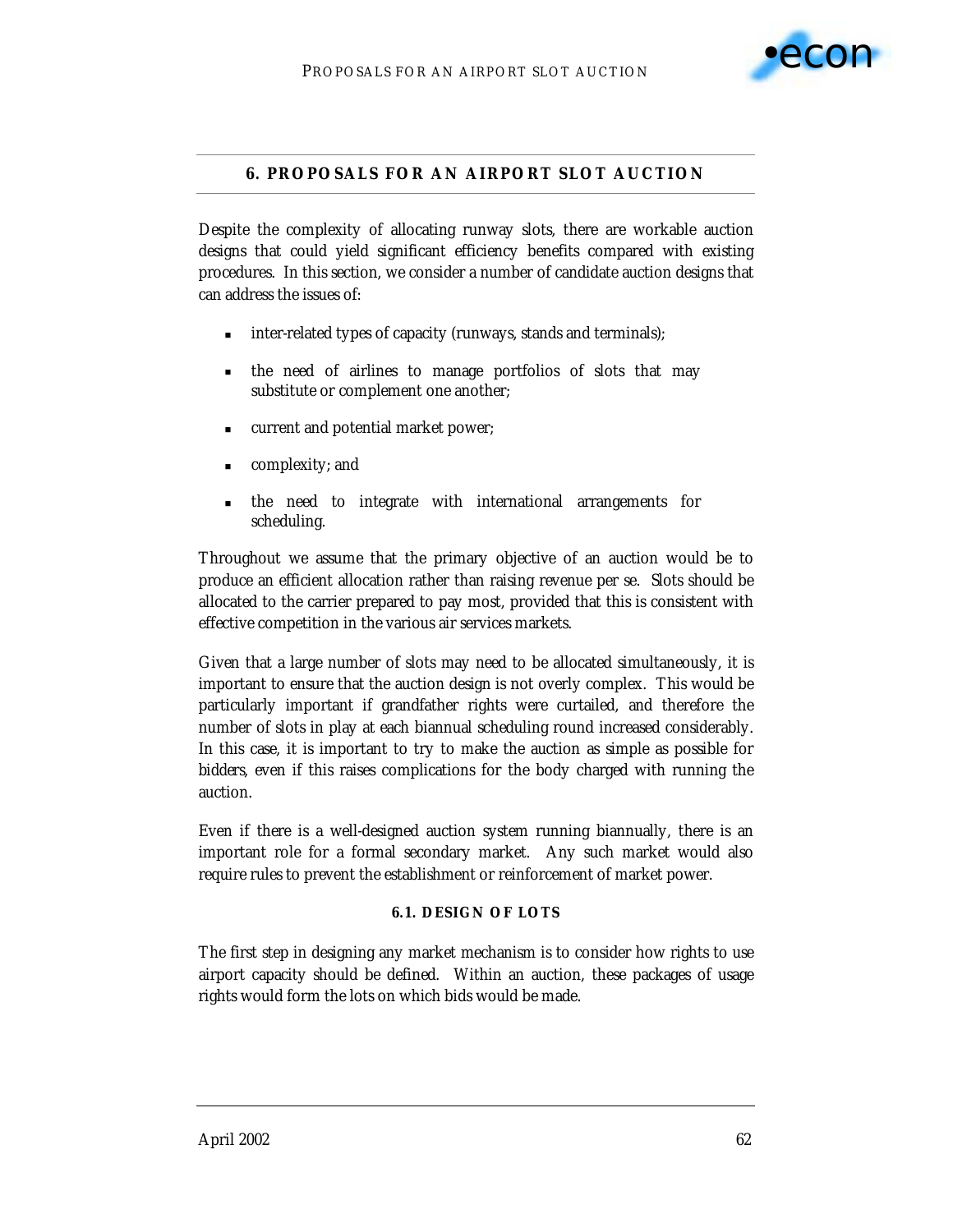

#### 6.1.1. TIME WINDOWS

Under the current slot allocation system run by ACL, each slot is allocated a 15 minute 'on-off stand time' – a 'time window' during which the aircraft is scheduled to leave or arrive at its stand. $61$  Once off the stand, takeoff time is determined by air traffic control. In practice, an actual air movement may not occur within its slot owing to delays or unforeseen circumstances. However, operators who frequently fail to make air movements within their allotted time window face penalties, including ultimately confiscation of the slot. ACL considers the feasibility of air movements with regard to available runway, stand and terminal capacity on the basis of these 15-minute time windows. Multiple traffic movements are possible within each window.

Given that runway availability is by far the most frequent constraint on scheduling air movements, 'time windows' for runway use should be the primary mechanism for differentiating between lots in an auction. As the number of available air movements is not predetermined but varies according to the capacity requirements and flight routes requested by airlines, it is not appropriate to treat each individual air movement as a lot in an auction. Moreover, this would lead to a very great number of lots. Rather, we recommend defining each 'time window' as the basic unit of a lot. For any one lot (i.e. time window), there would be multiple winners of slots corresponding to the number of traffic movements possible within the time window.

Within any particular time window, the scheduling of air traffic would be a matter for air traffic controllers and airport authorities in order to optimise the use of runways in a non-discriminatory manner without particular favour or disfavour to any particular operator. Therefore, all slots available for a particular time window would be *identical* for the purposes of the auction.

In order to limit the potential complexity of the auction, it is desirable not to generate too many lots. Too large a number of lots could create difficulties for bidders in formulating and executing a bid strategy and could possibly even make it difficult to complete an auction within a reasonable time. The number of lots based on time windows can be controlled in two ways:

! *Altering the length of time window.* Using existing 15-minute time windows, there would be 68 lots per day at Heathrow, based on

 $\overline{a}$ 

<sup>&</sup>lt;sup>61</sup> Interview with Peter Morrisroe, ACL.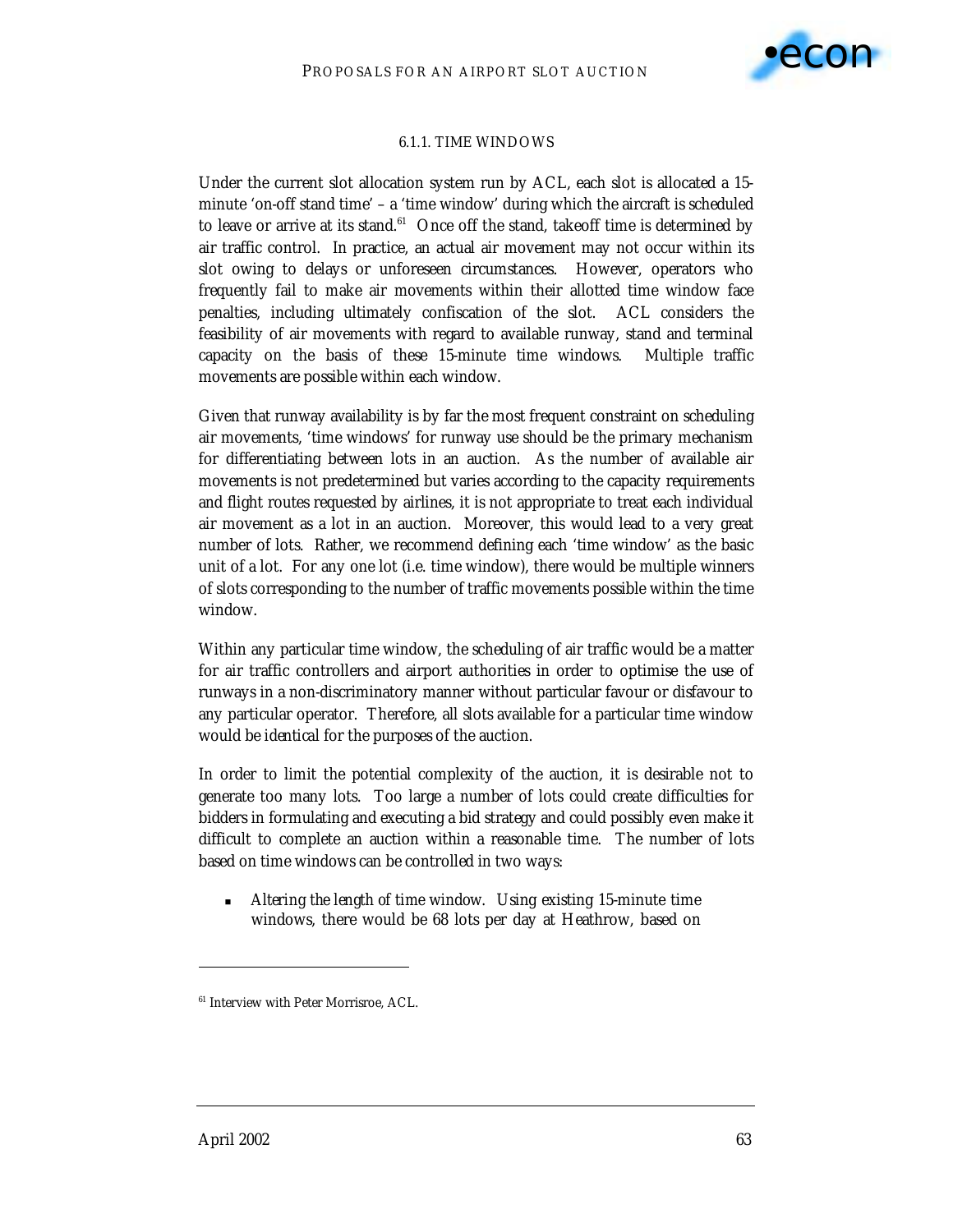

the current hours of operation from 5am to 10pm GMT. By extending the length of a time window to 30 minutes and giving air traffic control greater discretion to schedule within those time windows, the number of lots per day could be halved. The relationships between the length of time windows and number of lots for Heathrow's summer season is illustrated in Table 11.

! *Defining repeat usage rights.* A time window could define the right to use a slot on a specific day or on more than one day. Auctioning slots for specific days for a whole season may be impractical, as it would require too many lots. For example, using 30 minute, day specific time windows, there would be over 14,500 lots for Heathrow's summer season. By contrast, if each time window implied usage rights for every day of a season, there would be only 34 lots. More realistically, auctioning slots with usage rights specific to a day of the week throughout a season would result in 238 lots at Heathrow, based on 30-minute time windows. Although this is a substantial number of lots, auctions have been run with similar or greater numbers of lots.<sup>62</sup>

At present, operators can request a slot for a particular time and day of the week from ACL for just part of a scheduling season. A system of auctioning only whole season rights could, therefore, disadvantage operators wanting slots for partseasons. A solution would be for the primary biannual auction to allocate rights to use slots for whole seasons, with part-season usage being traded on the secondary market. However, this would still involve risk for part-season operators: they would either need to secure a slot for a whole season in the auction and sell unused weeks in the secondary market, or else rely on being able to buy slots for part of a season in the secondary market. Nevertheless, given that ACL already gives priority to requests for slots for a whole season, it is unlikely that part season operators – who will typically be smaller airlines or charter operators – would be significantly disadvantaged relative to the current system.

Moreover, auctioning only whole seasons does not raise any material competition concerns. As we have already discussed, the primary competitive constraint on large airline operators with market power is not small entrants, but rather medium-size operators who can offer similar flight frequencies. Expansion or entry by such medium-size operators is unlikely to be hampered by slots only

 $\overline{a}$ 

 $62$  For example, in spectrum auctions in both the United States and New Zealand.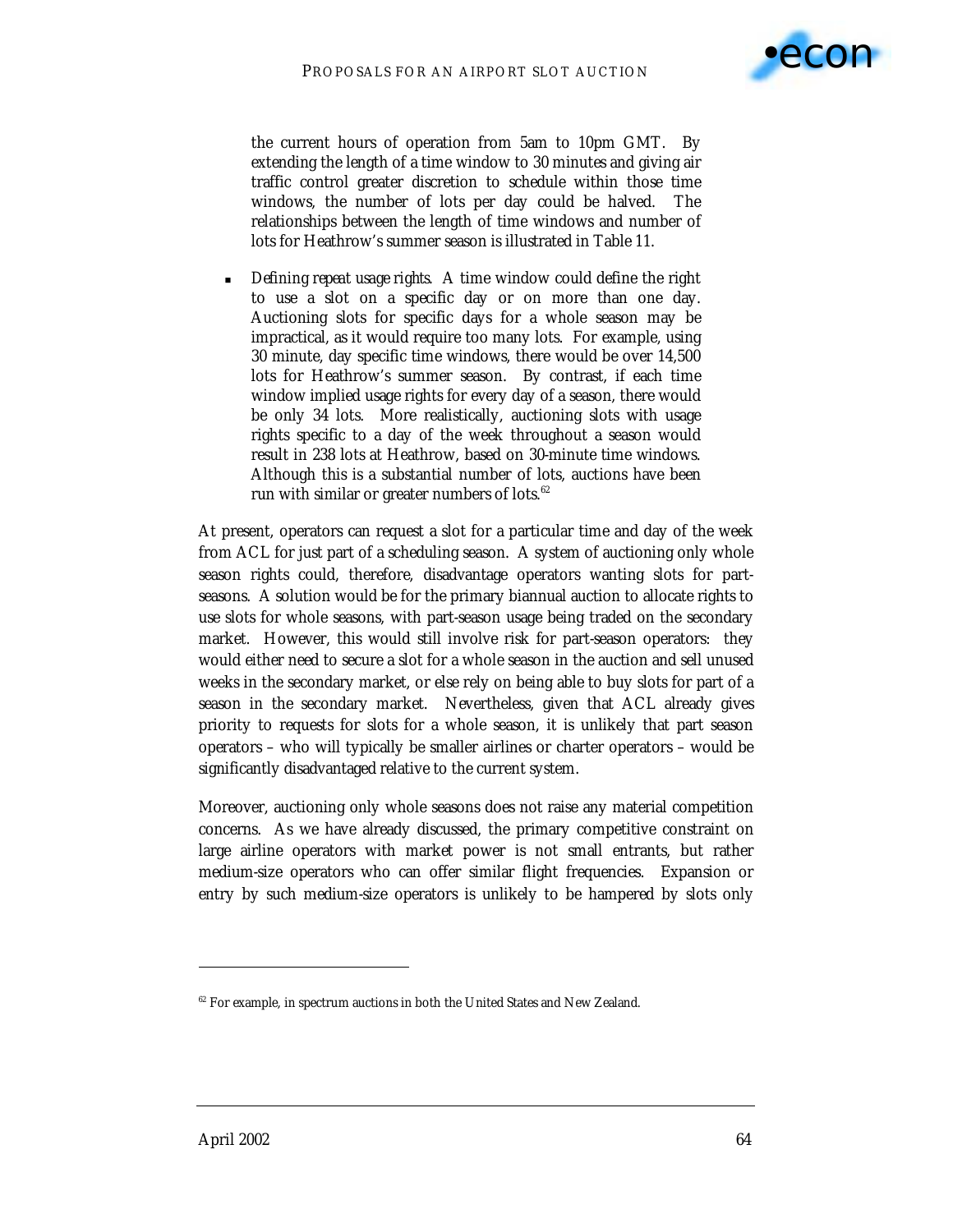

being available in whole season packages. Rather, the priority for auction design should be workable allocation of whole season rights.

Changing the number of *slots* to be allocated would not affect the number of *lots.63* For example, even if short-term usage rights with staggered starting dates replaced grandfather rights, only a proportion of slots would be available each season. This would mean that, in any particular year, only a fraction of the available stock of slots in each time window would come up for auction. The shorter the time period used and/or the lower the proportion of slots auctioned at any one time, the lower the number of slots per lot available in that auction. In Table 11, we show the impact of moving from an auction of all slots at Heathrow to one with only one-third or one-quarter of slots for different time windows. A substantial advantage of this arrangement is that it allows the same auction system to be used regardless of the size of the pool of slots to be allocated. There would be no need to change the structure of the auction or the number of lots available if at some later date either new airport capacity or the ending of grandfather rights increased the size of the pool. Therefore, this lot design would allow phased implementation of a variety of possible slot allocation reforms.

 $\ddot{ }$ 

<sup>&</sup>lt;sup>63</sup> This is true unless no slots at all were available for a particular time window, in which case the corresponding lot could be dropped from the auction.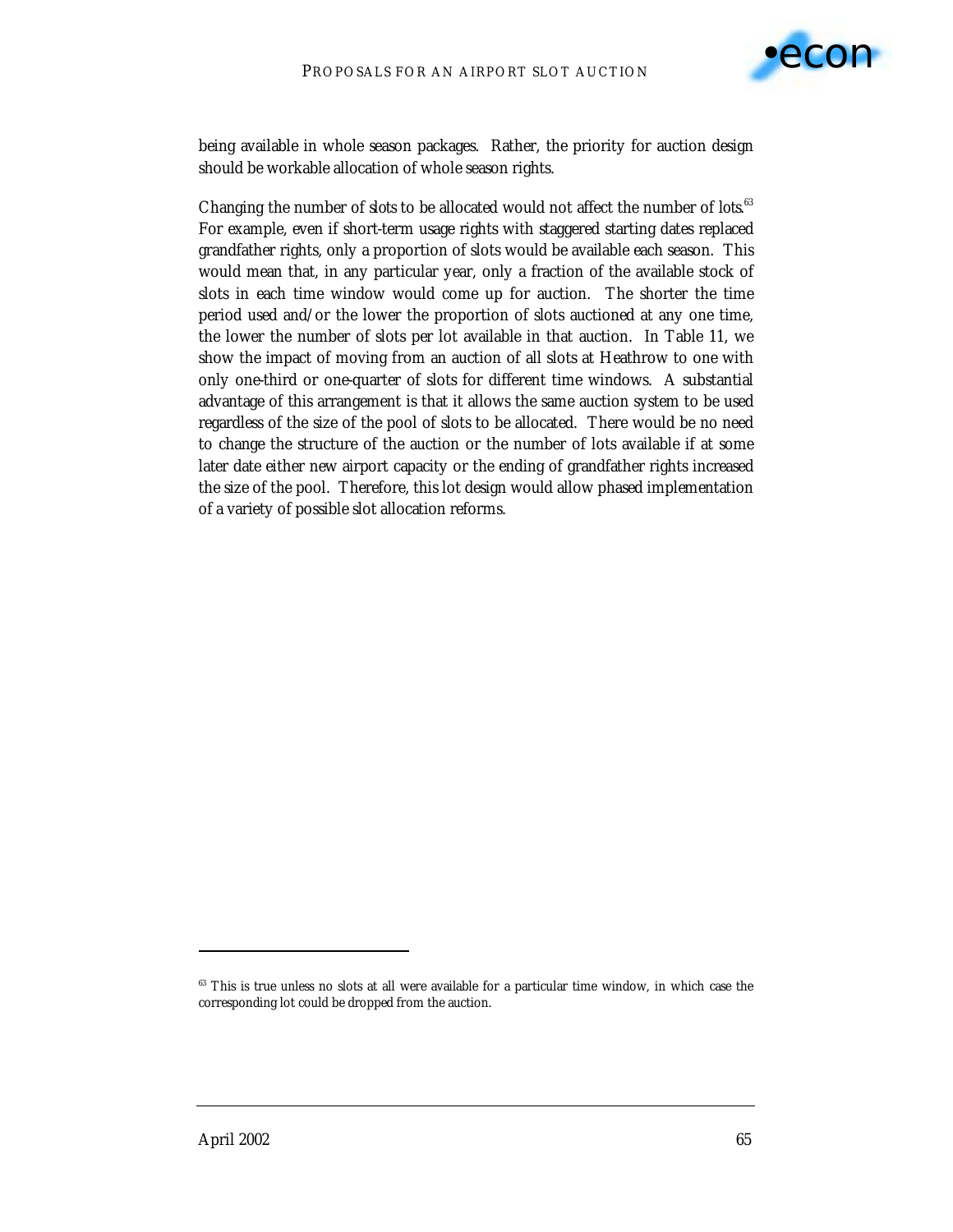

|                                    |                      |                       |                                                  |                                     | All slots in a season                      |                                            |
|------------------------------------|----------------------|-----------------------|--------------------------------------------------|-------------------------------------|--------------------------------------------|--------------------------------------------|
| <b>Length of</b><br>time<br>window | Time windows per day | Time windows per week | <b>Total</b><br>number of<br>daily slots<br>sold | Av. no. of<br>slots sold<br>per lot | Max. no. of<br>slots per<br>time<br>window | Min. no. of<br>slots per<br>time<br>window |
| 1 hour                             | 17                   | 119                   | 1,334                                            | 78.5                                | 85                                         | 48                                         |
| 30 mins                            | 34                   | 238                   | 1,334                                            | 39.3                                | 43                                         | 24                                         |
| 20 mins                            | 51                   | 357                   | 1,334                                            | 26.2                                | 28                                         | 16                                         |
| 15 mins                            | 68                   | 476                   | 1,334                                            | 19.7                                | 22                                         | 12                                         |

# **Table 11: Number of slots available and number of lots, for various lengths of time window and usage right combinations at Heathrow**

|                                    | One-third of slots in a season     |                                                  |                                        |                                            | One-quarter of slots in a season           |                             |                                                  |                                        |                                            |                                            |
|------------------------------------|------------------------------------|--------------------------------------------------|----------------------------------------|--------------------------------------------|--------------------------------------------|-----------------------------|--------------------------------------------------|----------------------------------------|--------------------------------------------|--------------------------------------------|
| <b>Length of</b><br>time<br>window | No. of<br>different<br><b>lots</b> | <b>Total</b><br>number<br>of daily<br>slots sold | Av. no.<br>of slots<br>sold per<br>lot | Max. no.<br>of slots<br>per time<br>window | Min. no.<br>of slots<br>per time<br>window | No. of<br>different<br>lots | <b>Total</b><br>number<br>of daily<br>slots sold | Av. no.<br>of slots<br>sold per<br>lot | Max. no.<br>of slots<br>per time<br>window | Min. no.<br>of slots<br>per time<br>window |
| 1 hour                             | 119                                | 445                                              | 26.2                                   | 27-28                                      | 16                                         | 119                         | 334                                              | 19.6                                   | $21 - 22$                                  | 12                                         |
| 30 mins                            | 238                                | 445                                              | 13.1                                   | $14-15$                                    | 8                                          | 238                         | 334                                              | 9.8                                    | $10-11$                                    | 6                                          |
| 20 mins                            | 357                                | 445                                              | 8.7                                    | $9-10$                                     | $5-6$                                      | 357                         | 334                                              | 6.6                                    |                                            | 4                                          |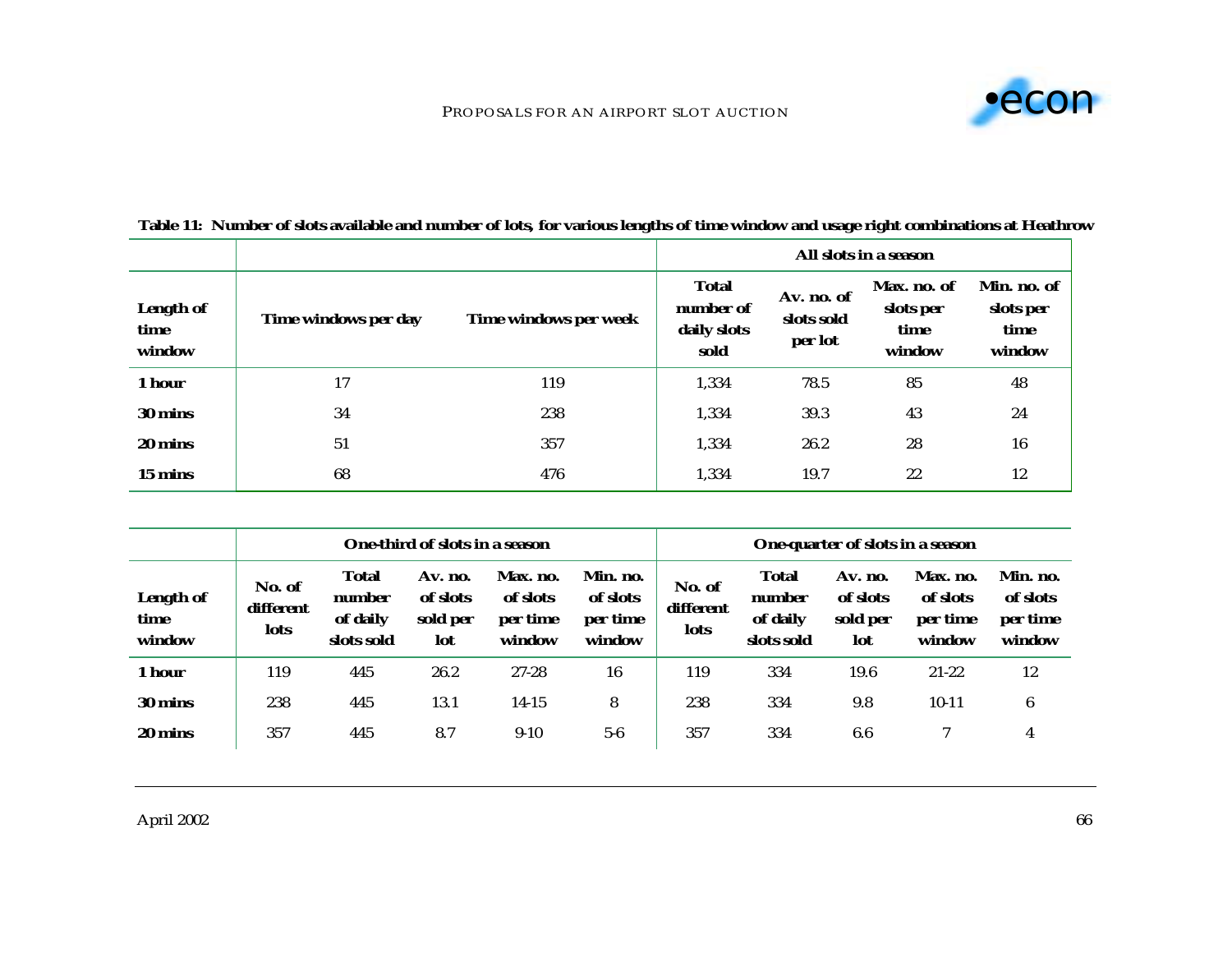### PROPOSALS FOR AN AIRPORT SLOT AUCTION



| 15 mins | 170 | 445 |  |  |  | 17G | 334<br>UUT |  | 1-r |  |
|---------|-----|-----|--|--|--|-----|------------|--|-----|--|
|---------|-----|-----|--|--|--|-----|------------|--|-----|--|

Note: Based on actual data provided by ACL on capacity for Heathrow Summer season 2000 for the 17-hour period 06:00 to 23:00.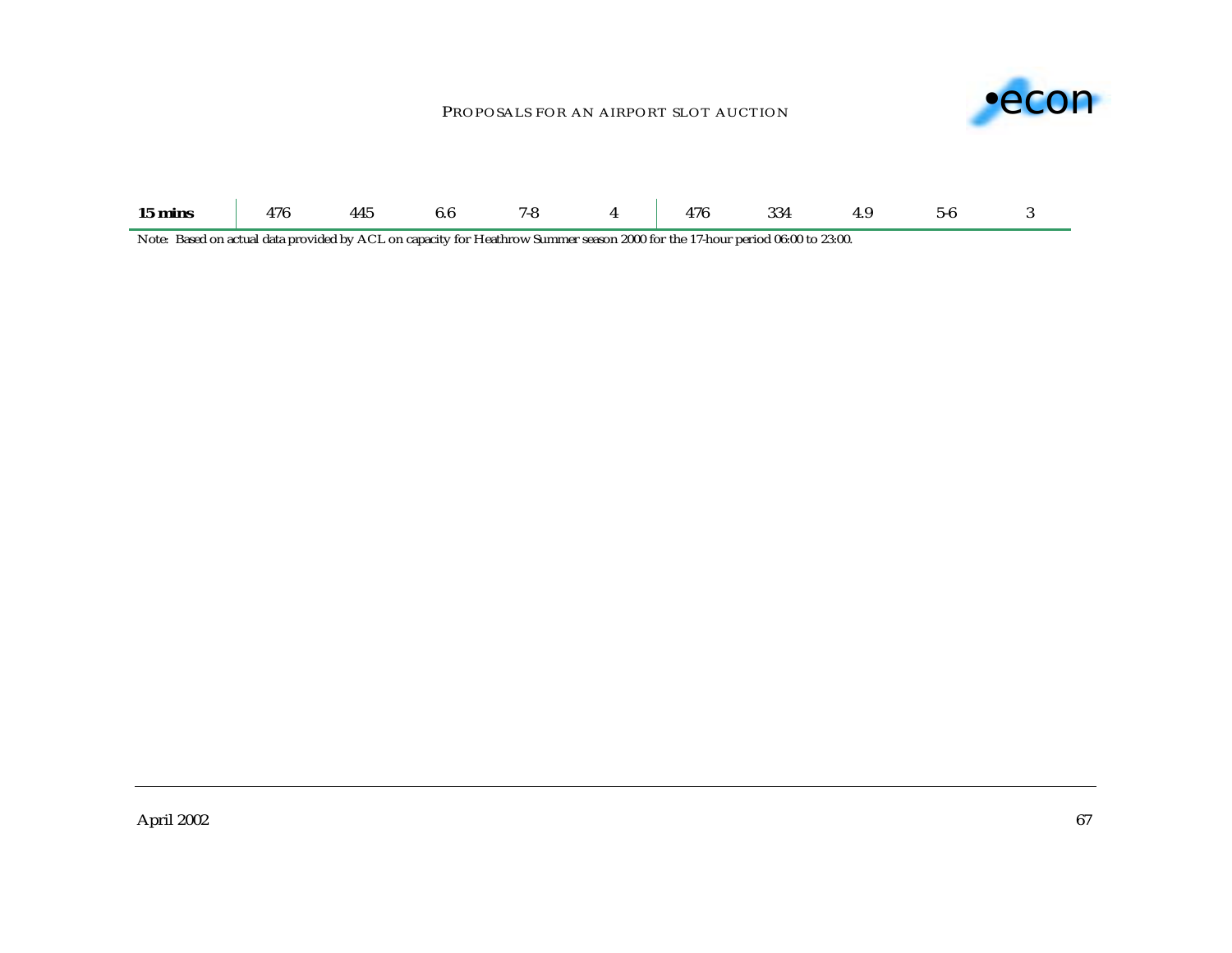

## 6.1.2. WHAT CAPACITY USAGE RIGHTS SHOULD BE INCLUDED WITHIN A LOT?

Any air movement requires access to three types of capacity: runways, stands and terminals. Although not of primary importance at present, these terminal and stand constraints are considered by ACL's current allocation procedures and to omit them from an auction mechanism would arguably be a retrograde step, leading to some inefficiency. Stand capacity bites at London City airport, and terminal capacity can act as a constraint during peak hours. Moreover, it is conceivable that stand and terminal constraints could become more important – such as on the introduction of larger aircraft. For this reason, we consider auction mechanisms that are able to deal with the most difficult case of all three types of capacity being potentially scarce; these mechanisms could be simplified if terminal capacity or stand scarcity were unimportant. Conversely, the auction mechanism could be extended to deal with the issue of noise emission, which may become increasingly important as constraints on the size of noise contours may begin to bite at a number of UK airports.

Unfortunately, it is not possible to bundle a right to use a stand and a *fixed* amount of terminal capacity along with a landing or take-off slot, as different sizes of aircraft and types of service will have different stand and passenger handling requirements associated with a landing or take-off movement. There are two main approaches to solving this problem:

- *Separate markets for terminal and stand capacity.* **A slot could** provide a *minimum* entitlement to use capacity, with an operator required to purchase additional terminal capacity or the right to use a stand in separate *ancillary services* markets. These ancillary services could be sold either alongside the main auction of slots, or else subsequent to the main auction.
- A **single market for flexible bundles.** An auction format could be used where an airline would make a bid that specified not only what it would be prepared to pay to use a particular runway slot at a particular time, but also provided information that could be used to determine its stand and terminal capacity requirements. In essence, any bid for a runway slot would have multiple dimensions that would need to be considered by the auctioneer when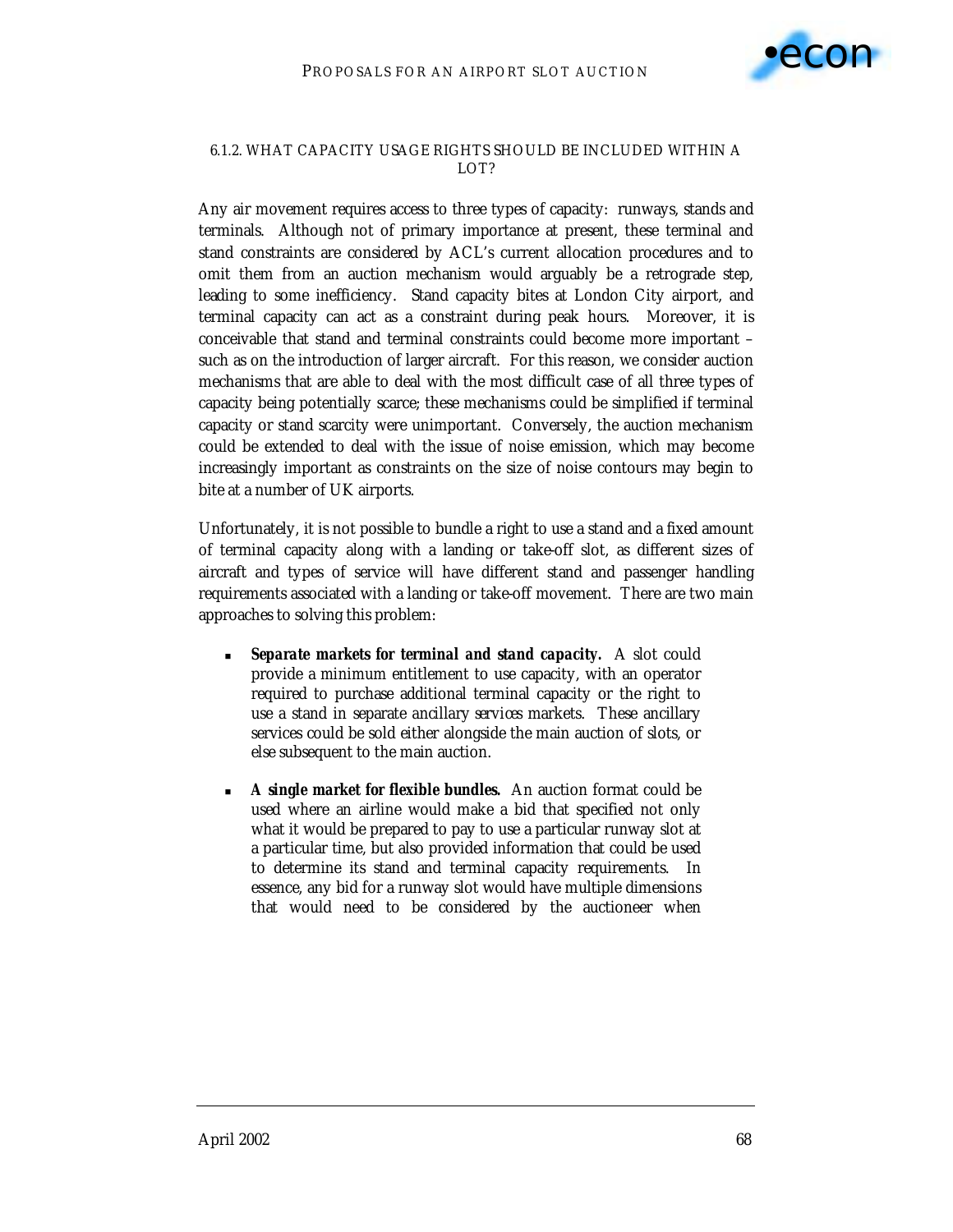

determining which bids for a particular runway slot were the winning bids.<sup>64</sup>

For example, suppose that five slots were available within a particular half-hour window. Bids had been received for this time slot, but the five highest bids had total terminal and stand requirements that could not be met. Then, rather than simply taking the highest five bids, the auctioneer would select five feasible bids that met the terminal and stand capacity constraints and had the *greatest* possible value amongst all such feasible bids. We explain this procedure in more detail in section 6.2.2.

The principal benefit of using separate ancillary services markets is that the auction of slots can be simplified *for the auctioneer* in the sense that a 'bid' is simply a statement of willingness to pay for the right to take-off or land at a particular time. In this case, the auctioneer need only select the highest bids. In contrast, using an auction format in which bids had multiple dimensions (financial, and intended use) is somewhat less transparent and more complex for the auctioneer, as winners are determined by an algorithm used by the auctioneer, rather than by simply taking highest bids.

However, using separate ancillary services markets is more complex and riskier for bidders. It would be necessary for bidders to bid not just for slots, but also for matching ancillary services. If auctions for slots and ancillary services were run in parallel, there would be a very large number of lots. Bidders would also face the risk of acquiring either a slot or ancillary services but not both (which would be even more severe if auctions for ancillary services were held after the primary slot auction). This could lead to bidders either not being able to use as large an aircraft as they might wish, or else holding a scarce right to use stand or terminal capacity without any matching right to land or take-off. This is particularly concerning for economic efficiency, as slots where terminals or stands are also scarce will fall primarily at peak times and have high value; failing to use such slots efficiently will entail significant social losses.

This form of inefficiency can be entirely avoided by combining bids for runway, terminal and stand capacity, and using an algorithm within the auction mechanism to ensure that terminal and stand capacity constraints are respected where they are relevant. Operators would only be allocated usable combinations of runway,

 $\ddot{ }$ 

<sup>&</sup>lt;sup>64</sup> Here we use the term 'winning' loosely, as algorithms such as this could be used in a multiple round auction to determine the current highest bidders at the end of each intermediate round.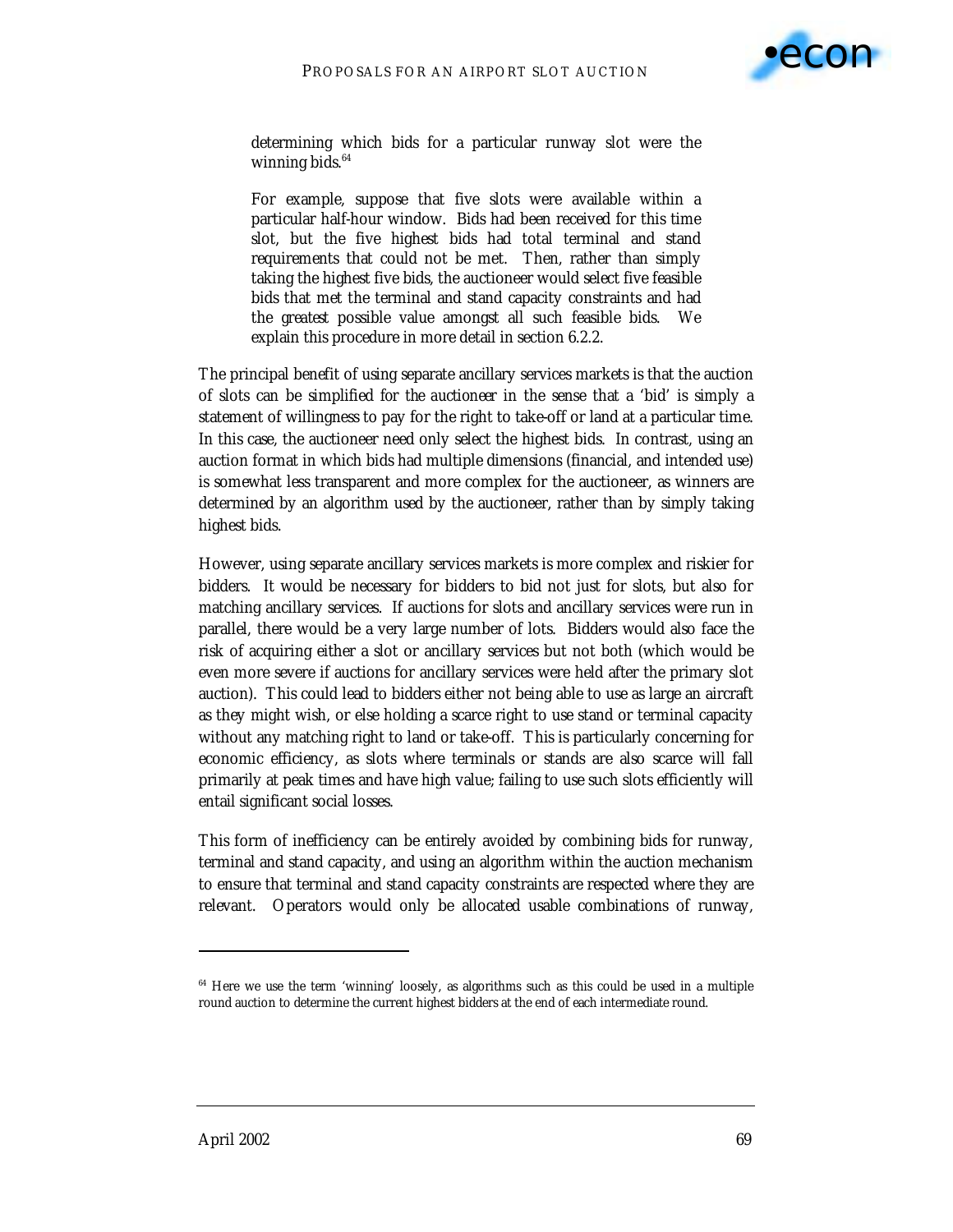

terminal and stand capacity. $65$  For this reason, we strongly recommend a single integrated auction mechanism with flexible bundling of all necessary capacity. Although this complicates implementation of the auction, it simplifies construction and execution of bid strategies and should lead to more economically efficient outcomes.

In order to implement such as system, carriers would need to provide with their bid sufficient information to allow the auctioneer to determine the demands they would make on terminal and stand capacity. In addition, information would also be needed to allow the auctioneer to determine the demands that particular planned usage of a slot would make on runway capacity. Given this information, the auctioneer can determine whether available capacity can offer an acceptable quality of service.

Runway capacity is not a constant, as the number of feasible movements depends on aircraft separations required by the traffic mix. As we have already discussed, the current slot allocation system is one in which there is considerable inertia and therefore the traffic mix at a particular time remains similar from season to season. Therefore, it is sufficient to adjust estimates of available runway capacity from hour to hour on the basis of historic traffic patterns. By doing this, it is possible to ensure that maximum utilisation is made of runways.

However, in an auction system, there is a much greater possibility of the traffic mix in any given hour changing appreciably from the previous season, particularly if a significant proportion of the entire stock of slots is auctioned in one go. Therefore, the current method of estimating runway capacity hour-by-hour given the historic traffic mix is unlikely to be successful. Instead, it would be necessary to determine available runway capacity endogenously within the auction system. In particular, if operators are required to nominate how they intend to use a given slot, it is possible to calculate a runway's maximum throughput given that implied traffic mix. Rather than necessarily making a fixed number of identical slots available at a given time, the auctioneer can vary the number of winners of a lot to optimise the use of runway capacity. We discuss this in further detail below when considering possible auction designs.

 $\overline{a}$ 

<sup>&</sup>lt;sup>65</sup> In effect, we are proposing a form of combinational auction in which bidders submit combined bids for a runway slot, stand and terminal capacity. In general, combinational auctions are considered to have some advantages in auctioning items where there are strong synergies, as bidders need not face the risk of bidding for a synergistic combination of items, but failing to get all of them. This issue is discussed in more detail in the annex on auction design.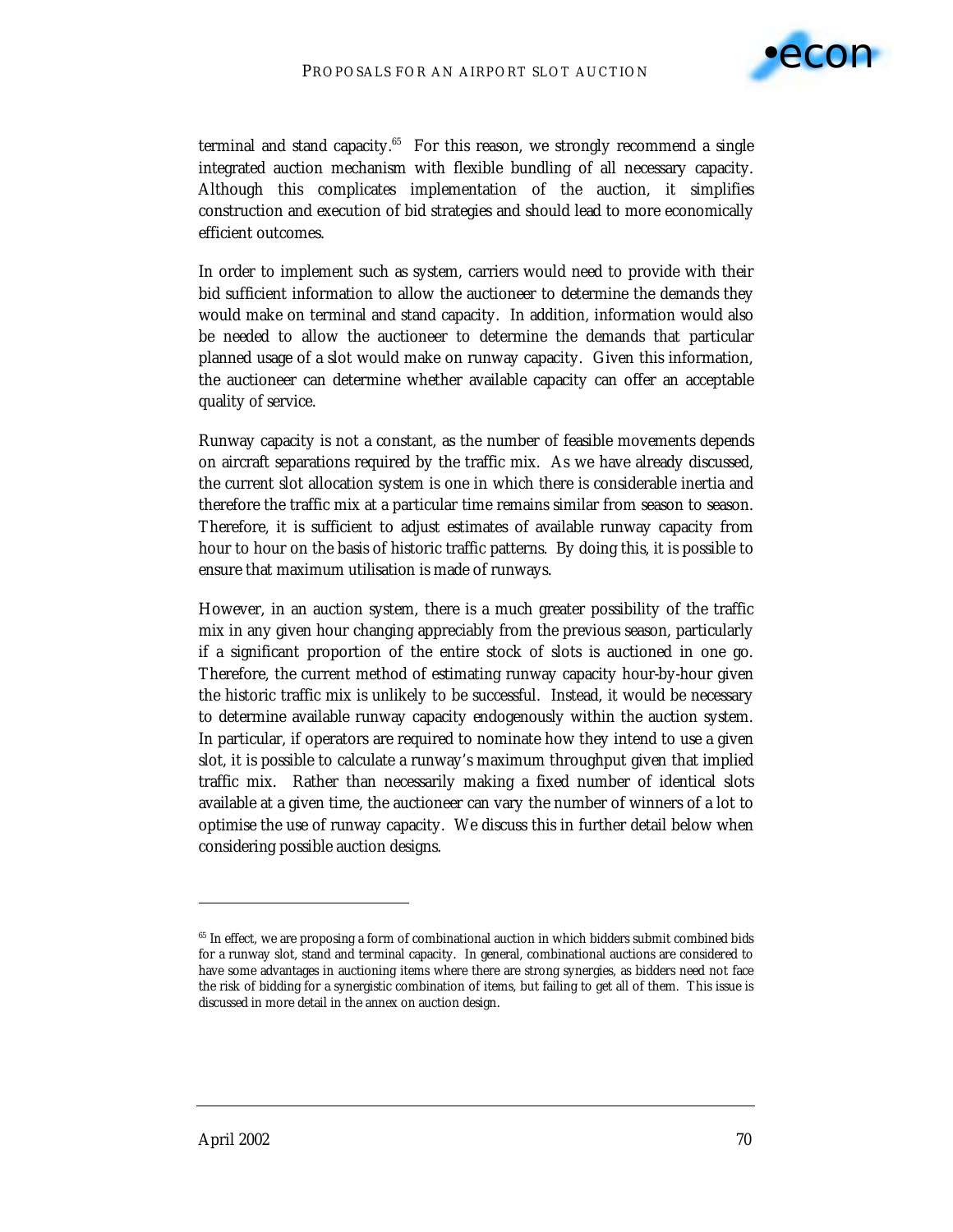

To operate such a system, a bid for a particular lot (i.e. time window) would need to consist of both a financial offer and a nomination of various *usage factors* that would effect how the carriers proposed usage of a slot impacted on runway, terminal and stand capacity. These nominated usage factors could include:

- whether the time would be used for take-off or landing<sup>66</sup>;
- ! the size category of aircraft, which is important for ensuring sufficient separation of landing aircraft and determining stand requirements. At present, National Air Traffic Services (NATS) uses five main aircraft weight categories for arrivals, and both weight and route categories for departures.<sup>67</sup> Such category nomination might remain appropriate for the purposes of an auction.<sup>68</sup> NATS would then, as now, determine the order of departures based on the aircraft mix waiting to take off;
- the routing direction for taking-off aircraft, which affects runway capacity for take-offs;
- ! preference for terminal (if any); and
- a maximum passenger load factor, which affects use of terminal facilities and would be chosen from a small number of categories. Load factors vary significantly between charter and scheduled services and, to a lesser degree, between national, short-haul and long-haul routes. Again, this could be done by means of choosing one of a small number of bands.

 $\overline{a}$ 

<sup>&</sup>lt;sup>66</sup> At airports with single mode runways we could equally well have one set of lots for take-offs and another for landings. However, by taking take-off or landing as a 'usage factor' we can deal with possibility that at a mixed-mode airport, it may be optimal to forgo some of the benefits of mixedmode operation and switch to landing only or take-off only for short periods if carriers' willingness to pay for such an arrangement is sufficient to outweigh any loss in runway efficiency.

<sup>&</sup>lt;sup>67</sup> NATS provides air traffic control at Heathrow, Gatwick and Stansted airports, as well as some regional UK airports. NATS uses categories based on aircraft weight to determine the separation distance of *arrivals,* measured in nautical miles. *Departure* separations are based primarily on the route taken – a northerly or southerly departure – with weight being of secondary importance. Departure separations are expressed in terms of time (minutes).

<sup>&</sup>lt;sup>68</sup> To the extent that these categories do not capture differences in the size of the aircrafts' wingspan, which is a main determinant of stand requirements, modifications to the classification may be necessary.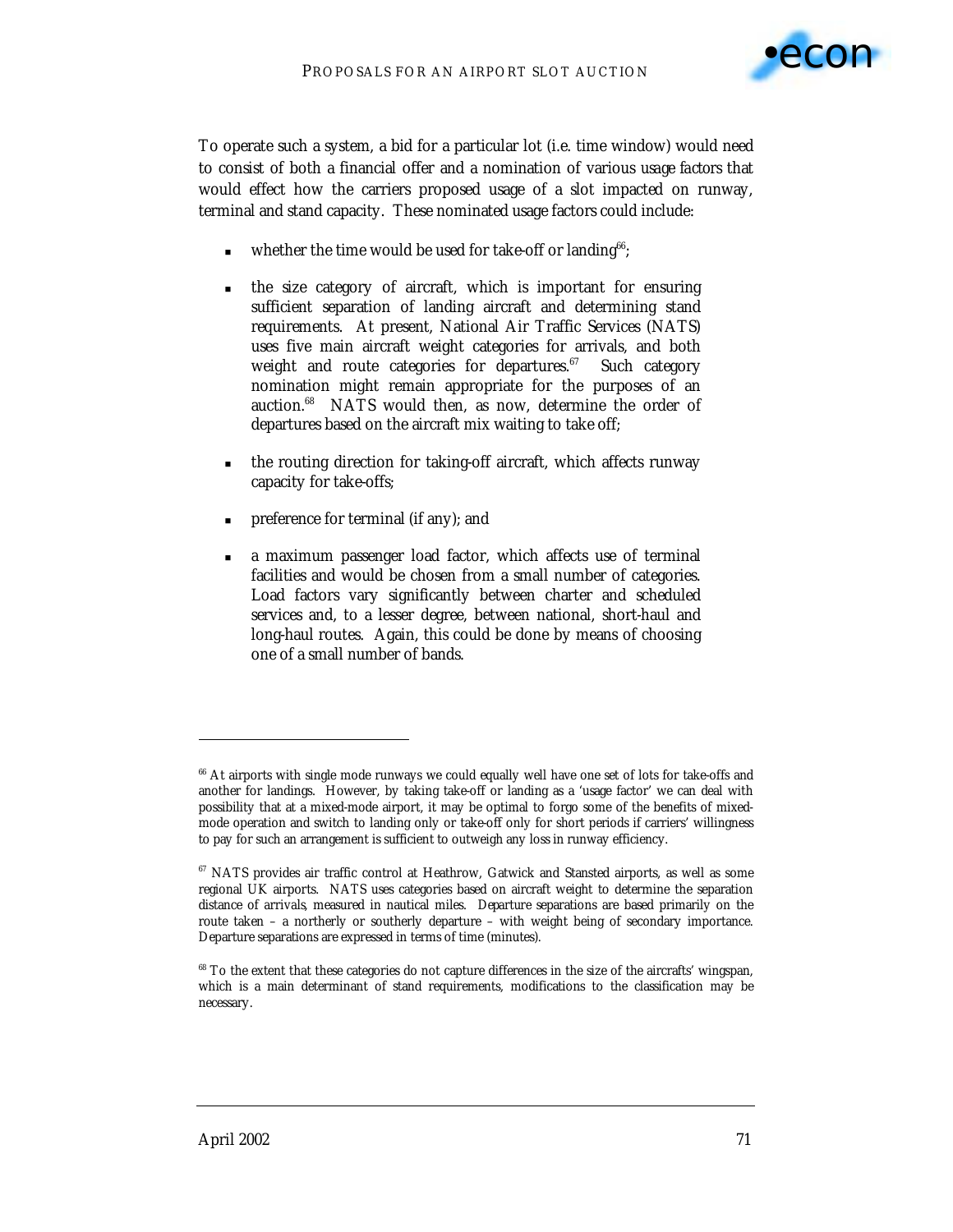

If a carrier wins a lot, this would convey the right to make an air movement within a particular time window for a number of consecutive summer or winter seasons, within the usage limits established by its bid. As we discuss later, it would be possible for a carrier to nominate multiple usage categories, thereby giving itself the right to use a lot flexibly if it won it.

Given that stand and terminal capacity are currently often not scarce, it is possible that the winners of a particular lot (i.e. the carriers permitted to make movements within that time window) might be able to change aircraft size or increase passenger loading without exhausting available capacity. In this case, any surplus capacity (of whatever) type would remain available to carriers on a first come first served basis after the auction. When a change of use request did not lead to capacity limits being exceeding, it would be permitted.

### 6.1.3. USE IT OR LOSE IT

At present, operators are under a 'use it or lose it' obligation. The current grandfathering regime creates strong incentives for operators to try to retain slots where possible, even to the extent of 'babysitting' them by using the slot to fly loss-making small aircraft. Under an auction system, the incentives to retain unnecessary slots are much reduced, as:

- there is a financial cost to acquiring that slot; and
- ! even if a slot is given up, it may be possible to regain it later either in an auction or on the secondary market.

These factors reduce the need for a 'use it or lose it' obligation. In particular, if competition in air services is effective, there is *no* need for such an obligation at all as an operator who had no use for a slot would have an incentive to sell it in the secondary market or lease it on a short-term basis. As discussed in Section 4.2.2, strict 'use it or lose it' may prevent smaller operators from acquiring slots to maintain options to expand services and thus constitute a barrier to expansion.

However, this conclusion may change if competition is not effective. In particular, an operator with market power may have an incentive to hoard unused slots in order to deter entry through two possible means:

- ! Hoarding attractive slots may blockade an entrant who may then be unable to operate a sufficiently frequent and attractive timetable.
- ! An operator with market power may hold unused slots to provide the option of responding rapidly to any entry by cutting prices and/or boosting frequency. The threat of such a response may act as an entry deterrent in its own right.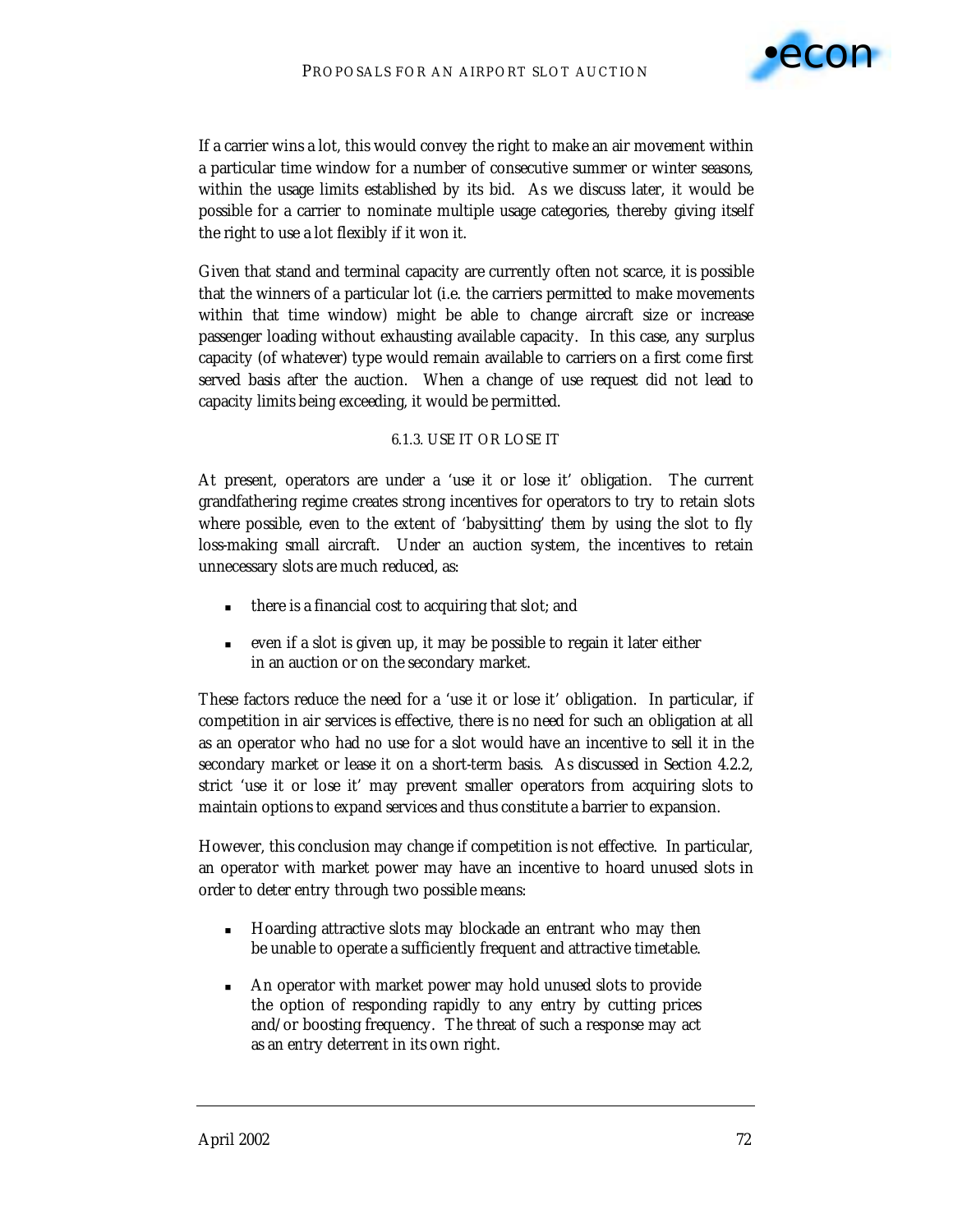

Thus, there may still be value in maintaining such an obligation for the purpose of limiting any possible abuse of market power. However, this is best achieved by triggering the obligation *only* for operators who have a sufficiently large share of slots. Applying such an obligation indiscriminately could actual undermine, rather than enhance, competition.

### 6.1.4. PENALITIES FOR SLOT MISUSE

Under any system with economic pricing of slots, there may be significant price differentials between peak and off-peak slots. This may give rise to financial incentives to misuse slots by systematically and repeatedly:

- landing or taking off at a time other than allotted by the lot; or
- using the slot other than as nominated in the winning bid, for example by flying a larger aircraft than applied for.

Exceeding the rights to use capacity implied by a particular slot may be considered by airlines as an alternative to acquiring a more expensive peak-time slot, or paying more for a different aircraft type or a higher passenger number limit. Therefore, it is essential that such misuse is monitored and there are appropriate penalties to provide sufficient disincentive for such behaviour. For example, the penalty for using a slot other than at the scheduled time needs to be sufficiently large relative to the differential between the prices of peak and off-peak slots.

In practice there may be occasional exceptional circumstances that mean that operators cannot use a slot in the planned manner. Therefore, penalties should only be triggered once slot misuse reaches a certain frequency. Under the present system, airlines face the prospect of a slot being confiscated if they repeatedly fail to use it at the allotted time. However, this is unlikely to be a credible threat for minor infractions. Therefore, in order to maintain strong incentives for proper use of slots, there would need to be a proportionate and credible escalation path for fines depending on the frequency and severity of misuse.

### 6.1.5. DURATION OF USAGE RIGHTS

The number of seasons over which the winner of a lot would have a usage right is an important design parameter. The main effect of the duration of a slot is on the size of the pool of slots to be allocated. In order to give carriers sufficient opportunity to expand and rearrange their services without undue delay, it is important that a sufficient number of slots be allocated each year. This could be achieved by using relative short durations.

It is neither necessary nor desirable to auction off all slots at the same time. Rather, some form of rolling auction process, in which a substantial proportion of slots are auctioned off each season, is preferable. This would ensure that there is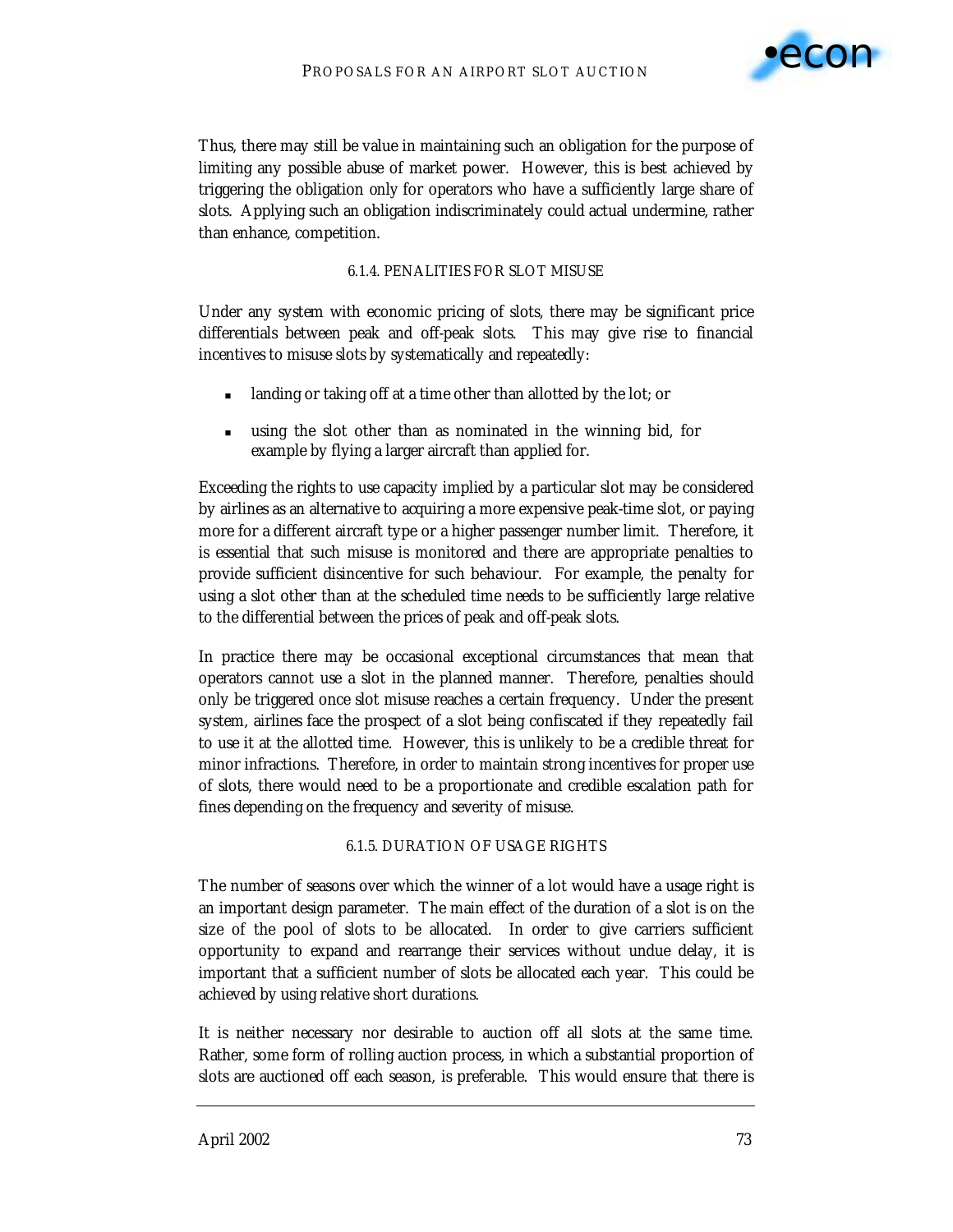

always scope for new entry and expansion, while also making coordination easier by limiting the need to change all schedules each season. For example, a duration of 3 to 5 years would lead to 20% to 33% of the total stock of available slots being reallocated each season, which would permit extensive changes.

Duration has other important effects. Longer durations will increase the value of slots. A very long duration may be a concern if it leads to prices at a level at which new entrants could face difficulties or disadvantages in raising finance to fund slot acquisition. Furthermore, longer durations make the value of slots considerably more uncertain, as it is necessary to make longer-range forecasts of market conditions in order to estimate their value. As we discuss in section 6.2.1, there are adverse consequences that follow from bidders being very uncertain about the value of slots and the efficiency of an auction may as a result be reduced.<sup>69</sup> This also increases the risk of carriers overpaying for slots, which could affect the potential viability of small carriers. These reasons suggest that short durations are likely to be more appropriate.

Some carriers have argued that short-term usage rights for slots could reduce investment incentives, leading to fewer new services. However, there is little reason to expect this. Consider the contrasting example of radio spectrum licences. These are typically long licences (15-20 years) in order to give operators sufficient incentive to invest in telecommunications networks, as clearly it is not possible to continue operating a network without a corresponding radio spectrum licence. However, the situation in the airline sector is entirely different:

- ! Any particular slot is fungible across many routes, and so continued operations do not depend on continued usage of a particular slot. In the event that a usage right terminates, a carrier would have a wide choice of alternative slots it could acquire to maintain a similar service.
- ! Very little investment is predicated on having the right to use *particular* slots. The only investment that is obviously slot-specific is marketing associated with timetables.
- ! In any case, a much smaller proportion of investment is sunk (i.e. its value unrecoverable if operations cease) than in the telecoms example. Aircraft are often leased and there are alternative users of

 $\ddot{ }$ 

<sup>&</sup>lt;sup>69</sup> In auction theory, this is known as the 'winner's curse'. For further explanation of this concept, see Annex 1.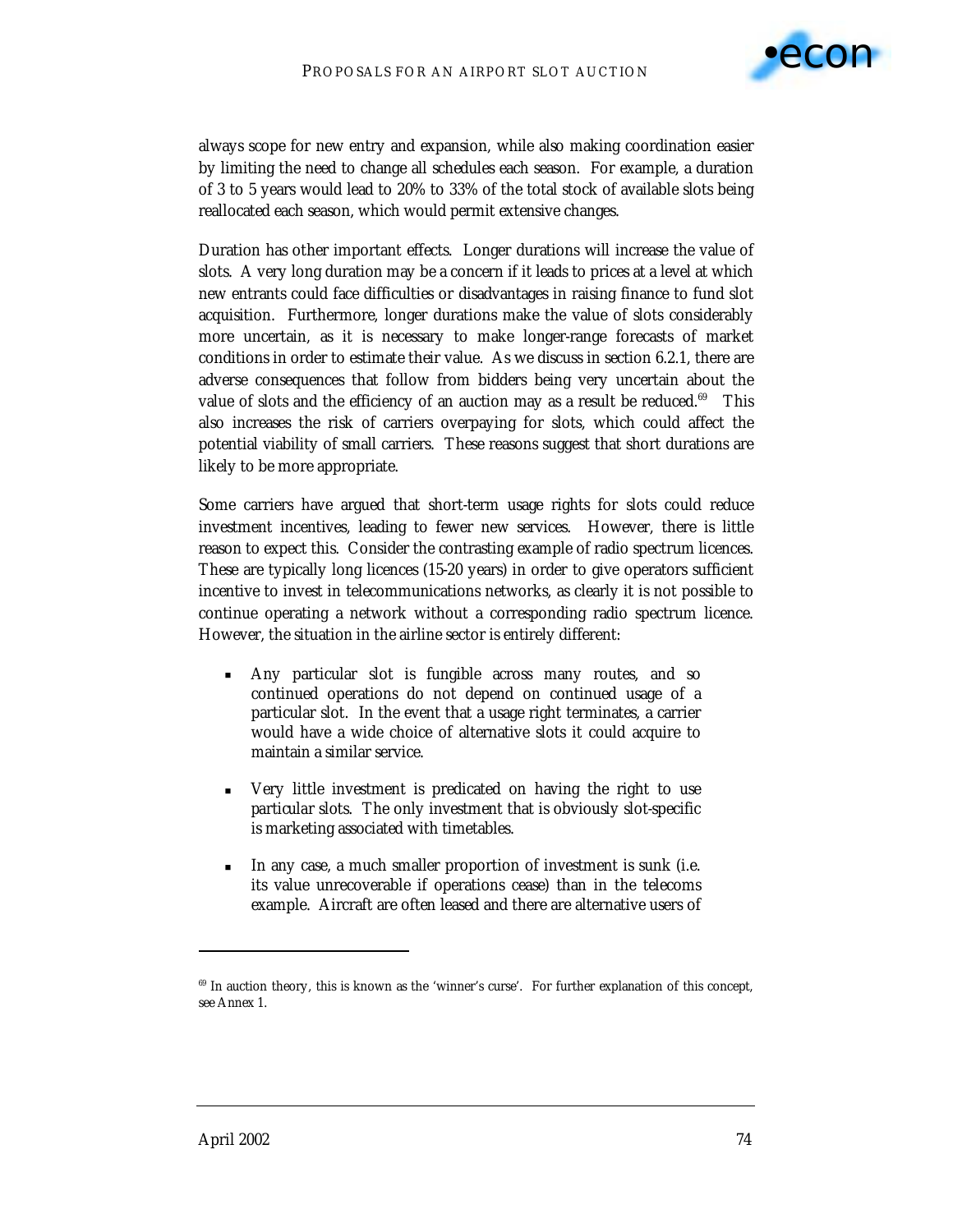

other infrastructure. Thus, the minimum time period for profitable operation of a route is relatively short.

Therefore, there is little apparent need to give lengthy tenures for slots in order to encourage investment in new or expanded services.

It is beyond the scope of this report to suggest an exact duration for slot usage rights. From a practical perspective, a duration of 3-6 years would ensure that a sufficient number of slots would be reallocated each season to promote competition and give flexibility for operators to expand and change their routes, and might therefore be an appropriate starting point. It would also appear to be a sufficient period for operators to earn a reasonable return on new routes, though this should not be an overriding concern given that it would be relatively easy for carriers to continue similar operations on a route by replacing expiring slots with new ones. Further work would be required in order to determine the optimal duration for slot usage rights.

### **6.2. THE AUCTION MECHANISM**

There are a number of auction designs that are feasible for use in allocating airport slots. In this section, we describe these designs and consider their relative merits. Overall, we find that the most preferable system is likely to be a modification of the simultaneous multiple round auction (SMRA) that has frequently been used for spectrum auctions. The leading alternative is a form of one-shot sealed bid auction.

### 6.2.1. SIMULTANEOUS MULTIPLE ROUND AUCTIONS

We first describe how a relatively simple SMRA of the type often used for spectrum auctions would work, and then consider modifications for auctioning airport slots. In an SMRA, bidding proceeds through multiple rounds. At the first round, bidders can submit bids on all lots (providing that they exceed a minimum bid set for each lot). The highest bidder on each lot is declared at the end of the round.

In the following rounds, new minimum bids are set for each lot, equal to the current highest bid on that lot plus some increment set by the auctioneer. Bidders can now make further bids, overbidding the current highest bidders from the end of the previous round if they wish. The auction proceeds in this manner through multiple rounds, with the price of each lot rising if there are further bids. Bidders can switch back and forth between lots from round to round as prices develop, bidding on whichever lots they consider best value.

The auction closes across *all* lots simultaneously when there is no further bidding activity. Until the end of the auction, it is possible for bidders to switch between lots. Therefore, this is a *single* auction for many lots, rather than a number of separate auctions, one for each lot.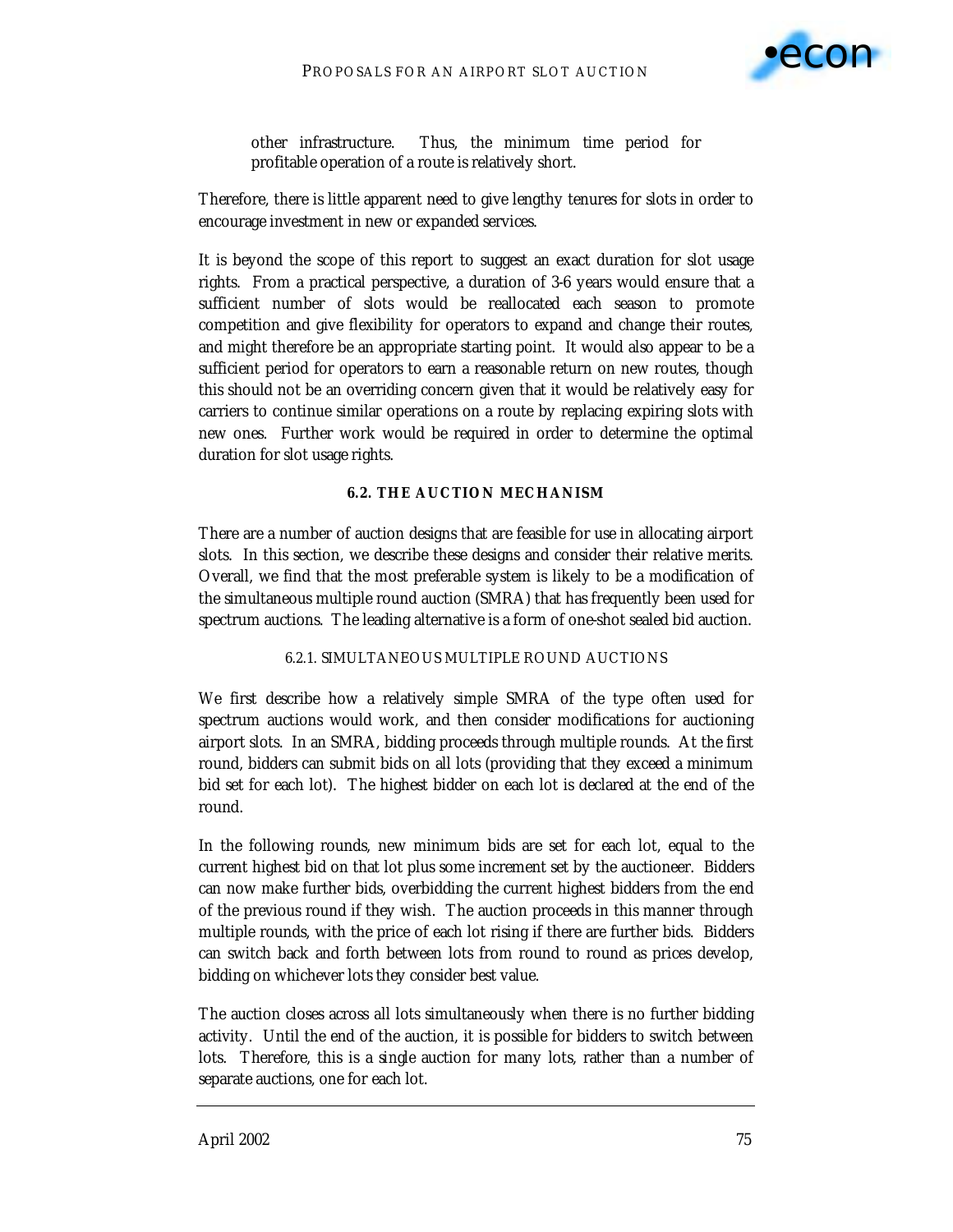

In this auction format there would be an incentive for bidders to wait as late as possible to make their bids in order not to give away any information about their intentions to other bidders. For this reason, there are so-called *activity rules* that force bidders to make bids at each round in order to keep their options open for later in the auction. A typical set of activity rules might work in the following way:

- ! Before the auction each lot is assigned a number of 'eligibility points' in proportion to a rough estimate of its value.
- ! Each bidder applies for a certain number of eligibility points prior to the auction. This is typically determined by the size of deposit a bidder puts down. The eligibility points held by a bidder limits the number of bids it may make. The total number of eligibility points associated with lots on which a bid has been submitted and with lots on which a bidder has been highest in the previous round must not exceed the number of eligibility points held by the bidder.
- At each round, in order to maintain its stock of eligibility points, a bidder must exceed an *activity requirement* set by the auctioneer. For example, a bidder might be required to make bids (including standing highest bids from the previous round) whose points sum to 70% or more of the bidder's eligibility points.
- ! If a bidder fails to meet its activity requirement, its eligibility points are scaled down in proportion.
- As the auction progresses, the activity requirement is increased. Typically this is done by having a number of stages, with the activity requirement increasing from one stage to the next. In the final stage of the auction, bidders would need to bid all of their eligibility points to maintain them.

Such activity rules prevent bidders from delaying and making bids only towards the end of auction. In order to maintain the option to bid on all the lots that a bidder might ultimately want, it is necessary to bid on a sufficient number of lots throughout the auction.

Being an open auction, an SMRA allows bidders to observe the bidding behaviour of other bidders. This allows bidders to benchmark their own estimates of the value of lots against the bidding behaviour of others, thus reducing the potential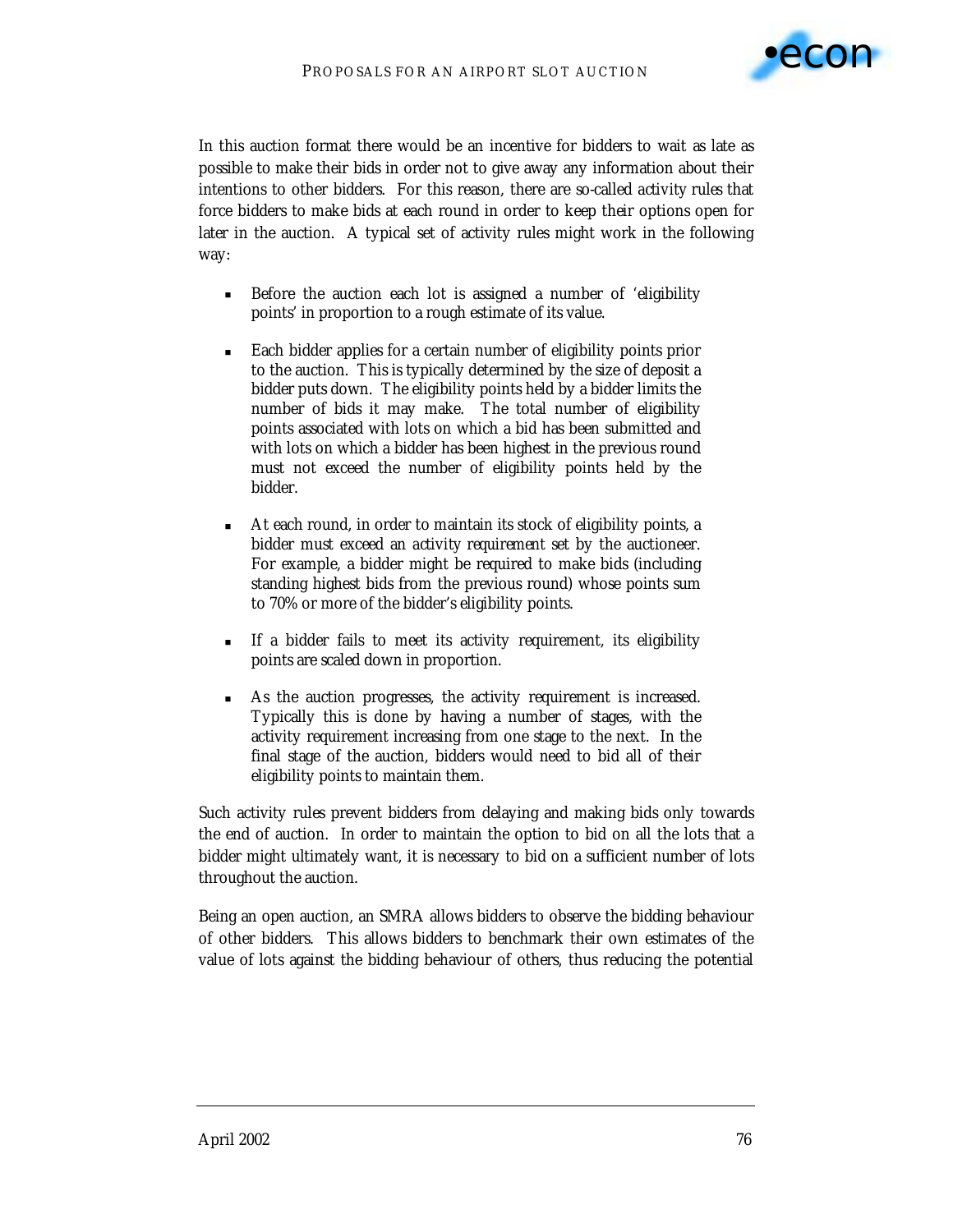

uncertainty<sup>70</sup> about the value of lots they may face. Such uncertainty over valuations has two effects:

- ! It may lead to ex-post inefficiencies, in the sense that a bidder may win a lot as a result of overestimating its value, denying the lot to someone else with an ultimately more profitable use of it.
- Rational bidders will tend to bid cautiously for fear of suffering 'winner's curse', which arises where the winner bids its full value estimate. As the winner is the bidder with the most optimistic view of the lot's value, this is very likely to be an over-estimate of the true value (for a more detailed discussion see Annex 1).

Open auctions such as SMRAs reduce this valuation uncertainty, in essence constructing a market in which the prices of lots emerge. As prices are established, bidders can refine their own valuations and strategies, for example moving between lots depending on relative prices or modifying the combinations of lots sought. For this reason, activity rules are very important, as price information will only emerge when bidders actively bid for the lots rather than wait for others to reveal their valuations.

### 6.2.2. A MODIFIED SMRA FOR AIRPORT SLOTS

The simple SMRA described above would need to be adapted to deal with airport slot allocation, in particular to allow for:

- ! the possibility of terminal and stand scarcity; and
- ! the different number of air movements possible on a runway depending on the mix of traffic using it.

The process we describe here is an SMRA for *combinations* of runway, terminal and slot capacity. The combinational nature of bids is reflected in the design of lots as dscribed above. A bid for a particular lot – a time window - would consist

 $\ddot{ }$ 

 $70$  Formally, we mean so-called 'common value' uncertainty. At least in part, a lot has an objective value to all bidders that is uncertain.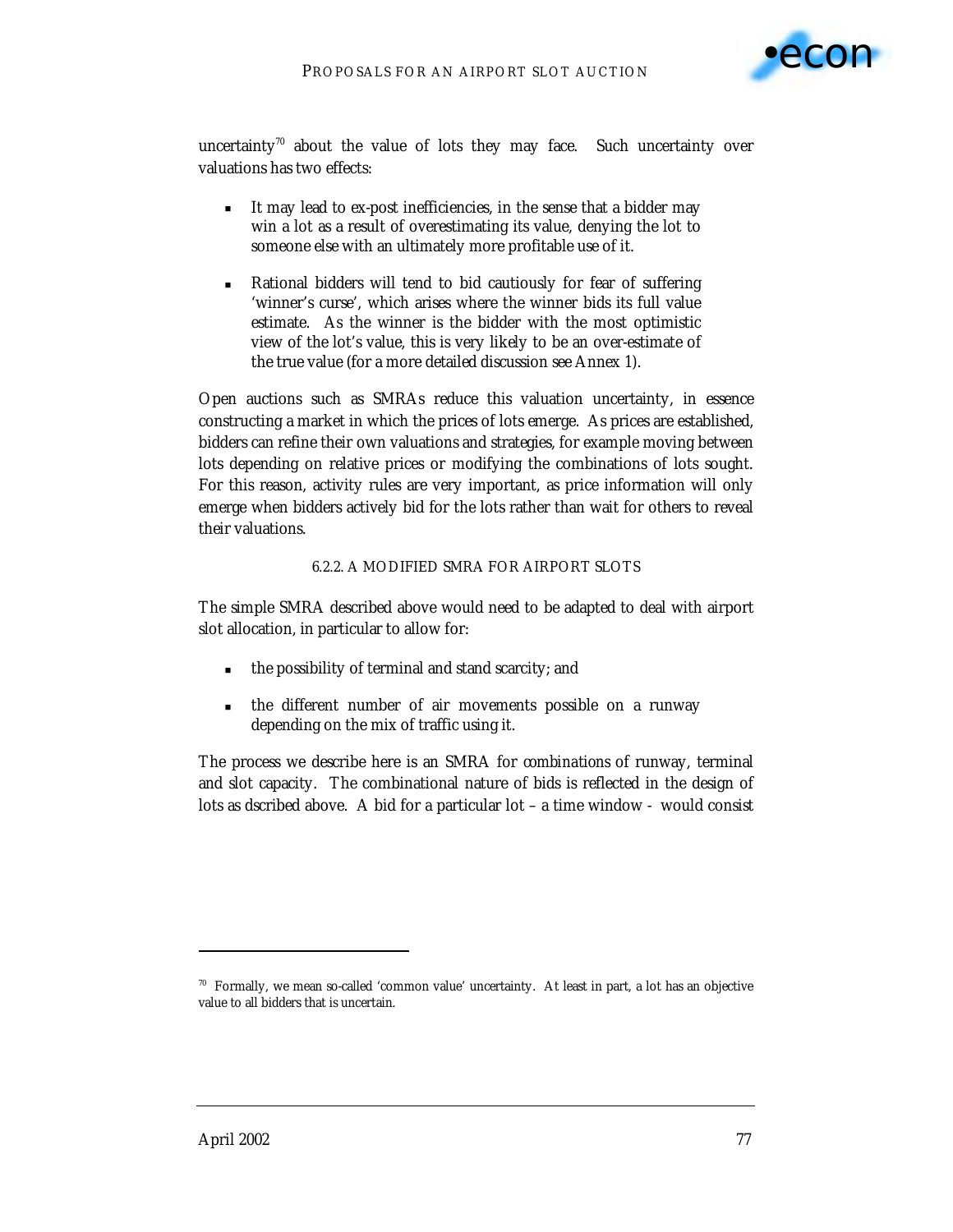

of both a financial offer and a nomination of usage factors, of the type described in section 6.1.2, which affect the utilisation of runway, terminal and stand capacity.<sup>71</sup>

The auctioneer would then process these bids and select current highest bidders at the end of the round. For any given lot, there would be *multiple* current highest bidders, as multiple traffic movements are possible within a given time window. The number of highest bidders cannot be predetermined, as runway capacity depends on the traffic mix.

In selecting the current highest bidders, the auctioneer would maximise the total value of the selected bids, subject to these being feasible given available capacity and declared usage factors. The selected current highest bidders would often, but not necessarily, be those who made the highest monetary offers for that lot. Sometimes it would be necessary to select a bidder making a lower monetary offer in favour of one making a higher monetary offer as the former would make lesser demands on terminal capacity or stands, or use the runway more efficiently given other traffic movements scheduled within the same time window.

This selection process would need to be achieved by means of a computer algorithm. To implement this, to would be necessary to quantify the impact of particular usage factors on capacity requirements, thereby identifying those allocations of slots to bidders that are feasible given available capacity. The algorithm would then search over all feasible allocations of slots to find the one with the greatest total value of accepted bids.<sup>72</sup> Although this process would be complex for the auctioneer, it is relatively simple for bidders, who need to state their intended usage of a slot and make a monetary offer.

 $\overline{a}$ 

 $71$  If desired, a bidder could nominate multiple choices of usage factors with its bid for a lot. In this way a bidder could either choose to buy a relatively restricted right to use a slot, for example where the aircraft size must be of the nominated type, or a relatively unrestricted right to use a slot, for example by nominating multiple types of aircraft, providing the option to substitute aircraft later.

 $72$  In practice it probably not feasible to search over all possible allocations of slots to bidders as the number of such allocations is astronomic and would require excessive time to compute. Given that terminal and stand capacity constraints are only infrequently of relevance, it would be more efficient first to compute the optimal allocation ignoring such constraints, which reduces largely to selecting highest bidders. From that starting point, search algorithms can be used to see if modifications of the allocation are feasible and would increase the total value of accepted bids. Given the complexity of this problem, it may be necessary to use statistical optimisation techniques such as simulated annealing to solve the problem within a reasonable time. Such techniques are also robust to the presence of multiple local optima. This would produce a solution that is close to optimal and, to the limited extent to which it was not the fully optimal solution, did not favour or disfavour any particular bidder.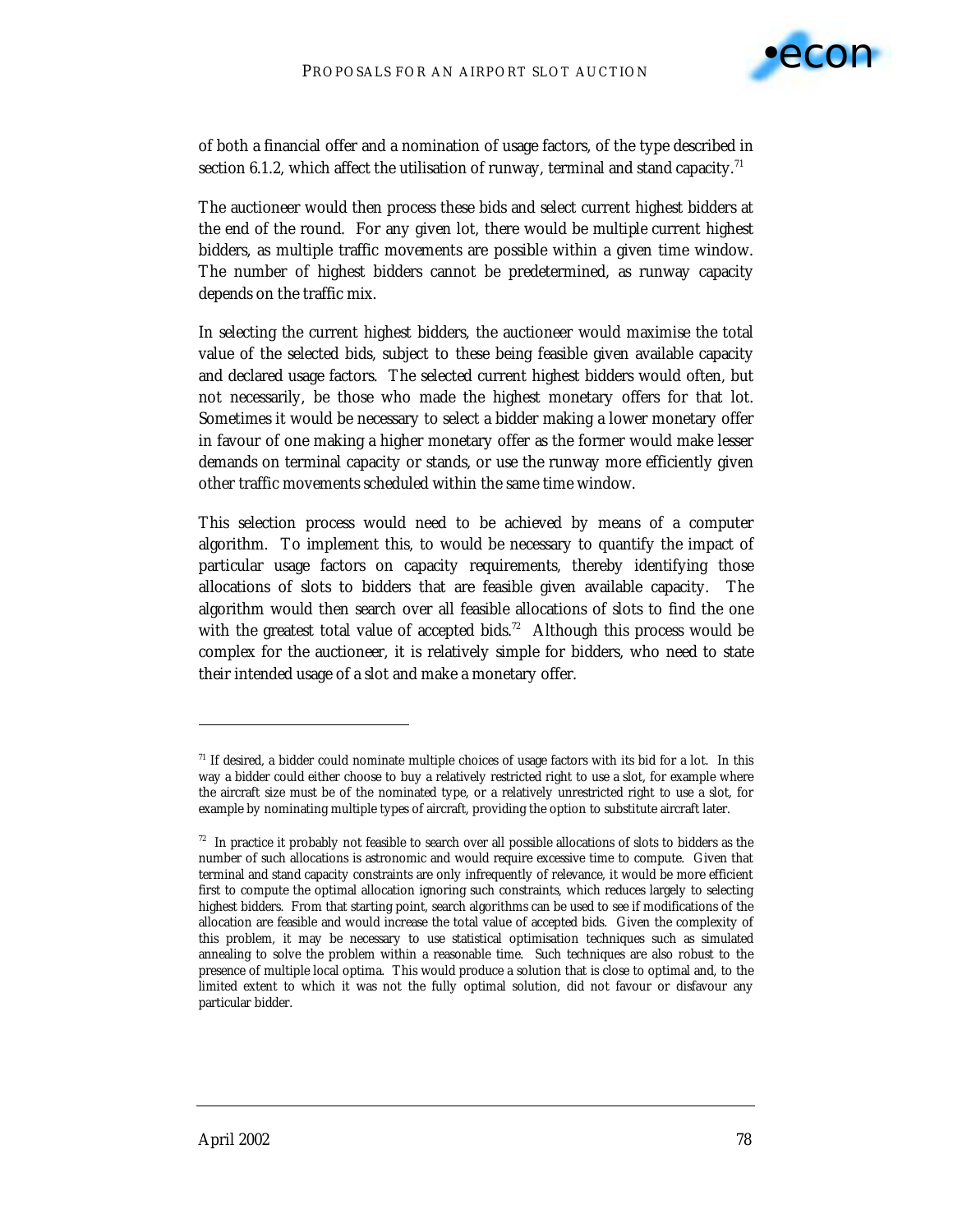

Having declared current highest bidders for each lot, the auctioneer would then need to set a minimum bid for the subsequent round. This would be set as some increment over the lowest of the multiple current highest bids on any particular lot. A slight complication would be that where terminal or stand constraints were important, it might be necessary to set minimum bids differentiated according to the intended usage of the lot.

Having set these minimum bids, the next round would be started. Bidding would proceed through multiple rounds until there was no further bid activity. As described in the previous section, activity rules would be necessary to ensure that bidders did not unduly delay in making bids.

#### 6.2.3. COMBINATIONAL BIDDING

In SMRAs, bidders often must assemble combinations of lots. However, this means that bidders may face aggregation risks.<sup>73</sup> In particular, they may bid for a combination of licences, only to lose some of them whilst remaining highest bidder on others. In auctions where there are strong synergies across lots, such a fragmentation of lots may not just expose bidders to risk, but also lead to inefficient outcomes.

As a response to this problem, a modification of the standard SMRA format has been developed in which bids can be made not just for single lots, but also for combinations of lots. For example, suppose that a bidder had a strong synergy between two lots, call them *A* and *B*. If the bidder must make two independent bids, one for *A* and one for *B*, there is a risk that the bidder may win one, but not both, of the lots. With combinational bidding, the bid may submit one single offer for *A* and *B*. This bid would either be accepted or rejected in its entirety by the auctioneer.

Although combinational bidding solves the problem of aggregation risk, it does introduce some new problems. In particular, it can produce inefficient outcomes in which a bidder with strong synergies across lots displaces a number of bidders who each only want one lot, even if the later group of bidders place greater value in total on the lots than the former single bidder. Despite this problem, combinational bidding is generally thought to produce more efficient outcomes where there are strong synergies across lots.

 $\ddot{ }$ 

 $73$  This is often referred to as an 'exposure risk', though we use the term 'aggregation risk' throughout.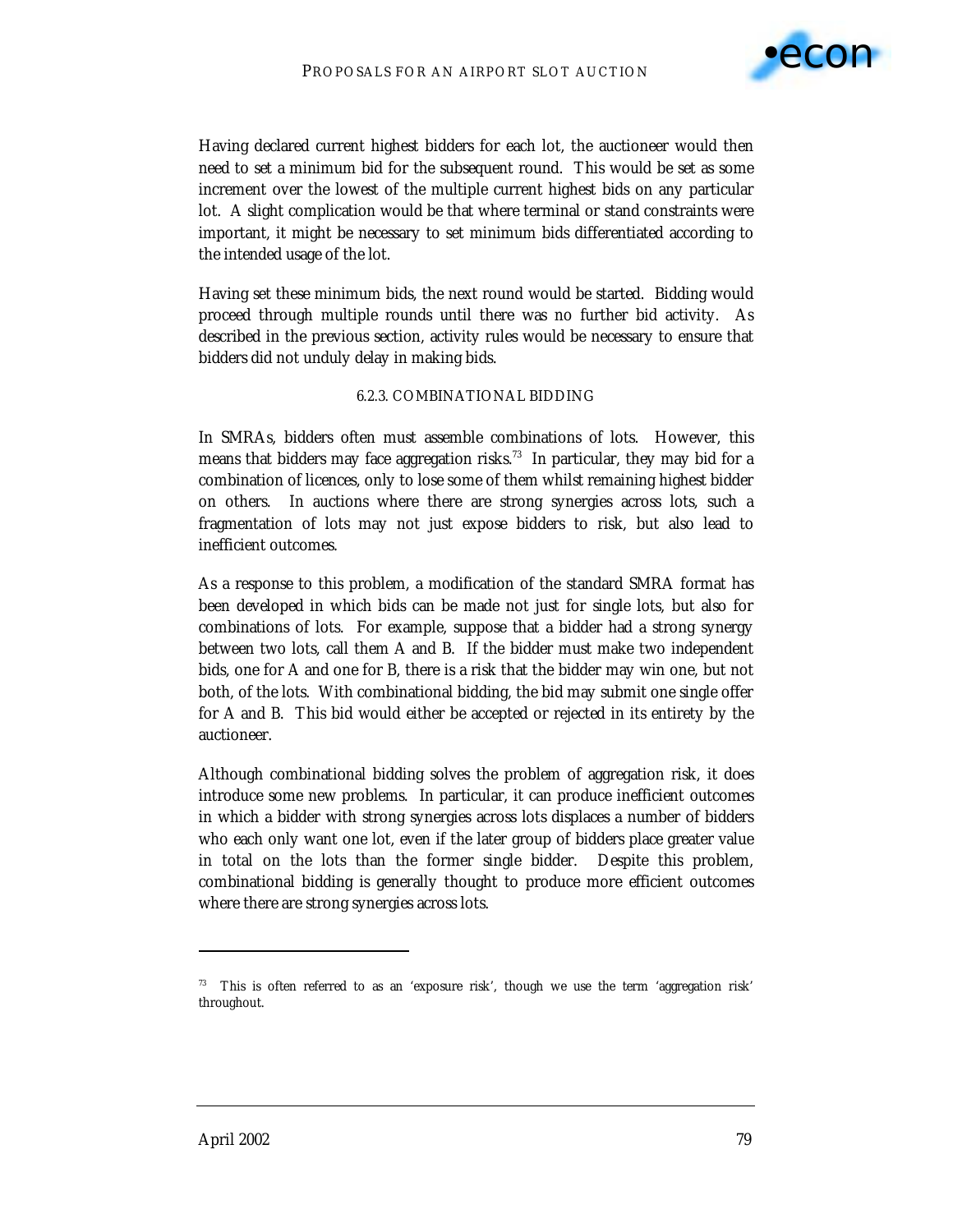

The US Federal Communications Commission has run a large number of spectrum auctions using the SMRA format. It has recently been experimenting with the use of combinational bidding and has decided to move to this system for allocating regional spectrum licences as of 2001. In this case the lots relate to the use of spectrum in particular geographical areas, and there are potentially strong synergies between lots. For example, if a number of lots are geographically contiguous, then it may be efficient for a bidder to acquire all or none of them. Obtaining only some of these lots would lead to a 'hole' in geographical coverage. Clearly there would be no substitute to acquiring the lot required to fill the hole.

With regard to airport slots, there are strong synergies with regard to the different types of resources required for any particular air movement – runway, stand and terminal capacity. This would suggest the use of combinational bids. Indeed, the modified SMRA for slots discussed in the previous section is, *in effect*, an auction with combinational bids for different types of resources. In particular, by nominating how a slot will be used, an appropriate bundle of runway, terminal and stand capacity that will allow this usage is assembled automatically by the auction mechanism. Any need for carriers to bid separately for runway, terminal and stand capacity is avoided. This removes a major source of potential inefficiency that could result from having separate markets for runway, terminal and stand capacity, which are highly synergistic.

By contrast, synergies between different slots are significantly weaker. Even though there are competitive advantages from operating more routes and more frequent services, giving rise to some synergies across slots, the impact of failing to acquire one *particular* slot on the value of other slots is likely to be limited. Carriers have flexibility with regard to using slots for different services and other slots will be reasonable substitutes. Within an SMRA, if an operator needs to acquire additional slots to reap synergy benefits, there will typically be a variety of acceptable alternatives. Therefore, there is no particular reason to expect inefficiencies to result from bidders failing to achieve *particular* combinations of slots. Therefore, we do not see a strong case for introducing additional provisions for combinational bidding across slots.

The only strong synergy across airline slots is between take-off and landing slots. Even if an airline deploys slots flexibly across different routes, it still needs an equal number of take-off and landing slots at a particular airport. For example, if a carrier had more take-off than landing slots, as there would eventually be no aircraft available to use them. Therefore, any allocation system that produced outcomes in which the number of take-off and landing slots won by a carrier were significantly different would lead to inefficiencies. In an SMRA, bidders have opportunity to adjust their bids from round to round and so there is little reason to expect a significant mismatch between the total number of landing and take-off slots. Small mismatches could be corrected through post-auction requests to change a slot from landing to take-off (or vice-versa) where this did not affect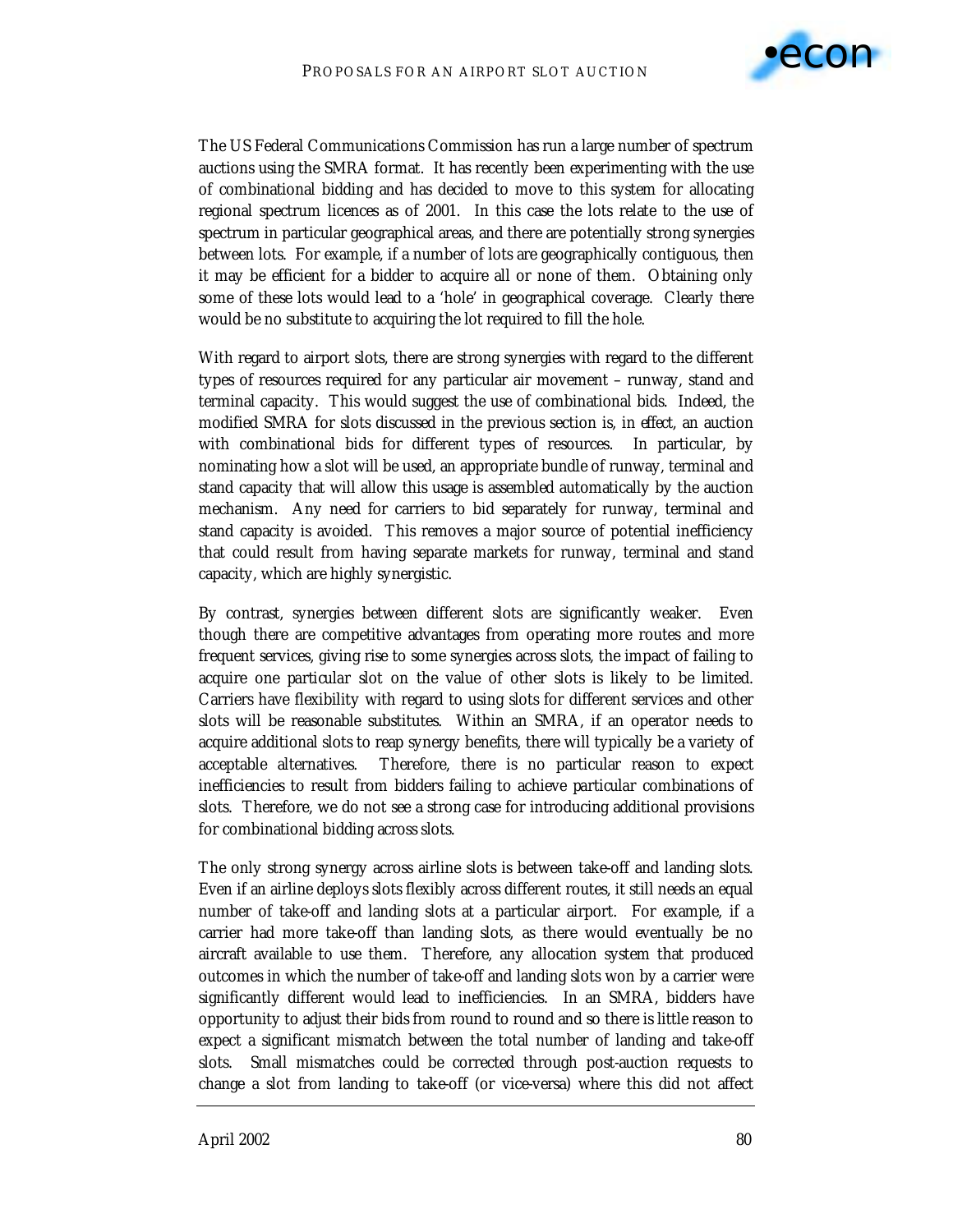

capacity or by using the secondary market. Although combinational bidding would entirely remove this problem, as bids for landing and take-off slots could be paired, the additional complexity introduced for bidders appears unjustified by the scale of the problem.

#### 6.2.4. SEALED BID AUCTIONS

An alternative to an SMRA is some form of one-shot sealed bid auction, in which bidders simultaneously submit one set of bids. These bids would be similar in format to those discussed above: a financial offer and nominated usage factors. These bids would be processed by the auctioneer and winners declared without running multiple rounds.

This process has the advantage over SMRAs of not being open-ended and, therefore, guaranteed to achieve an outcome within a fixed time, as would be required for completion before the IATA international scheduling conference. However, as we have already discussed, SMRAs have the advantage of allowing bidders with uncertain valuations to benchmark these against the bidding behaviour of other bidders, reducing uncertainty and improving efficiency.

Also, SMRAs allow bidders to switch between different lots and assemble combinations of lots as relative prices emerge, thereby limiting aggregation risks. This feature cannot be replicated in a one-off sealed bid auction other than through allowing combinational bidding across slots. Without such provisions there would be substantial risks of carriers making bids for particular slots in order to operate a service of a particular frequency on a particular route, but failing to get all of the slots they required. This would be a particular problem for small operators who may have relatively little ability to juggle portfolios of slots across different routes. With combinational bidding, bidders would submit bids for acceptable combinations of slots. It would be possible to pursue back-up strategies by submitting bids for other acceptable combinations, on the basis that at most one of the acceptable alternatives could be won.

These bids would be processed by the auctioneer, who would allocate lots to bidders in a manner that:

- **Exercise 1** respected combinational bids;
- ! did not exceed capacity constraints; and
- ! subject the two conditions above, maximised the total value of all winning bids.

This is analogous to the process of determining current highest bidders at the end of a round in an SMRA discussed in section 6.2.2.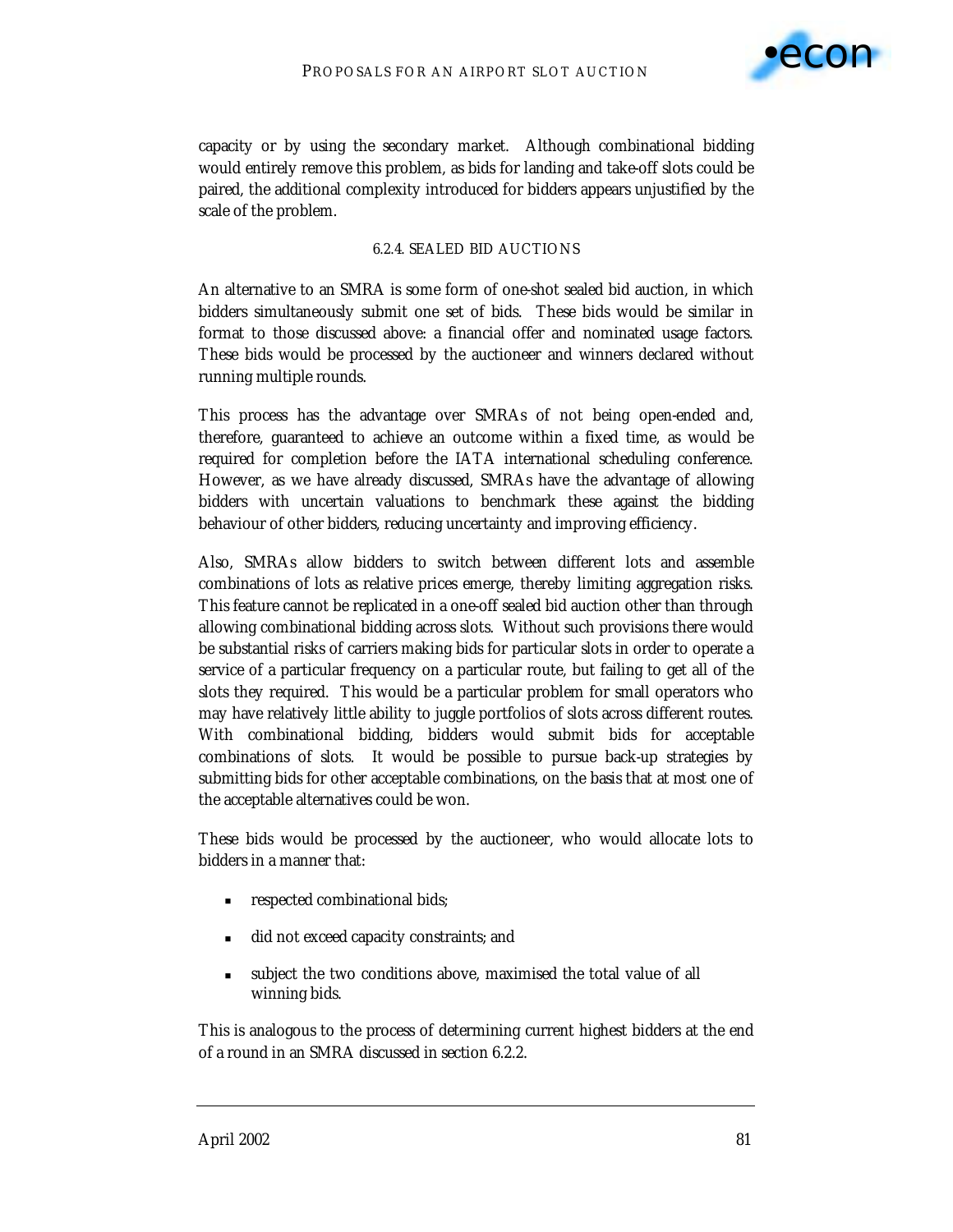

Having determined winners, the auctioneer would then determine the prices to be paid. Here there are three main options, which have very different effects on bidders' incentives:

- ! a *discriminatory* auction, in which each winner of a lot paid the amount of its bid;
- ! a *uniform* auction, in which all winners paid the same price, determined by the *weakest* winning bidder, possibly with some adjustments for differences between bidders in their nominated usage factors; or
- ! winners pay prices equal to the *opportunity cost* of their bids, which is, roughly speaking, based on the valuation of the *strongest losing* bidder for each lot.<sup>74</sup>

There has been much debate in the academic literature about which of these variants is most desirable. For example, this issue has arisen in the design of government debt auctions in both the United Kingdom and the United States. The key difference between these auction formats is the extent to which they force bidders to have to take account of the likely bids of others when deciding about their own bids.

This can most clearly be seen in the case of a discriminatory auction. If a bidder considers that it is likely to have a much higher value than other bidders, it would not be rational to enter a bid equal to its value: although such a bid would surely win, the bidder would enjoy no surplus. Therefore, a rational bidder would bid less than its valuation, depending on what it expected other bidders to do. In contrast, if winners pay only the opportunity cost of their bids, the amount that a winner bids determines whether or not it wins, but not how much it pays. This depends only on the bids of *other* bidders. Therefore, in this case, bidders have an incentive simply to bid their valuation, as they would like to win the lot in any case where they pay less than this. The uniform auction is an intermediate case, as the amount that the winner pays may depend on what it bids itself, but to a lesser extent than in a discriminatory auction.

This has two consequences:

 $\overline{a}$ 

 $74$  This is the lowest possible amount which, had the bidder in question bid this amount given their nominated usage factors, and given the bids of other winning bidders, that bidder would have still won a given licence.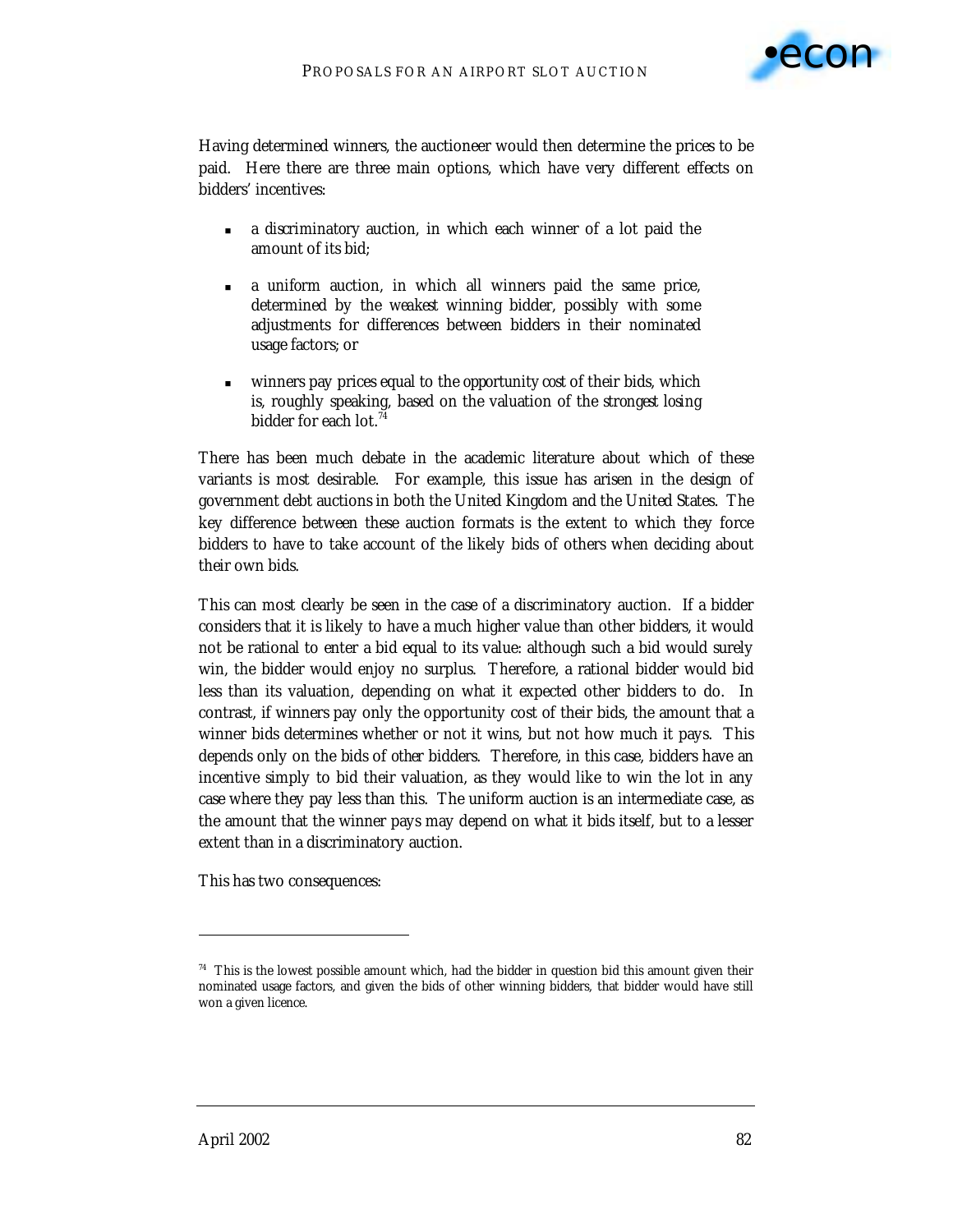

- ! Discriminatory auctions are the most strategically complex and, therefore, run some risk of inefficiencies being caused simply by bidders misjudging what they expect others to do. In contrast, opportunity cost pricing permits simple bid strategies to be used that do not require 'second-guessing' of what other bidders may do.
- ! Discriminatory auctions often lead to strong bidders paying more than would uniform auctions or those with opportunity cost pricing. Where bidders may be strong relative to others owing to existing market power, this may be a desirable feature as it tends to level the playing field between strong and weak bidders.

Given these conflicting effects of discriminatory auctions, it is unsurprising that there have been mixed empirical findings on the desirability of these different formats. General conclusions cannot be drawn, as they depend on the nature of the allocation problem in question and the extent of asymmetries between bidders.

Nevertheless, there would appear to be a reasonable case against the use of discriminatory auctions for slot allocation. Given the enormous complexity of the allocation problem, there may be a considerable risk of inefficiencies if bidders have to second-guess what others may do. Thus, a uniform auction or opportunity cost pricing would be preferable. In practice, particularly if many winners are declared for each lot, there may be little difference between a uniform auction and the use of opportunity cost pricing as in neither case will the amount a winner bids have much effect on what it pays.

Therefore, if a one-shot sealed bid process were adopted, achieving reasonably efficient outcomes is likely to require:

- ! the use of bids with a financial offer and a usage factor nomination, as with the SMRA;
- ! allowing combinational bidding to permit bidders to obtain efficient combinations of lots and pursue backup strategies; and
- ! use of a uniform price auction, or prices based on opportunity costs, to reduce strategic complexity.

However, we have serious concerns about the practicability of such an auction design. In order for bidders to express their preferences for particular combinations of slots and alternative combinations, it may be necessary to make large numbers of mutually exclusive combination bids, essentially listing out every possible combination of lots that would allow an airline to offer its planned services. Even where airlines knew exactly what combinations of lots they require and how much they were prepared to pay for them, this would be a major undertaking owing to the very large number of combinations possible. For this reason, we consider the SMRA format is strictly preferable.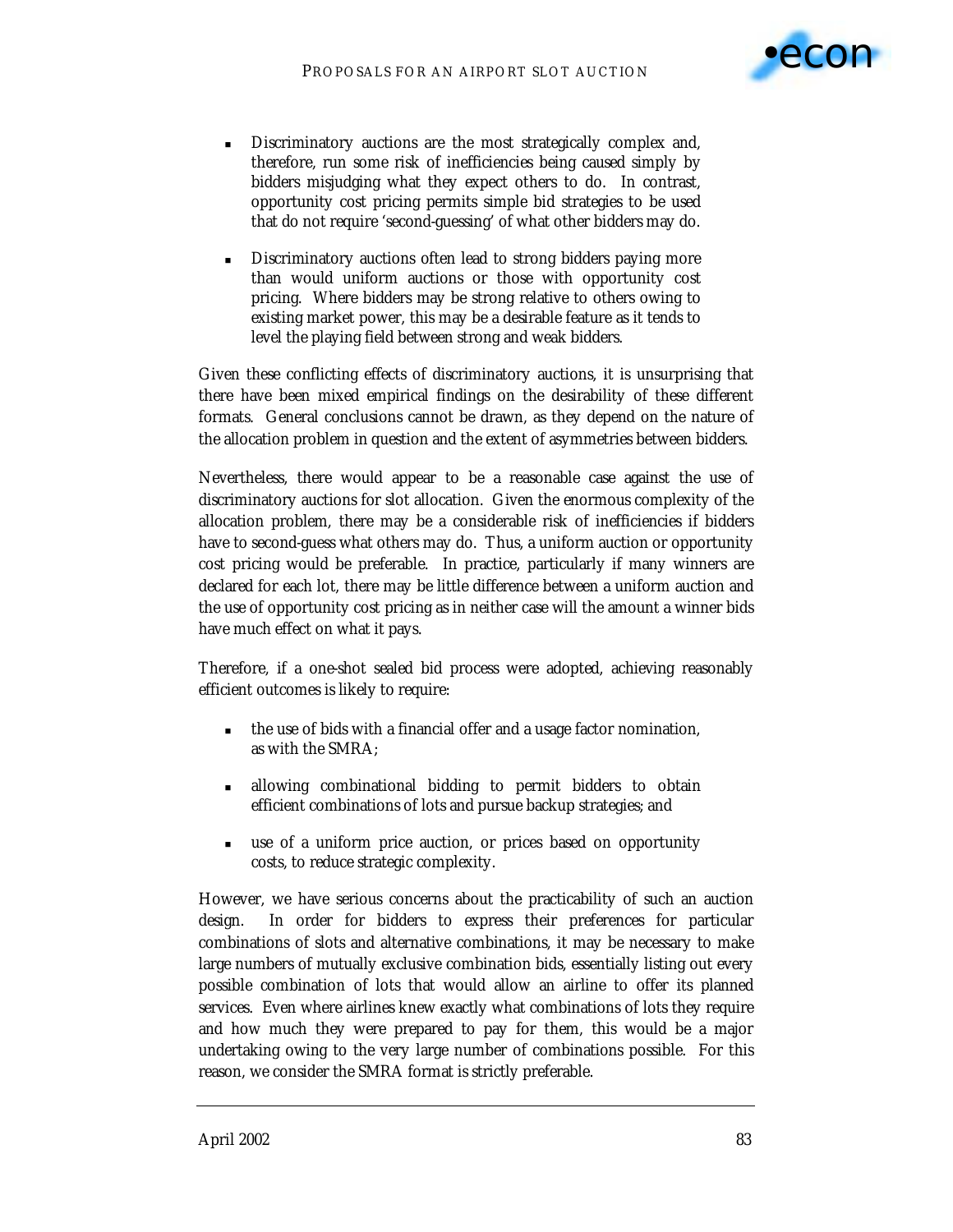

## 6.2.5. HYBRID DESIGNS

It is possible to hybridise SMRA and sealed bid formats. Such hybrid formats have been proposed as a means of providing many of the efficiency and information revealing characteristics of the SMRA, whilst at the same time reducing the advantages of strong bidders where this strength results from existing market power. This issue is discussed at length in Annex 1.

In any case, an important benefit of a hybrid auction for slot allocation would be that it provides a safeguard measure for completing the auction within a given timeframe. A hybrid auction would work in the following way:

- an SMRA of the type described in section 6.2.2 would be started and run round-by round; and
- in the event of the SMRA not being completed by the backstop date, the auctioneer would declare a last and final round.

This last and final round would essentially be a sealed bid. Each lot would have a minimum bid established by the last completed round of the SMRA. These sealed bids would take the same format as the SMRA, with a financial offer and a nomination of usage factors. The auctioneer would process these bids (as described above) and declare winners.

As a result of running this sealed bid after multiple rounds of open bidding, the need to allow combinational bidding to achieve reasonable efficiency is likely to be much reduced. In particular, bidders would have seen which lots competitors were bidding on and may be able to form reasonable expectations of which combinations of licences they could reasonable expect to win. Those carriers who had sets of slots other than those they wanted could then use the secondary market.

Nevertheless, the use of sealed bid to curtail an SMRA is a somewhat drastic step and may reduce efficiency relative to letting the SMRA conclude naturally. Therefore, it would be important to ensure that all reasonable steps were taken to ensure that the SMRA ran rapidly, including:

- appropriate activity rules;
- rules of setting minimum bid increments.
- ! the use of a comprehensive software-based implementation of the auction to facilitate rapid bidding and analysis of round-by-round outcomes; and
- sufficiently harsh penalties on bidders who delay the auction.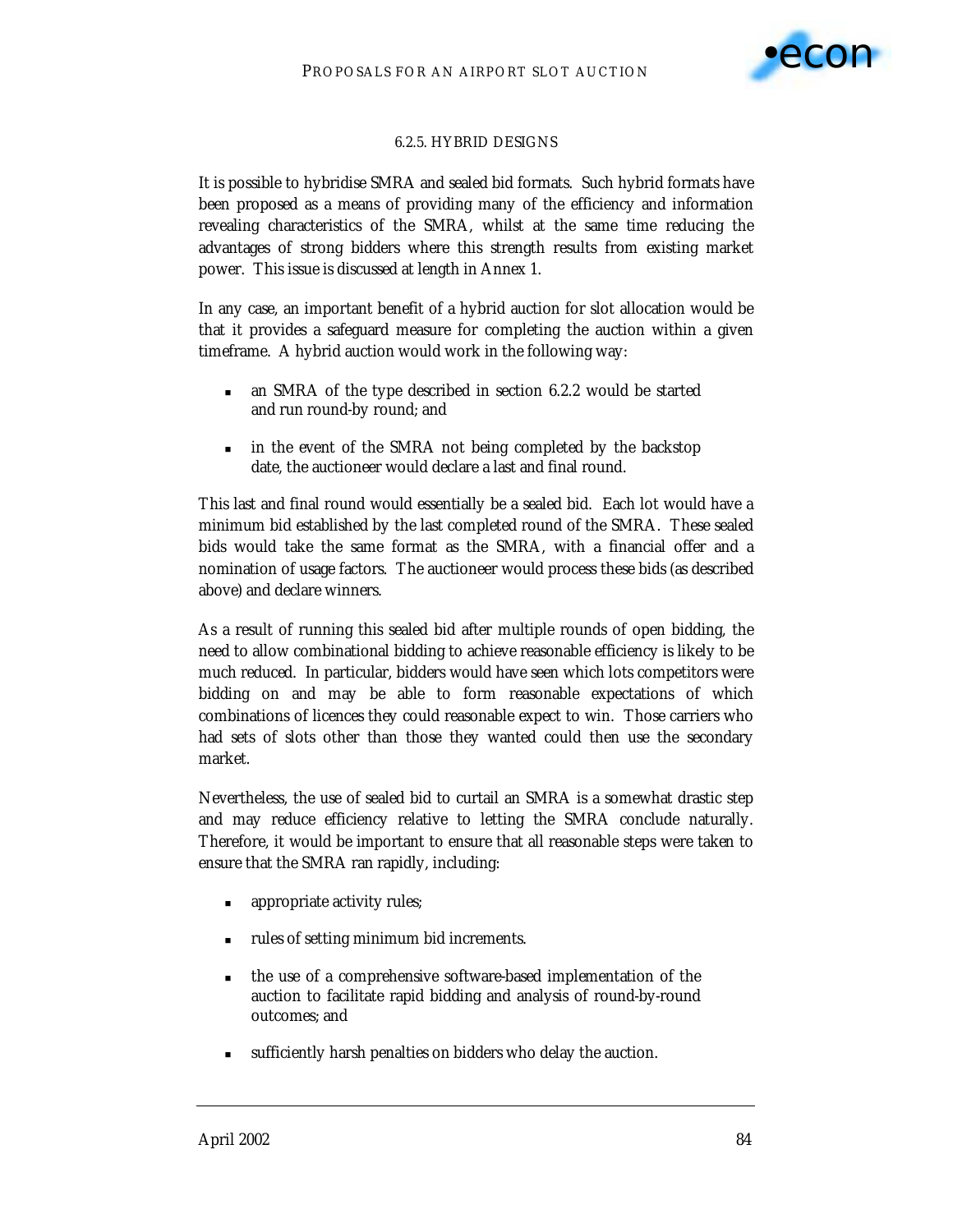

It would probably not be practical to introduce combinational bidding into any such a sealed bid, even though this might create some efficiency benefits. Secondary market trading would be necessary to eliminate any inefficiencies resulting from the sealed bid.

#### 6.2.6. REVISED TIMETABLE

Depending on the auction design parameters adopted, we anticipate that a sealed bid auction could be completed within one week, whereas an SMRA could take between two and four weeks. Prior to the auction, it would be necessary to set aside time for an approval process for bidders, in order to ensure that only suitable parties can compete in the auction.

In the case of SMRA's, procedures for receiving deposits from bidders prior to the auction may also be required (with sealed bid auction, deposits could be submitted with the bids). Using these assumptions, Table 12 and Table 13 illustrate potential revised timetables for the summer and winter seasons using sealed bid and multipleround, ascending bid auction formats respectively. The main difference is that it may be necessary to start an SMRA earlier in order to maximise the likelihood of completion of the process within the deadline of the IATA Conference.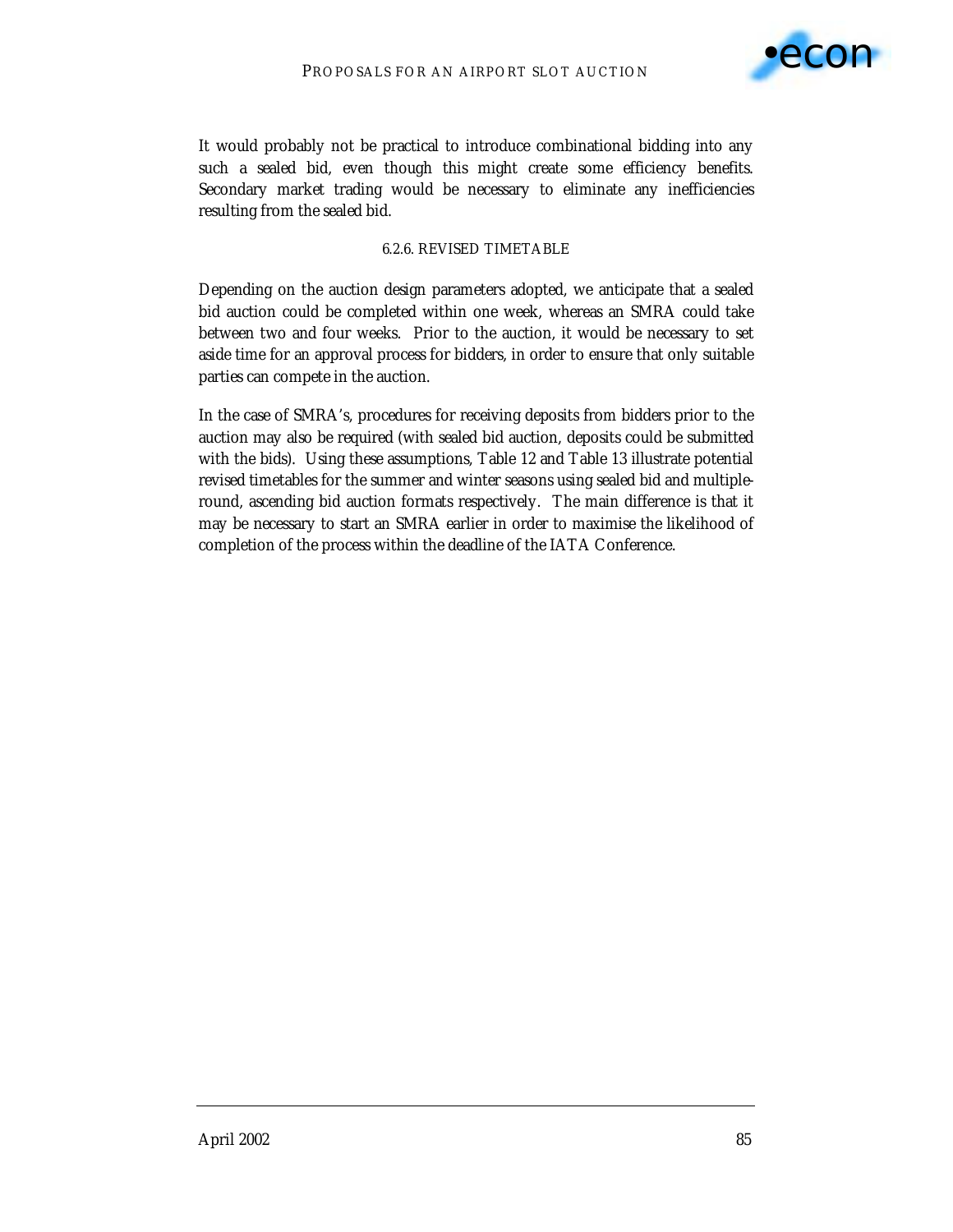| Summer season                                                   |                       | Winter season                                                   |                   |  |
|-----------------------------------------------------------------|-----------------------|-----------------------------------------------------------------|-------------------|--|
| (7 months, April – October)                                     |                       | (5 months, November - March)                                    |                   |  |
| <b>Approval process</b><br>for bidders:                         | September             | Approval process<br>for bidders:                                | April             |  |
| List of approved<br>bidders finalised:                          | End-September         | List of approved<br>bidders finalised:                          | End-April         |  |
| Submission of<br>sealed bids (with<br>deposits) by<br>airlines: | Mid-October           | Submission of<br>sealed bids (with<br>deposits) by<br>airlines: | Mid-May           |  |
| Announcement of<br>successful bidders:                          | Late October          | Announcement of<br>successful bidders:                          | Late May          |  |
| <b>IATA Conference:</b>                                         | <b>Early November</b> | <b>IATA</b> Conference:                                         | <b>Early June</b> |  |

|  |  |  |  | Table 12: Potential schedule for slot allocation with sealed bid auction |
|--|--|--|--|--------------------------------------------------------------------------|
|--|--|--|--|--------------------------------------------------------------------------|

| Summer season                                                |                                    | Winter season                                                |                                |  |
|--------------------------------------------------------------|------------------------------------|--------------------------------------------------------------|--------------------------------|--|
| (7 months, April – October)                                  |                                    | (5 months, November - March)                                 |                                |  |
| Approval process<br>for bidders:                             | September                          | <b>Approval process</b><br>for bidders:                      | April                          |  |
| List of approved<br>bidders finalised:                       | Last week of<br>September          | List of approved<br>bidders finalised:                       | Last week of<br>April          |  |
| <b>Approved bidders</b><br>submit deposits*                  | End-September                      | <b>Approved bidders</b><br>submit deposits*                  | End-April                      |  |
| Auction begins:                                              | First or second<br>week of October | <b>Auction begins:</b>                                       | First or second<br>week of May |  |
| Auction concludes,<br>announcement of<br>successful bidders: | Late October                       | Auction concludes,<br>announcement of<br>successful bidders: | Late May                       |  |
| <b>IATA Conference:</b>                                      | <b>Early November</b>              | <b>IATA Conference:</b>                                      | <b>Early June</b>              |  |

# **Table 13: Potential schedule for slot allocation with SMRA**

\*based on maximum number of lots an airline wishes to bid for.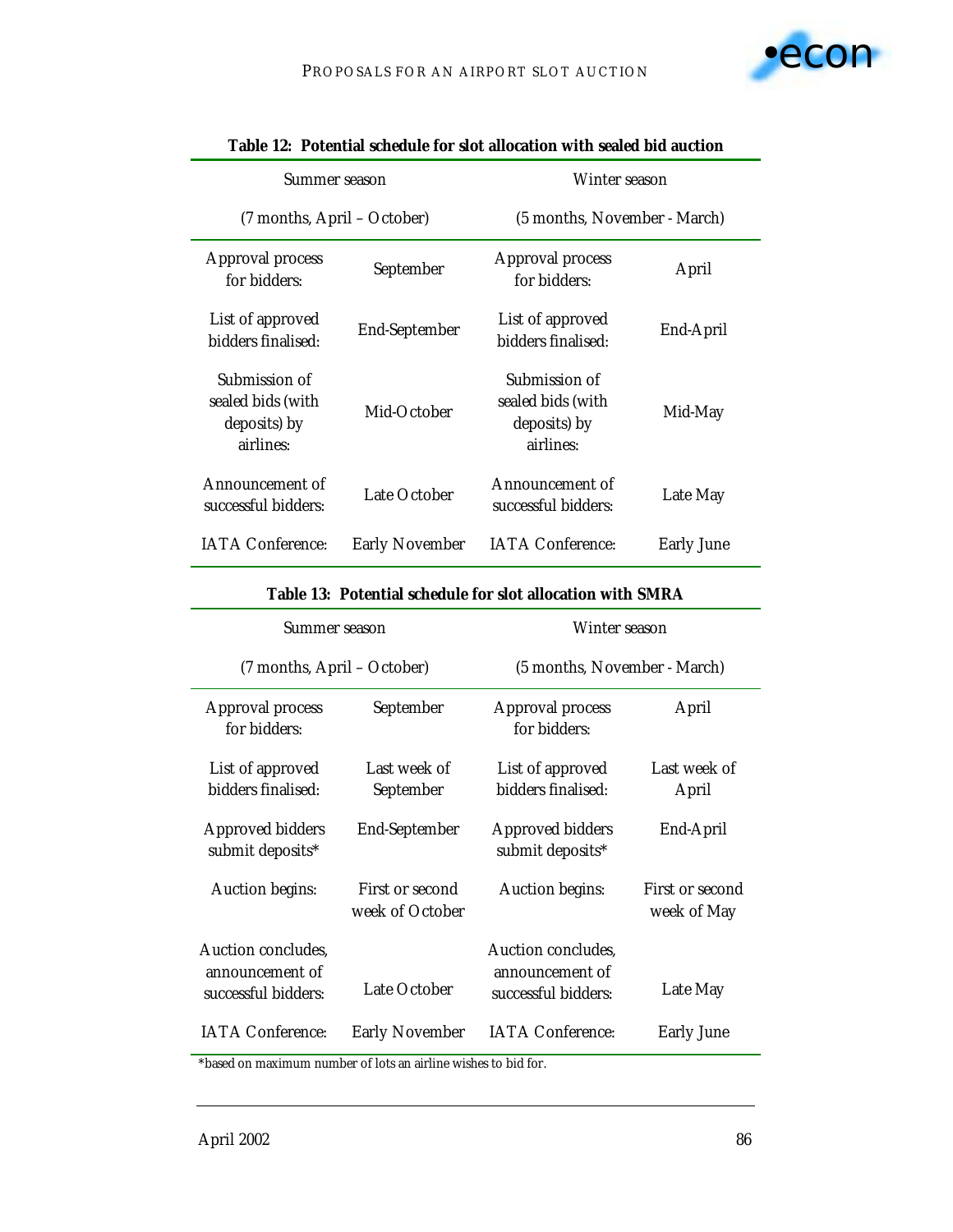

# 6.2.7. AUCTION MECHANISMS – A COMPARISON

Table 14 provides a summary of the pros and cons associated with the different proposals. In summary, it is unlikely that the use of a one-shot sealed bid process could provide an effective alternative to the use of an SMRA.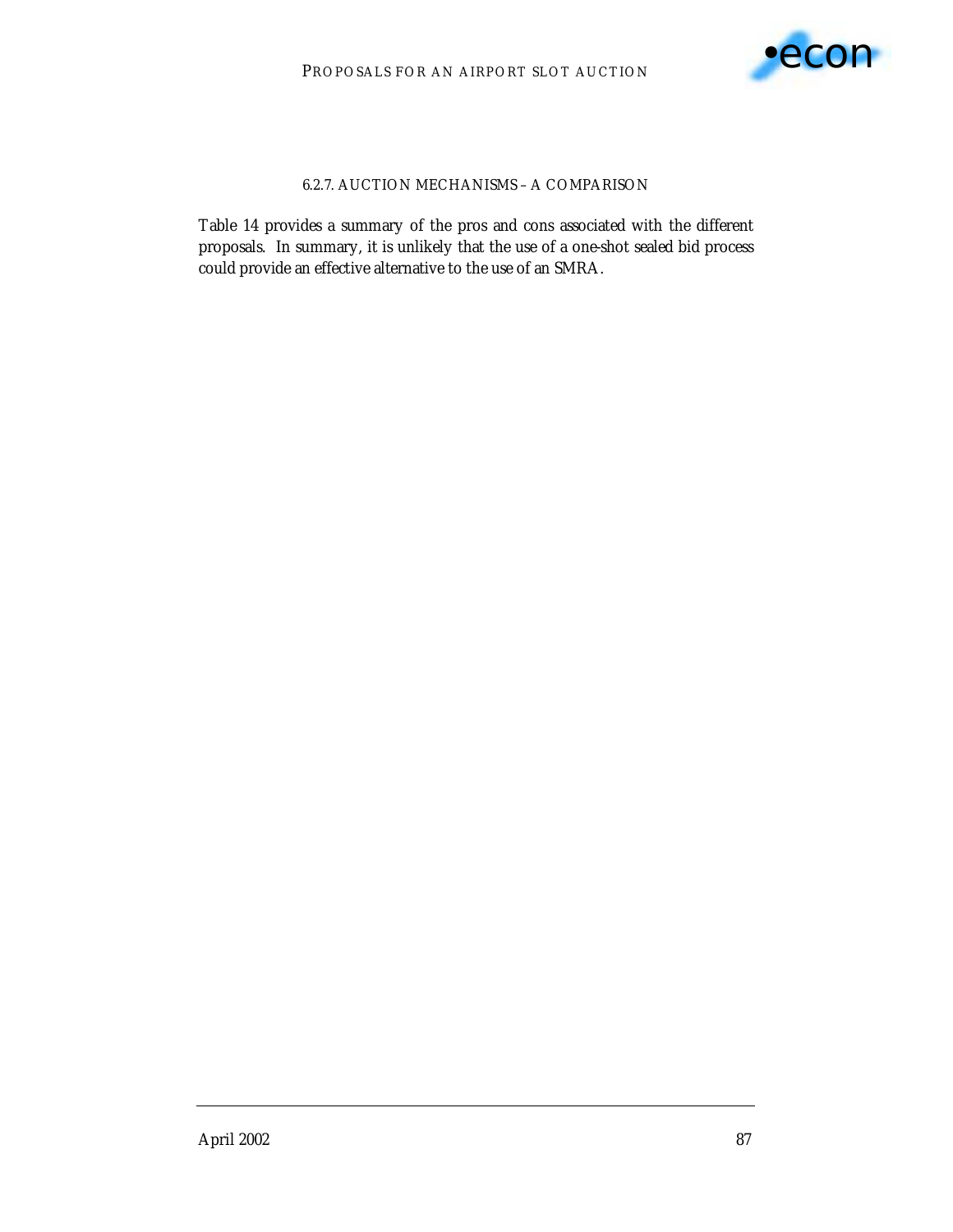### PROPOSALS FOR AN AIRPORT SLOT AUCTION



| <b>Auction format</b>                                                     | <b>Advantages</b>                                                                                      | <b>Disadvantages</b>                                                                        |  |
|---------------------------------------------------------------------------|--------------------------------------------------------------------------------------------------------|---------------------------------------------------------------------------------------------|--|
| A. SMRA with separate lots for runway, terminal                           | Simple to implement                                                                                    | Aggregation risks and complexity for bidders                                                |  |
| and stand capacity                                                        |                                                                                                        | Inefficient outcomes                                                                        |  |
|                                                                           |                                                                                                        | Strong bidders not constrained                                                              |  |
| <b>B.</b> SMRA with flexible bundling of runway,                          | High efficiency                                                                                        | No guaranteed completion date                                                               |  |
| terminal and stand capacity (discussed in section                         | Aggregation risks small                                                                                | Strong bidders not constrained                                                              |  |
| 6.2.2)                                                                    | Simplest option for bidders                                                                            |                                                                                             |  |
| C. (Preferred option)                                                     | Efficiency close to option B                                                                           | Strong bidders not constrained unless final round                                           |  |
| As B, but hybridised with provision for last and                          | Aggregation risks small                                                                                | declared                                                                                    |  |
| final round. This would be a sealed bid without<br>combinational bidding. | Simple for bidders (except sealed bid)                                                                 |                                                                                             |  |
| D. As C, but with combinational bids across                               | Possibly greater efficiency even that option B                                                         | Complexity for bidders                                                                      |  |
| different lots                                                            |                                                                                                        | Strong bidders not constrained                                                              |  |
| <b>E:</b> One-shot sealed bid with combinational bids.                    | Guaranteed completion date                                                                             | Strategic complexity - bidders need to second guess                                         |  |
| A discriminatory auction with bidders paying                              | Strong bidders constrained - cannot pursue simple                                                      | others                                                                                      |  |
| what they bid.                                                            | exclusionary<br>through<br>strategies<br>repeated                                                      | Inefficiency relative to F, A, B, C and D.                                                  |  |
|                                                                           | overbidding, and likely to pay more than in<br>option F.                                               | Complexity for bidders - must submit many<br>combinational bids to pursue backup strategies |  |
| F. As D, except uniform auction (pay weakest                              | Guaranteed completion date                                                                             | Inefficiency relative to A, B, C and D.                                                     |  |
| loser's bid) or opportunity cost pricing (pay<br>strongest loser's bid)   | Strong bidders constrained - cannot pursue simple<br>exclusionary<br>through<br>repeated<br>strategies | Complexity for bidders - must submit many<br>combinational bids to pursue backup strategies |  |

# **Table 14: Pros and cons of various possible auction designs**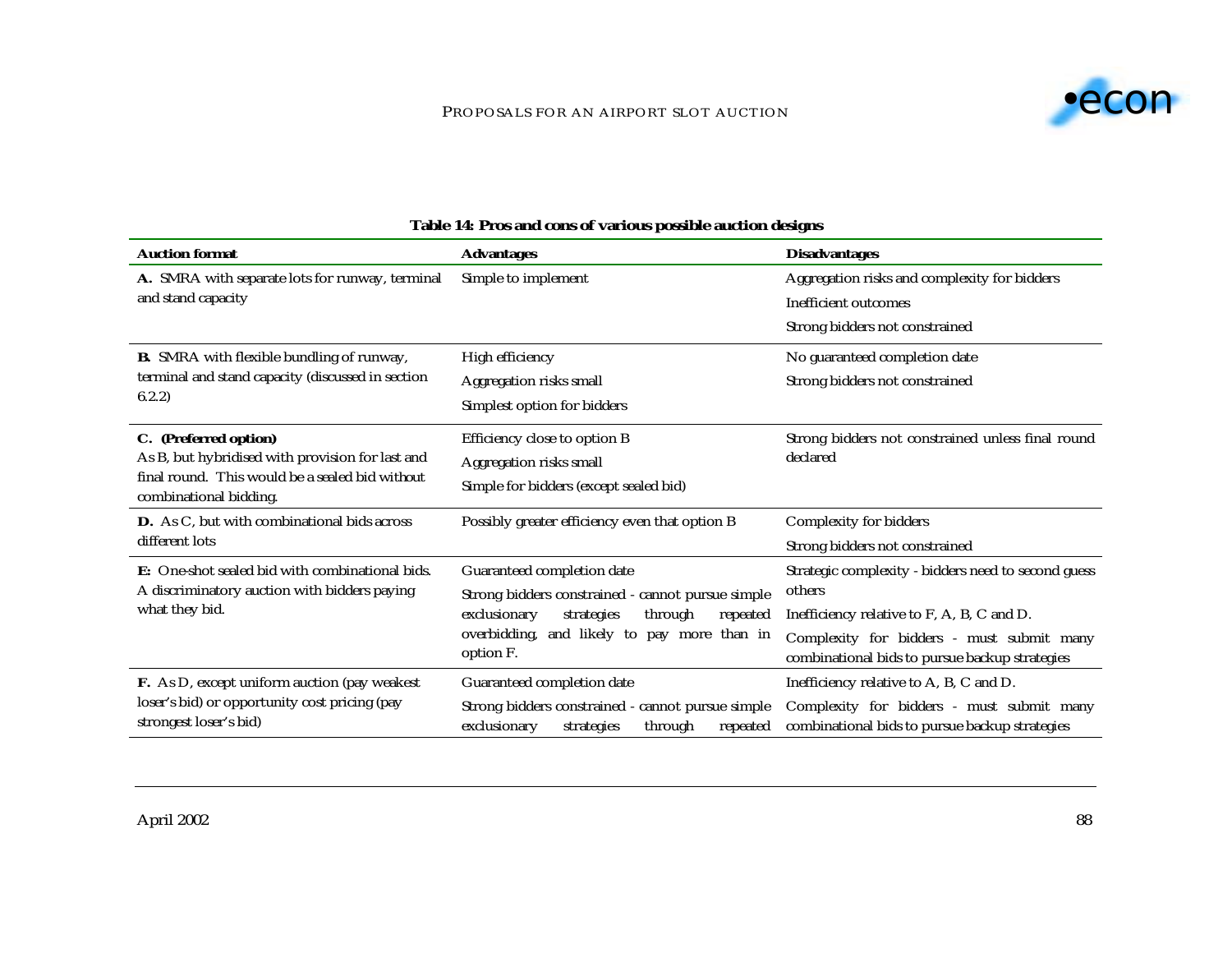

PROPOSALS FOR AN AIRPORT SLOT AUCTION

overbidding.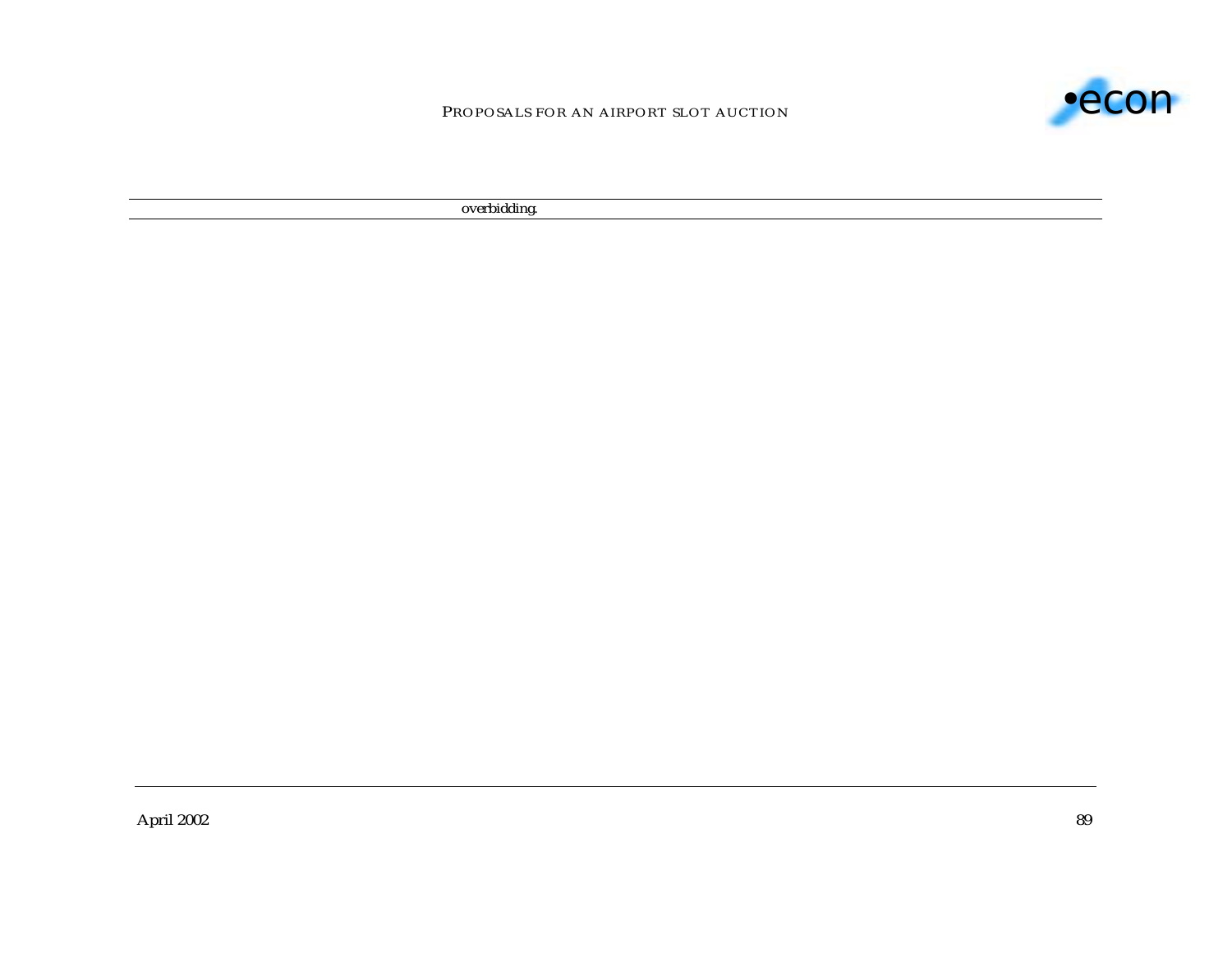

#### **6.3. EFFECTIVE SECONDARY MARKETS COMPLEMENT AN AUCTION**

Effective secondary markets in which slots can be re-allocated through trading would bring about considerable benefits regardless of the method used for the initial allocation of slots every season. Any inefficient allocations would give rise to potential gains from trade in a secondary market, and exploiting these gains from trade would improve efficiency. A secondary market would allow efficient re-allocation in the event that circumstances change mid-tenure or even mid-season. For example, demand for particular route could increase or decrease considerably and the airline might wish to adjust the slots it held.

Whilst an effective secondary market would in any case improve the allocation of slots, there are *additional* benefits from well-functioning secondary markets in the case where the primary method of allocation is through an auction. Secondary markets considerably reduce the aggregation risks faced by bidders because they would provide an opportunity to off-load unwanted slots (e.g. in the case where an airline has not been able to assemble the slot portfolio it wanted) and/or acquire the slots needed to complete a particularly valuable portfolio. As these aggregation risks are particularly severe for new entrants, therefore, we would expect that a well-functioning secondary market would help new entrants to bid more aggressively, thus increasing their chances of winning slots in an auction. Constructing an effective secondary market is a much more workable alternative to other solutions for aggregation risk, such as combinational bidding across lots.

We also envisage the secondary market as being the primary means of trading slots for part-seasons, as the seasonal auctions would allocate rights to use particular time slots for entire seasons. An airline, having acquired a slot for the entire season would be able to offer part-season use of this slot to another airline. This would greatly reduce the need to specify part-season slots in the main auction, thus significantly reducing the number of lots and the complexity of the auction.

Overall, an effective secondary market may allow considerable simplification of the main auction procedures, as it would be able to resolve inefficiencies that might result from a simpler auction, and reduces the extent to which the auction design has to address the problem of aggregation risk. However, the secondary market may need to be carefully designed to ensure that it cannot be abused in order to gain a position of dominance through the acquisition of slots. Evidence from the United States shows that this is a real concern: the growth of secondary market trading in airport slots has been accompanied by a marked increase in market share of the a few large airlines at the major US hub airports.

Nevertheless, it should be possible to design an effective secondary market mechanism by attaching conditions on the way in which slots allocated through an auction can be traded. The main conditions for an effective secondary market would be as follows: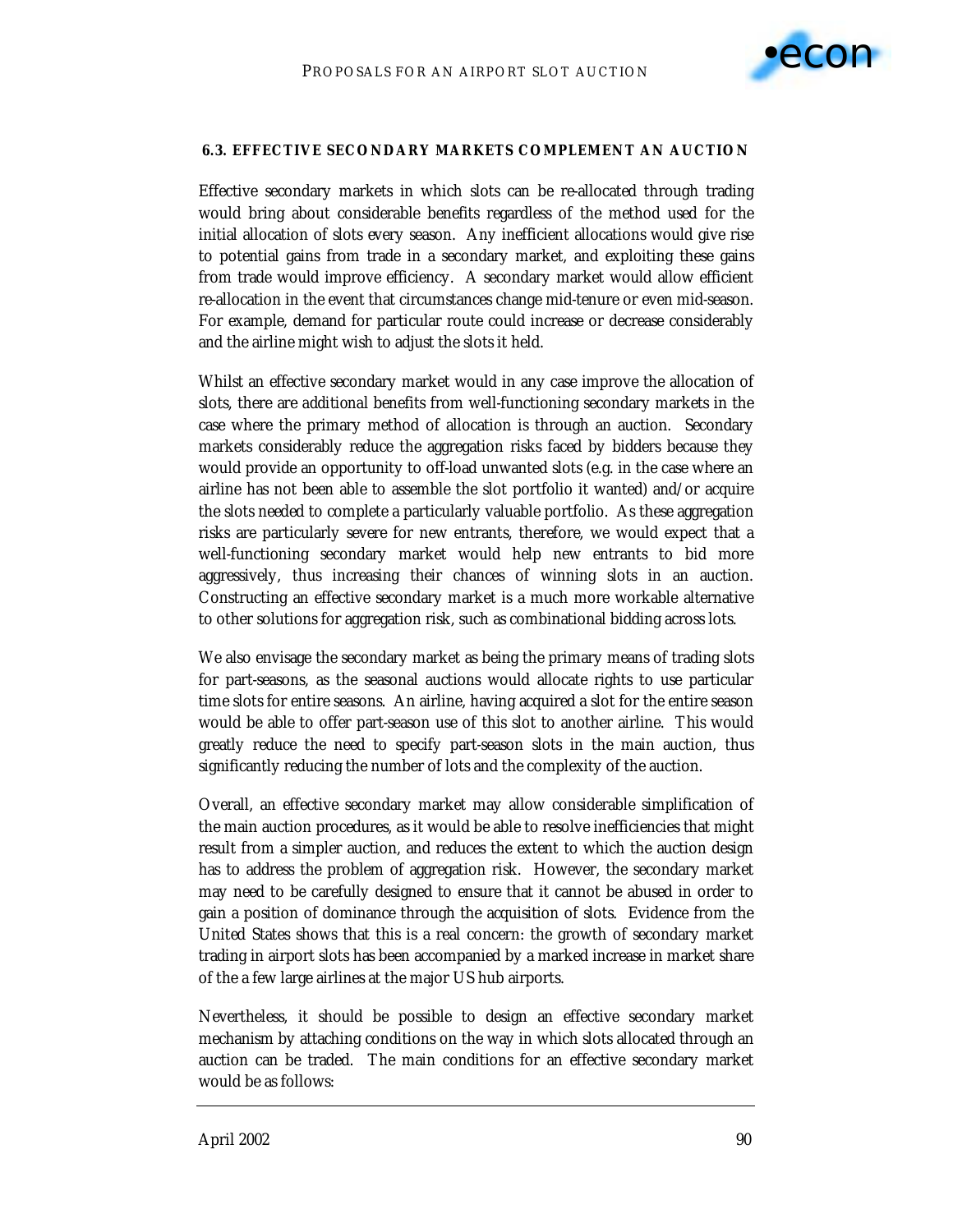

- ! In order to maximise transparency and liquidity, airlines may be *required* to *trade* slots through a single exchange rather than bilaterally. This exchange could be organised similarly to a stock exchange with buy and sell orders posted electronically, and the order book being cleared at pre-determined intervals (e.g. daily, weekly).
- In addition, airlines may be allowed to post swap orders in order to be able to buy or sell a certain slot conditional upon being able to off-load or purchase another slot. We would expect this to be the primary method of retiming slots.
- ! In order to prevent airlines from selling selectively to carriers that do not impose a competitive threat rather than strong competitors, sales offers would have to be unconditional, i.e. an airline offering a slot for sale should be required to sell to anyone who is willing to pay the asking price regardless of the identity of the buyer.<sup>75</sup>
- ! To prevent airlines from creating a dominant position through the acquisition of slots in the secondary market, the safeguards discussed in 6.4 below should apply.

Airlines should be able to attach conditions to slots they acquire which may be necessary in order to alleviate competition concerns. For example, an airline may need to give undertakings not to use slots acquired in a secondary market for services on certain routes where this would cause competition concerns.

### **6.4. METHODS OF CONSTRAINING MARKET POWER**

US experience clearly shows that moving to the greater use of market mechanisms has the potential to lead to increased concentration. Therefore, rules to prevent the build-up of market power are an essential aspect of any move to increased use of market-based mechanisms. Unfortunately, no simple mapping can be made from concentration in holdings of slots to market power on particular routes. The market power enjoyed by any particular airline depends on the competitive responses it faces from other airlines.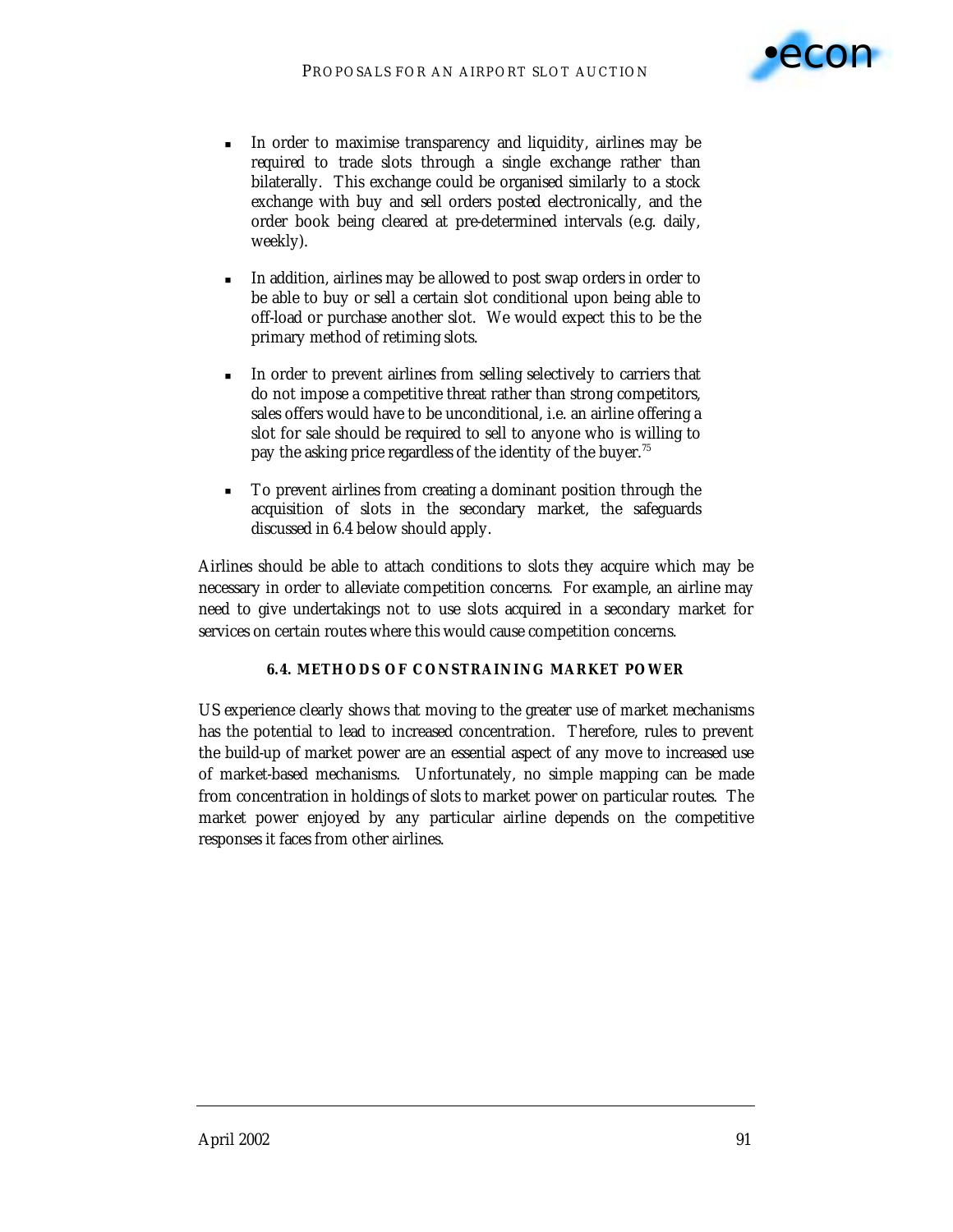

For this reason we would propose that market power issues are addressed in the following way, which is similar to the approach taken under merger control legislation:

- ! Define a certain proportion of slots which provides a safe haven. Any acquisition of slots that would not breach this limit should be permitted. The definition of a threshold below which slot acquisition should not be in any way restricted might alternatively be based on some concentration index (such as, for example, the Herfindahl-Hirschmann Index) based on slot shares rather than any fixed proportion of slots, and it may be possible to combine limits on the level of concentration with limits in the level of change of concentration;
- ! Any acquisition of slots that would lead to a breach of this limit would only be allowed after an independent authority has assessed the competitive effects of such an acquisition and had authorised the airline to purchase additional slots. This clearance could be given subject to certain undertakings (e.g. an undertaking not to deploy more than a certain number of slots for a particular route where otherwise competition concerns might arise). Obviously, there would need to be a tight timetable for obtaining such clearance, similar in nature (although not in detail) to the strict timetable imposed on the authorities under the current EU merger regulation. It is beyond the scope of this report to assess the most appropriate procedure for such an assessment.
- As even with a tight timetable it will not be possible to obtain such clearance within the tight timeframe of the auction, airlines may seek to obtain clearance of proposed acquisitions in advance where their intended slot acquisition could potentially breach the safeguard threshold.

 $\overline{a}$ 

 $75$  To the extent that, for reasons of flexibility, slot swaps (rather than trades) are permitted to take place through bilateral exchanges rather than a centralised trading system, there may need to be safeguard mechanisms in order to prevent airlines from circumventing this requirement by using the exchange of a commercially valuable slot for a commercially unattractive slot with some side payment rather than a straightforward sale. For example, the co-ordinator may be required to ensure that bilaterally negotiated slot exchanges do not involve slots of considerably different commercial value.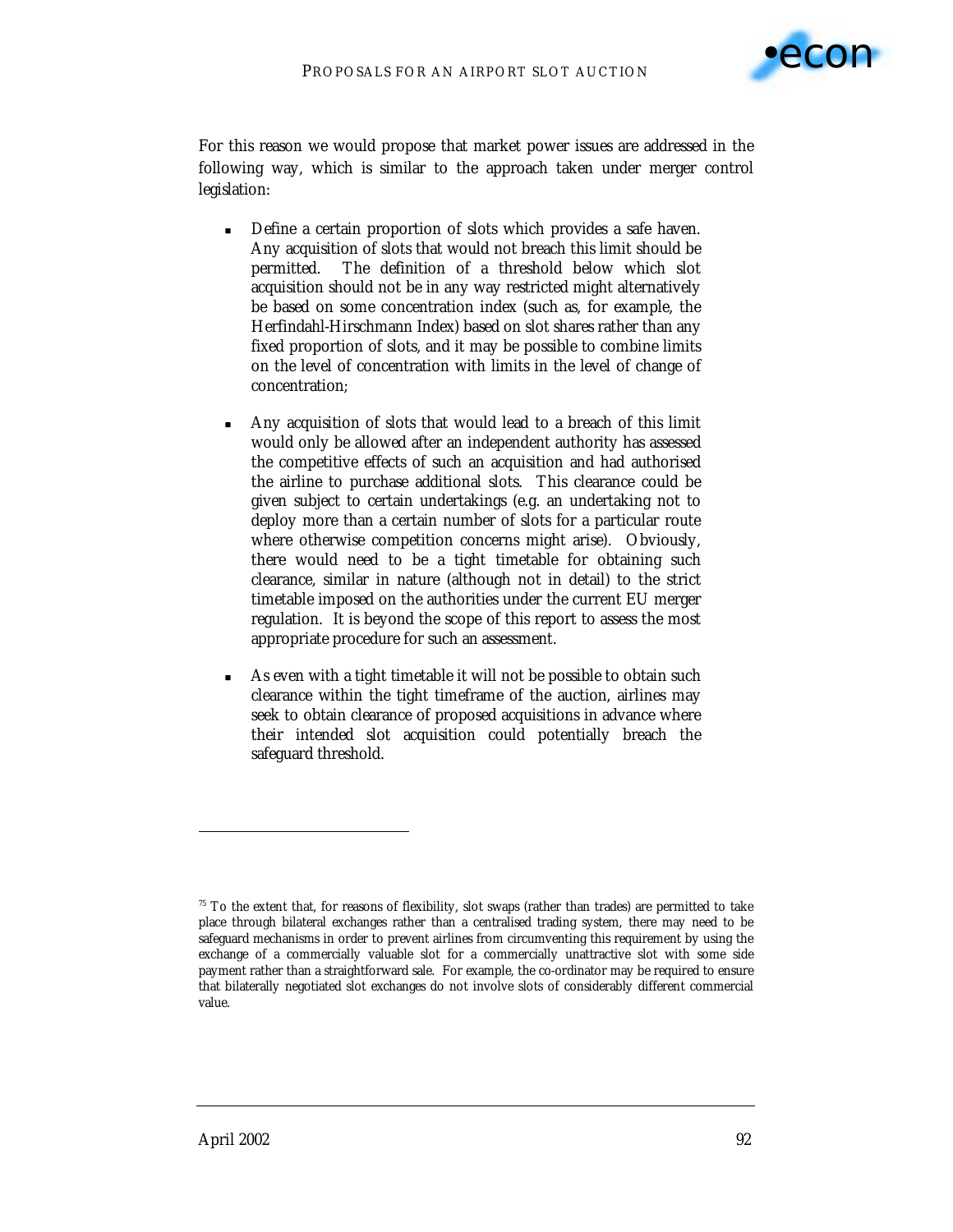

- ! Any such limits limit could easily be applied throughout an SMRA by means of the activity rules and constraints on eligibility.
- In the secondary market, the requirement that all trades go through a central clearing house would make monitoring of these rules straightforward.

Whilst it is beyond the scope of this report to make recommendations on the details of such a mechanism and the precise threshold levels that should be applied, introducing this type of regulation would have a number of advantages:

- ! It is flexible but provides reasonable legal certainty to make auctions and trading in secondary markets feasible.
- ! Undertakings that alleviate competition concerns can be obtained in exchange for the clearance of further slot acquisitions, thus targeting competition problems where they arise rather than resulting in a blanket prohibition.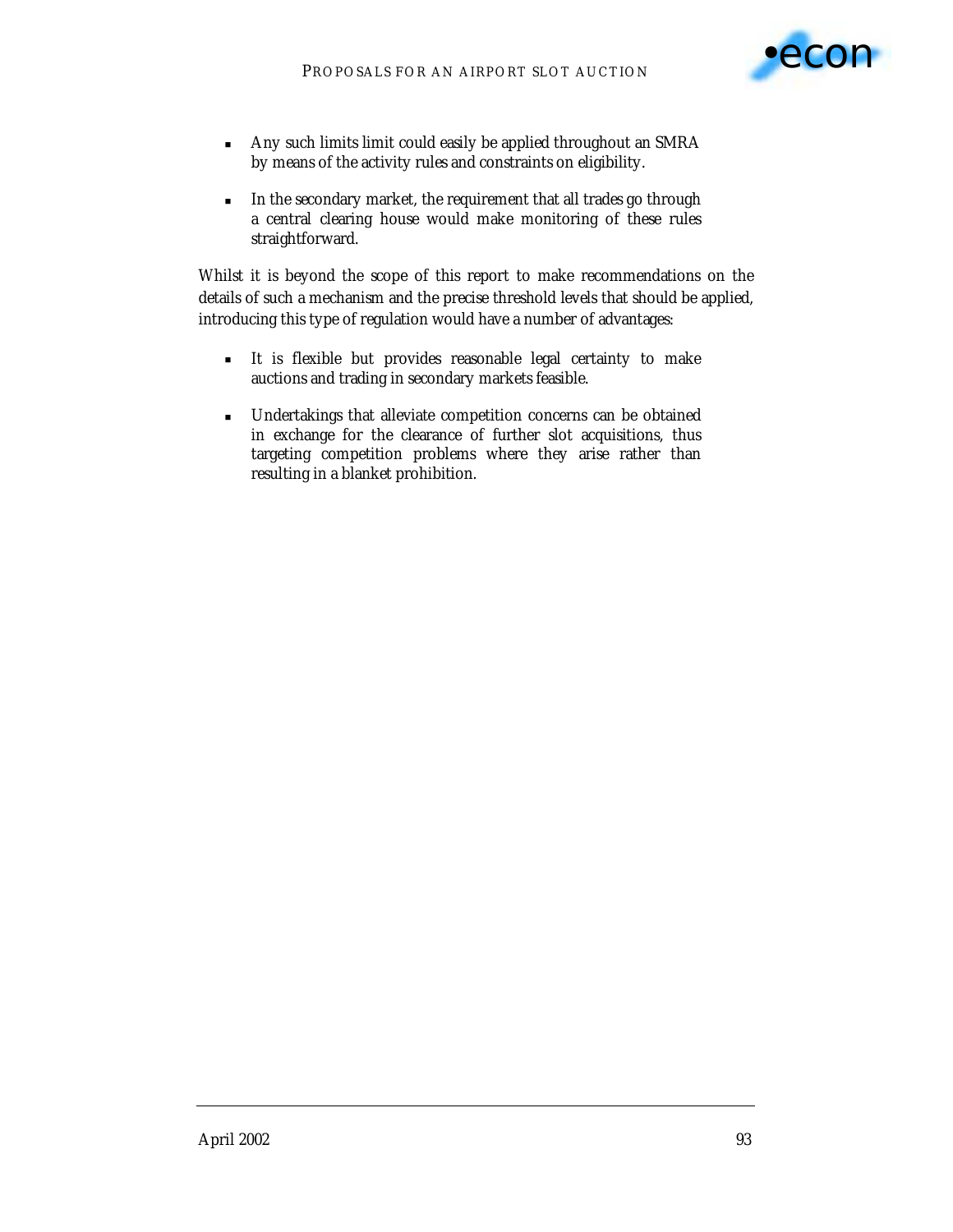

# **7. POLICY CONCLUSIONS**

In this section we summarise our conclusions about what changes to existing slot allocation arrangements would be desirable.

#### **7.1. IMPLEMENTING AUCTIONS**

As we have shown, it is possible to design an auction that can cope with the complexity of slot allocation within a reasonable timeframe. Our preferred option for an auction design for allocating airport capacity consists of the following:

- ! runway, terminal and stand capacity being bundled together flexibly into a single lot;
- **IDER INTER INTER INTER IS NOTE ATTES IN A LOCE ASSESSMENT IS A LOCE ASSESSMENT OF STARK ISL** DISTRIBUTED **ISLAM ISLAM ISLAM ISLAM ISLAM ISLAM ISLAM ISLAM ISLAM ISLAM ISLAM ISLAM ISLAM ISLAM ISL** but running for a whole season, with multiple winners of each lot, the number depending on the number of slots available;
- ! these lots being auctioned within an adapted simultaneous multiple round auction, with bidders able to switch between lots and build up aggregations round by round;
- bids consisting of both an financial offer and a nomination of a number of simple usage factors relating to how the slot would be used and the likely demands made on runway, terminal and stand capacity;
- **Example 1** an algorithm employed by the auctioneer to select the highest value bids each round that are consistent with available capacity; and
- ! provision for last and final offers to be made in the event that the auction would otherwise overrun the backstop date needed for coordination with the IATA scheduling conference.

This design could be able to used without modification for allocating the existing pool, new capacity or slots released by curtailment of grandfathering. Therefore, this provides considerable flexibility for implementation.

The timetable for running the auction would be tight. Therefore, it would be very important to provide an easy-to-use software implementation of the auction. In particular, well-constructed software that provides all information required by bidders in a digestible format would be essential.

Clearly we have not articulated the full details of how such an auction would run. Given its complexity, it would be essential to refine these rules and test the format by means of experimental techniques.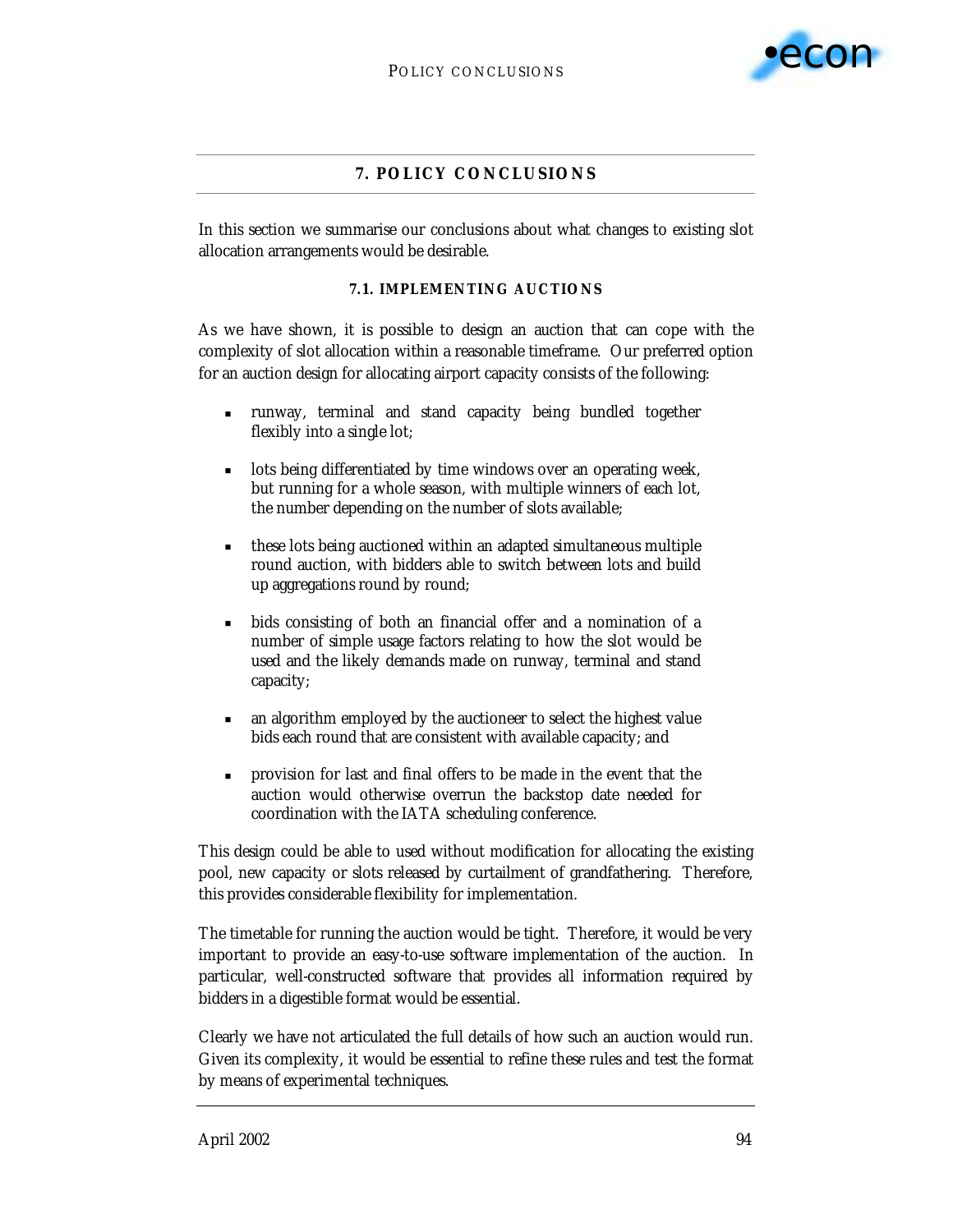

#### **7.2. THE POTENTIAL BENEFITS OF DIFFERENT COMBINATIONS OF INTERVENTION**

Regardless of whether grandfather rights are curtailed, there is a strong case for moving to a system of market-based allocation for airport capacity. However, ending grandfathering and moving to market-based allocation mechanisms are strongly complementary measures, in that:

- it is unlikely that the existing allocation system could cope with the vastly greater number of slots that would need to be allocated if grandfathering were ended; and
- **I.** although a market-based allocation system would improve allocation even if used for the current small pool of slots, its benefit (especially its pro-competitive benefit) would be much greater if grandfathering were ended.

We consider the potential benefits of different combinations of intervention in turn below.

## *Case 1: Formal secondary market only whilst grandfather rights remain*

Moving to a formal secondary market would bring some efficiency gains even if no other reforms were adopted. This measure would increase the liquidity of the current grey market and allow greater regulatory scrutiny of potentially concentrative trades. However, continued grandfathering would create substantial incentives for existing users to retain slots wherever possible, limiting the liquidity of the secondary market. It would be necessary to maintain 'use or it lose it' obligations probably even for small operators in order to generate liquidity on the secondary market. Barriers to expansion by mid-sized carriers would remain.

# *Case 2: Auction existing pool of slots with formal secondary market whilst grandfather rights remain*

This would generate greater efficiency gains than the use of a secondary market alone. However, barriers to expansion by carriers would remain, and the small volume of slots auctioned would limit efficiency gains.

## *Case 3: Auction a major increase in capacity whilst grandfather rights remain*

Auctioning slots generated by a major increase in capacity would generate greater improvements in efficiency than Case 2. In particular, this could bring significant pro-competitive benefits, as barriers to expansion for existing operators would be temporarily lifted. However, measures would need to be in place to ensure that concentration of slot holdings did not increase.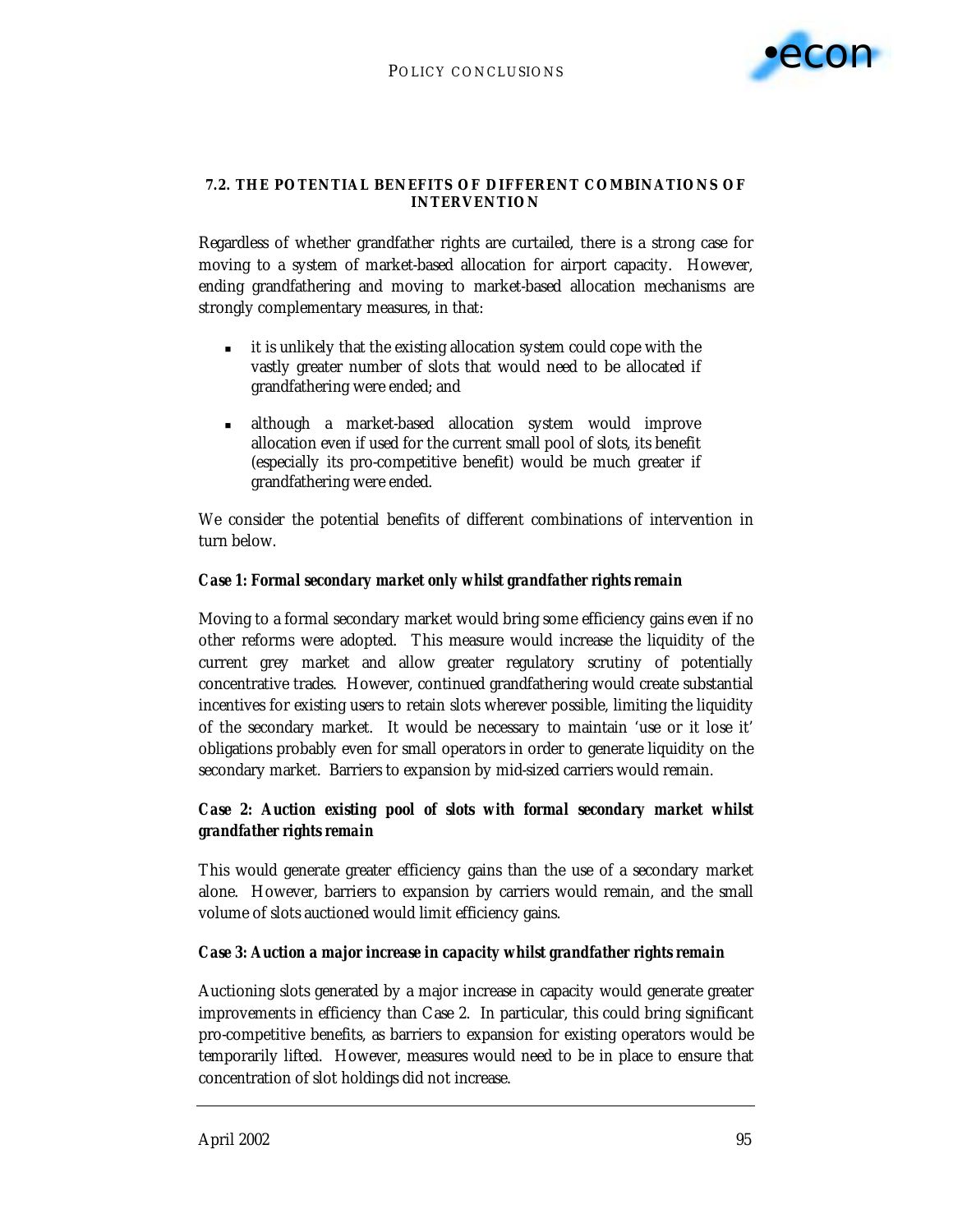

In the case of a major capacity increase, it may be difficult for the existing allocation procedures to cope with allocating a greatly increased volume of slots in one go. Therefore, it may be necessary to move to a different system prior to making such new capacity available. Furthermore, current arrangements for protecting competition (reservation of slots for entrants) may be insufficient to prevent additional concentration in this case.

#### *Case 4: Remove grandfathering but retain existing allocation arrangements*

Similar concerns arise as in Case 3, except in this case they would be more severe as there would be a greatly increased volume of slots in the pool each season, rather than just a one-off increase. Existing arrangements may have trouble allocating such a large number of slots quickly and may not have adequate safeguards against concentration. It is possible that removing grandfathering but continuing to use existing administrative allocation procedures could make the situation worse, not better, as it may lead to further concentration.

#### *Case 5: Remove grandfathering, auction slots with formal secondary market*

This case has the greatest potential for improvements in the efficiency of competition and the promotion of competition. However, in this case it would be essential to have adequate measures in place to prevent the build-up of market power. The use of an auction as the primary means of allocation would be strongly complementary to establishing a formal secondary market, as the presence of the later would allow simplification of the former.

### **7.3. CURTAILING GRANDFATHER RIGHTS**

There is a strong case for curtailing existing grandfather rights, on grounds of efficient allocation and promotion of competition. Efficient allocation is hindered by existing users having priority over potential users regardless of the relative value each places on a slot. Grandfather rights act as a barrier to expansion, particularly by mid-sized carriers. On the other hand, grandfather rights generate maximum certainty for airlines over future slot holdings, and may thus create benefits in terms of investment planning. Curtailing grandfather rights may increase volatility in the slot holdings of individual airlines and thereby make investment planning more difficult. Although the potential detrimental effects from this would appear to be small, a full assessment of the extent to which investment planning benefits would be lost if grandfather rights were curtailed is beyond the scope of this study.

If grandfather rights are reclaimed, there are a number of ways this could be done:

! All slots could be taken back in one go. This method would ensure equal treatment of all airlines. It would also give maximum flexibility for reallocation of slots in the most efficient way.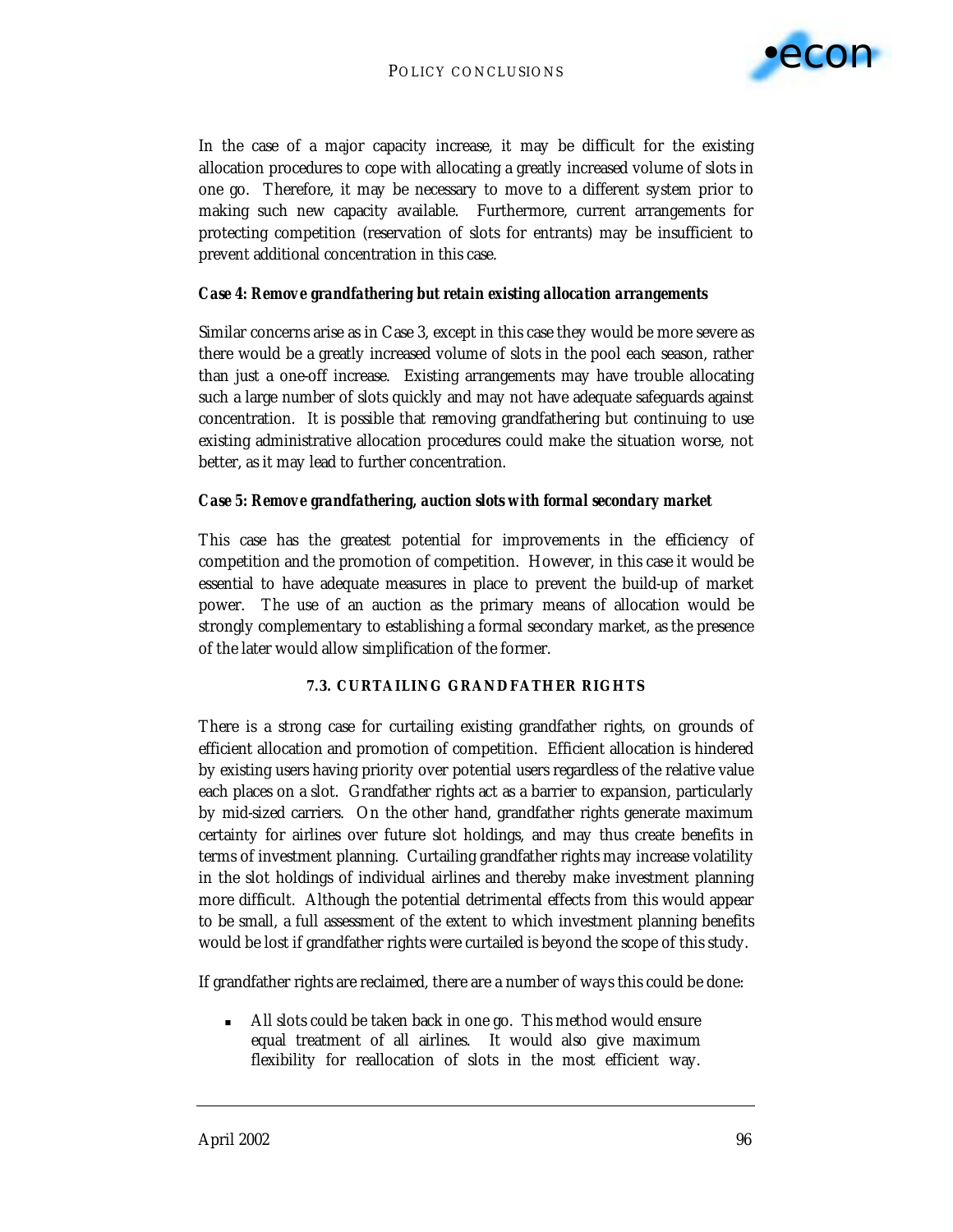

However, the scale of potential changes to slot usage rights could pose problems for international coordination.

! Slots could be taken back gradually, with a fixed proportion reclaimed for auction each season until grandfather rights have been eliminated. In this case, the size of the seasonal pool could be expanded gradually until it covers 100% of slots. This gradual reclamation would provide a simple means of moving to a system of rolling auctions, in which a proportion of rights come up each season as tenures expire. A rolling system would result in less complex auctions and may fit better with existing procedures for international coordination. However, there are equity issues with regards to reclamation.

A formula would need to be found for reclaiming grandfather rights. There are several potential ways of doing this, for example, randomly selecting a proportion of rights to be reclaimed each season, reclaiming slots proportionally from airlines, or taking more slots from larger airlines by using graduating bands based on their number of existing slots. Care would need to be taken to ensure that no airline is excessively favoured or victimised during the period in which grandfather rights are reclaimed.

### **7.4. USE IT OR LOSE IT**

At present, all carriers are subject to a 'use it or lose it' provision when allocated slots. However, if grandfathering were curtailed and market mechanisms established, there would no rationale for a blanket prohibition on carriers controlling unused slots. Allowing smaller carriers to hold unused slots where they judged that the benefit of the flexibility this provided exceeded the cost the slots would promote competition. In practice, this should not result in slots remaining unused, in particular if the option of offering slots on the basis of a revocable lease is taken into account. However, a prohibition on slot hoarding by large established carriers who may have market power should remain.

If grandfathering were not curtailed, it would be difficult to modify the 'use it or lose it' rule in this way. Grandfathering creates incentives to hold on to slots that undermine the liquidity of any secondary market. 'Use it or lose it' acts as a counterbalance to this.

#### **7.5. ABUSE OF MARKET POWER**

Any market based system for the allocation of scarce resources poses the risk that acquisitions are made to create or strengthen market power. Therefore, appropriate safeguards are required to prevent airlines from buying up slots in order to restrict or distort competition. This includes packages as modest as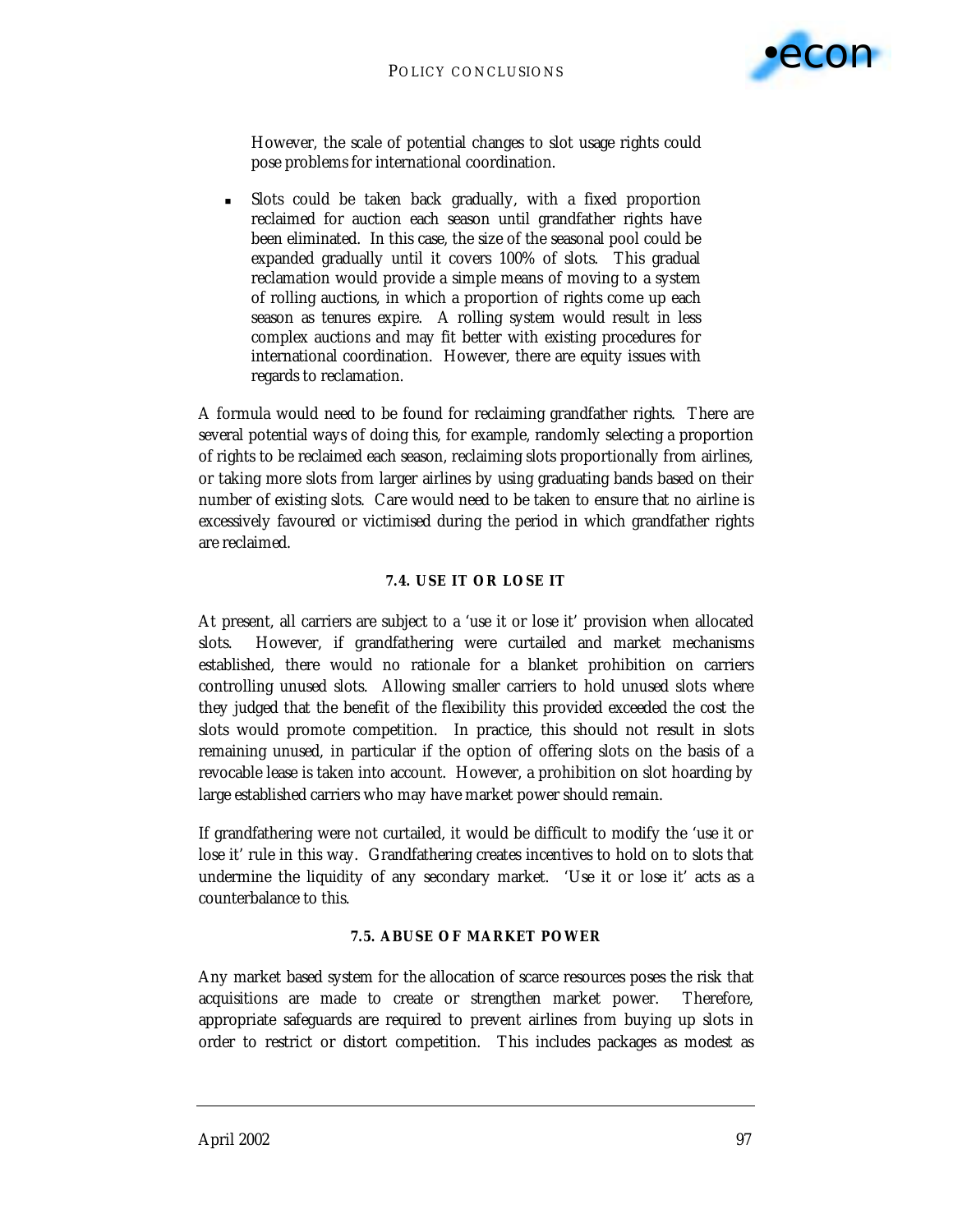

formalising secondary market trading whilst leaving existing grandfather rights untouched.

Unfortunately, no simple mapping can be made from concentration in holdings of slots to market power on particular routes. Therefore, a flexible scheme for identifying anticompetitive concentration of slots would be best. Whilst competition law has an important rule in constraining an abuse of market power, this would need to backed up by a competition test on slot holdings above a threshold. It is beyond the scope of this study to suggest at what level such limits would be optimally set.

#### **7.6. PAN EUROPEAN COORDINATION**

Obtaining benefits from moving to a market-based allocation system for slots does not depend on pan-EU coordination of such a move. This is equally true of curtailing grandfather rights. Given the scope for inefficiencies in the current system, any inefficiencies that could result from moving to a market-based system with misaligned incentives and inefficient slot allocations in other Member States are of at most second-order importance. Nevertheless, there would be further efficiency benefits for the UK economy and consumers from the increased use of market mechanisms at other congested EU airports.

One area where EU coordination may be relatively important is in the setting of uniform rules against concentration of slots and the build-up of market power. Given that there is competition not just at airports, but also between congested hubs, care would need to be taken to ensure that rules against concentration applied just to the UK did not significantly distort intra-hub competition. However, EU-wide coordination on this issue would remove this concern.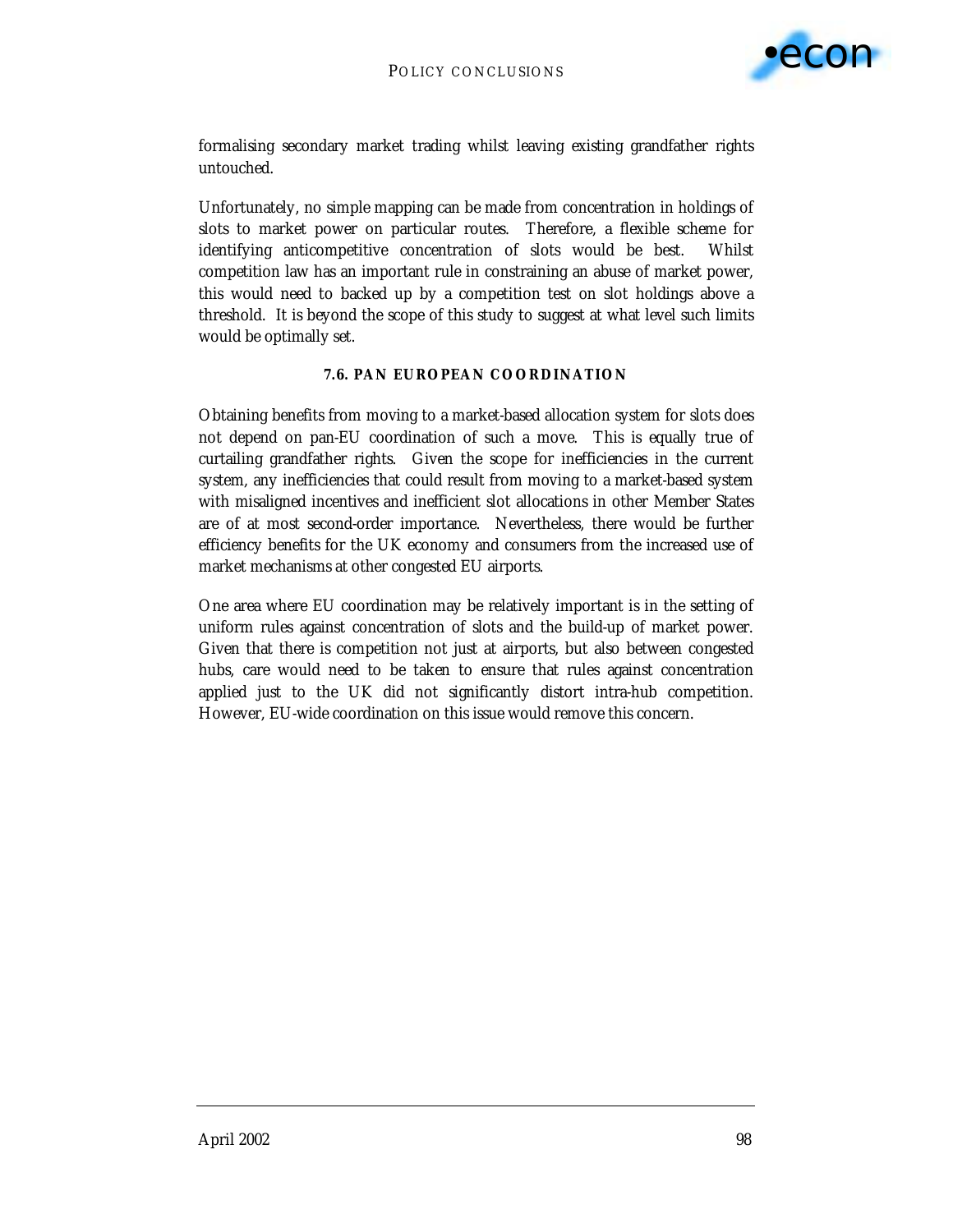

# **ANNEX 1: OPTIMAL AUCTION DESIGN – AN INTRODUCTION**

### **INTRODUCTION**

This annex presents an informal introduction to the economic literature on auctions. Technical details are left aside, instead we provide the non-specialist with an introduction centred on examples and intuition. Excellent - and more complete - surveys of this field can be found in the works of Klemperer and Milgrom.<sup>76</sup>

We discuss the theoretical implications of a number of common auction formats, which – except under a set of unrealistic and restrictive assumptions – produce different outcomes. This implies that, depending on the specifics of the allocation problem that has to be solved, there are reasons to prefer one auction format to others. This is the problem of optimal auction design.

We begin with the simplest possible case of single lot auctions. Auctions of single lots are conceptually much simpler than those of multiple lots, and are useful in discussing issues that are also important in more complex cases. In this simple framework we introduce the assumptions, under which different auction designs yield the same outcome, in terms of efficiency and revenue. By gradually relaxing these assumptions, thus making the theoretical environment more realistic, we show that "auction design matters."

Both academic researchers and governments agree that market-based mechanisms, such as auctions, can be a very effective means of allocating scarce resources in the most efficient manner. However, auctions need to be well designed in order to achieve these objectives. As Klemperer<sup>77</sup> puts it, in applied economics "[auction] design is a matter of 'horses for courses', *not* 'one size fits all". Optimal auction decision depends not just on the resource being allocated, by also the nature and extent of likely competition for the resource.

-

<sup>76</sup> P Klemperer, *The Economic Theory of Auctions*, Cheltenham, UK, Edwar Elgar, 2000. For an overview of the evolution of auction theory see Klemperer's review article: "Auction Theory: A Guide to the Literature", *Journal of Economic Surveys*, forthcoming. See also P Milgrom, *Putting Auction Theory at Work*, forthcoming, Cambridge, Cambridge University Press.

<sup>77</sup> P. Klemperer: "What Really Matters in Auction Design", *University of Oxford Discussion Paper*, 2000.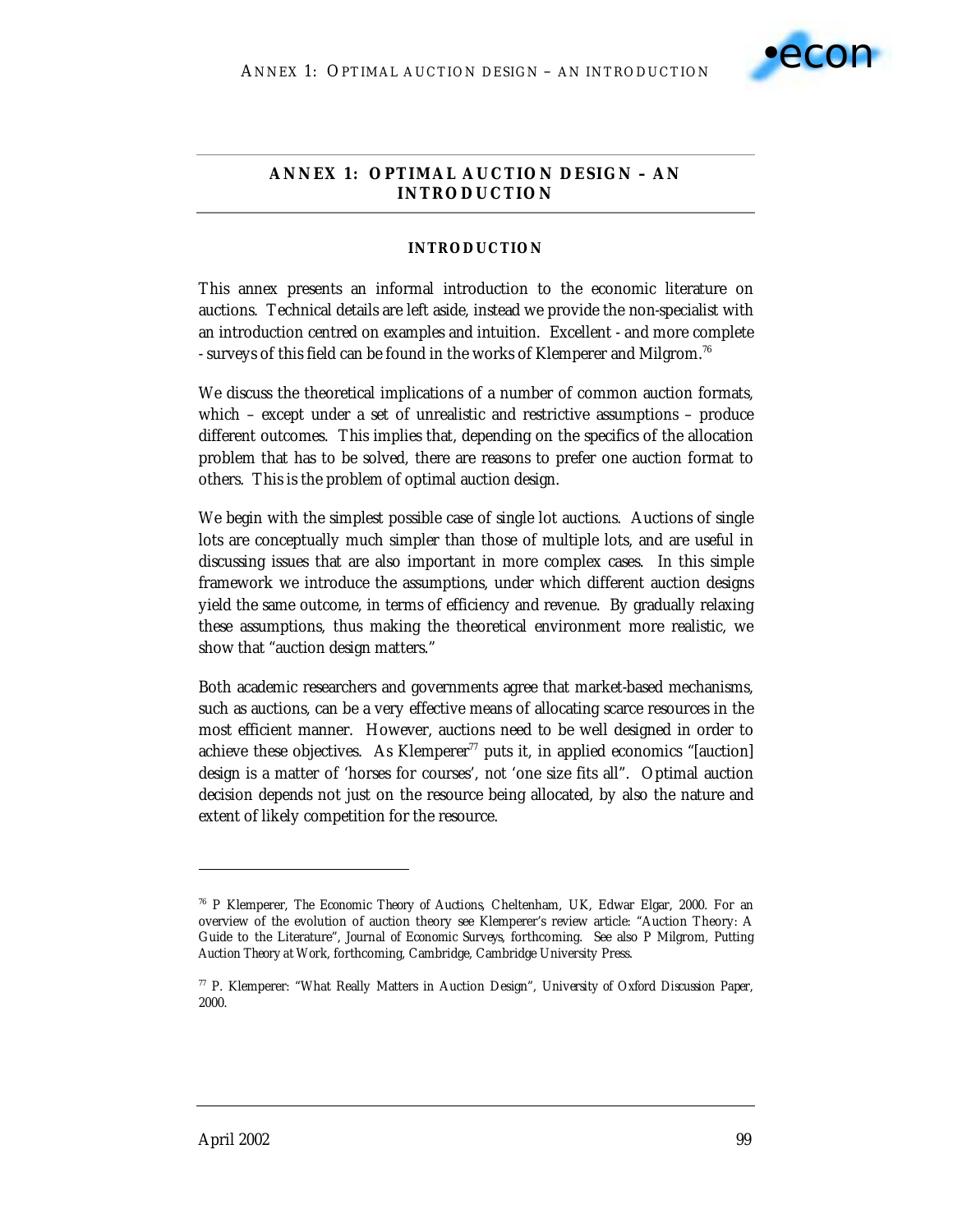

## **SINGLE LOT AUCTIONS**

A simple example for a single lot auction is the sale of a painting for which bids are invited. There are three common formats for auctions of this type:

- **English auction.** This is the familiar format of art auctions. Bidders cry out successively higher prices (or respond to an auctioneer crying out successively high prices) until a single bidder remains. This bidder will obtain the painting at the value of her last bid.
- **First-price sealed bid auction.** This is the format used in most sealed tender processes. Each bidder submits a sealed bid without knowledge of the behaviour of other bidders. The highest bid wins and the winning bidder pays a price equal to their bid. An example of this type of auction was the allocation of the Channel 5 TV franchise.
- **Example 1** *Second-price sealed bid auction.* Again sealed bids are submitted and no information is available about the bidding behaviour of others. The highest bid wins, but the winning bidder pays the *second* highest bid, rather than their own bid. This format was used, for example, in New Zealand for radio spectrum auctions.

There has been much theoretical and empirical research by economists into how rational bidders should behave in each of these auctions, and the corresponding outcomes (i.e. who obtains the lot auctioned, and at what price). The main findings are:

- In an English auction, the optimal bidding strategy is to stay in the bidding as long as the current price is lower than a bidder's value of the lot, and to drop out as soon as the price exceeds that value. This results in the lot being sold to the bidder with the highest valuation at a price equal to the valuation of the second highest bidder (subject to small differences that may result from the requirement that bids have to be raised in discrete steps).
- ! The optimal bidding strategy for a *first-price* sealed bid is determined by a trade-off. If a bidder bids more, she increases the probability of winning, but will have to pay more in case she succeeds. If a bidder were to bid her true value, she would not enjoy any surplus in the case of winning the lot. By contrast, if she bid less than her true valuation, she will enjoy such a surplus, but somewhat reduce the probability of winning the lot. In general, bidders will bid somewhat *less* than the value they put on the lot, depending on what they expect others to bid. This means that bidders have to take a view about the behaviour of other bidders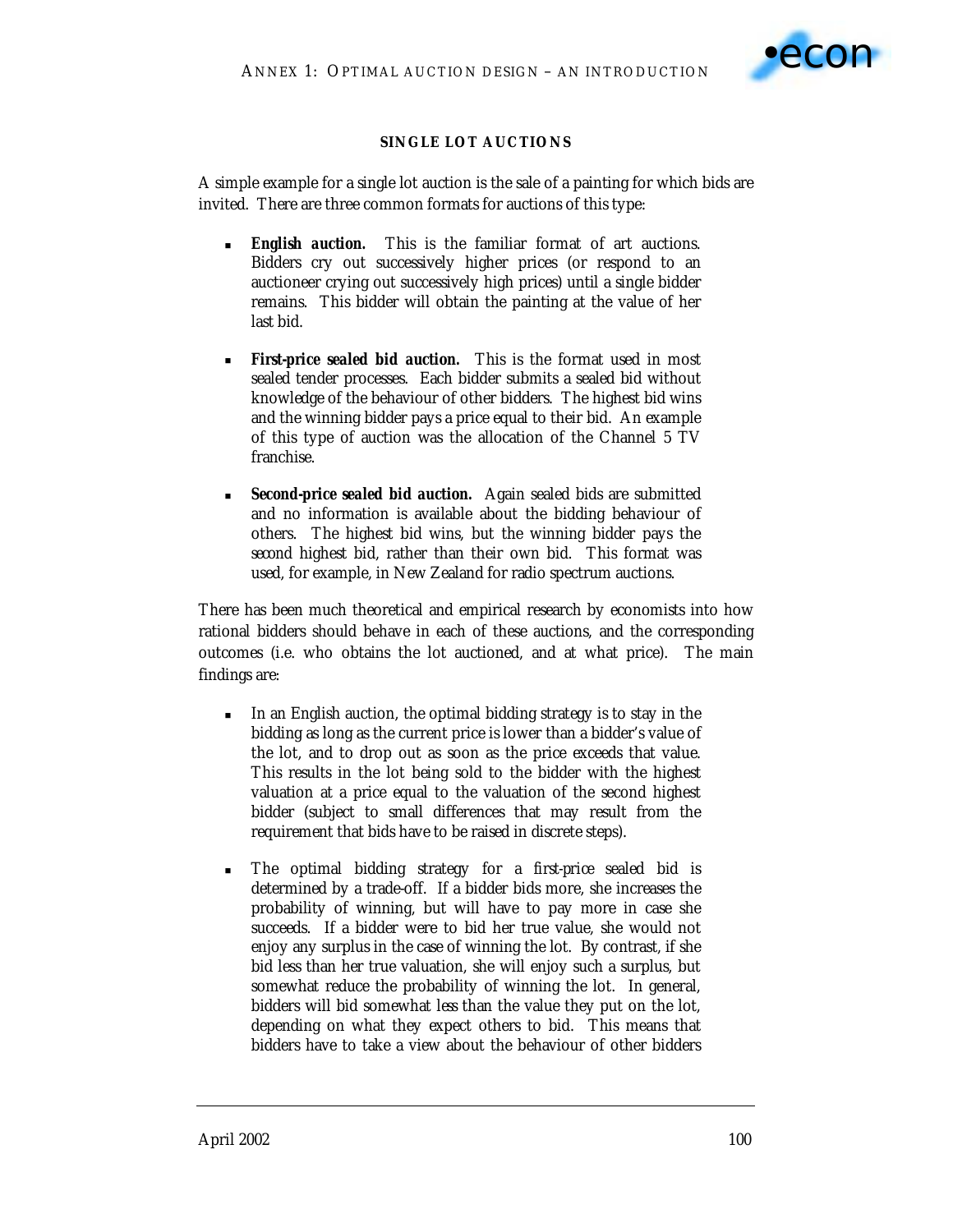

when deciding what to bid themselves – each bidder is 'second guessing' what the other bidders are going to do.

! The optimal bidding strategy for a *second-price* sealed bid auction is to submit a bid equal to the bidder's true valuation of the lot. The intuition behind this conclusion is as follows.78 The price a successful bidder has to pay is independent of the value of its own bid. Therefore, she should only be concerned about maximising the probability of winning the lot at any price that is below her true valuation. This can be achieved by bidding the true value. If she wins, the price she has to pay will be no higher than her true valuation. If she does not win with a bid equal to her true valuation, the second highest bid must exceed her valuation, and she would not gain any surplus from winning. There is no incentive to exaggerate her true valuation, as this only creates the risk of winning the lot and having to pay more than it is worth to her.

Perhaps surprisingly, under each of these auction formats the bidder with the highest value is expected to win the lot at a price that is equal *on average* to the second highest bidder's valuation, provided certain rather restrictive assumptions hold. This outcome is economically efficient in the sense that the lot ends up with whoever values it most. Moreover, as the revenue a seller can expect to obtain from the auction is the same on average under each of these auction formats, the seller should be indifferent between choosing one or the other. However, the result that all of these auction formats lead to efficient outcomes and, on average, the same revenue for the seller holds *only* if *all* of the following assumptions hold:

- *Risk-neutrality.* Bidders are assumed to care only about expected value. If bidders are risk-averse, they will tend to wish to avoid the risk of losing an auction, and will therefore bid more in first-price sealed-bid auctions, trading off some of their expected surplus against an increased chance of winning.
- ! *Independent private values.* Different bidders' valuations are independent of each other, implying that they must be totally subjective and individual to the bidders. If bidders' valuations partly depend on objective common factors (for example, the 'market value' of a painting,), but bidders differ with regard to their specific estimate of this common value, sealed bid auctions may raise less revenue and result in inefficient outcomes because

<sup>78</sup> See P Klemperer, *The Economic Theory of Auctions*, Cheltenham, UK, Edwar Elgar, 2000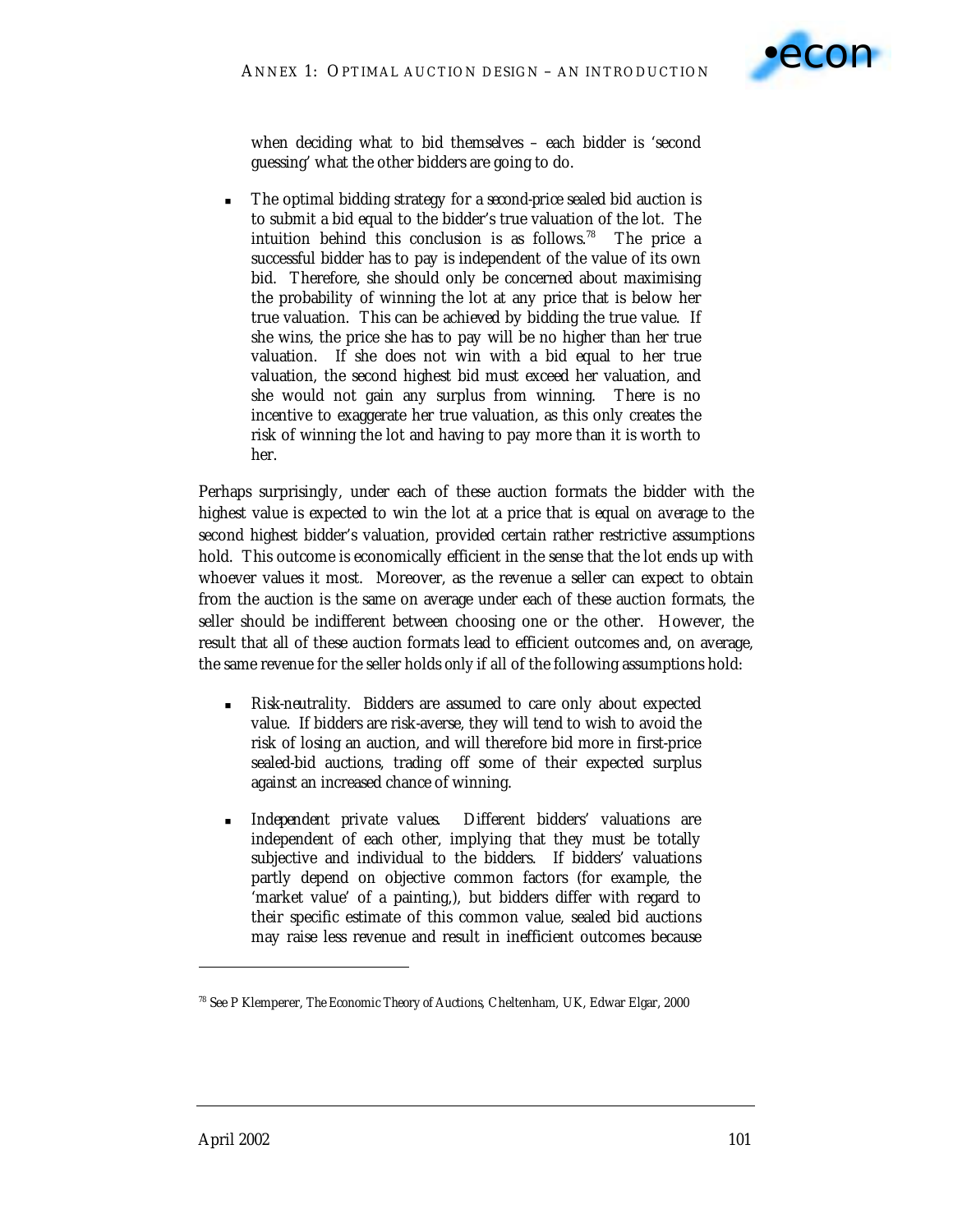

bidders wish to avoid the 'winner's curse'. We discuss this problem in more detail below.

- ! *No ex-ante asymmetries.* Bidders do not have any systematically different perceptions about other bidders' valuations<sup>79</sup>. If some bidders are commonly perceived to be stronger than others, this might have a differential impact on the behaviour of strong and weak bidders depending on the auction format.
- ! *No collusion.* Bidders are assumed to compete against each other in the bidding process rather than colluding in order to affect the outcome and reduce the price. If there is a danger of collusion, then different auction formats may make it more or less difficult for bidders to collude and may therefore produce different outcomes.

In practice, these assumptions will not be satisfied and so one format may be better than another, depending on the specific circumstances.

### **COMMON VALUES: THE WINNER'S CURSE**

In most practical cases, the 'independent private values' assumption is untenable. Bidders are often uncertain about the value to place on an object and would be influenced in their valuation by knowing the value that others place on it. In this case, there are 'common values'. A pure common value setting refers to a situation in which the value of the lot is objectively the same for all bidders, even though each bidder may have a different *estimate* of what this value might be. A very simple example is auctioning a jam jar full of pennies. The value of this item is determined by the amount of money in the jar, which is the same for all bidders. However, each bidder may have a different estimate of the amount of money that is in the jar, and consequently the maximum amount it would be willing to bid. In practice, virtually all auctions of resources have a strong common value element, even if bidders may differ somewhat in their ability to exploit those resources.

This uncertainty about the common value can lead to a phenomenon known as the 'winner's curse'. In the example of the jam jar full of pennies, the bidder most likely to win the auction is the bidder who has the most optimistic estimate of the amount of money in the jar. If the estimates of bidders are on average correct, and

 $79$  Technically, this means that all bidders' valuations, while different, are drawn from the same distribution. Taking any two bidders, they each perceive a 50-50 chance that they have the highest valuation.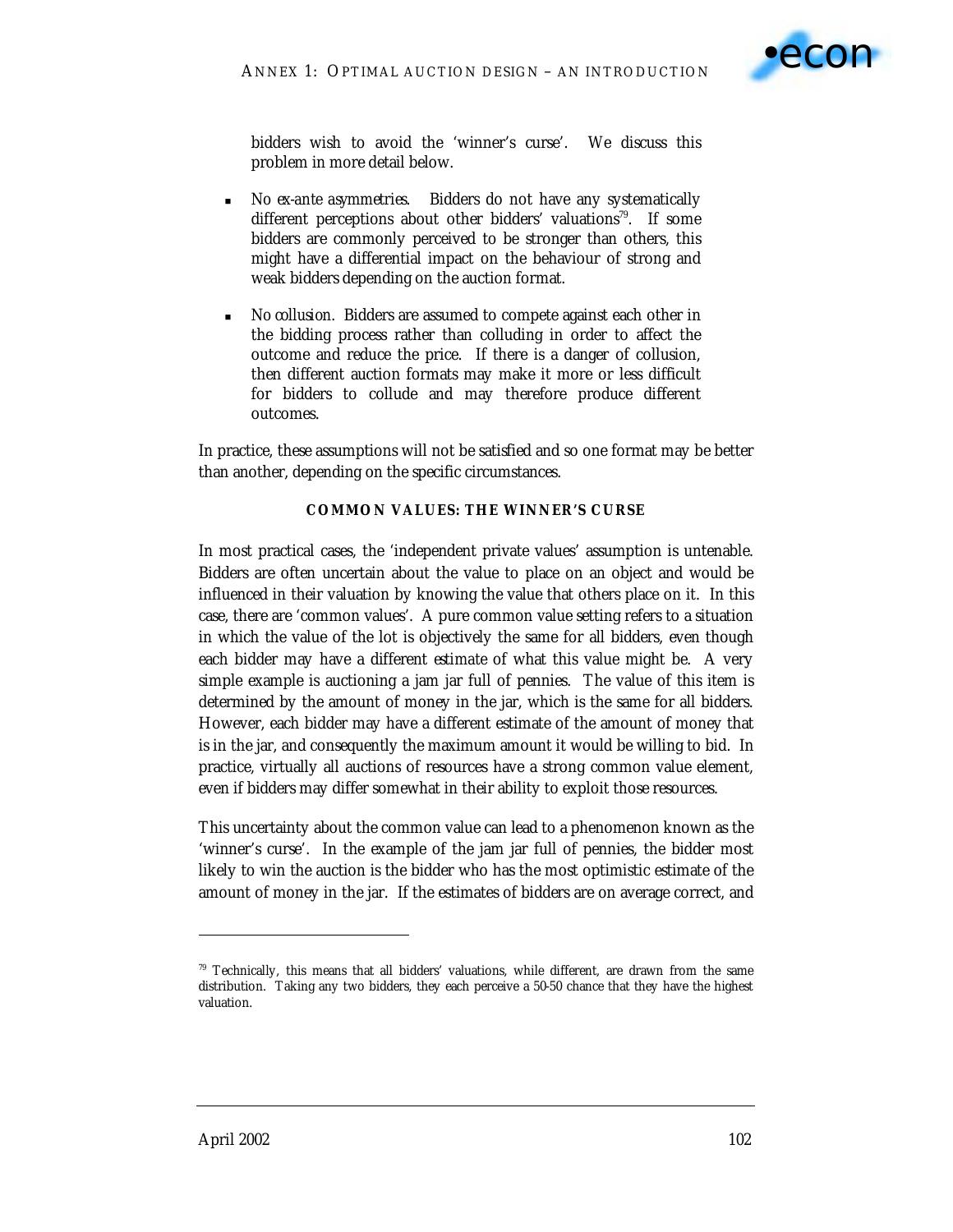

each bidder were to bid up to its estimated value, then the winning bidder is very likely to have overestimated the value of the lot – it will have bid more than the amount of money in the jar. This problem has been claimed as the reason for massive overbidding in early auctions of exploration rights for offshore oil fields.

The rational response to the threat posed by the winner's curse is to shade down one's bid and bid less than one's own estimate. This results in a loss of revenue to the seller. More specifically, the amount by which a rational bidder should shade down its bid depends on the extent of uncertainty about the common value. The more uncertain the estimate, the more the bid should be shaded down.

This is the reason why, in common value settings, open auction formats in which bidders can observe each other's behaviour generate more revenue than sealed bid auctions. By observing what other bidders do, and assuming that estimates are on average correct, a bidder can re-evaluate its own estimate as the auction proceeds. If a bidder observes other bidders to continue bidding way beyond its own estimate, it may want to re-assess this estimate upwards. By contrast, if other bidders are seen to be dropping out at relatively low prices, a bidder may wish to revise its estimate downwards. In either case, however, a bidder will face reduced uncertainty and will therefore have less reason to be cautious and shade down its bid.

Moreover, in the case where the value to a bidder is made up of a combination of common and private values, i.e. where there are some factors that affect the value in the same way for all bidders (e.g. demand for oil) whilst others are specific to individual bidders (e.g. the efficiency with which a bidder can run the operation of extracting oil from an oilfield), the common value uncertainty can lead to inefficiencies. The winning bidder may not be the one with the highest private value (who should win, given that the common value element is identical for all bidders), but perhaps the most optimistic bidder. Thus, differences in the estimate of the common value can swamp differences in private values. Again, an auction format that reduces common value uncertainty is less likely to be susceptible to such inefficiencies than a sealed-bid process in which little or no information about other bidders' valuation is revealed.

The case of airport slots is one where the value of slots is likely to depend on both common and private value factors. Some factors, such a likely demand for flights on a particular route, will affect all potential bidders and give a common component to valuations. But also, each bidder will have rather different plans for the sort of service to be offered, which affect only the valuation of that particular bidder and so form a private component of the valuation. A 'no frills' airline's valuation of a route is unlikely to be affected by the fact that a traditional flagcarrier may be able to integrate the route into its network and produce some synergistic cost savings. On the other hand, both airlines' valuations would be both low if demand on the route were low.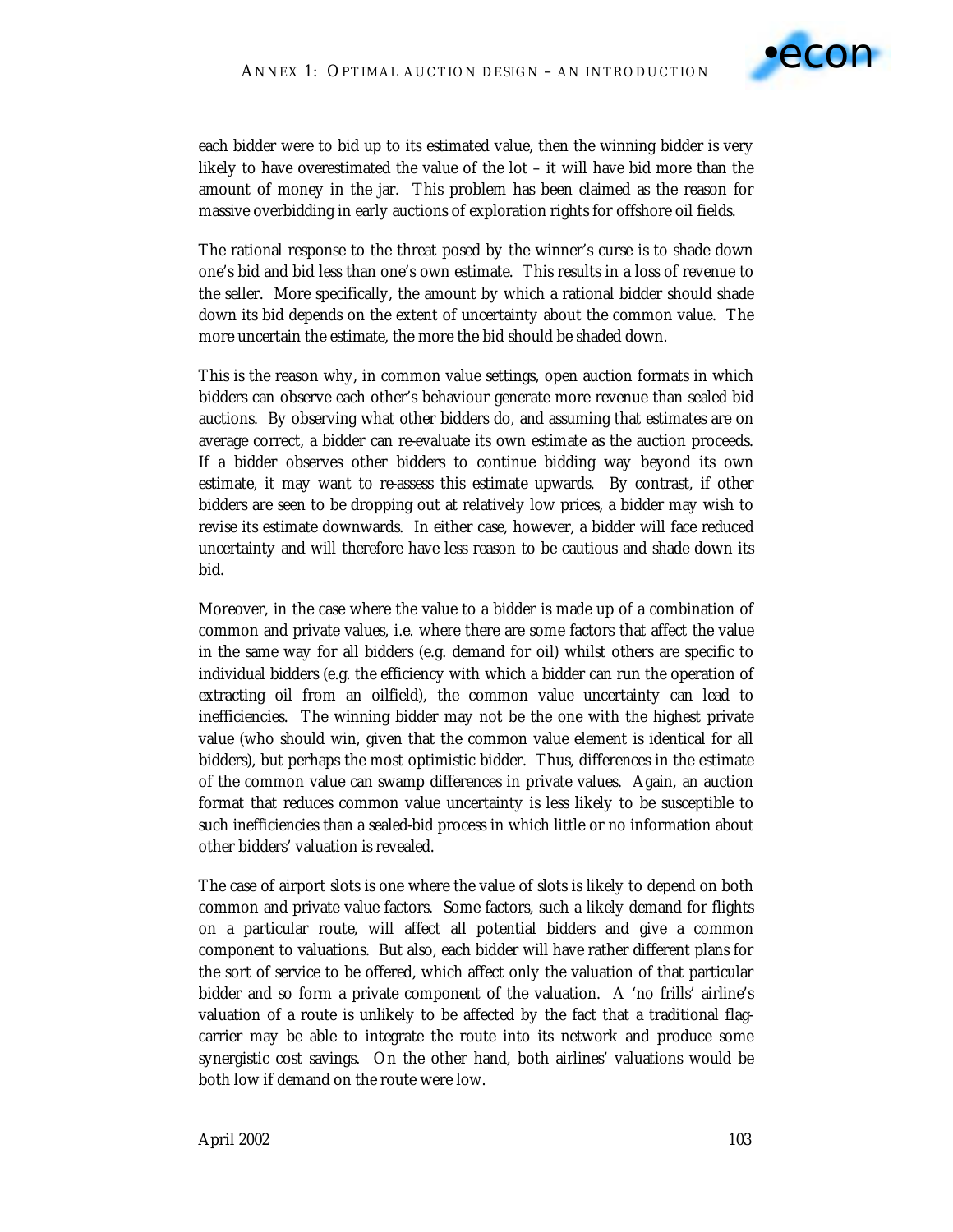

Therefore, all other things being equal, an open English auction is preferable to the other formats as it allows bidders to gather information about the common component of the value of the lot simply by observing each other's bids. By allowing bidders to base their bidding on more information, an open auction improves both efficiency and revenue. Bidding will be less conservative if, by observing what others are prepared to bid, bidders have some reassurance that they are not grossly overestimating the value of a lot.

### **ASYMMETRIC BIDDERS**

Thus far, we have assumed that bidders were ex-ante *symmetric* in the sense that none of the bidders could be singled out as being particularly strong or weak.*<sup>80</sup>* However, there are many circumstances in which there are systematic and commonly known differences between bidders. For example, incumbent operators have in general been perceived to be stronger than new entrants in the European auctions for third generation mobile licences because of their established customer base and their experience. Similarly, in the case of airport slots, each potential buyer may have commonly known characteristics that suggest a difference in valuation that is known  $ex$  ante.<sup>81</sup>

Such commonly known asymmetries between bidders affect the outcome of auctions, but the extent of the impact depends on the auction format. There are two cases that have been considered in the literature: common and private values.

Private value. Even with private independent valuations, ex-ante asymmetries affect the likely revenue that can be expected from the auction.82 For example, assume that competitors differ just in the range of possible profit levels obtainable from the resource, such that a 'strong' participant can make profits within the interval £100 - £200, whereas the weak one only within £50 - £100. In an English open auction, where participants successively call out their bids,

<sup>&</sup>lt;sup>80</sup> In technical terms, that their valuations were drawn from the same publicly known distribution.

<sup>81</sup> For example, consider two airlines: *A*, a traditional carrier, and *B* a 'no frills' carrier. *A*'s fleet consists of both small and large aircraft, and *B*'s fleet is made up of smaller planes. Additionally, *A*'s routes are spread worldwide, whereas *B* operates only regionally. Suppose they are both interested in a particular slot, which is available only to a smaller aircraft. It is likely that *B* will attach a higher expected profitability, as such a slot would represent a core asset for *B*, whilst *A* could still manage its route network by slightly changing its schedule.

<sup>&</sup>lt;sup>82</sup> The case of private values and ex-ante asymmetries are studied in great detail in E Maskin and J Riley: "Asymmetric Auctions", *Review of Economic Studies*, forthcoming.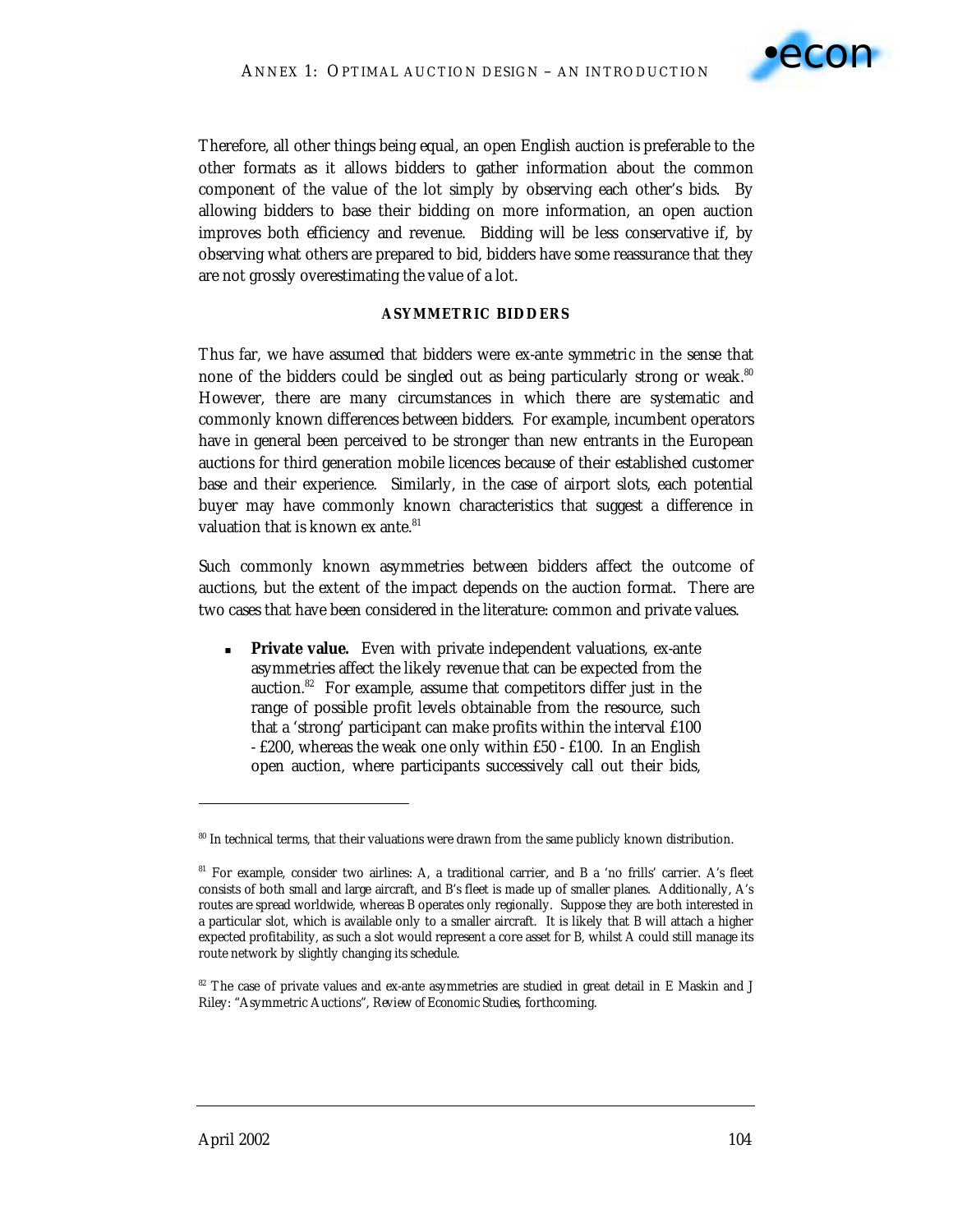

the strongest competitor will win, and pay an amount of money equal to the second-strongest participant's *average* valuation (£75), by successively bidding slightly above the weakest bidder's last bid. By contrast, in a first price sealed bid auction, the stronger bidder may rationally wish to place a bid at a level that guarantees a win given the possible range of the weaker bidder's valuation. This suggests that open auction formats will generate less revenues than sealed bid formats.<sup>83</sup>

**Common value.** In the case of valuations with common value components, the impact of ex-ante differences may be even more dramatic, as the relative impact of winner's curse on different bidders is affected. To see this, suppose that two participants bidding for a single lot have only slightly different valuations, but with strong common value component<sup>84</sup>. The strong player, will bid a little more aggressively than in the symmetric case, as his winner's curse is ameliorated by the small advantage he enjoys. However, this increases the size of the winner's curse for the weaker bidder. Winning against a bidder who is known to have an advantage not only implies a likelihood of having overestimated the common value, but having overestimated the common value by more than the private value difference. Therefore, the weaker bidder will be even more cautious, which in turn increases the advantage of the strong bidder. The presence of small ex-ante differences between participants may translate into possibly huge ex-post differences, in terms of the bids that are ultimately relevant for the outcome of the auction. In this case the use of an ascending open auction is again likely to result in lower revenues and inefficiency.85

<sup>&</sup>lt;sup>83</sup> However, this property is not general. It is very sensitive to the type of asymmetry – when the differences are no longer in the ranges of possible valuations, owing to variations in the likelihoods of bidder's outcomes, results could be very different. In terms of optimal strategies, the weak bidder would have an incentive to bid more aggressively, and the strong one more conservatively. If some particular conditions are satisfied (see Maskin and Riley, *op. cit.*), then the English auction may have a higher expected value than the second price auction.

<sup>&</sup>lt;sup>84</sup> Technically, the literature refers to this as the "almost common-value" case, in contrast to the 'pure' private-value and the common-value ones. See P Klemperer, "Auctions with Almost Common Value", *European Economic Review*, 1998, which provides an illuminating analysis of this and other related points.

<sup>&</sup>lt;sup>85</sup> In case of entry or bidding costs, an almost common-value environment would generate even more extreme results. The disadvantaged bidder may not participate in the allocating process at all (see Klemperer, *op. cit.*).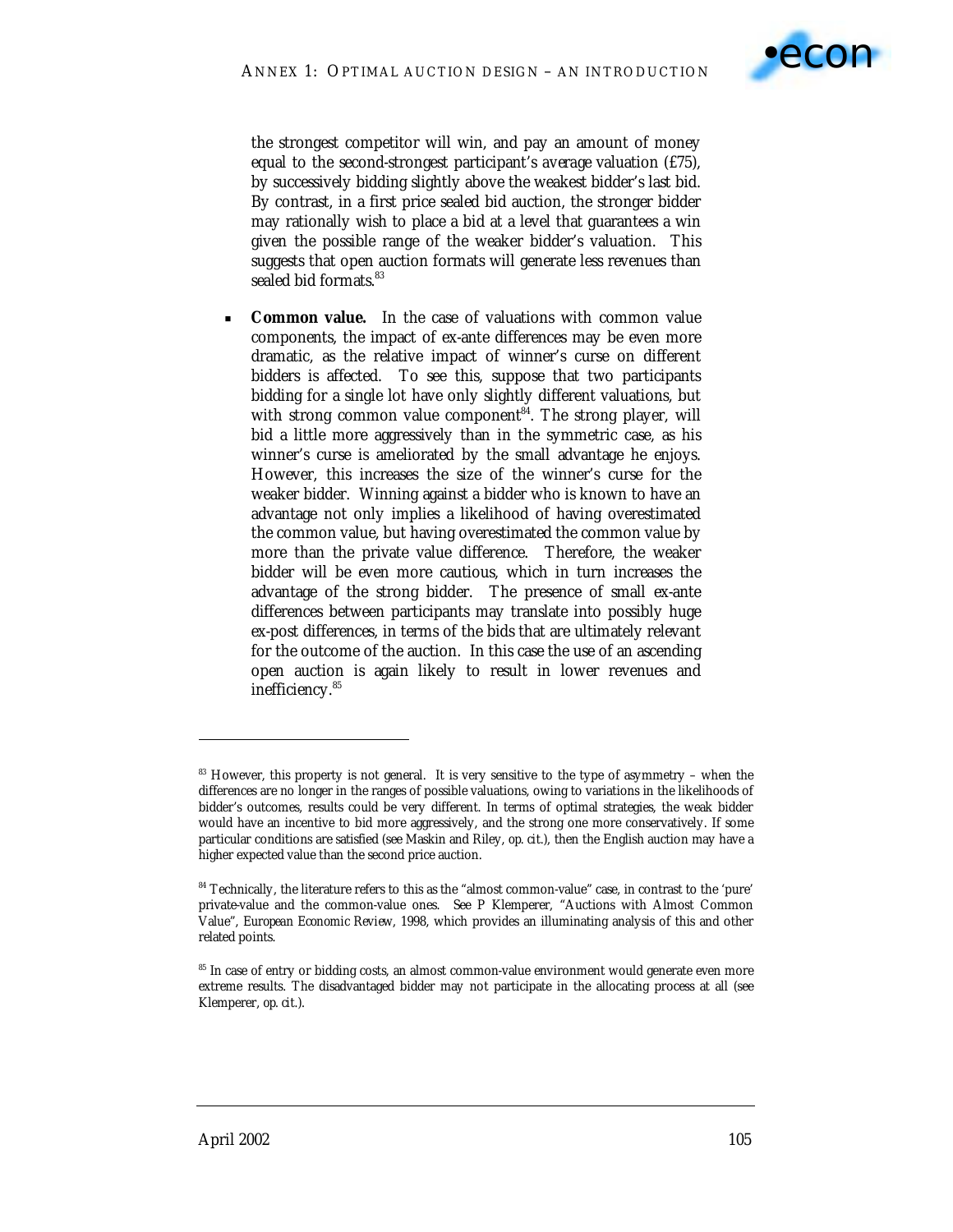

In both the private and the common value cases, we see that small differences between bidders may substantially influence the outcome of an auction and gives the possibility of inefficient outcomes. However conclusions are very sensitive to how competitors differ and the type of auction.

Nevertheless in the case of common values, an open auction may see a strong bidder winning at a low price, with a small chance of a weak participant winning. This may favour strong bidders at the expense of weak bidders and introduce some inefficiency. Where 'strength' and 'weakness' of bidders partly depends on their established market position (or lack thereof), and there is a social benefit from entry which is not capture in the willingness to pay of bidders, it may be desirable to opt for a sealed bid process in order to give new entrants a chance of succeeding.

#### **MULTIPLE LOT AUCTIONS**

So far we have considered only auctions of single, well-defined lots. However, many auctions are for a number of lots which, from the perspective of the bidders, can be substitutes for each other (e.g. the different blocks of radio spectrum auctioned in the recent auctions for third generation licences in the UK) or complements (e.g. the individual spectrum blocks auctioned in the German 3G auction, or regional spectrum blocks auctioned in the US). The case of airport slots is itself an example of a particularly complicated auction in which there may be a great number of related lots sold together that could be substitutes or complements.

To a large extent, the considerations that apply to the single-lot case can be generalised to the multiple lot environment<sup>86</sup>. In particular, problems resulting from common value settings and known asymmetries between bidders arise in very much the same way in multiple lot auctions. However, in addition there are complications that arise from the extent to which there are complementarities between lots and therefore the value to a bidder depends on the number and nature of lots it will eventually acquire. In the case of airport slots, frequency effects mean that an airline may value a portfolio of slots much more highly than the sum of the values it would put on each individual slot if valued on a stand-alone basis, giving rise to such complementarities.

 $\ddot{ }$ 

<sup>86</sup> For the details see the work of E Maskin and J Riley, "Optimal Multi-Unit Auctions", in F Hahn (ed), *The Economics of Missing Markets, Information, and Games*, 1989.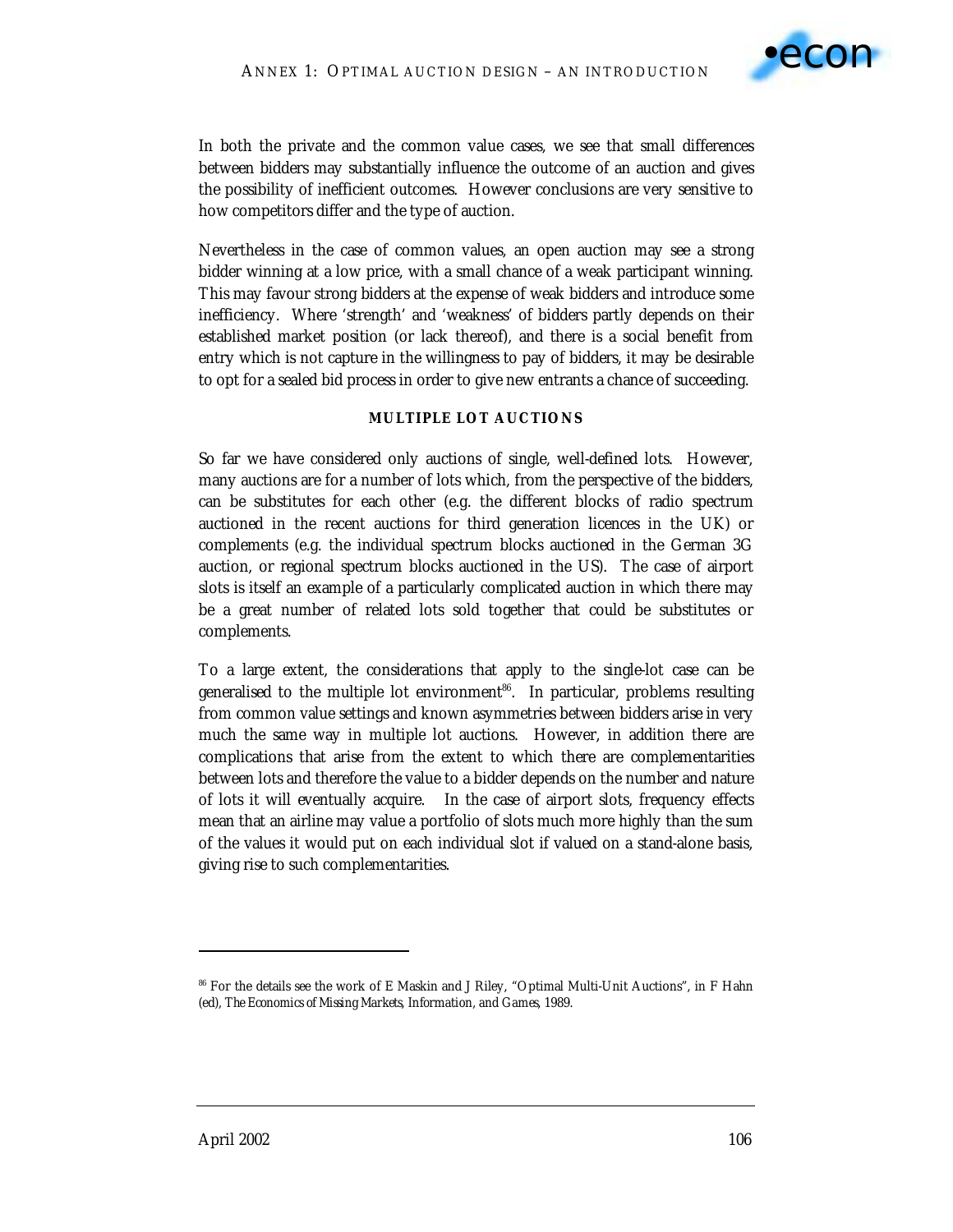

Such complementarities give rise to additional exposure and aggregation risks. A simple example may help to illustrate the risks faced in a situation where bidders can combine lots, and there are synergy benefits across lots. For example, suppose that there are two lots (call them *X* and *Y*) that are, on their own worth 2 to a bidder, but together worth 6.

It would not be rational simply to bid up to 3 on each lot. How much it is rational to bid for *X* depends on the probability of getting *Y* and the likely price that the bidder will have to pay for *Y*.

For example, suppose that the bidder in question expects to win *Y* with probability ½, and in the event of winning *Y* to pay an expected price of 3. In this case, on buying *X*, the bidder would expect to gain a surplus of:

```
\frac{1}{2} x (Combined value of X and Y – Expected price of Y) + ½ x Standalone value of X – Price of X
                            = \frac{1}{2} x (6-3) + \frac{1}{2} x 2 – Price of X
                                     = 2\frac{1}{2} - Price of X.
```
Therefore, a bidder *expecting* to pay 3 for *Y* would rationally pay up to 2½ for *X*.

However, once *X* has been acquired, the bidder should pay up to 4, which is the incremental value of *Y* as a result of synergies. On the other hand, if the bidder did not buy *X*, then it would not be worth paying more than the standalone value of *Y* (in this case 2).

This example illustrates the two sources of risk faced by the successful bidder for *X*:

- ! the risk of acquiring *X* and failing to acquire *Y*; and
- ! the risk of making a loss on the overall transaction, even if the bidder buys both *X* and *Y*.

The second risk arises if the price of *Y* rises above 3½. In this situation, it is still rational to bid up to 4 if *X* has already been acquired, even though the bidder would expect to make an overall loss. In effect, the bidder must pay to avoid losing synergies between *X* and *Y*.

These problems are most severe in the case where lots are sold off sequentially, and where a bidder effectively has to make a commitment to some lots without knowing whether (and at what price) it will be able to acquire complementary lots. A solution to the problem of exposure and aggregation risks is provided by two auction designs that allow bidders some flexibility throughout the auction, namely the simultaneous multiple round auction, which has been extensively used for the sale of radio spectrum licences, and the combinational auction, which has been recently chosen by the Federal Communications Commission for future spectrum auctions.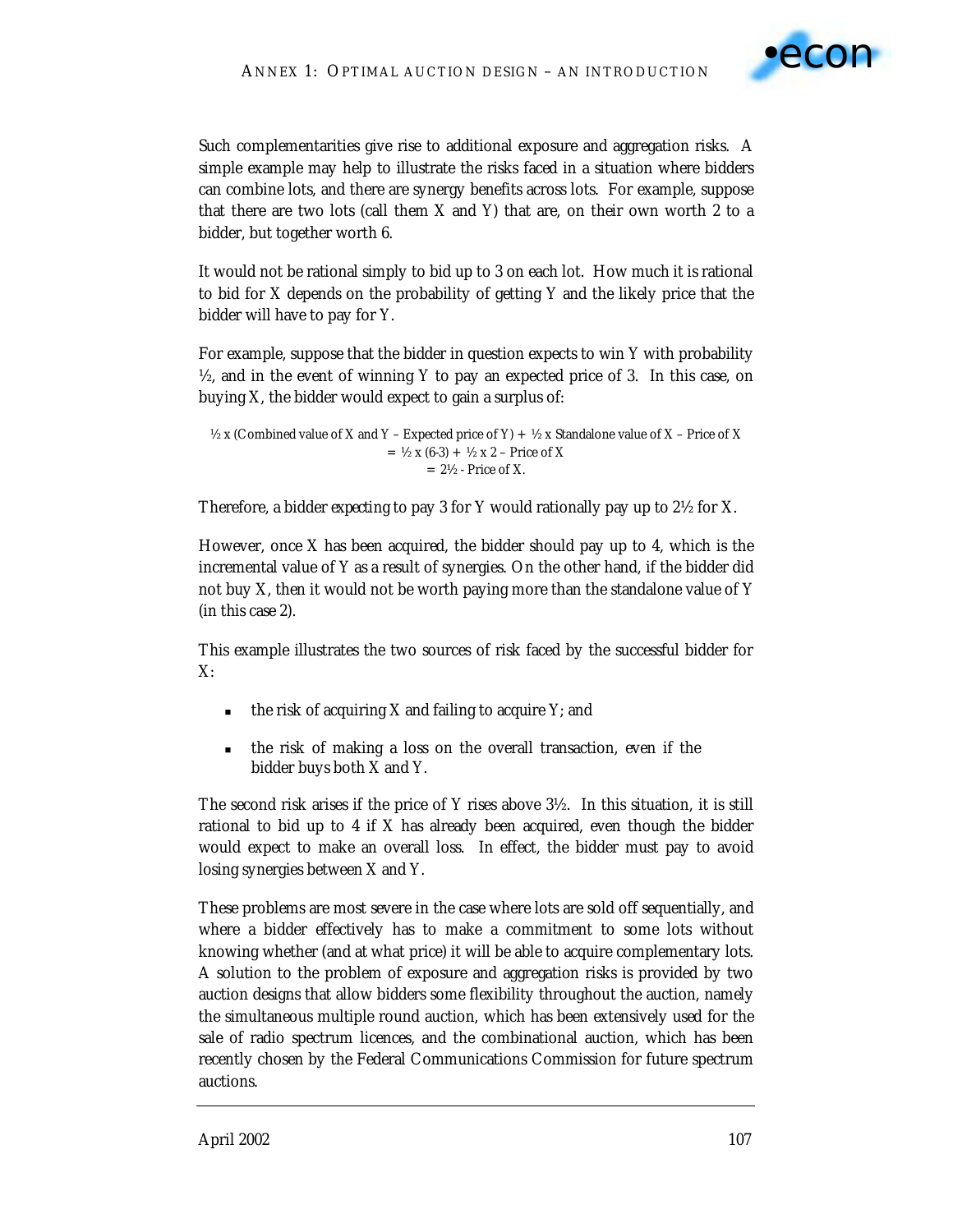

#### SIMULTANEOUS MULTIPLE ROUND AUCTIONS<sup>87</sup>

The first use of a simultaneous multiple round auction (SMRA) was in the United States, for a US\$617 million sale of ten paging licences in 1994. After this first and rather successful experience several other countries were inspired to use similar auction formats to allocate radio spectrum.<sup>88</sup>

An SMRA is characterised by the fact that bidding takes place at the same time for all lots, and that the auction closes only when bidding has ceased on all lots. In each round, bidders can submit bids (which have to meet certain criteria in order to be valid). Bidders may switch between lots and may bid on various combinations of lots, thus being able to respond flexibly to price changes and the resulting changes in the overall cost of any specific combination they might wish to acquire. At the end of each round, some information<sup>89</sup> is released by the auctioneer, which can help bidders to reassess their own valuation and refine their bidding strategy.

In order to prevent bidders from 'hiding in the grass' and waiting for information about other bidders' strategies to be revealed, which can create the risk of bringing the auction to an unexpected and premature end, implying low revenues and potentially inefficient outcomes – bidders must usually adhere to activity rules.

#### COMBINATIONAL AUCTIONS

Another way to protect bidders from the risk of acquiring incomplete sets of lots or paying more than the aggregate value for complete sets is to allow them to bid for *combinations* or *packages* of lots rather than on each lot individually. In this case, a complication is that identifying the highest bidder is not a straightforward task. More specifically, the auction mechanism has to check for the combination of *mutually consistent* bids that result in the highest revenue.

However, this possibility is not free from other kinds of inefficiency. With combinational bidding, a group of slots may inefficiently fall in the hands of

-

<sup>&</sup>lt;sup>87</sup> This section draws very much from Milgrom's paper on application of simultaneous ascending auctions for radio spectrum allocation (Milgrom, *op cit.)*.

<sup>88</sup> Amongst these there are the multi-billion dollar 3G mobile licence auctions in Europe.

<sup>&</sup>lt;sup>89</sup> Depending on the format chosen by the authority, the auctioneer may communicate either all the information available (valid standing bids, ranking, waivers, etc.) in which case the auction would be *fully transparent*, or only a part of it (e.g. only the first two highest bids).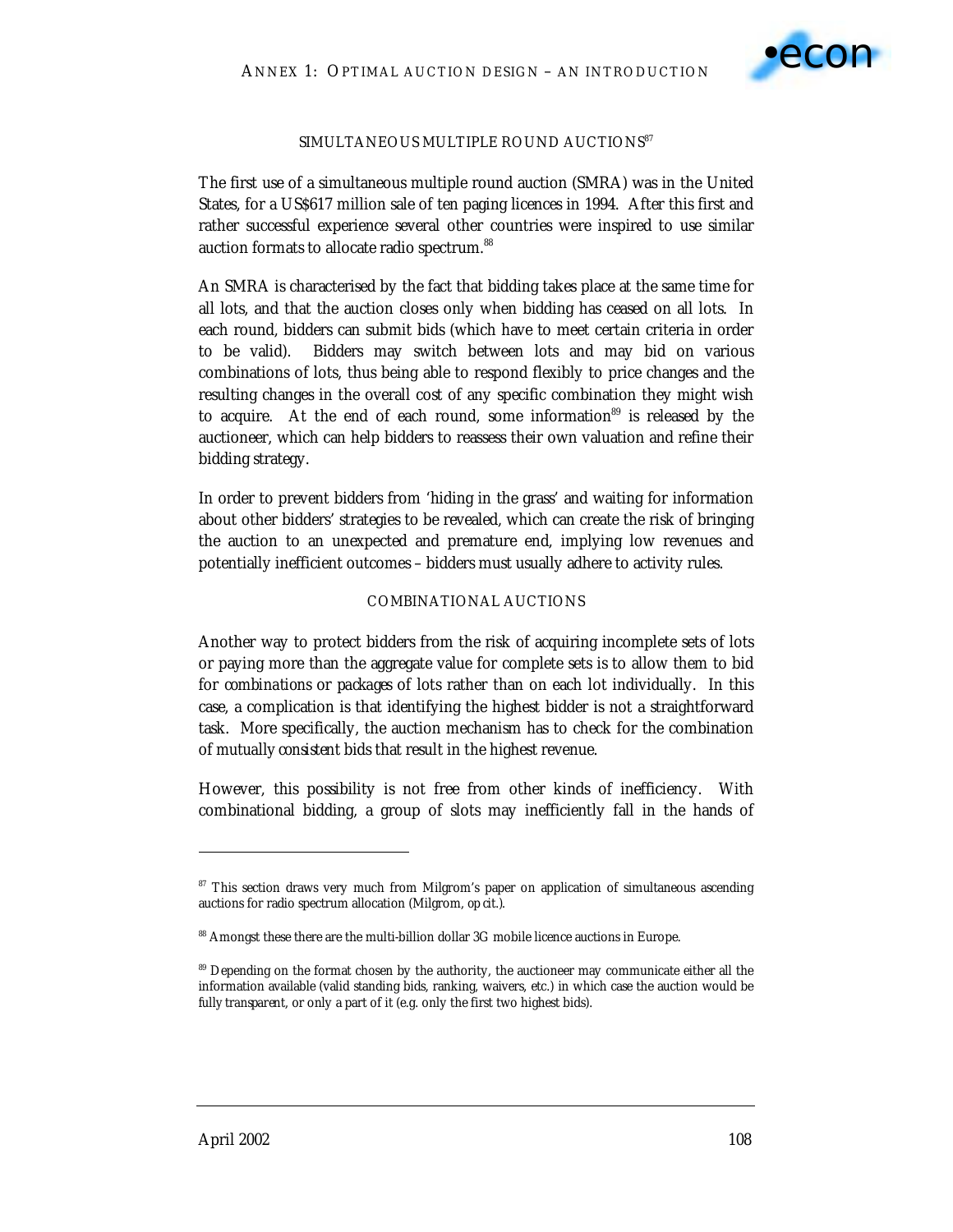

whoever makes a bid for the package as a whole. This is usually called the "free rider" problem. Consider the following example. There are three competitors: *A*, *B* and *C* who are bidding for two lots *R* and *S*. *A*'s valuations for *R* and *S* are £4 and £1 respectively. The valuations of *B* are reversed: £1 for *S* and £4 for *R*. Both of them value the package *R*&*S* at the sum of the valuations of the standalone lots, £5. *C* is not interested in the item separately, but places a valuation of £7 on the package *R*&*S*. The auction would finish with the assignment of both items to *C* at a total price slightly higher than £5, as:

- C would bid only for *R&S*, being prepared to pay up to 7;
- ! *A* and *B* would stop bidding for *S* and *R* respectively at prices higher than £1, and not bidding for the package at all. Therefore, the prices for *R* and *S* separately will reach at most 1. *A* and *B* will each be prepared to bid at most 5 for *R*&*S*.

This outcome is inefficient, as the sum of the valuation of the allocated resources is not the possible maximum, which would be attained if *R* went to *A* and *S* went to  $B$  (£8 in total).

Although combinational bidding removes aggregation risks, it does introduce other forms of inefficiency, as this example shows. Therefore, the desirability of combinational bidding depends on the specifics of the application to which it would be applied and, in particular, the extent to which all bidders face synergies. The Federal Communications Commission (FCC), the US regulatory body in the telecoms sector has decided to adopt a simultaneous multi-round auction with combinational bidding as of 2001 for allocation of regional spectrum licences.

## **THE THREAT OF COLLUSION**

In addition to the specific characteristics of the allocation problem – private or common value, synergy benefits across lots and systematic differences between bidders – the auction designer will also have to take account of the likely threat of collusion. If the number of participants in an auction is small, the risk of collusive behaviour becomes a concern when designing the auction mechanism, as collusion tends to depress revenues and lead to inefficiencies.

In general, the more transparent the auction and the more information is being made available to participants, the easier it is for bidders to collude, as intentions can be signalled and 'cheating' on collusive agreements can be detected. For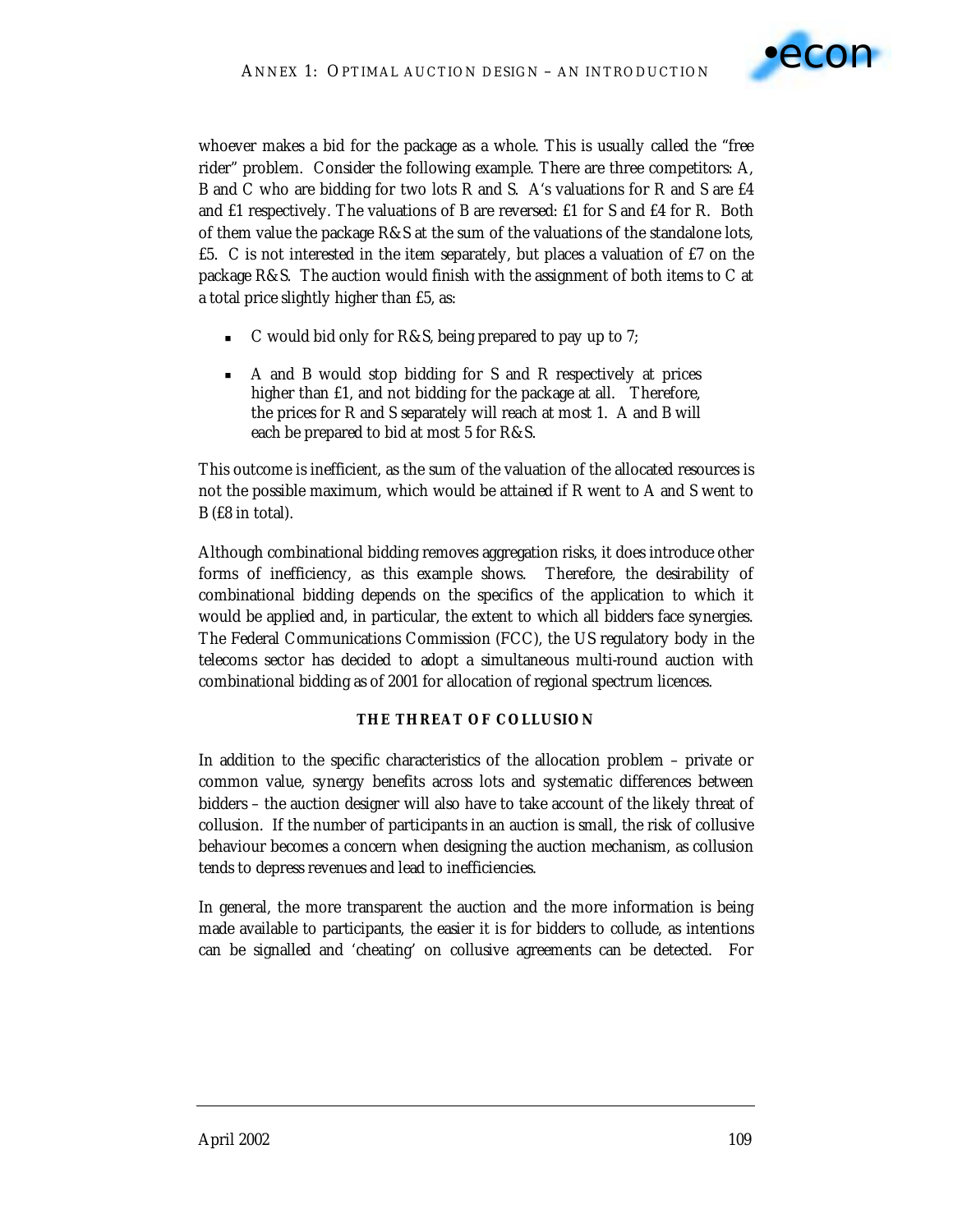

example, the participants in a spectrum auction set out in the U.S. in 1997 managed to signal their preferences on the various licences using the last three digits of their multi-million dollar bids. The cash raised was less than \$14 million, well below the \$1,800 million expected from the FCC.<sup>90</sup> Subsequent spectrum auctions (UK, Germany, Italy, etc.) ruled out this possibility by considering valid only those bids that were multiples of some predetermined unit (e.g. whole 100,000s). However, whilst this clearly made signalling more expensive, it did not make it impossible. In the recent German 3G auction, Vodafone/Mannesmann was allegedly signalling its wish to end the auction through the last three digits of its bids – which given that bids had to be made in whole DM 100,000s implied a cost of tens of millions.

### **STRATEGIC COMPLEXITY**

Auction formats differ in the demands that they make on bidders. Whilst theoretical models assume that bidders are fully rational and make optimal use of all information available to them when making decisions, in real-world auctions this may often not be the case. Not only do decision-makers make mistakes, but often the overheads of corporate approval processes can limit bidders' abilities to fine-tune strategies. In practice, we would rather expect that bidders act in a *boundedly rational* manner, being able to gather and process only a limited amount of information.

In a first-price sealed bid-auction bidders have to second-guess what their competitors will do. Forming expectations about the likely behaviour of other bidders is an important in deciding what sealed bid to make. In contrast, in an English open auction bids are called out by participants, the optimal strategy simply consists of staying in if the price is below that bidder's valuation. Therefore, it is not necessary to second-guess what other bidders might do.

Given that bidders may have limited decision making powers, this issue of strategic complexity is relevant. In general, auction formats that required complex decisionmaking may, other factors equal, lead to less efficient outcomes.

 $\ddot{ }$ 

<sup>90</sup> See Crampton & Schwartz: "Collusive Bidding in the FCC Spectrum Auctions", *Working Paper University of Maryland*, 1999.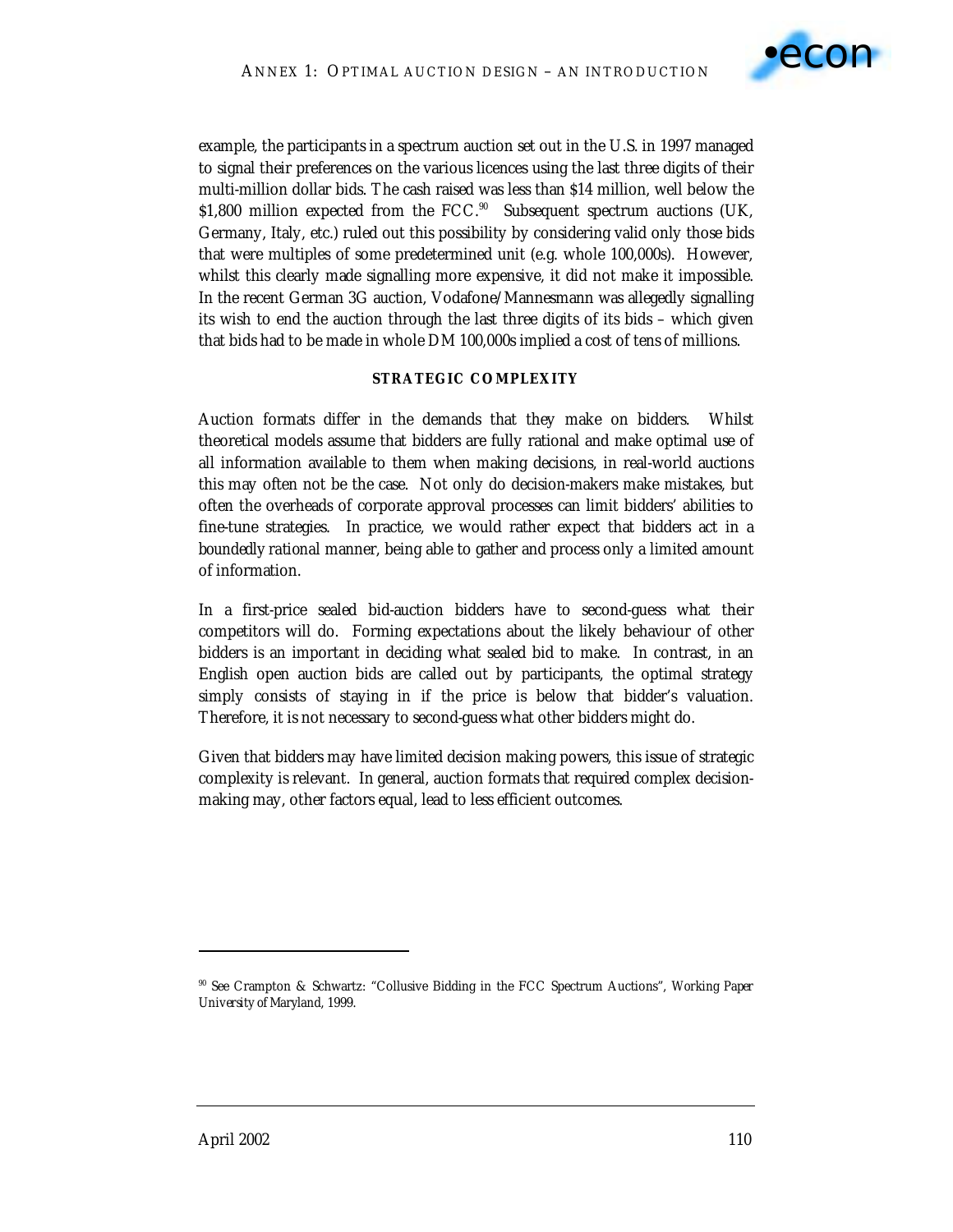

## **ANNEX 2: CURRENT MARKET POSITIONS**

The following diagrams show the shares of passengers served by different airlines at the five London airports (Heathrow, Gatwick, London City, Luton and Stanstead), and for all London airports together. This shows that, at each airport, a small number of airlines account for a large proportion of passenger volumes.

### **Figure 4: Shares of Passengers at London Airports**



Heathrow Summer 1999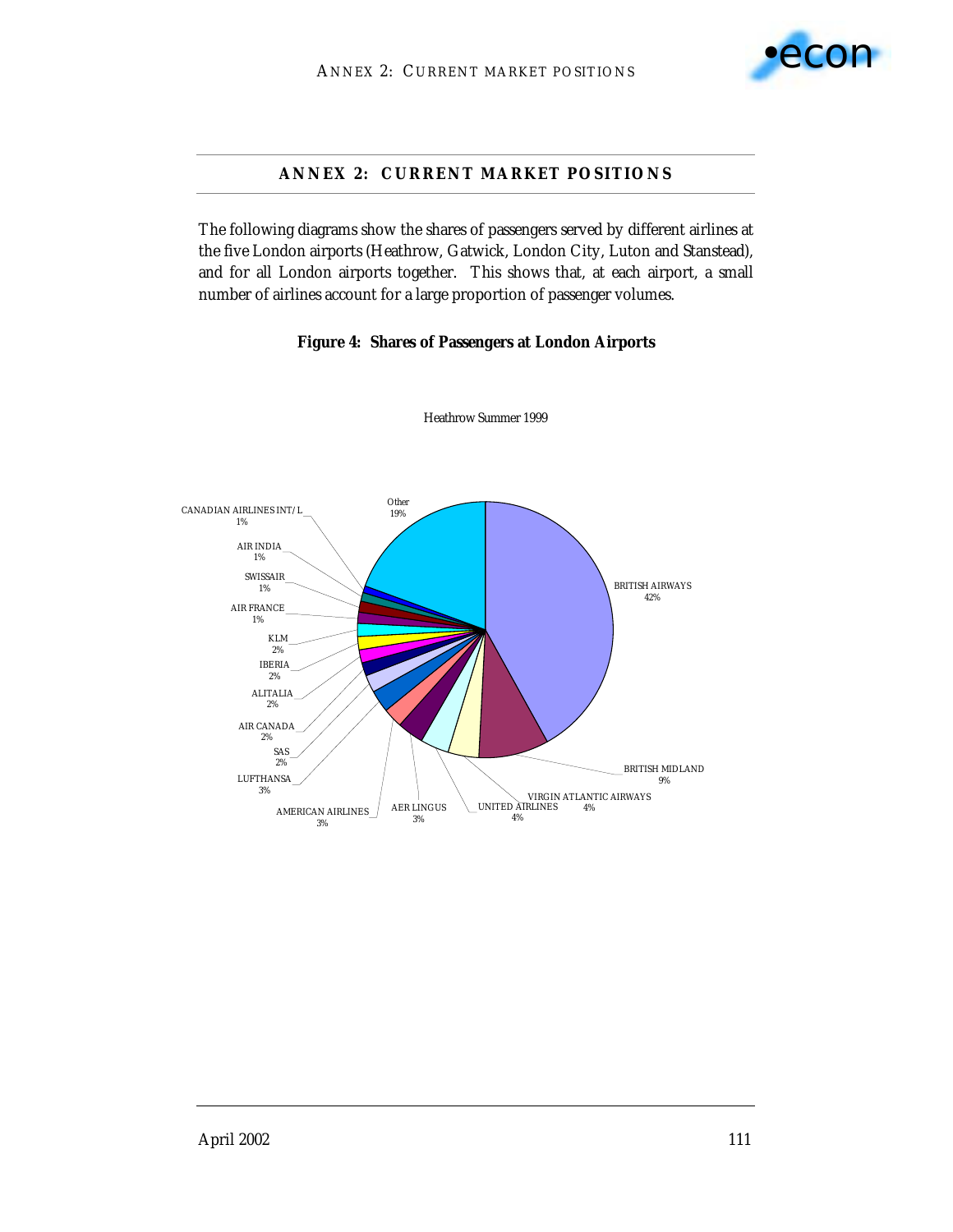



London City Summer 99

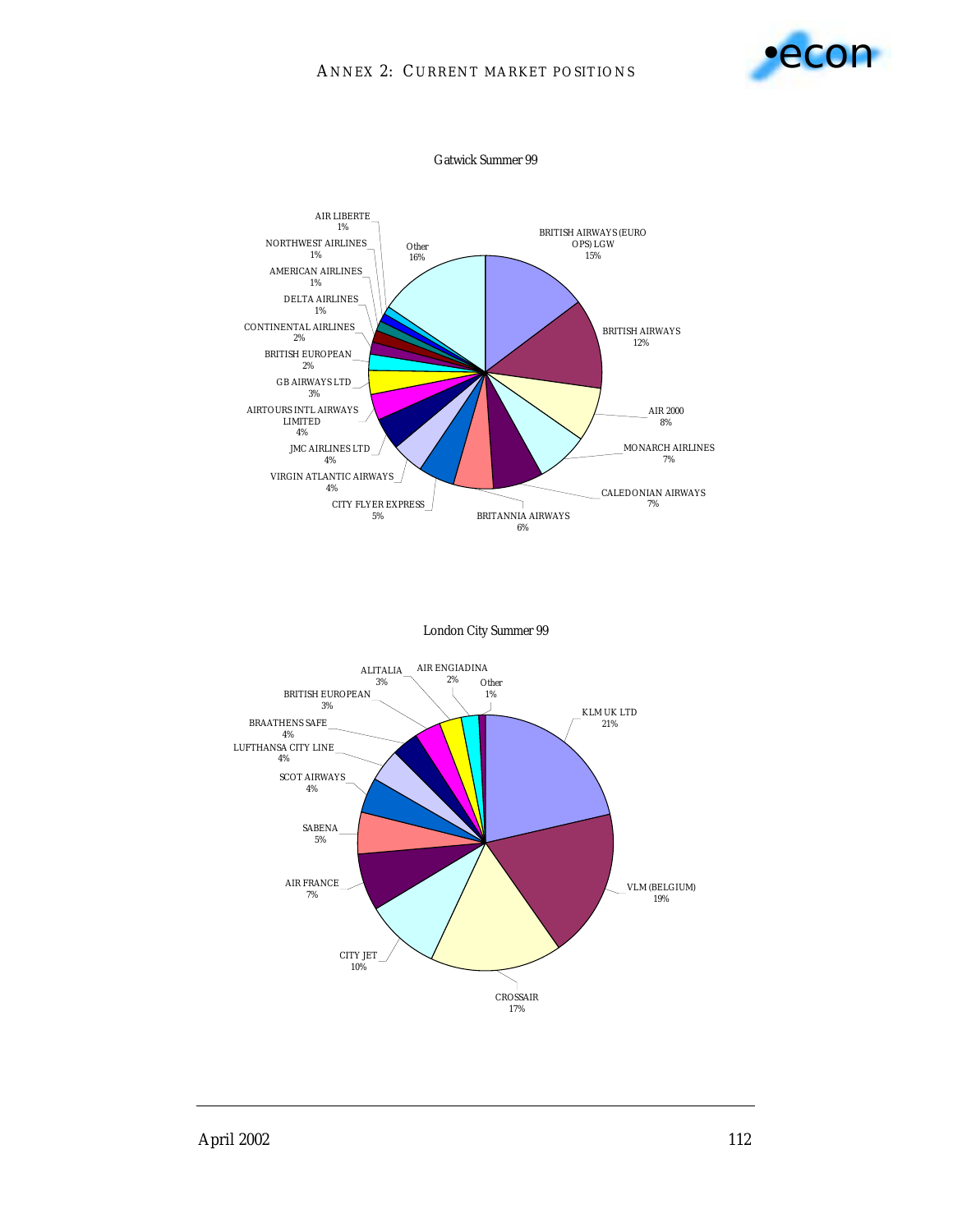